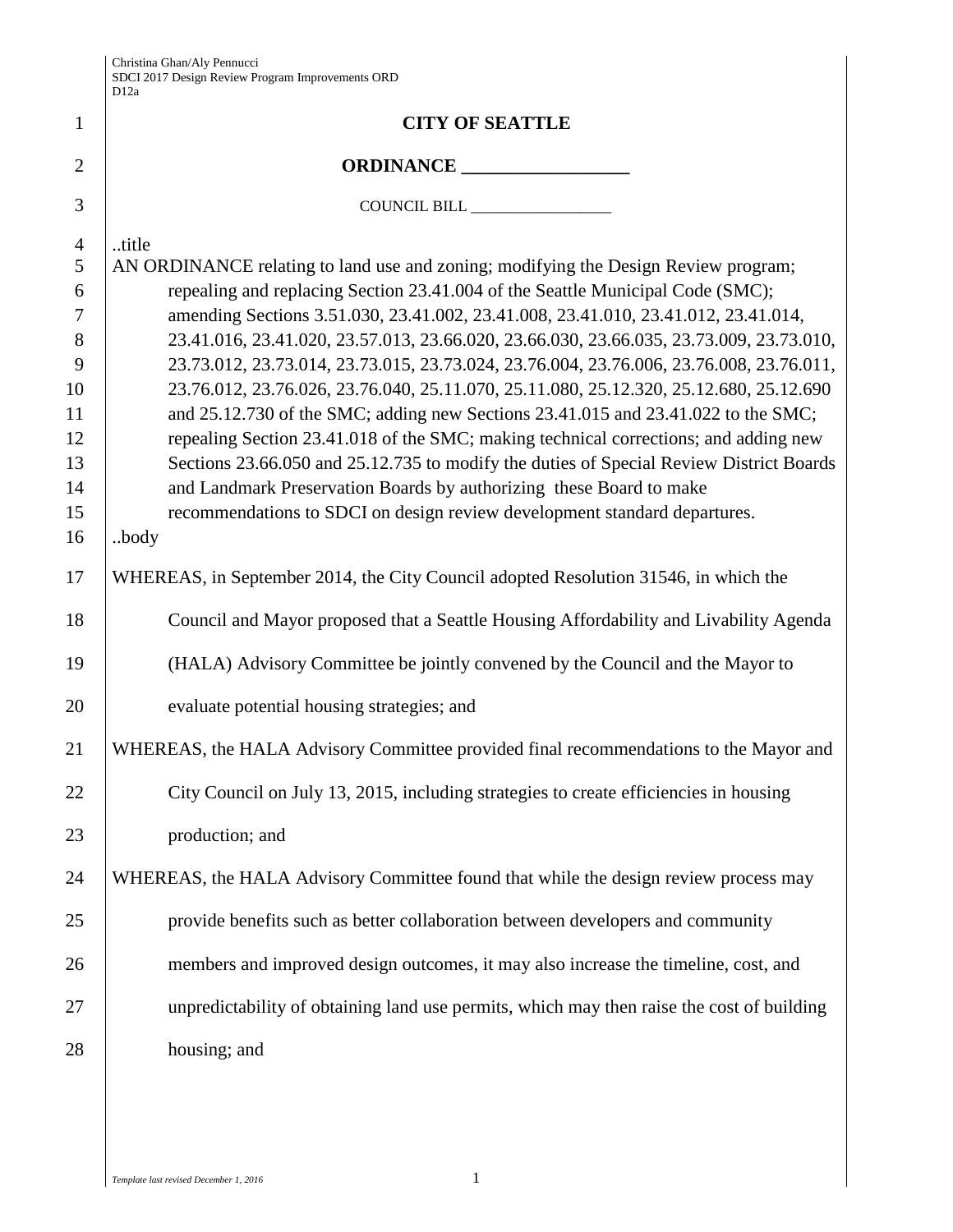WHEREAS, the HALA Advisory Committee recommended reforms to the design review process to improve predictability and consistency, including procedural changes to improve two-way dialogue at meetings, training to board members and staff to allow them to consider the impacts of their decisions on housing costs, and limitations on the extent of packet materials and number of meetings; NOW, THEREFORE, **BE IT ORDAINED BY THE CITY OF SEATTLE AS FOLLOWS:** Section 1. Section 3.51.030 of the Seattle Municipal Code, last amended by Ordinance 121568, is amended as follows: **3.51.030 Selection process and program assessment ((.))** In addition to the regular members, one designated young adult position may, by ordinance, be added to City boards and commissions, except that the Design Review Board may have more than one young adult position. To fill the designated young adult positions, young 13 adults shall be nominated by the Mayor and shall be subject to confirmation by the City Council by majority vote. The young adults selected as part of this program are full voting members of the boards and commissions on which they serve, unless specified otherwise for a particular board or commission. Nothing in this program precludes appointment of a young adult to other 17 regular positions on any board or commission. Each young adult selected shall be matched with a mentor who serves on the same board

 or commission, and shall attend support groups and training tailored toward their duties as a board or commission member. Program participants shall periodically help assess the effectiveness of the program, and adjustments will be made based on this feedback. Written materials shall be developed for use by the program participants and by other jurisdictions who 23 may want to establish or participate in a similar program. Participants in the Get Engaged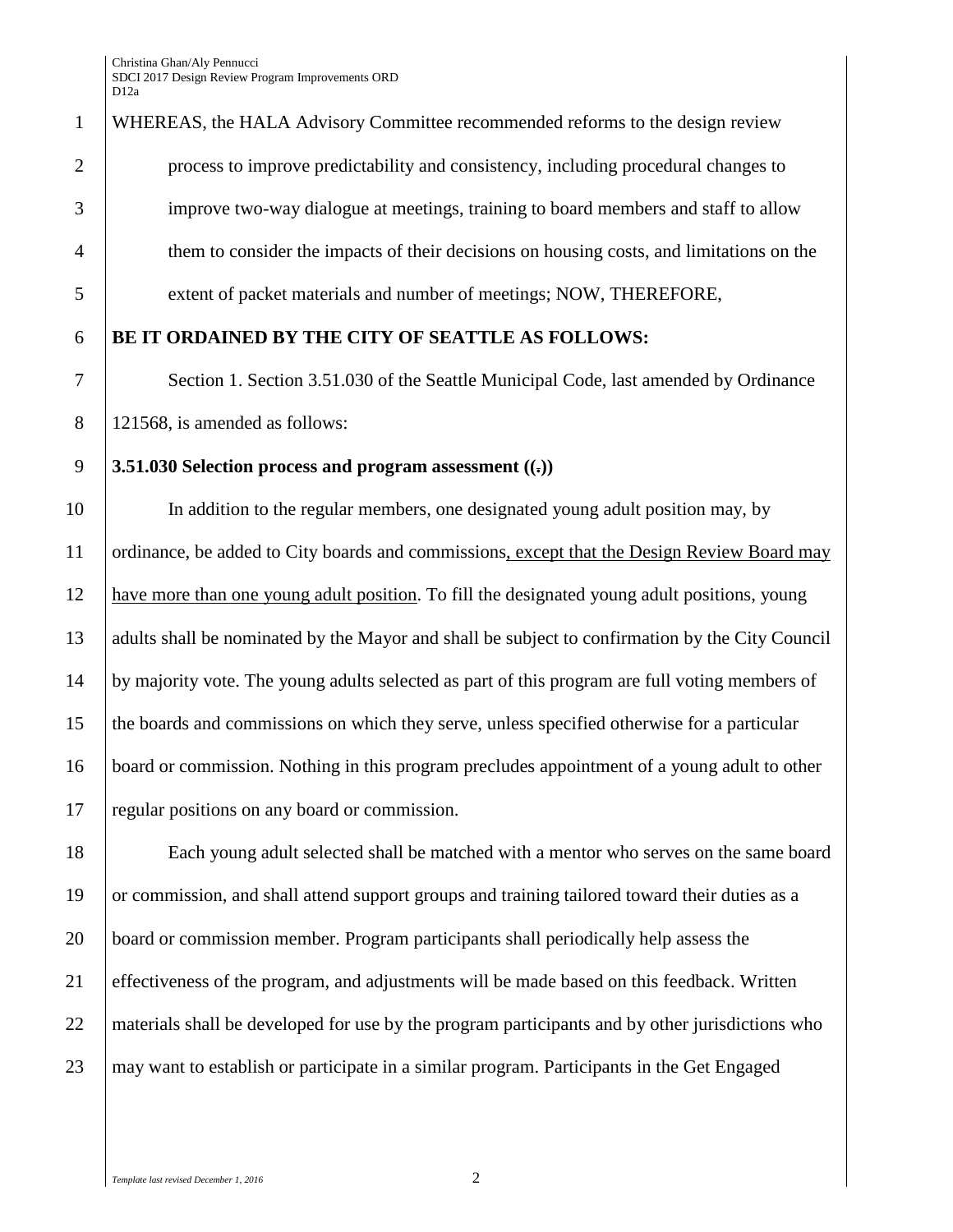|                | レ ⊥ ∠a                                                                                           |
|----------------|--------------------------------------------------------------------------------------------------|
| $\mathbf{1}$   | program shall provide feedback to assist the Get Engaged partners (Mayor's Office Boards and     |
| $\overline{2}$ | Commissions, City Council, and YMCA Metrocenter Branch) in developing a plan to sustain          |
| 3              | effective young adult involvement within City government.                                        |
| $\overline{4}$ | Section 2. The designation "Part I – Design Review" in Chapter 23.41 of the Seattle              |
| 5              | Municipal Code is repealed:                                                                      |
| 6              | ((Part I - Design Review))                                                                       |
| $\tau$         | Section 3. Section 23.41.002 of the Seattle Municipal Code, last amended by Ordinance            |
| $8\,$          | 124389, is amended as follows:                                                                   |
| $\overline{9}$ | 23.41.002 Purpose                                                                                |
| 10             | The purpose of Design Review is to:                                                              |
| 11             | A. Encourage better design and site planning to help ensure that new development                 |
| 12             | enhances the character of the city and sensitively fits into neighborhoods, while allowing for   |
| 13             | diversity and creativity; and                                                                    |
| 14             | B. Provide flexibility in the application of development standards to better meet the intent     |
| 15             | of the Land Use Code as established by City policy, to meet neighborhood objectives, and to      |
| 16             | provide for effective mitigation of a proposed project's impact and influence on a neighborhood; |
| 17             | and                                                                                              |
| 18             | C. ((Improve)) Promote and support communication and mutual understanding among                  |
| 19             | ((developers)) applicants, neighborhoods, and the City early and throughout the development      |
| 20             | review process.                                                                                  |
| 21             | Section 4. Section 23.41.004, last amended by Ordinance 125272, is repealed:                     |
| 22             | ((23.41.004 Applicability                                                                        |
| 23             | A. Design review required                                                                        |
|                |                                                                                                  |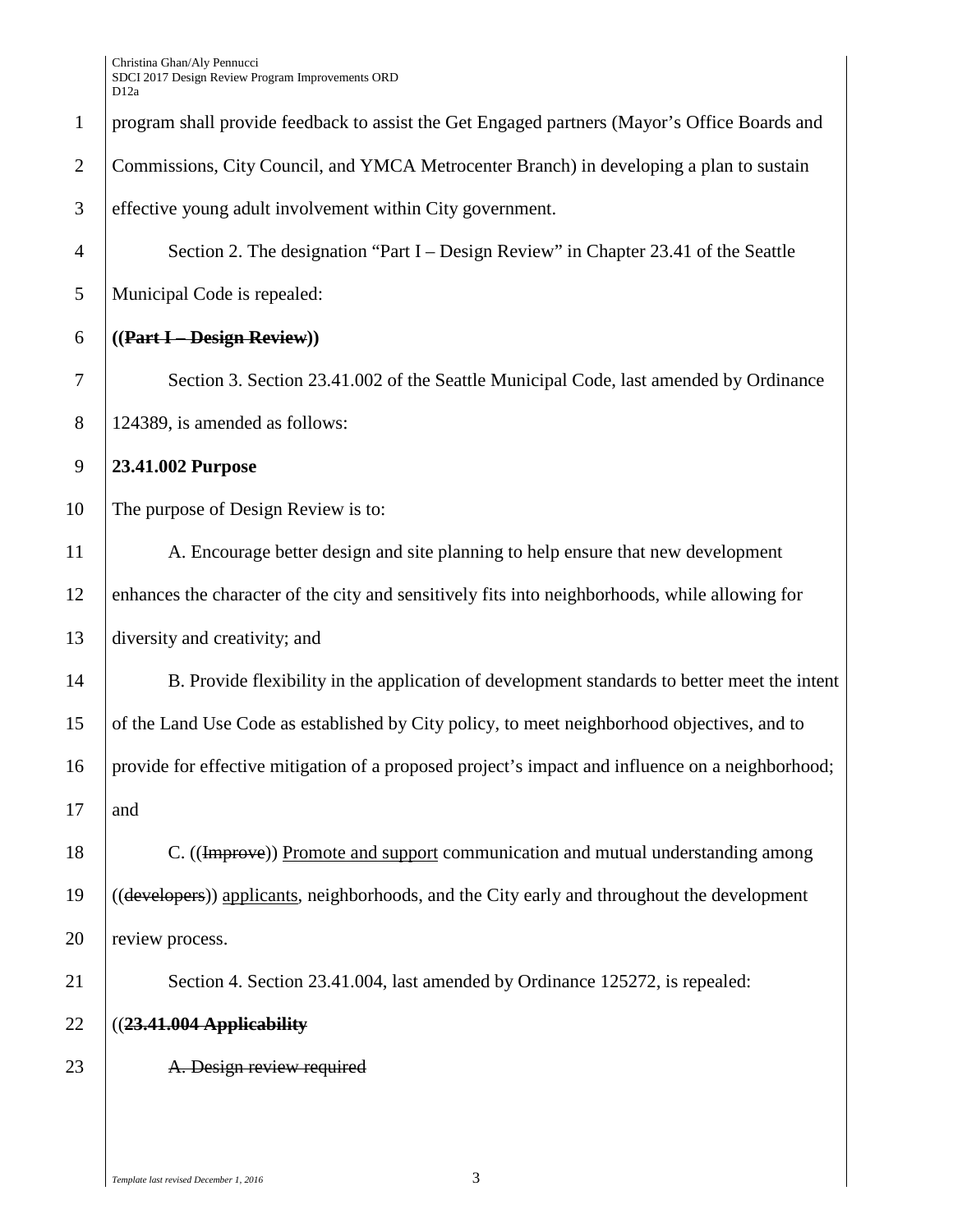1 1. Design review is required for any new multifamily, commercial, or industrial

## 2 development proposal that exceeds one of the following thresholds in Table A for  $23.41.004$ :

|    | <b>Table A for 23.41.004</b>                                                                                                                                                   |                                                                                                                                                                                                                                                                                                                                                                                                                                                                                                                |  |  |
|----|--------------------------------------------------------------------------------------------------------------------------------------------------------------------------------|----------------------------------------------------------------------------------------------------------------------------------------------------------------------------------------------------------------------------------------------------------------------------------------------------------------------------------------------------------------------------------------------------------------------------------------------------------------------------------------------------------------|--|--|
|    | <b>Thresholds for Design Review</b>                                                                                                                                            |                                                                                                                                                                                                                                                                                                                                                                                                                                                                                                                |  |  |
|    | <b>Threshold</b>                                                                                                                                                               |                                                                                                                                                                                                                                                                                                                                                                                                                                                                                                                |  |  |
|    | $\alpha$ . Lowrise 2 (LR2) and<br>Lowrise 3 (LR3)                                                                                                                              | 8 dwelling units or 4,000 square feet of non-residential gross<br><del>floor area</del>                                                                                                                                                                                                                                                                                                                                                                                                                        |  |  |
|    | $b.$ Midrise $(MR)$                                                                                                                                                            | 20 dwelling units or 4,000 square feet of non-residential gross<br>floor area                                                                                                                                                                                                                                                                                                                                                                                                                                  |  |  |
|    | $e$ . Highrise (HR)                                                                                                                                                            | 20 dwelling units or 4,000 square feet of non-residential gross<br><del>floor area</del>                                                                                                                                                                                                                                                                                                                                                                                                                       |  |  |
|    | d. Neighborhood Commercial<br>(NC1, NC2, NC3)                                                                                                                                  | 4 dwelling units or 4,000 square feet of non-residential gross<br><del>floor area</del>                                                                                                                                                                                                                                                                                                                                                                                                                        |  |  |
|    | $e.$ Commercial $(C1, C2)$                                                                                                                                                     | 4 dwelling units or 12,000 square feet of non-residential gross<br>floor area, located on a lot in an urban center or urban village <sup>1</sup> ,<br>or on a lot that abuts or is across a street or alley from a lot<br>zoned single-family, or on a lot located in the area bounded by:<br>NE 95 <sup>th</sup> St., NE 145 <sup>th</sup> St., 15 <sup>th</sup> Ave. NE, and Lake Washington                                                                                                                 |  |  |
| f. | Seattle Mixed (SM)                                                                                                                                                             | 20 dwelling units or 12,000 square feet of non-residential gross<br><del>floor area</del>                                                                                                                                                                                                                                                                                                                                                                                                                      |  |  |
|    | g.   Industrial Commercial (IC)<br>zone within all designated<br>urban villages and urban<br>centers                                                                           | 12,000 square feet of non-residential gross floor area                                                                                                                                                                                                                                                                                                                                                                                                                                                         |  |  |
|    | h. Master Planned<br>Community (MPC) $2$                                                                                                                                       | 20 dwelling units or 12,000 square feet of non-residential gross<br><del>floor area</del>                                                                                                                                                                                                                                                                                                                                                                                                                      |  |  |
|    | $\frac{1}{2}$   All zones - congregate<br>residences, and residential<br>uses in which more than 50<br>percent of dwelling units<br>are small efficiency<br>dwelling units $3$ | Developments containing at least 5,000 but less than 12,000<br>square feet of gross floor area are subject to Streamlined Design<br>Review (SDR) pursuant to Section 23.41.018.<br>Developments containing at least 12,000 but less than 20,000<br>square feet of gross floor area are subject to Administrative<br>Design Review (ADR) pursuant to Section 23.41.016.<br>Developments containing 20,000 square feet or more of gross<br>floor area are subject to Design Review pursuant to Chapter<br>23.41. |  |  |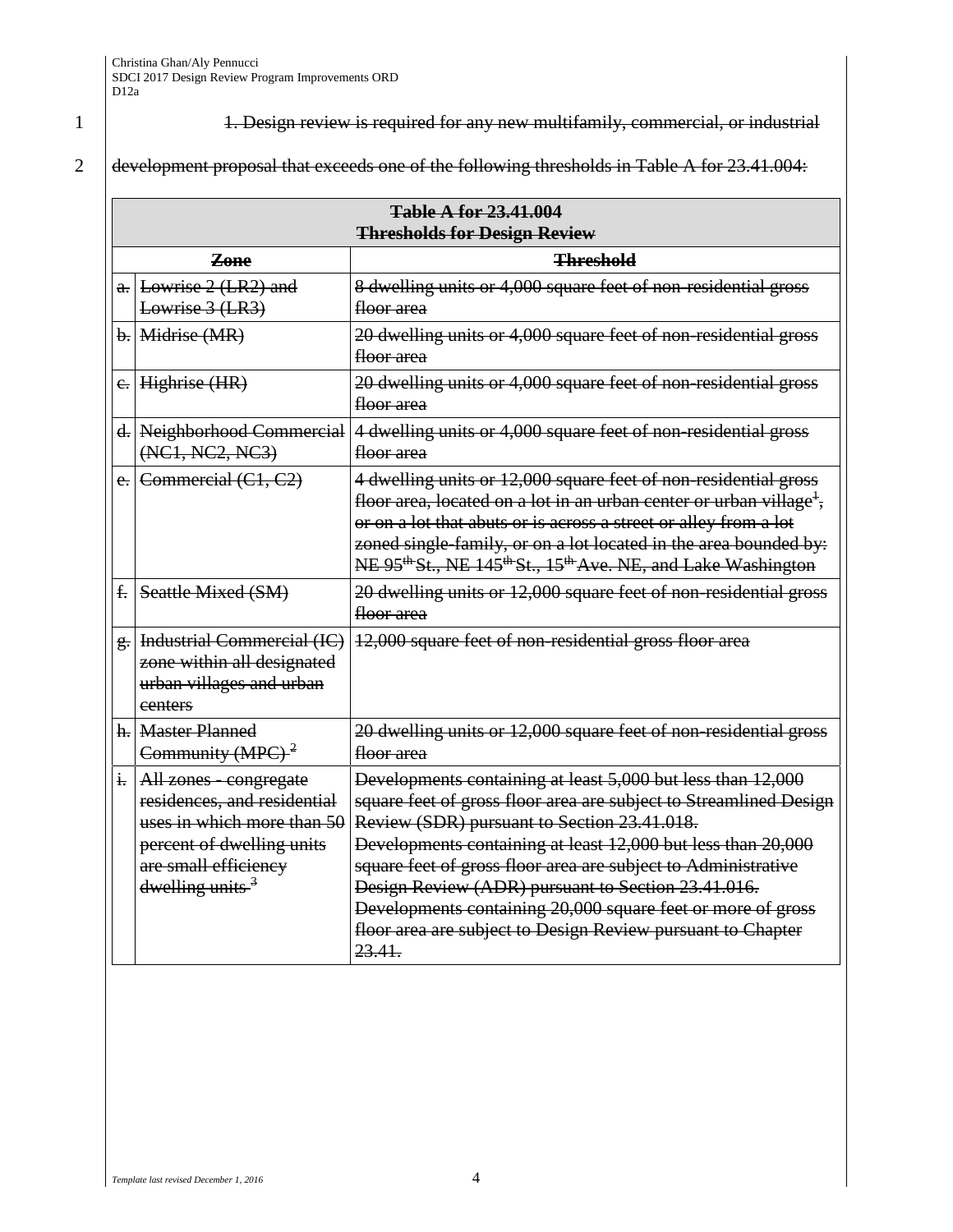### **Table A for 23.41.004 Thresholds for Design Review**

Footnotes to Table A for 23.41.004

<sup>1</sup> Urban centers and urban villages are identified in the Seattle Comprehensive Plan. <sup>2</sup> If an application in a Master Planned Community zone does not include a request for departures, the applicable design review procedures are in Section 23.41.020. If an application in a Master Planned Community zone includes a request for departures, then the applicable design review procedures are in Section 23.41.014.

<sup>3</sup>When a congregate residence or development in which more than 50 percent of dwelling units are small efficiency dwelling units is subject to more than one design review threshold, the gross square footage threshold on line i shall apply.

|   | 2. Design review is required for all new Major Institution development proposals                    |  |  |  |
|---|-----------------------------------------------------------------------------------------------------|--|--|--|
| 2 | that exceed any applicable threshold listed in this subsection 23.41.004.A, unless the structure is |  |  |  |
|   | located within a Major Institution Overlay (MIO) district.                                          |  |  |  |
|   | 3. Design review is required for all new development proposals located in the                       |  |  |  |
|   | Downtown zones listed in Table B for 23.41.004 that exceed any of the following thresholds in       |  |  |  |

6  $\sqrt{4}$  Table B for 23.41.004:

| <b>Table B for 23.41.004</b><br><b>Thresholds for Downtown Design Review</b>                 |                                        |  |  |
|----------------------------------------------------------------------------------------------|----------------------------------------|--|--|
|                                                                                              | DOC1, DOC2, or DMC zones               |  |  |
| Use<br><b>Threshold</b>                                                                      |                                        |  |  |
| Non-residential                                                                              | 50,000 square feet of gross floor area |  |  |
| <b>Residential</b>                                                                           | 20 dwelling units                      |  |  |
| DRC, DMR, DH1 or DH2 zones, or PMM zone outside<br>the Pike Place Market Historical District |                                        |  |  |
| Use<br><b>Threshold</b>                                                                      |                                        |  |  |
| Non-residential                                                                              | 20,000 square feet of gross floor area |  |  |
| <b>Residential</b>                                                                           | 20 dwelling units                      |  |  |

7 4. Design review is required for all new development proposals exceeding 120

8 **feet in width on any single street frontage in the Stadium Transition Area Overlay District as** 

9 shown in Map A for  $23.74.004$ , and all new development proposals exceeding 12,000 square feet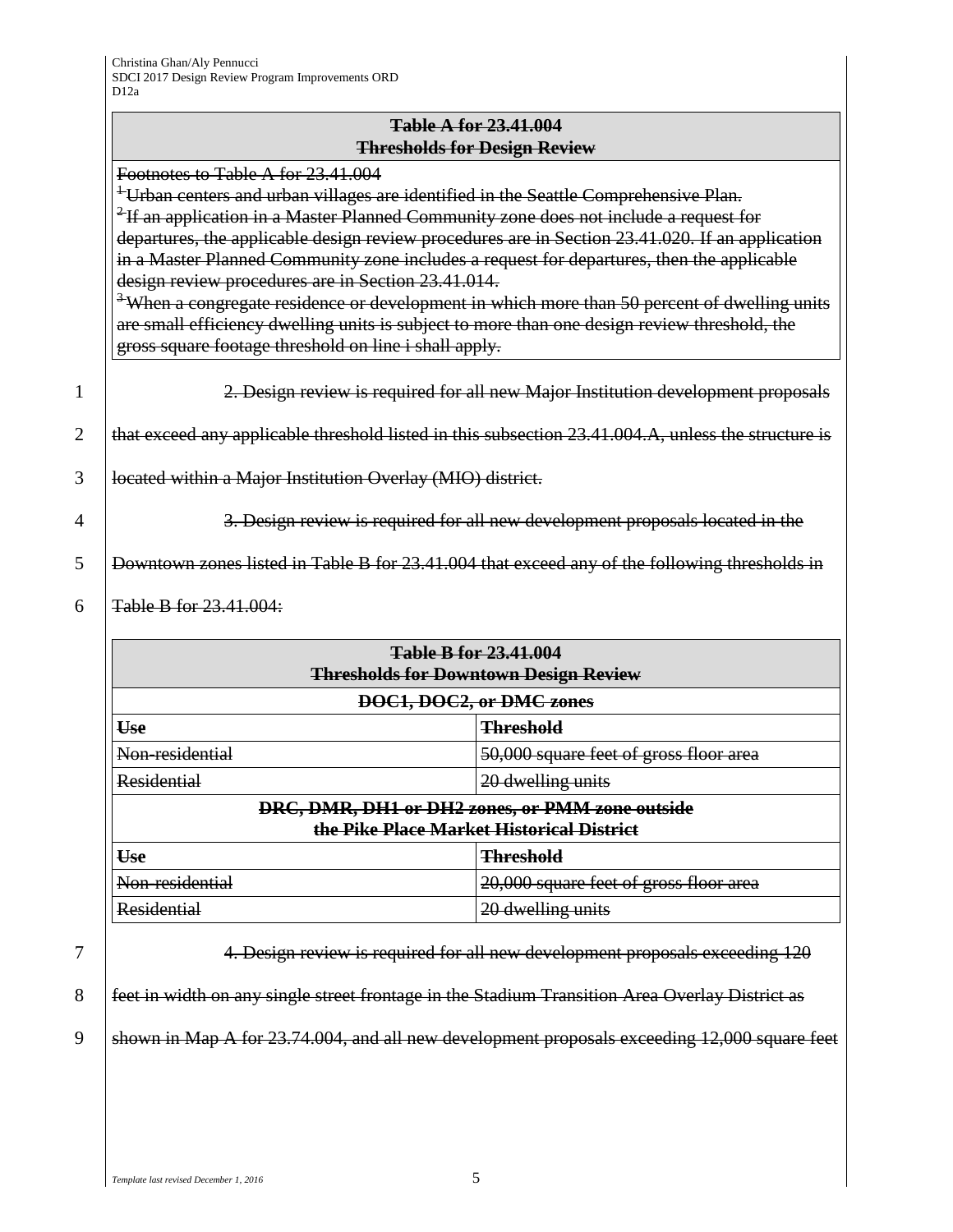|                | ี่ ∠ี่ ⊥∠น                                                                                          |
|----------------|-----------------------------------------------------------------------------------------------------|
| 1              | of nonresidential gross floor area and electing to add extra floor area above the base FAR that are |
| $\overline{2}$ | located in an IC 85-160 zone.                                                                       |
| 3              | 5. Streamlined administrative design review (SDR) to protect trees. As provided                     |
| $\overline{4}$ | in Sections 25.11.070 and 25.11.080, SDR pursuant to Section 23.41.018 is required for any new      |
| 5              | development proposals in LR, MR, and commercial zones if an exceptional tree, as defined in         |
| 6              | Section 25.11.020, is located on the lot and is not proposed to be preserved, if design review      |
| 7              | would not otherwise be required by this subsection 23.41.004.A.                                     |
| 8              | 6. Design review pursuant to Section 23.41.014 is required for projects that are                    |
| 9              | eligible for design review under any provision of this Section 23.41.004 and that are participating |
| 10             | in the Living Building Pilot Program authorized by Section 23.40.060.                               |
| 11             | 7. SDR pursuant to Section 23.41.018 is required for all new developments that                      |
| 12             | include at least three townhouse units, if design review is not otherwise required by this          |
| 13             | subsection 23.41.004.A.                                                                             |
| 14             | 8. Design review pursuant to Section 23.41.014 is required for any project seeking                  |
| 15             | to participate in the Living Building Pilot Program, including a development proposal for an        |
| 16             | existing structure.                                                                                 |
| 17             | B. Design review - optional                                                                         |
| 18             | 1. Full design review is optional to any applicant for new multifamily,                             |
| 19             | commercial or Major Institution development proposals not otherwise subject to this Chapter         |
| 20             | 23.41, if the new development proposal not otherwise subject to this Chapter 23.41 is in the        |
| 21             | Stadium Transition Area Overlay District or if the new proposal is in any multifamily,              |
| 22             | commercial or downtown zone.                                                                        |
|                |                                                                                                     |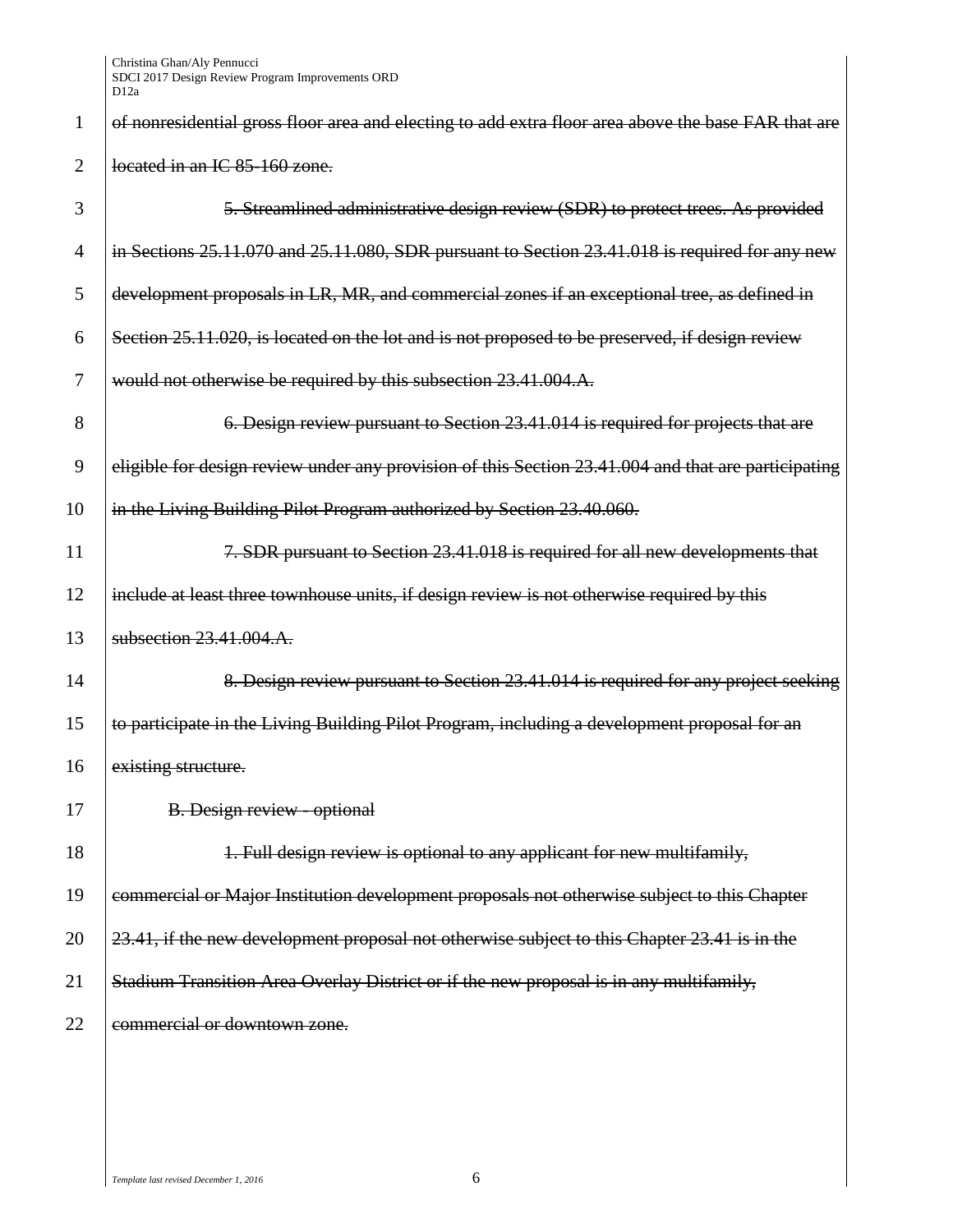| 1              | 2. Administrative design review is optional for any applicant for new multifamily                 |
|----------------|---------------------------------------------------------------------------------------------------|
| $\overline{2}$ | or commercial development proposals if the new multifamily or commercial development              |
| 3              | proposal does not exceed the thresholds provided in Table A for 23.41.004 and is not otherwise    |
| 4              | subject to this Chapter 23.41 if the proposal is in the Stadium Transition Area Overlay District, |
| 5              | or is in any multifamily, commercial, or downtown zone, according to the process described in     |
| 6              | Section 23.41.016. Projects that are not otherwise subject to this Chapter 23.41 and are in any   |
| 7              | multifamily zone not listed in Table A for 23.41.004 are eligible only for optional full design   |
| 8              | review under subsection 23.41.004.B.1 if the number of dwelling units exceeds 20. If the project  |
| 9              | contains 20 dwelling units or less, then the project applicant may pursue either full or          |
| 10             | administrative design review.                                                                     |
| 11             | 3. Streamlined administrative design review is an option for:                                     |
| 12             | a. An applicant for multifamily residential use in an LR zone for which                           |
| 13             | design review is not otherwise required by subsection 23.41.004.A; and                            |
| 14             | b. An applicant for new multifamily and commercial development                                    |
| 15             | proposals in a Lowrise, Midrise, and Commercial zones to protect a tree over 2 feet in diameter   |
| 16             | measured 4.5 feet above the ground, if design review would not otherwise be required by           |
| 17             | subsection 23.41.004.A.5.                                                                         |
| 18             | C. Exemptions. The following structures are exempt from design review:                            |
| 19             | 1. New structures located in special review districts, regulated by Chapter 23.66;                |
| 20             | design review is not available for an applicant applying for additional building height under the |
| 21             | provisions of Section 23.49.180;                                                                  |
| 22             | 2. New structures in Landmark districts regulated by Title 25, Environmental                      |
| 23             | <b>Protection and Historic Preservation;</b>                                                      |
|                |                                                                                                   |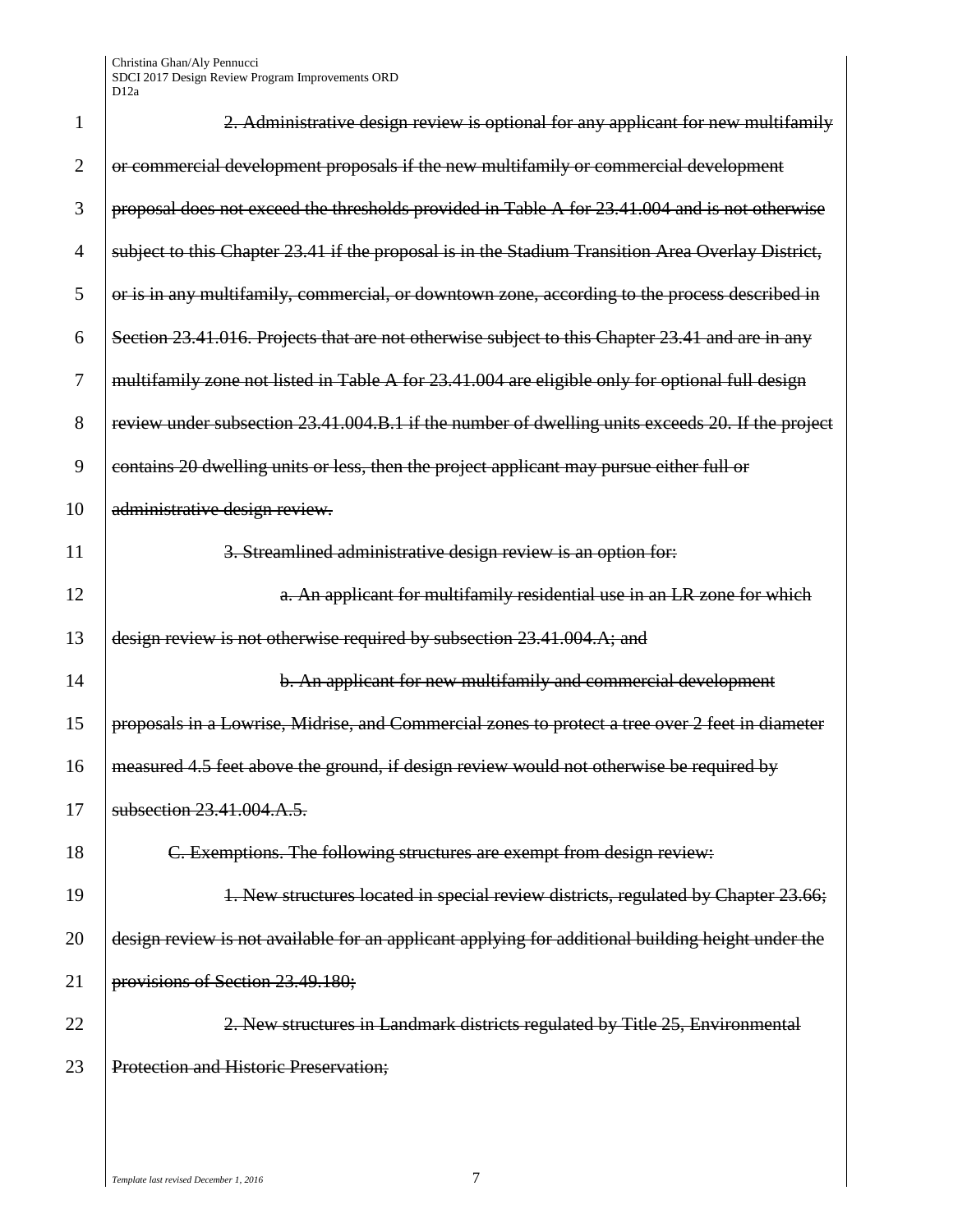| $\mathbf{1}$   | 3. New structures that are within the historic character area of the Downtown                     |  |  |
|----------------|---------------------------------------------------------------------------------------------------|--|--|
| $\overline{2}$ | Harborfront 1 zone, or that are otherwise required to undergo shoreline design review pursuant to |  |  |
| 3              | Chapter 23.60A; and                                                                               |  |  |
| 4              | 4. New light rail transit facilities that have been subject to review by the Seattle              |  |  |
| 5              | Design Commission.))                                                                              |  |  |
| 6              | Section 5. A new Section 23.41.004 is added to the Seattle Municipal Code as follows:             |  |  |
| 7              | 23.41.004 Applicability                                                                           |  |  |
| 8              | A. Design review required                                                                         |  |  |
| 9              | 1. Subject to the exemptions in subsection 23.41.004.B, design review is required                 |  |  |
| 10             | in the following areas or zones when development is proposed that exceeds a threshold in Table    |  |  |
| 11             | A or Table B for 23.41.004:                                                                       |  |  |
| 12             | a. Multifamily;                                                                                   |  |  |
| 13             | b. Commercial;                                                                                    |  |  |
| 14             | c. Seattle Mixed;                                                                                 |  |  |
| 15             | d. Downtown; and                                                                                  |  |  |
| 16             | e. Stadium Transition Area Overlay District as shown in Map A for                                 |  |  |
| 17             | 23.74.004, when the width of the lot exceeds 120 feet on any street frontage.                     |  |  |
| 18             | 2. Subject to the exemptions in subsection 23.41.004.B, design review is required                 |  |  |
| 19             | in the following areas or zones when commercial or institution development is proposed that       |  |  |
| 20             | exceeds a threshold in Table A or Table B for 23.41.004:                                          |  |  |
| 21             | a. Industrial Buffer; and                                                                         |  |  |
| 22             | b. Industrial Commercial.                                                                         |  |  |
|                |                                                                                                   |  |  |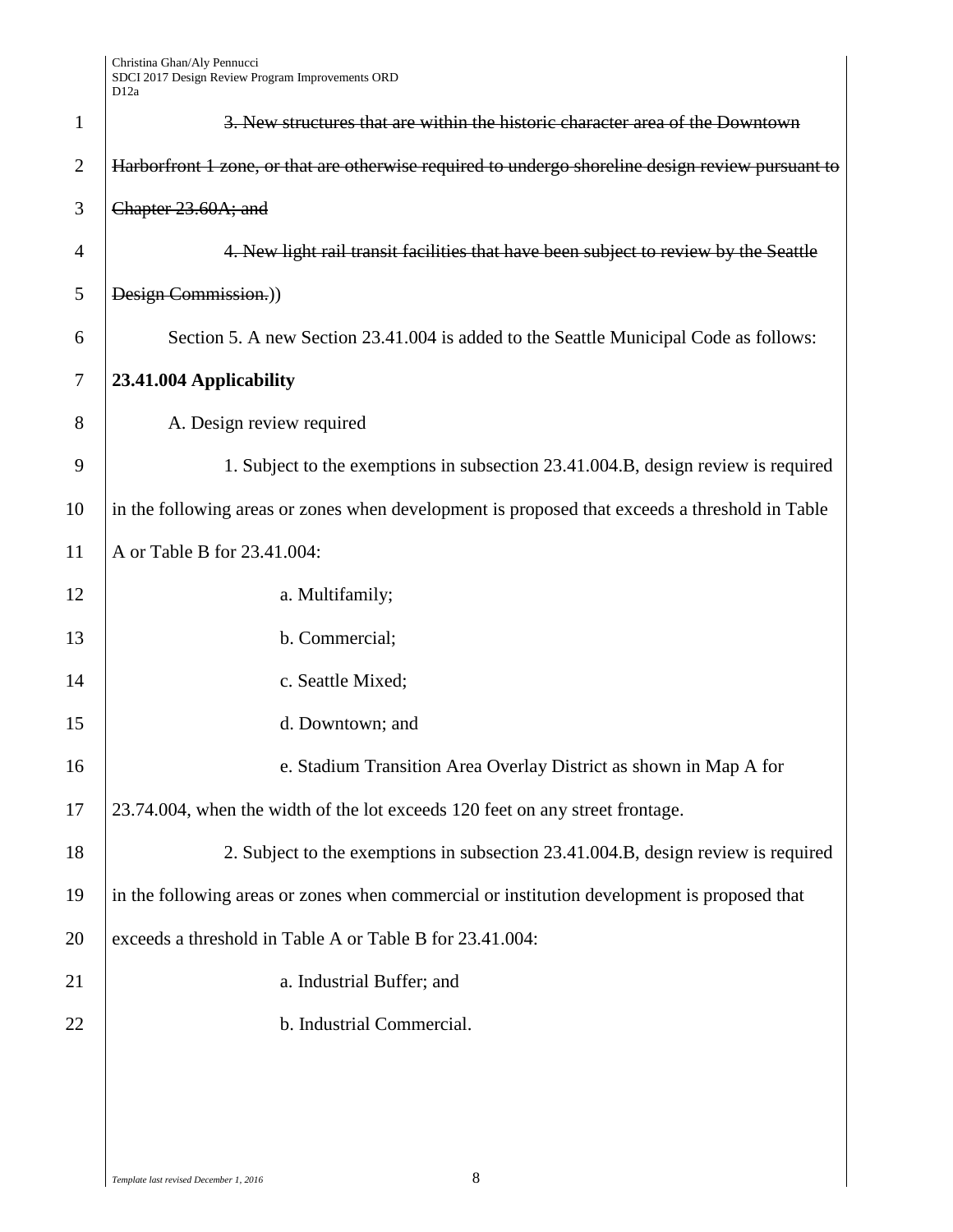| $\mathbf{1}$   | 3. The gross floor area of the following uses is not included in the total gross floor                  |  |  |
|----------------|---------------------------------------------------------------------------------------------------------|--|--|
| $\overline{2}$ | area of a development for purposes of determining if a threshold is exceeded:                           |  |  |
| 3              | a. Religious facilities;                                                                                |  |  |
| $\overline{4}$ | b. Elementary and secondary schools;                                                                    |  |  |
| 5              | c. Uses associated with a Major Institution Master Plan (MIMP); or                                      |  |  |
| 6              | d. Development of a major institution use within a Major Institution                                    |  |  |
| 7              | Overlay (MIO) district.                                                                                 |  |  |
| 8              | 4. Any development proposal participating in the Living Building Pilot Program                          |  |  |
| 9              | according to Section 23.40.060, regardless of size or site characteristics, is subject to full design   |  |  |
| 10             | review according to Section 23.41.014.                                                                  |  |  |
| 11             | 5. Any development proposal, regardless of size or site characteristics, is subject                     |  |  |
| 12             | to the administrative design review process according to Section 23.41.016 if it receives public        |  |  |
| 13             | funding or an allocation of federal low-income housing tax credits, and is subject to a regulatory      |  |  |
| 14             | agreement, covenant or other legal instrument recorded on the property title and enforceable by         |  |  |
| 15             | The City of Seattle, Washington State Housing Finance Commission, State of Washington, King             |  |  |
| 16             | County, U.S. Department of Housing and Urban Development, or other similar entity as                    |  |  |
| 17             | approved by the Director of Housing, which restricts at least 40 percent of the units to occupancy      |  |  |
| 18             | by households earning no greater than 60 percent of median income, and controls the rents that          |  |  |
| 19             | may be charged, for a minimum period of 40 years.                                                       |  |  |
| 20             | 6. Any development proposal that is located in a Master Planned Community                               |  |  |
| 21             | zone and that includes a request for departures, regardless of size or site characteristics, is subject |  |  |
| 22             | to full design review according to Section 23.41.014. If a development proposal in a Master             |  |  |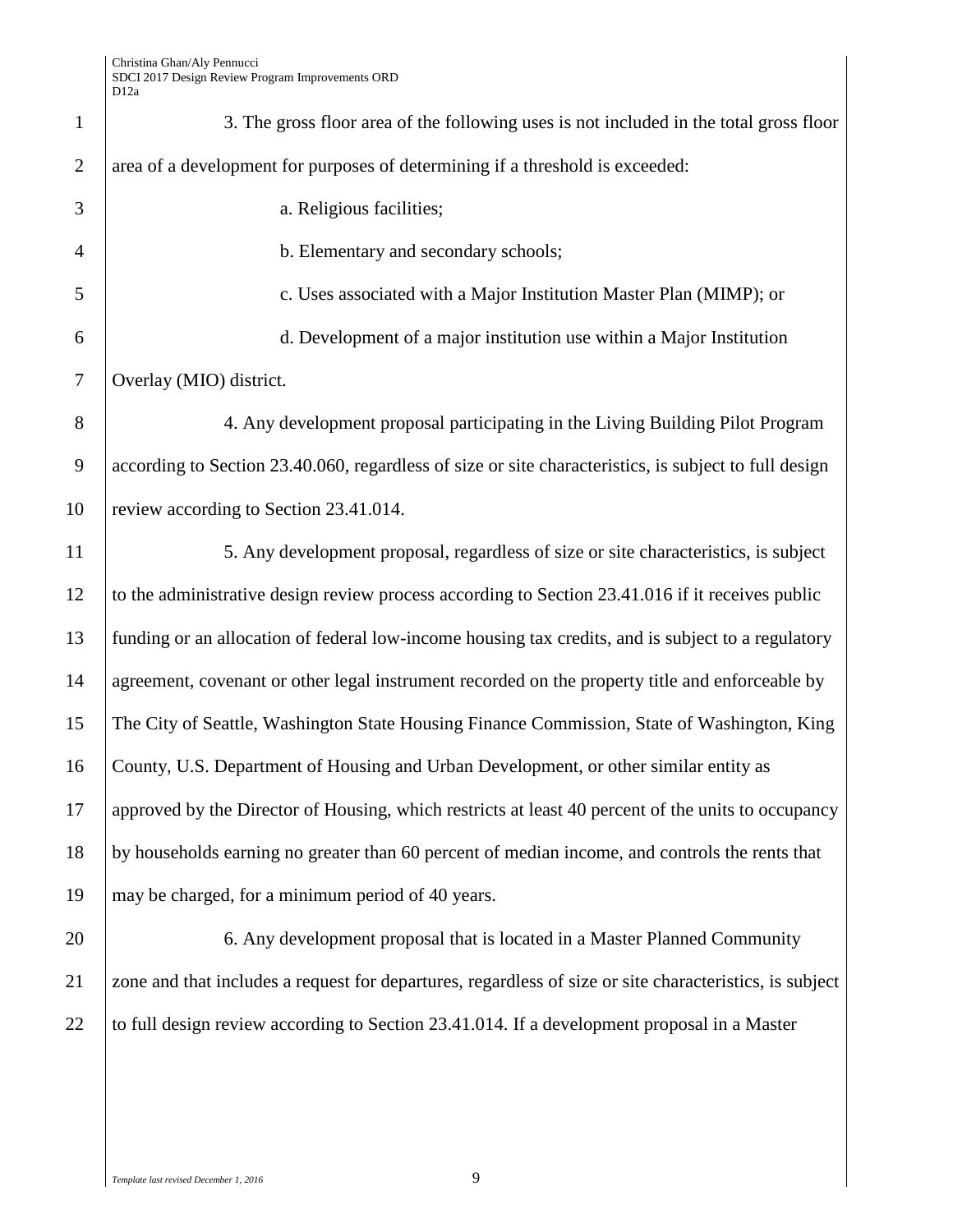1 Planned Community zone does not include a request for departures, the applicable design review

- 2 procedures are in Section 23.41.020.
- 

3 7. Subject to the exemptions in subsection 23.41.004.B, design review is required

4 for additions to existing structures when the size of the proposed addition or expansion exceeds a

5 | threshold in Table A or Table B for 23.41.004. Administrative design review, as described in

6 Section 23.41.016, is required for certain other additions to existing structures according to rules

7 promulgated by the Director.

#### **Table A for 23.41.004**

### **Design review thresholds by size of development and specific site characteristics outside of downtown and industrial zones**

If any of the site characteristics in part A of this table are present, the design review thresholds in part B apply. If none of the site characteristics in part A of this table are present, the design review thresholds in part C apply.

| A.         | Category                                                 | <b>Site Characteristic</b>                                                                                                                                                                                             |  |
|------------|----------------------------------------------------------|------------------------------------------------------------------------------------------------------------------------------------------------------------------------------------------------------------------------|--|
|            | A.1. Context                                             | a. Lot is abutting or across an alley from a lot with single-<br>family zoning.<br>b. Lot is in a zone with a maximum height limit 20 feet or<br>greater than the zone of an abutting lot or a lot across an<br>alley. |  |
| A.2. Scale |                                                          | a. Lot is 43,000 square feet in area or greater.<br>b. Lot has any street lot line greater than 200 feet in length.                                                                                                    |  |
|            | A.3. Special features                                    | a. Development proposal includes a Type IV or V Council<br>Land Use Decision.<br>b. Lot contains a designated landmark structure.<br>c. Lot contains a character structure in the Pike/Pine<br>Overlay District.       |  |
| <b>B.</b>  | table is subject to the thresholds below.                | Development on a lot containing any of the specific site characteristics in part A of this                                                                                                                             |  |
|            | Amount of gross floor area<br>of development             | Design review type <sup>2</sup>                                                                                                                                                                                        |  |
|            | B.1. Less than 10,000 square<br>feet                     | No design review                                                                                                                                                                                                       |  |
|            | B.2. At least 10,000 but less<br>than 20,000 square feet | Hybrid design review                                                                                                                                                                                                   |  |
|            | B.3. $20,000$ square feet or<br>greater                  | Full design review                                                                                                                                                                                                     |  |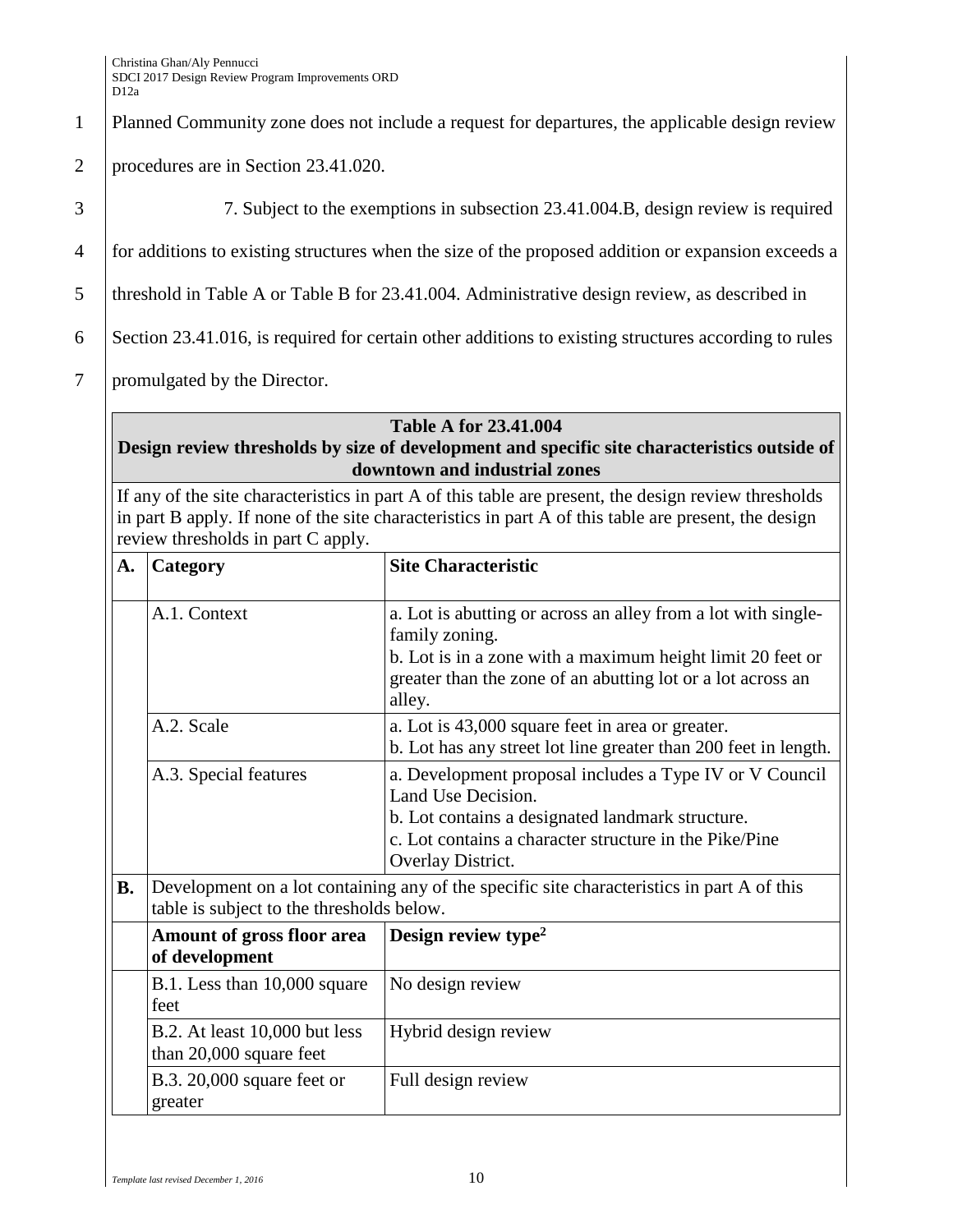| <b>Table A for 23.41.004</b><br>Design review thresholds by size of development and specific site characteristics outside of<br>downtown and industrial zones                                                                                                                          |                                                                                                                                             |                                 |  |
|----------------------------------------------------------------------------------------------------------------------------------------------------------------------------------------------------------------------------------------------------------------------------------------|---------------------------------------------------------------------------------------------------------------------------------------------|---------------------------------|--|
| $\mathbf{C}$ .                                                                                                                                                                                                                                                                         | Development on a lot not containing any of the specific site characteristics in part A of this<br>table is subject to the thresholds below. |                                 |  |
|                                                                                                                                                                                                                                                                                        | Amount of gross floor area<br>of development                                                                                                | Design review type <sup>2</sup> |  |
|                                                                                                                                                                                                                                                                                        | C.1. Less than 10,000 square<br>feet                                                                                                        | No design review                |  |
|                                                                                                                                                                                                                                                                                        | C.2. At least 10,000 but less<br>than 20,000 square feet                                                                                    | Administrative design review    |  |
|                                                                                                                                                                                                                                                                                        | $C.3.20,000$ square feet or<br>greater                                                                                                      | Hybrid design review            |  |
| Footnote to Table A for 23.41.004<br><sup>1</sup> Applicants for any development proposal subject to hybrid design review may choose full<br>design review instead, and applicants for any project subject to administrative design review<br>may choose hybrid or full design review. |                                                                                                                                             |                                 |  |
|                                                                                                                                                                                                                                                                                        |                                                                                                                                             |                                 |  |
| <b>Table B for 23.41.004</b><br>Design review thresholds by size of development in downtown and industrial zones                                                                                                                                                                       |                                                                                                                                             |                                 |  |
|                                                                                                                                                                                                                                                                                        |                                                                                                                                             |                                 |  |

| $\bullet$                                                                                                        |                                              |                    |
|------------------------------------------------------------------------------------------------------------------|----------------------------------------------|--------------------|
| <b>Zone</b>                                                                                                      | Amount of gross floor area<br>of development | Design review type |
| A. All DOC1, DOC2, or DMC 50,000 square feet or greater<br>zones                                                 |                                              | Full design review |
| B. All DRC, DMR, DH1,<br>DH2, PMM zones outside the<br>Pike Place Market Historical<br>District, IB, or IC zones | 20,000 square feet or greater                | Full design review |

2 B. Exemptions. The following are exempt from design review:

1

3 1. Development located in special review districts established by Chapter 23.66;

4 2. Development in Landmark districts established by Title 25, Environmental

5 Protection and Historic Preservation;

6 3. Development within the historic character area of the Downtown Harborfront 1

7 zone,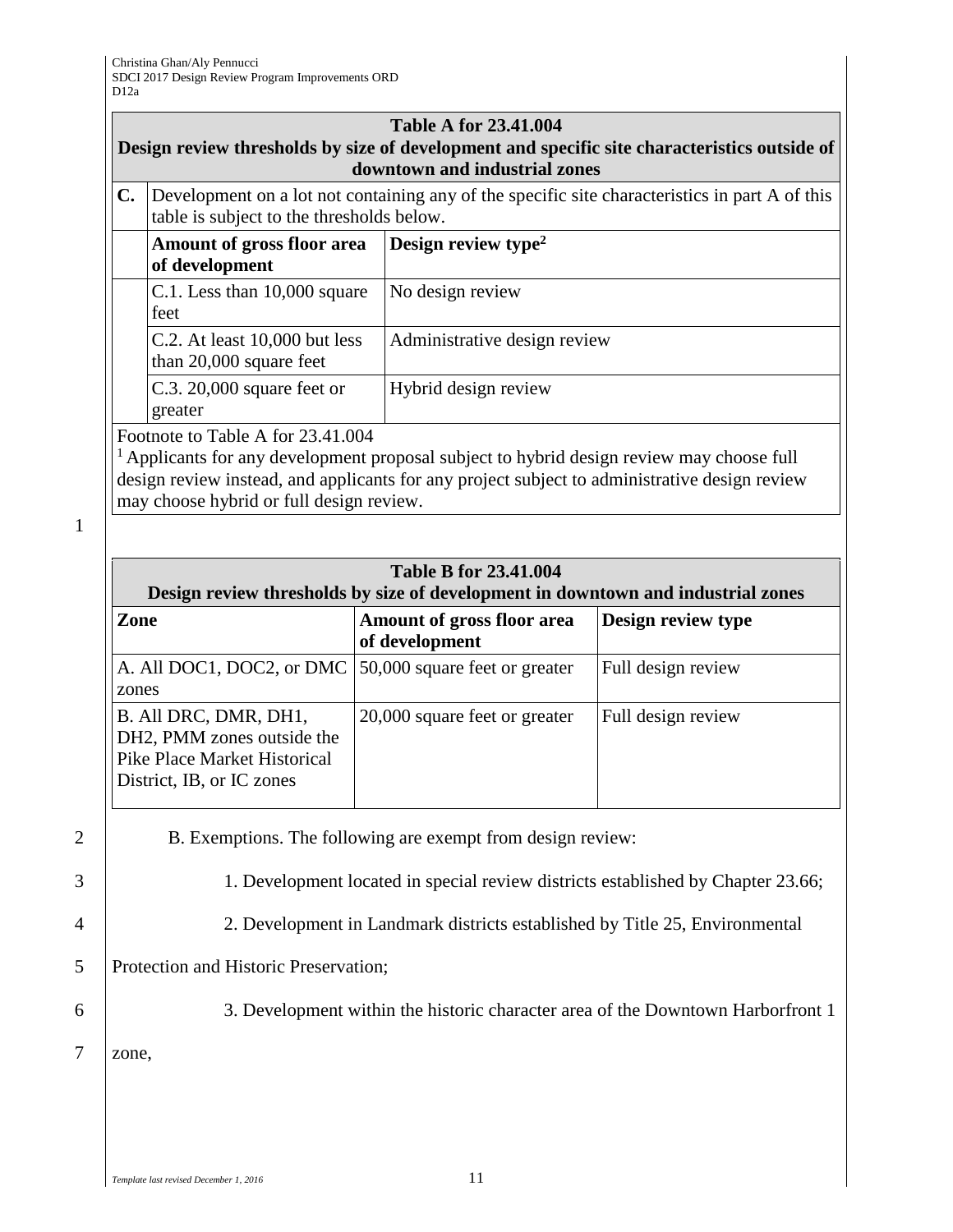| $\mathbf{1}$   | 4. Development that is subject to shoreline design review pursuant to Chapter                      |
|----------------|----------------------------------------------------------------------------------------------------|
| $\overline{2}$ | 23.60A; and                                                                                        |
| 3              | 5. New light rail transit facilities that are subject to review by the Seattle Design              |
| $\overline{4}$ | Commission.                                                                                        |
| 5              | 6. City facilities that are subject to review by the Seattle Design Commission.                    |
| 6              | 7. Development within single-family or residential small lot zones.                                |
| 7              | C. Optional design review                                                                          |
| 8              | 1. Design review. Development proposals that are not subject to design review                      |
| 9              | may elect to be reviewed pursuant to the full, hybrid, or administrative design review process if: |
| 10             | a. The development proposal is in any zone or area identified in subsection                        |
| 11             | 23.41.004.A.1 or 23.41.004.A.2 or in the Stadium Transition Area Overlay District, except          |
| 12             | development that is within a Master Planned Community zone is not eligible for optional design     |
| 13             | review; and                                                                                        |
| 14             | b. The development proposal does not include the uses listed in subsection                         |
| 15             | 23.41.004.A.3.                                                                                     |
| 16             | 2. Administrative design review. According to the applicable process described in                  |
| 17             | Section 23.41.016, administrative design review is optional for a development proposal that is     |
| 18             | not otherwise subject to this Chapter 23.41 and is on a site that contains an exceptional tree, as |
| 19             | defined in Section 25.11.020, when the ability to depart from development standards may result     |
| 20             | in protection of the tree as provided in Sections 25.11.070 and 25.11.080.                         |
| 21             | Section 6. Section 23.41.008 of the Seattle Municipal Code, last amended by Ordinance              |
| 22             | 124843, is amended as follows:                                                                     |
| 23             | 23.41.008 Design Review ((Board)) general provisions                                               |
|                |                                                                                                    |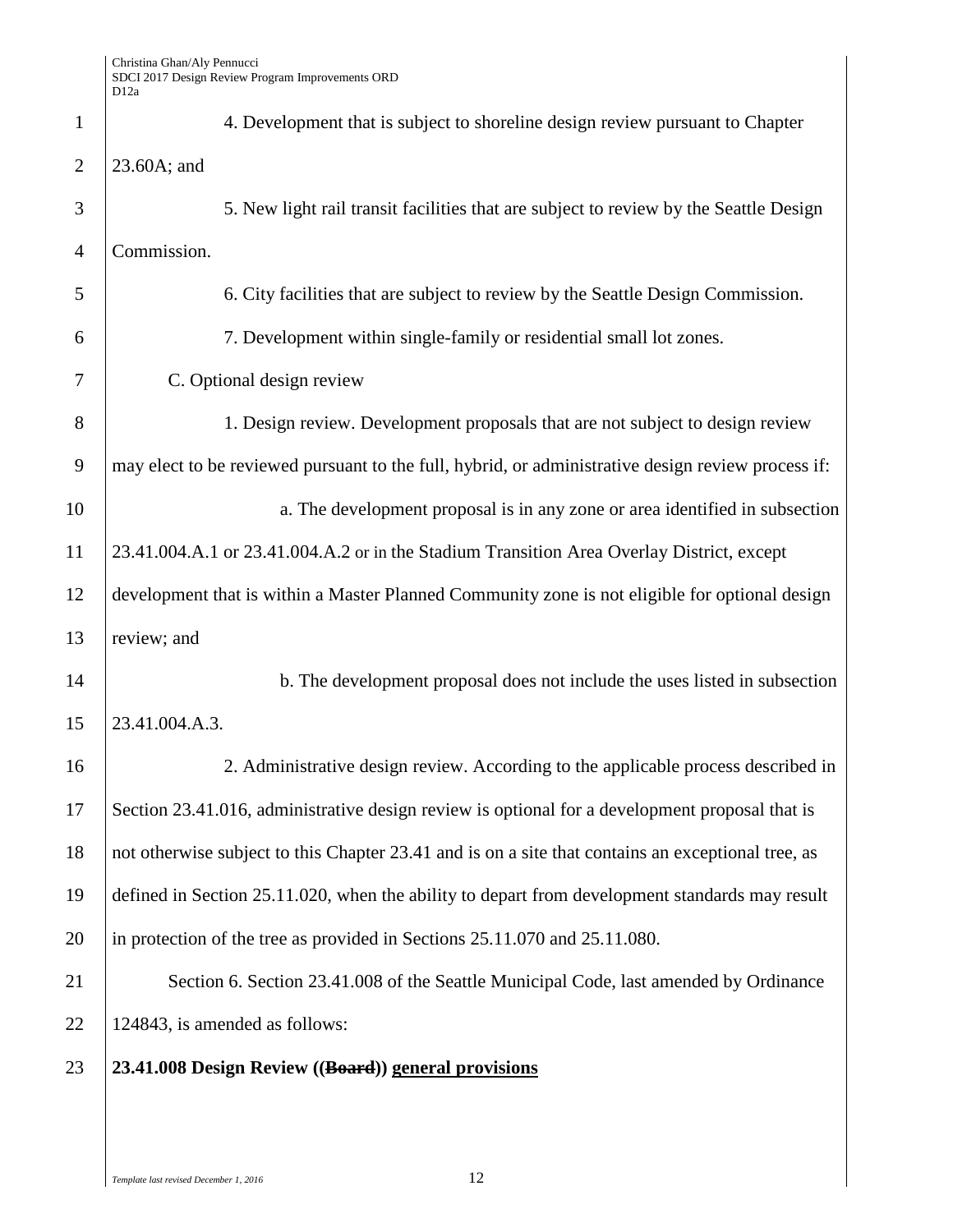| $\mathbf{1}$   | A. Role of the Design Review Board. The Design Review Board shall be convened ((for            |
|----------------|------------------------------------------------------------------------------------------------|
| $\overline{2}$ | the purpose of reviewing all development subject to design review, except development subject  |
| 3              | to administrative or streamlined design review) to review development proposals that are       |
| $\overline{4}$ | subject to hybrid design review, full design review, or Master Planned Community-highrise      |
| 5              | design review pursuant to this Chapter 23.41. To accomplish this purpose, the Design Review    |
| 6              | Board shall perform the following, as applicable:                                              |
| 7              | 1. For developments subject to full design review or Master Planned Community-                 |
| 8              | highrise design review. ((Synthesize)) synthesize community input on design concerns, identify |
| 9              | guideline priorities, and provide early design guidance to the ((development team and          |
| 10             | community)) applicant;                                                                         |
| 11             | 2. Determine whether a proposed design submitted by an applicant does or does                  |
| 12             | not comply with the guideline priorities;                                                      |
| 13             | 3. For development subject to hybrid design review or full design review,                      |
| 14             | recommend to the Director whether to approve, condition, or deny any requested departures from |
| 15             | development standards;                                                                         |
| 16             | $((2))$ 4. Recommend to the Director specific conditions of approval $((which))$               |
| 17             | that are consistent with the ((design guidelines applicable to the development)) guideline     |
| 18             | priorities; and                                                                                |
| 19             | $((3))$ 5. Ensure fair and consistent application of Citywide or neighborhood-                 |
| 20             | specific design guidelines.                                                                    |
| 21             | B. Design Review Board membership criteria                                                     |
| 22             | 1. Members shall reside in Seattle; ((and))                                                    |
|                |                                                                                                |
|                |                                                                                                |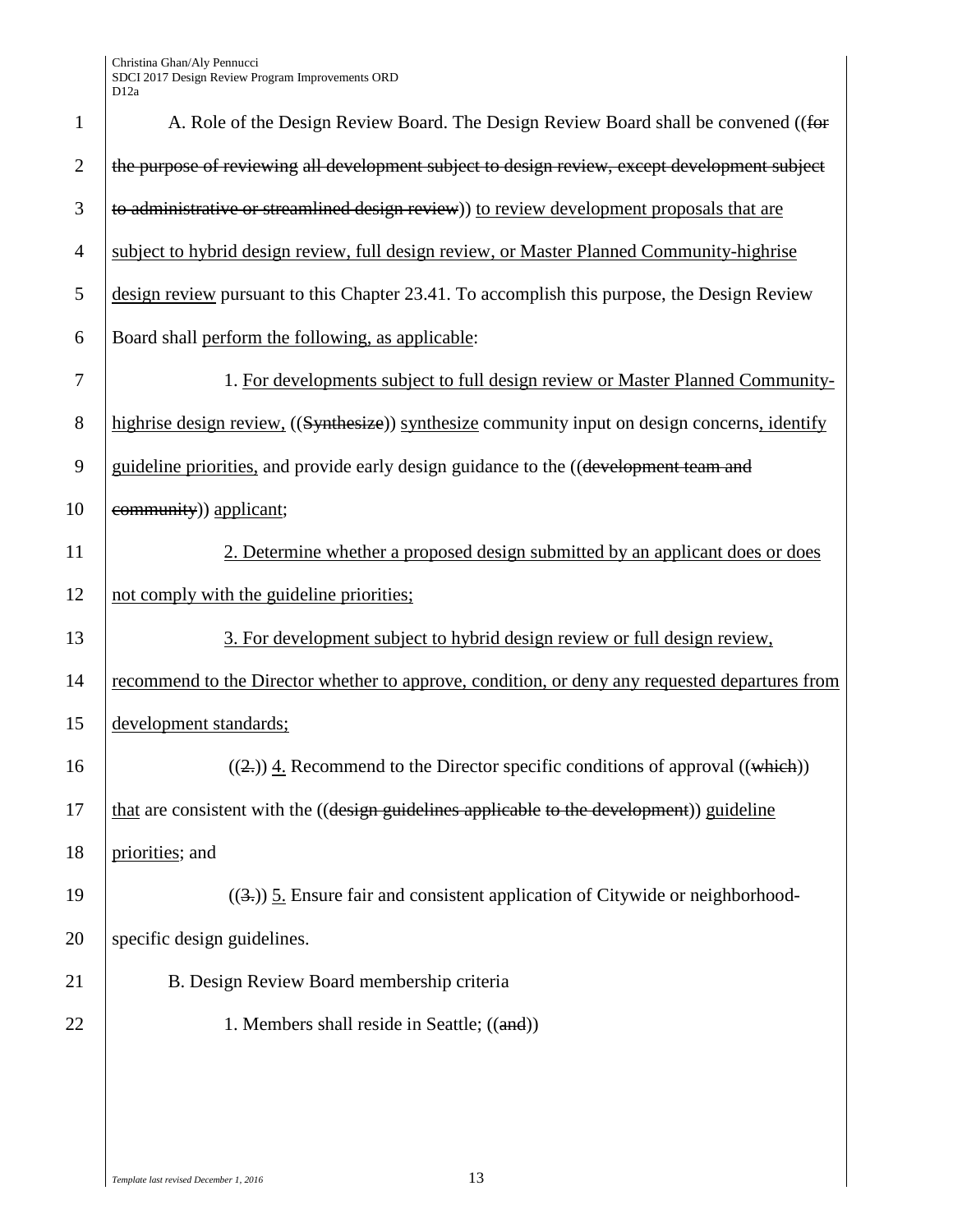| 1              | 2. Members should possess experience in neighborhood land use issues and                         |  |  |
|----------------|--------------------------------------------------------------------------------------------------|--|--|
| 2              | demonstrate, by their experience, sensitivity in understanding the effect of design decisions on |  |  |
| 3              | neighborhoods and the development process; $((and))$                                             |  |  |
| 4              | 3. Members should possess a familiarity with land use processes and standards as                 |  |  |
| 5              | applied in Seattle; and                                                                          |  |  |
| 6              | 4. Consistent with ((the City's Code of Ethics,)) Section 4.16.070, no member of                 |  |  |
| $\overline{7}$ | the Design Review Board shall have a financial or other private interest, direct or indirect,    |  |  |
| 8              | personally or through a ((member of his or her)) person in the member's immediate family, in a   |  |  |
| 9              | project under review by the Design Review Board on which that member sits.                       |  |  |
| 10             | C. Design Review Board composition                                                               |  |  |
| 11             | 1. The Design Review Board shall be composed as follows:                                         |  |  |
|                | <b>Table A for 23.41.008</b>                                                                     |  |  |
|                | <b>Design Review Board ((Composition)) composition</b>                                           |  |  |
|                | (( <b>Local</b> ))                                                                               |  |  |
|                | <b>General</b>                                                                                   |  |  |
|                | (( <del>General</del><br>Local<br>business                                                       |  |  |

| <b>Table A for 23.41.008</b>                    |                                          |                           |                                                                                                                                                           |                                                                                                                                                                                                          |                                                                                             |
|-------------------------------------------------|------------------------------------------|---------------------------|-----------------------------------------------------------------------------------------------------------------------------------------------------------|----------------------------------------------------------------------------------------------------------------------------------------------------------------------------------------------------------|---------------------------------------------------------------------------------------------|
| Design Review Board ((Composition)) composition |                                          |                           |                                                                                                                                                           |                                                                                                                                                                                                          |                                                                                             |
|                                                 | Development                              | <b>Design</b>             | (( <del>General</del><br><del>community</del><br>interests))                                                                                              | Local<br>residential/<br>community                                                                                                                                                                       | (( <b>Local</b> ))<br><b>General</b><br><b>business</b><br>interests or<br><b>landscape</b> |
| <b>Representation interests</b>                 |                                          | professions               | <b>Get Engaged</b>                                                                                                                                        | interests                                                                                                                                                                                                | professions                                                                                 |
| Number                                          |                                          | 7                         | ((7))<br><u>1 or more</u>                                                                                                                                 | $((7))$ 14<br>$((\left(\frac{1}{\text{distinct}}\right)))$<br>(2/district)                                                                                                                               | $((\text{(H/district)}))$                                                                   |
| Selection<br>process                            | 3 appointed<br>by Mayor, 4<br>by Council | 3 appointed<br>by Council | $\left($ (3 appointed<br>by Mayor, $4 \overline{\smash{\big)}\smash{\big)}$ by Mayor, 4<br>$by Council,$ )<br>1 or more<br>pursuant to<br>Chapter $3.511$ | ((N <sub>ominated</sub> by<br>community and<br>business<br>organizations,<br>respectively;))<br>3 appointed by<br>Mayor, 4<br>appointed by<br>Council, 7<br>jointly appointed<br>by Mayor and<br>Council | <b>Jointly</b><br>appointed by<br>Mayor and<br><b>Council</b>                               |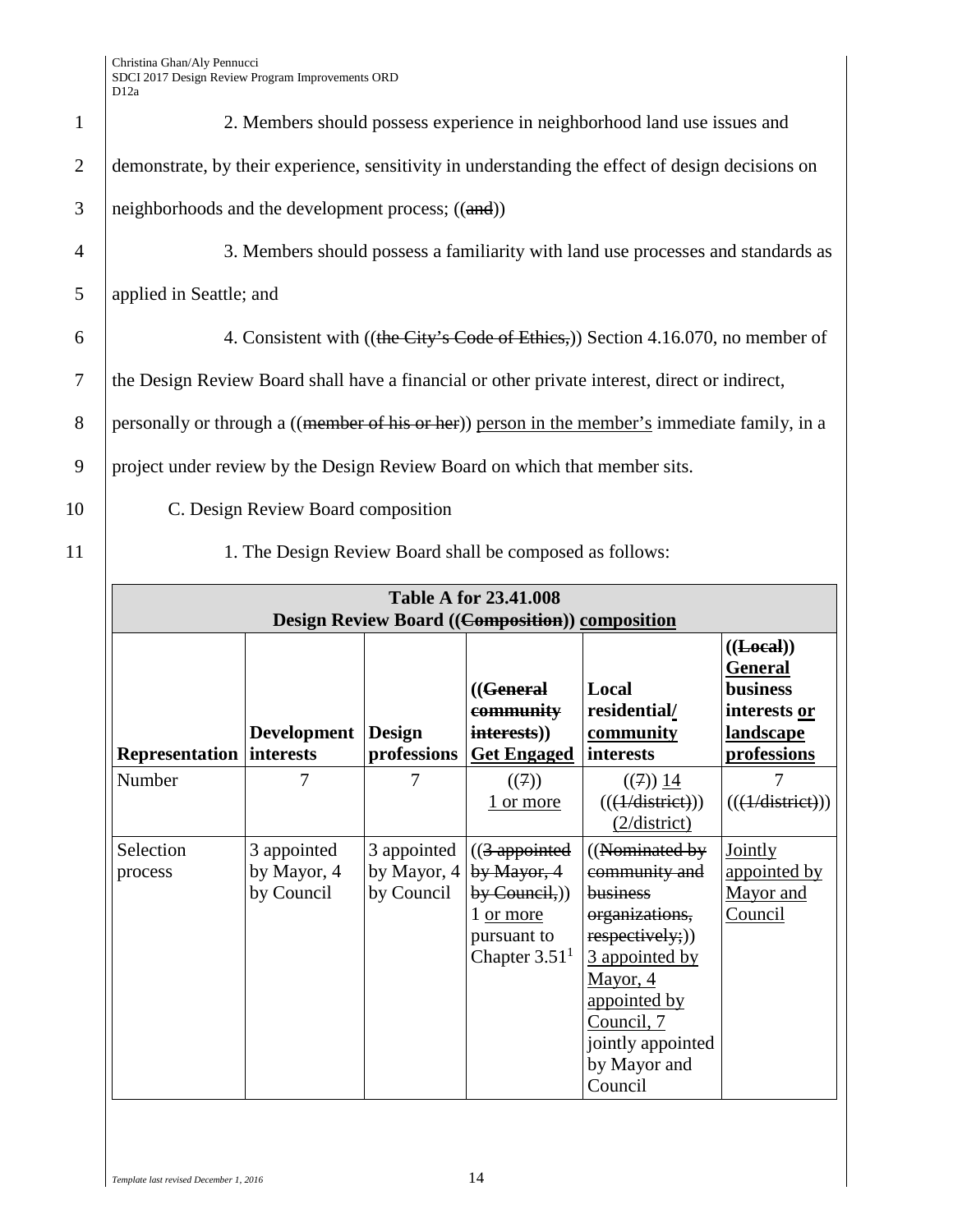|                |                                                                                                                                      |                              |                | <b>Table A for 23.41.008</b><br><b>Design Review Board ((Composition)) composition</b> |                                                                                                                                                                                                              |  |
|----------------|--------------------------------------------------------------------------------------------------------------------------------------|------------------------------|----------------|----------------------------------------------------------------------------------------|--------------------------------------------------------------------------------------------------------------------------------------------------------------------------------------------------------------|--|
|                | ((Confirmation<br>$process)$                                                                                                         | $((Confirmed$<br>by Council) | by<br>Council) | $((\text{Confirmed})$ $((\text{Confirmed})$<br>by Gumeil)                              | ((Confirmed<br>by <b>Count</b> )                                                                                                                                                                             |  |
|                | Confirmation<br>process                                                                                                              | Council                      |                |                                                                                        | All appointments made solely by the Mayor are subject to confirmation by                                                                                                                                     |  |
|                | Footnotes to Table A for $23.41.008((:))$<br>related to $((\text{this}))$ these young adult positions are set forth in Chapter 3.51. |                              |                |                                                                                        | <sup>1</sup> One <u>or more</u> designated young adult positions $((i)$ are added to the Design Review Board<br>pursuant to the Get Engaged Program, Chapter 3.51. The selection process and term of service |  |
| $\mathbf{1}$   |                                                                                                                                      |                              |                |                                                                                        | 2. Term. ((Upon appointment to the Design Review Board, a member shall serve                                                                                                                                 |  |
| $\overline{2}$ |                                                                                                                                      |                              |                |                                                                                        | for a period of two years)) Members of the Design Review Board shall be appointed to two-year                                                                                                                |  |
| 3              |                                                                                                                                      |                              |                |                                                                                        | terms. A member may be re-appointed to subsequent terms pursuant to the selection and                                                                                                                        |  |
| $\overline{4}$ |                                                                                                                                      |                              |                |                                                                                        | confirmation process in subsection 23.41.008.C.1. The Director may extend the existing term of                                                                                                               |  |
| 5              |                                                                                                                                      |                              |                |                                                                                        | a serving member by up to one year in order to avoid more than two vacancies at any time. This                                                                                                               |  |
| 6              | subsection 23.41.008.C.2 does not apply to Get Engaged members, whose terms are governed by                                          |                              |                |                                                                                        |                                                                                                                                                                                                              |  |
| 7              | <b>Chapter 3.51.</b>                                                                                                                 |                              |                |                                                                                        |                                                                                                                                                                                                              |  |
| 8              |                                                                                                                                      |                              |                |                                                                                        | 3. Members may be removed by the Director for cause, including but not limited                                                                                                                               |  |
| 9              | to:                                                                                                                                  |                              |                |                                                                                        |                                                                                                                                                                                                              |  |
| 10             |                                                                                                                                      |                              |                |                                                                                        | a. Failing to attend the Design Review orientation session offered by SDCI                                                                                                                                   |  |
| 11             | and an onboarding session offered by the City; and                                                                                   |                              |                |                                                                                        |                                                                                                                                                                                                              |  |
| 12             |                                                                                                                                      |                              |                |                                                                                        | b. Failing to attend at least 90 percent of all regularly scheduled meetings                                                                                                                                 |  |
| 13             | that have occurred in the term.                                                                                                      |                              |                |                                                                                        |                                                                                                                                                                                                              |  |
| 14             |                                                                                                                                      |                              |                |                                                                                        | 4. Any vacancy in an unexpired term shall be filled in the same manner as the                                                                                                                                |  |
| 15             |                                                                                                                                      |                              |                |                                                                                        | original appointment. A member whose term is ending may continue on an interim basis as a                                                                                                                    |  |
| 16             |                                                                                                                                      |                              |                |                                                                                        | member with voting rights until such time as a successor for that position has been appointed by                                                                                                             |  |
| 17             | the City Council or confirmed by the City Council.                                                                                   |                              |                |                                                                                        |                                                                                                                                                                                                              |  |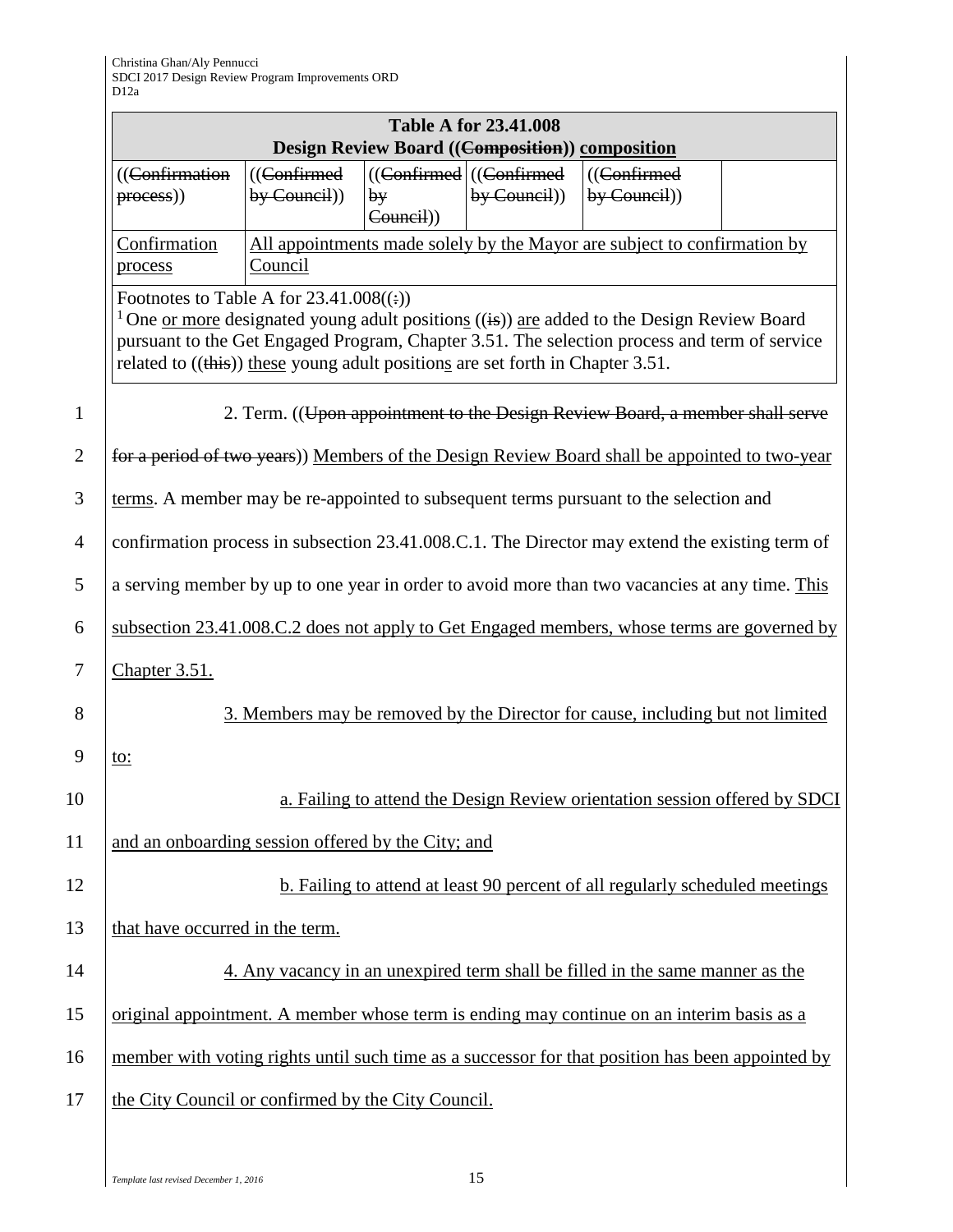| $\mathbf{1}$   | D. Design Review Board $((A))$ assignment $((.)$                                                       |
|----------------|--------------------------------------------------------------------------------------------------------|
| $\overline{2}$ | 1. Each design review district shall be assigned a Design Review Board consisting                      |
| 3              | of $((\text{five}(5)))$ members $((,))$ as follows:                                                    |
| 4              | a. One $((\text{4}))$ member representing development-related interests;                               |
| 5              | b. $((\text{One } (1) \text{ member representing general community interests}))$                       |
| 6              | $((e))$ One $((+)$ ) member representing the design professions;                                       |
| 7              | $((d))$ c. $((\Theta$ ne $(1))$ Two members representing local                                         |
| $8\phantom{.}$ | residential/community interests; and                                                                   |
| 9              | $((e))$ d. One $((+)$ ) member representing $((beed))$ general business                                |
| 10             | interests <u>or landscape</u> professions $((.)$ ; and                                                 |
| 11             | e. No more than one young adult member from the Get Engaged program.                                   |
| 12             | 2. Three $((3))$ Design Review Board members shall be a quorum of each District                        |
| 13             | Design Review Board.                                                                                   |
| 14             | 3. The $((\text{five}(5)))$ Design Review Board members assigned to each project as                    |
| 15             | described in subsection $23.41.008$ . D.1 ((of this section)) shall be known collectively as the       |
| 16             | District Design Review Board. All members of the District Design Review Board shall be voting          |
| 17             | members.                                                                                               |
| 18             | 4. Substitutions $((.)$                                                                                |
| 19             | a. In the event that more projects are undergoing simultaneous design                                  |
| 20             | review than a District Design Review Board can review in a timely manner, the Director may             |
| 21             | assign such projects to a geographically unassigned Substitute Design Review Board, whose five         |
| 22             | $((\leftarrow{5}))$ members the Director may select from the Substitute Design Review Board membership |
|                |                                                                                                        |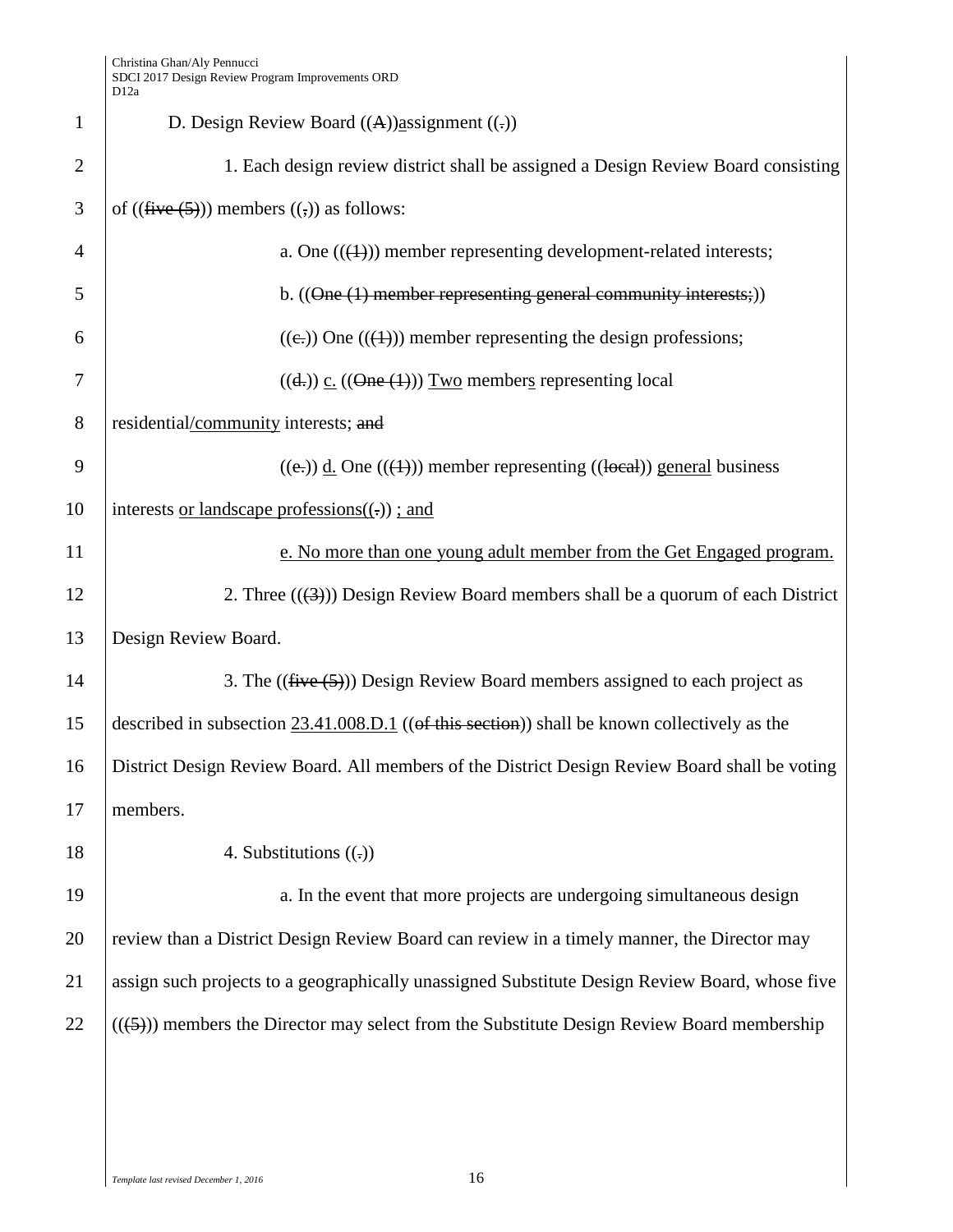1 described in subsection  $23.41.008$  D<sub>-</sub>5, so long as the five  $((\text{5}))$  members represent each of the 2 | five interests required by subsection  $23.41.008$ .D.1.

| 3              | b. If an individual District Design Review Board member is unable to                                               |
|----------------|--------------------------------------------------------------------------------------------------------------------|
| $\overline{4}$ | serve, the Director may either appoint an individual from another District Design Review Board                     |
| 5              | or may appoint a Substitute Design Review Board member from the Substitute Design Review                           |
| 6              | Board membership described in ((Subsection)) subsection 23.41.008.D.5 to serve in ((his or her))                   |
| $\tau$         | the member's absence $((, provided that each interest group is represented by one (1) member)).$                   |
| 8              | c. The Director may assign a Design Review Board to review a project                                               |
| 9              | outside of its designated district in order to expedite review, provided that the local                            |
| 10             | residential/community representatives ((and local business representative)) shall review                           |
| 11             | development only within their district. In such a case, the Director shall appoint the local                       |
| 12             | residential/community representatives ((and the local business representative)) from the District                  |
| 13             | Board from which the project originated, or $((a))$ the local residential/community representative                 |
| 14             | ((and a local business representative)) from the Substitute Design Review Board provided in                        |
| 15             | subsection $23.41.008$ , D <sub>.</sub> 5, or any combination thereof, to review the project, so long as the local |
| 16             | residential/community representatives ((and the local business representative)) appointed are                      |
| 17             | from the same geographic district as the project to be reviewed.                                                   |
| 18             | 5. Substitute Design Review Board $((M))$ membership $((.)$                                                        |
| 19             | a. Membership criteria:                                                                                            |
| 20             | $(((4))$ ) 1) A person must have been a member of the Design                                                       |
| 21             | Review Board whose term has expired;                                                                               |
| 22             | $((2))$ 2) A person must indicate a willingness to continue                                                        |
| 23             | participation on the Board; and                                                                                    |
|                |                                                                                                                    |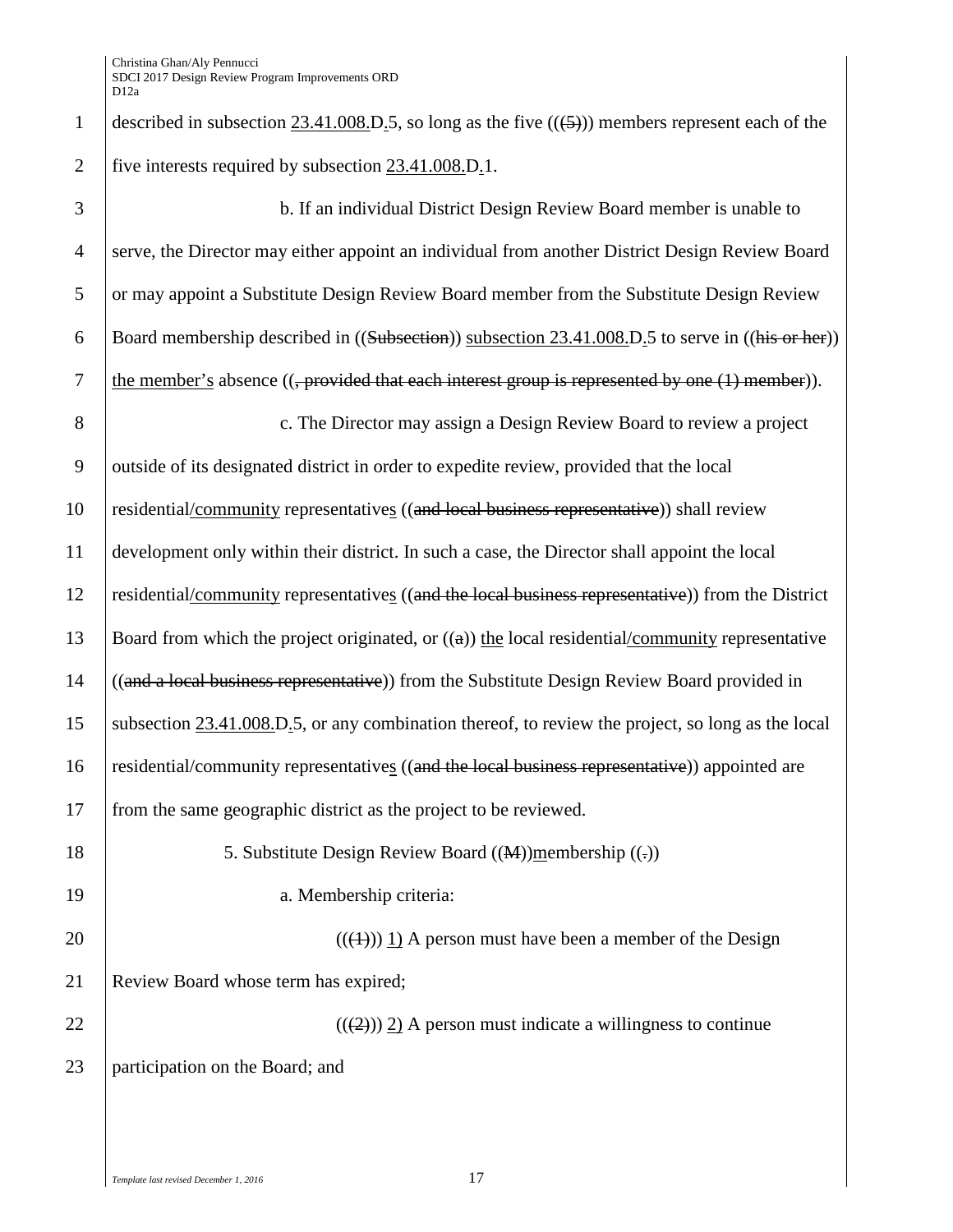| $\mathbf{1}$   | $((3))$ 3) A person must have, in the opinion of the Director,                                    |
|----------------|---------------------------------------------------------------------------------------------------|
| $\overline{2}$ | demonstrated a commitment to Design Review through exemplary attendance and Board                 |
| 3              | participation.                                                                                    |
| $\overline{4}$ | b. The term of service for Substitute Design Review Board members is                              |
| 5              | indefinite.                                                                                       |
| 6              | E. Meetings of the Design Review Board $((.)$                                                     |
| 7              | 1. ((Project-specific early design guidance public meetings shall be held as                      |
| 8              | required in Section 23.41.014 B.)) Notice of ((meetings of the)) Design Review Board meetings     |
| 9              | shall be ((provided)) given as described in subsection 23.76.015.C ((Chapter 23.76, Procedures    |
| 10             | for Master Use Permits and Council Land Use Decisions)).                                          |
| 11             | 2. All meetings of the Design Review Board shall be held in the evening in a                      |
| 12             | location which is accessible and conveniently located in the same design review district as the   |
| 13             | proposed project. Board meetings are open to the general public. The actions of the Board are not |
| 14             | quasi-judicial in nature.                                                                         |
| 15             | 3. Design Review Board meetings are limited to the maximum number described                       |
| 16             | in Table A for 23.41.008.                                                                         |

| <b>Table B for 23.41.008</b><br><b>Maximum number of Design Review Board meetings for certain projects</b> |                                       |                               |  |
|------------------------------------------------------------------------------------------------------------|---------------------------------------|-------------------------------|--|
| <b>Type of design review</b>                                                                               | <b>Early design guidance meetings</b> | <b>Recommendation meeting</b> |  |
| Full design review                                                                                         | $2^{1,2}$                             | 11.2                          |  |
| Hybrid design review                                                                                       | N/A                                   | $2^{1,2}$                     |  |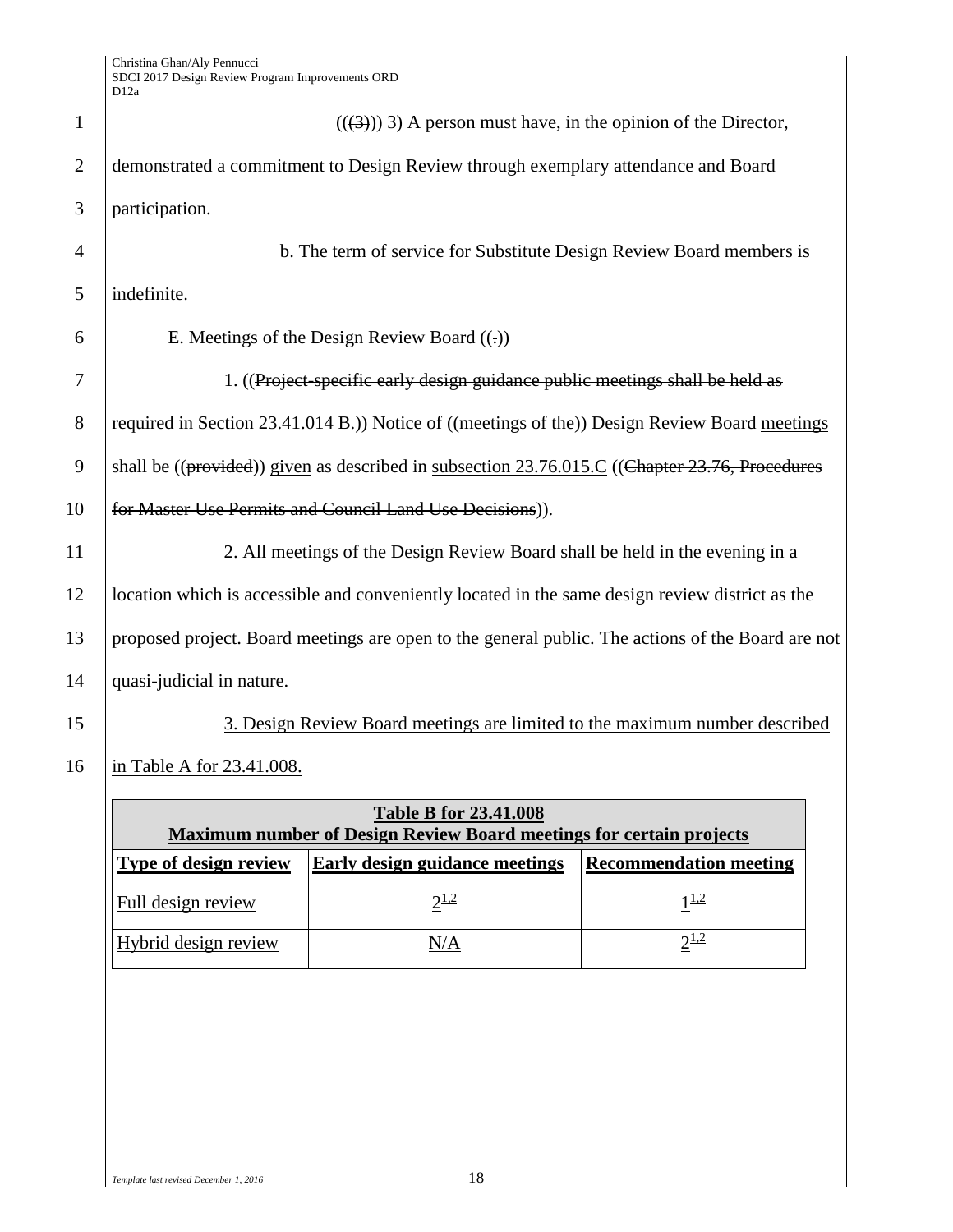# **Table B for 23.41.008**

|                | <b>Maximum number of Design Review Board meetings for certain projects</b>                                                                                                                                                                                                                                      |
|----------------|-----------------------------------------------------------------------------------------------------------------------------------------------------------------------------------------------------------------------------------------------------------------------------------------------------------------|
|                | Footnotes to Table B for 23.41.008<br>There is no limit to the number of Board meetings when:<br>The project lot is abutting or across the street from a lot in a single family zone;<br>The development proposal includes a Type IV or Type V Master Use Permit<br>component as described in Chapter 23.76; or |
|                | Departures are requested.<br>$2$ The Director may require additional Design Review Board meetings according to<br>subsection 23.41.008.E.4.                                                                                                                                                                     |
| $\mathbf{1}$   | 4. The Director may require additional Design Review Board meetings above the                                                                                                                                                                                                                                   |
| $\overline{2}$ | maximum established in subsection 23.41.008.E.3 if the Director determines the Design Review                                                                                                                                                                                                                    |
| 3              | Board needs additional time for deliberation and evaluation of a project due to the size and                                                                                                                                                                                                                    |
| $\overline{4}$ | complexity of the site or proposed development, the amount and content of public comment, an                                                                                                                                                                                                                    |
| 5              | applicant's insufficient response to previous Board direction, or at the applicant's request. If the                                                                                                                                                                                                            |
| 6              | Design Review Board cannot complete a recommendation, it shall identify reasons why another                                                                                                                                                                                                                     |
| $\overline{7}$ | recommendation meeting is necessary.                                                                                                                                                                                                                                                                            |
| 8              | F. Design Review Board recommendation                                                                                                                                                                                                                                                                           |
| 9              | 1. The Design Review Board shall determine whether the proposed design                                                                                                                                                                                                                                          |
| 10             | submitted by the applicant does or does not comply with the guideline priorities. The Board shall                                                                                                                                                                                                               |
| 11             | recommend to the Director whether to approve or conditionally approve the proposed project                                                                                                                                                                                                                      |
| 12             | based on compliance with the guideline priorities, and whether to approve, condition, or deny                                                                                                                                                                                                                   |
| 13             | any requested departures from development standards.                                                                                                                                                                                                                                                            |
| 14             | 2. The Director shall consider the recommendations of the Design Review Board                                                                                                                                                                                                                                   |
| 15             | when deciding whether to approve an application for a Master Use Permit.                                                                                                                                                                                                                                        |
| 16             | 3. If four or more members of the Design Review Board agree in their                                                                                                                                                                                                                                            |
| 17             | recommendation to the Director, and if the Director otherwise approves a Master Use Permit                                                                                                                                                                                                                      |
| 18             | application, the Director shall make compliance with the recommendation of the Design Review                                                                                                                                                                                                                    |
|                |                                                                                                                                                                                                                                                                                                                 |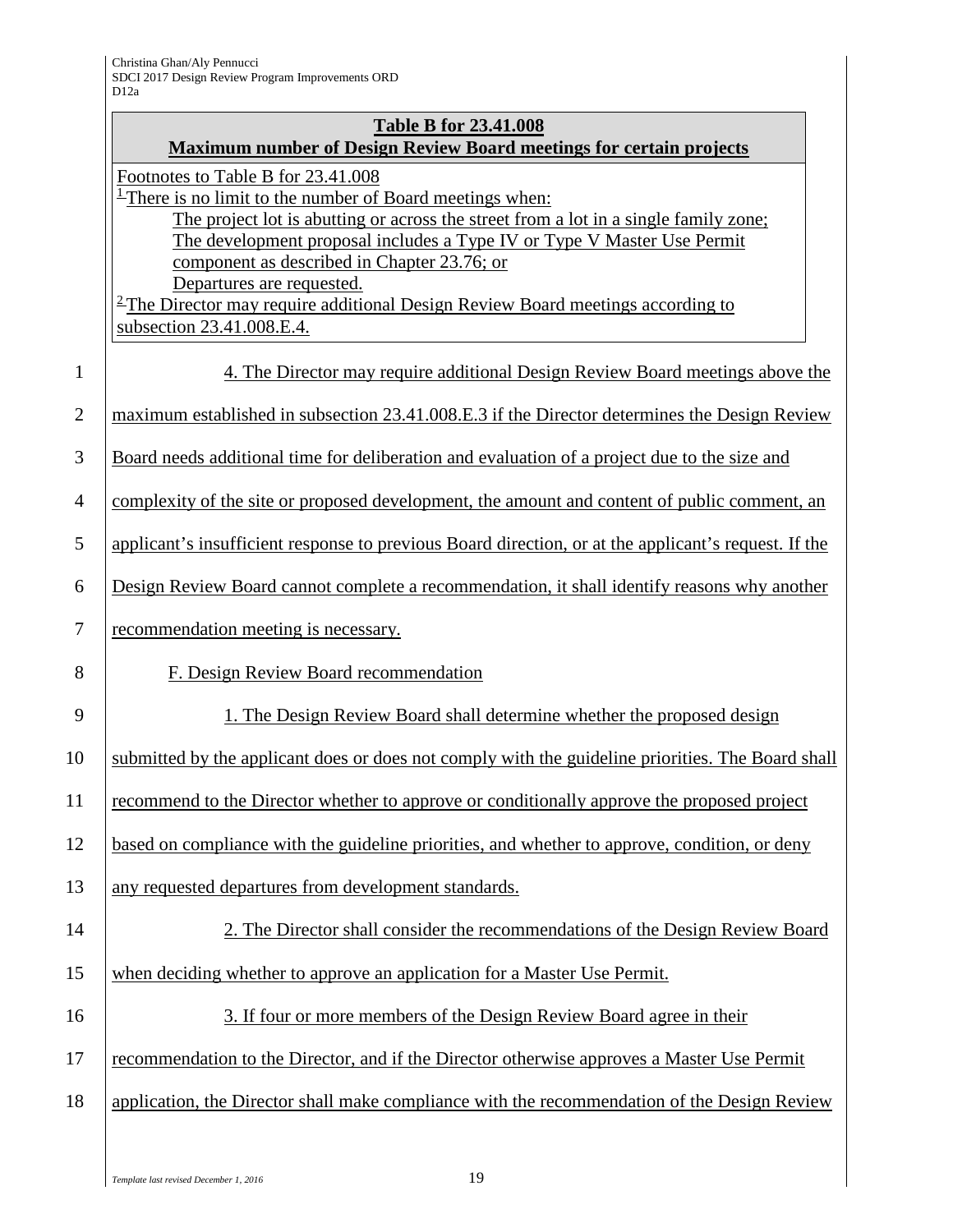| $\mathbf{1}$   | Board a condition of permit approval, unless the Director concludes that the recommendation of |
|----------------|------------------------------------------------------------------------------------------------|
| $\overline{2}$ | the Design Review Board:                                                                       |
| 3              | a. Reflects inconsistent application of the design review guidelines;                          |
| $\overline{4}$ | b. Exceeds the authority of the Design Review Board;                                           |
| 5              | c. Conflicts with SEPA conditions or other regulatory requirements                             |
| 6              | applicable to the project; or                                                                  |
| 7              | d. Conflicts with requirements of local, state, or federal law.                                |
| 8              | 4. Modifications to approved design                                                            |
| 9              | a. Minor revisions to an approved MUP that was subject to design review                        |
| 10             | may be approved by the Director as a Type I decision.                                          |
| 11             | b. Major revisions to an approved MUP that was subject to design review                        |
| 12             | may be approved by the Director as a Type II decision.                                         |
| 13             | c. The Director shall establish, by rule, what constitutes a major and minor                   |
| 14             | modification to an approved design.                                                            |
| 15             | Section 7. Subsection 23.41.010.A of the Seattle Municipal Code, which section was last        |
| 16             | amended by the ordinance introduced as Council Bill 118980, is amended as follows:             |
| 17             | 23.41.010 Design review guidelines                                                             |
| 18             | A. The "Seattle Design Guidelines, 2013" and the "Guidelines for Downtown                      |
| 19             | Development, 1999" are approved. The "Seattle Design Guidelines, 2013", the neighborhood       |
| 20             | design guidelines identified in subsection 23.41.010.B, and Master Planned Community design    |
| 21             | guidelines identified in subsection 23.41.010.C provide the basis for Design Review Board      |
| 22             | recommendations and City design review decisions, except in Downtown zones, where the          |
| 23             | "Guidelines for Downtown Development, 1999" apply. Neighborhood design guidelines and          |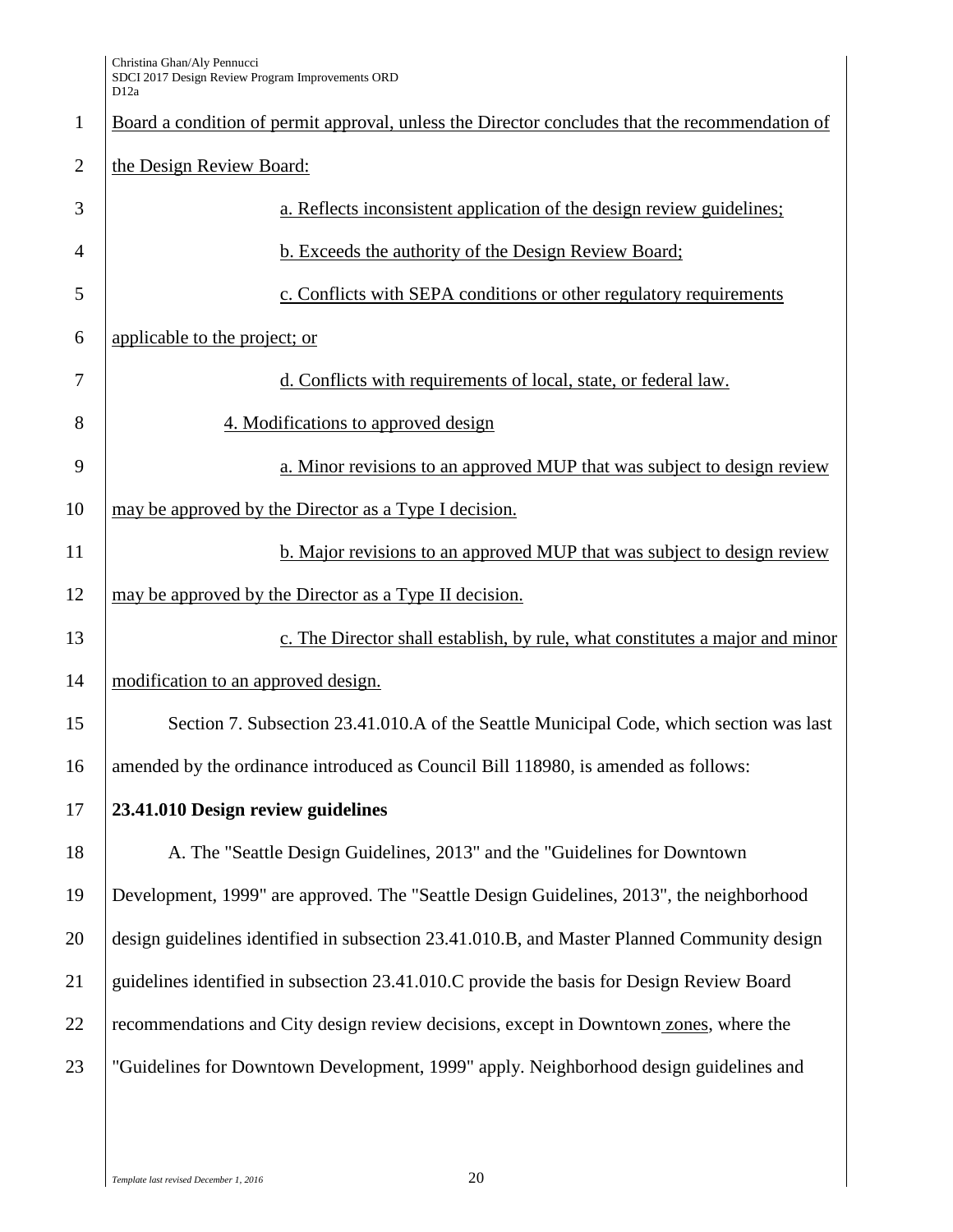| $\mathbf{1}$   | Master Planned Community design guidelines are intended to augment and make more specific       |
|----------------|-------------------------------------------------------------------------------------------------|
| $\overline{2}$ | the "Seattle Design Guidelines, 2013" and the "Guidelines for Downtown Development, 1999."      |
| 3              | To the extent there are conflicts between neighborhood design guidelines or Master Planned      |
| $\overline{4}$ | Community design guidelines and the "Seattle Design Guidelines, 2013" or "Guidelines for        |
| 5              | Downtown Development, 1999," the neighborhood design guidelines or Master Planned               |
| 6              | Community design guidelines supersede.                                                          |
| 7              | * * *                                                                                           |
| 8              | Section 8. Subsections 23.41.012.A, 23.41.012.B, and 23.41.012.C of the Seattle                 |
| 9              | Municipal Code, which section was last amended by Ordinance 125291, are amended as follows:     |
| 10             | 23.41.012 Development standard departures                                                       |
| 11             | A. ((Departure from Land Use Code requirements may be permitted for new multifamily,            |
| 12             | commercial, and Major Institution development as part of a design review process. Departures    |
| 13             | may be allowed if an applicant demonstrates that departures from Land Use Code requirements))   |
| 14             | The Director may waive or modify application of a development standard to a development         |
| 15             | proposal if the Director decides that waiver or modification would result in a development that |
| 16             | better meets the intent of adopted design guidelines.                                           |
| 17             | B. Departures may be granted from any Land Use Code standard or requirement, except             |
| 18             | for the following:                                                                              |
| 19             | 1. Procedures;                                                                                  |
| 20             | 2. ((Permitted, prohibited, or conditional use provisions, except that departures               |
| 21             | may be granted from development standards for required street-level uses)) Definitions;         |
| 22             | 3. ((Residential density limits)) Measurements;                                                 |
|                |                                                                                                 |
|                |                                                                                                 |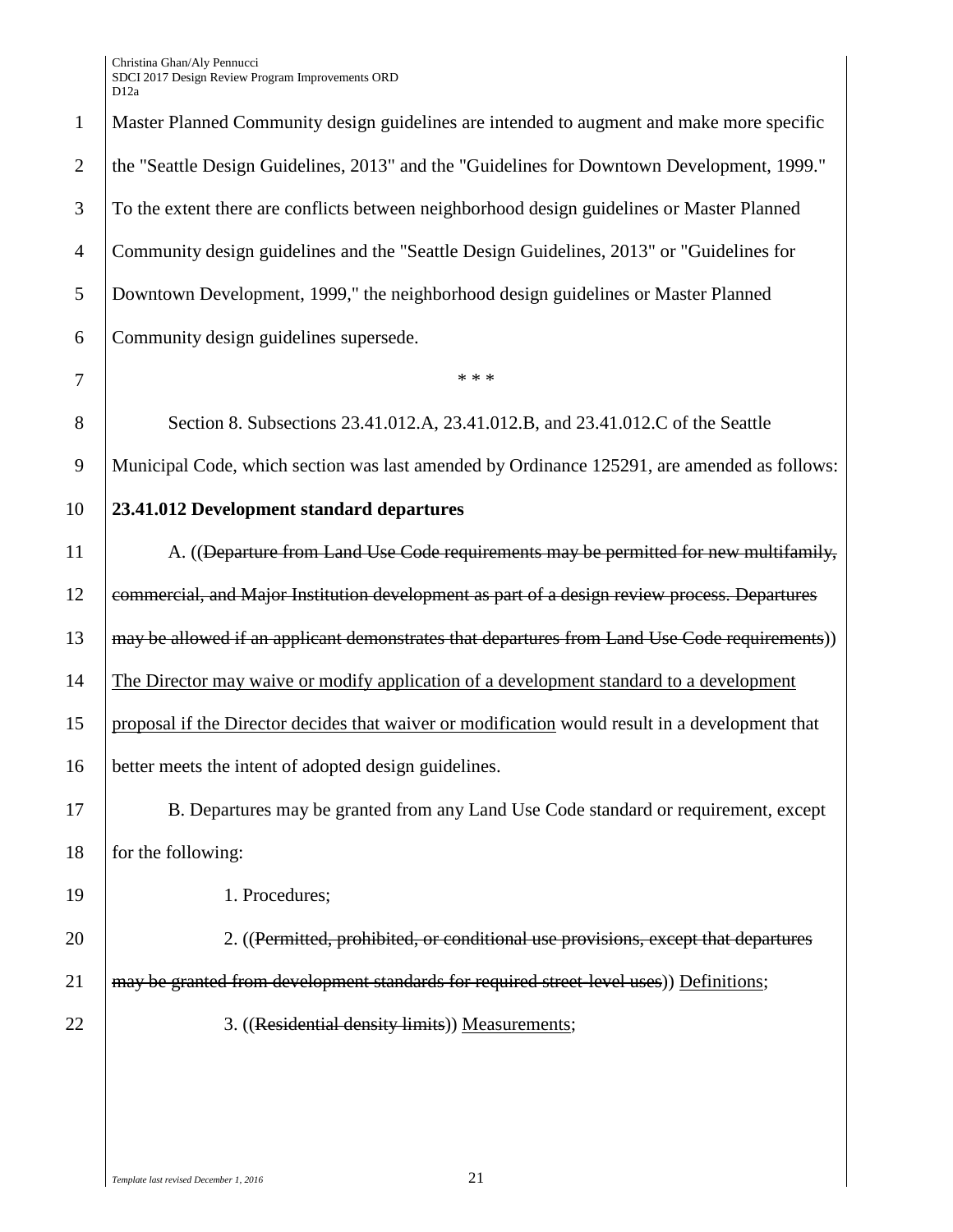| 1              | 4. ((In Downtown zones, provisions for exceeding the base FAR or achieving                          |
|----------------|-----------------------------------------------------------------------------------------------------|
| $\overline{2}$ | bonus development as provided in Chapter 23.49, Downtown Zoning) Provisions of the                  |
| 3              | Shoreline District, Chapter 23.60A;                                                                 |
| 4              | 5. ((In Downtown zones, the minimum size for Planned Community                                      |
| 5              | Developments as provided in Section 23.49.036)) Lot configuration standards in subsections          |
| 6              | 23.22.100.C.3, 23.24.040.A.8, and 23.28.030.A.3;                                                    |
| 7              | 6. ((In Downtown zones, the average floor area limit for stories in residential use                 |
| 8              | in Table B for 23.49.058) Permitted, prohibited, or conditional use provisions, except that         |
| 9              | departures may be granted from development standards for required street-level uses;                |
| 10             | 7. ( <i>(In Downtown zones, the provisions for combined lot developments as</i>                     |
| 11             | provided in Section 23.49.041)) Maximum size of use;                                                |
| 12             | 8. ((In Downtown Mixed Commercial zones, tower spacing requirements as                              |
| 13             | provided in subsection 23.49.058.D)) Residential density limits;                                    |
| 14             | 9. ((In the Downtown Mixed Commercial 170 zone, minimum floor-to-floor                              |
| 15             | height for street level uses required as a condition of the additional height allowed by subsection |
| 16             | 23.49.008.D)) Noise and odor standards;                                                             |
| 17             | 10. ((Downtown view corridor requirements, provided that departures may be                          |
| 18             | granted to allow open railings on upper level roof decks or rooftop open space to project into the  |
| 19             | required view corridor, provided such railings are determined to have a minimal impact on views     |
| 20             | and meet the requirements of the Building Code)) Floor area ratios (FAR); except that in the        |
| 21             | Pike/Pine Conservation Overlay District shown on Map A for 23.73.004, departures from the           |
| 22             | development standards for floor area exemptions from FAR calculations in subsection                 |
| 23             | 23.73.009.C and for retention of a character structure on a lot in Section 23.73.015 are allowed;   |
|                |                                                                                                     |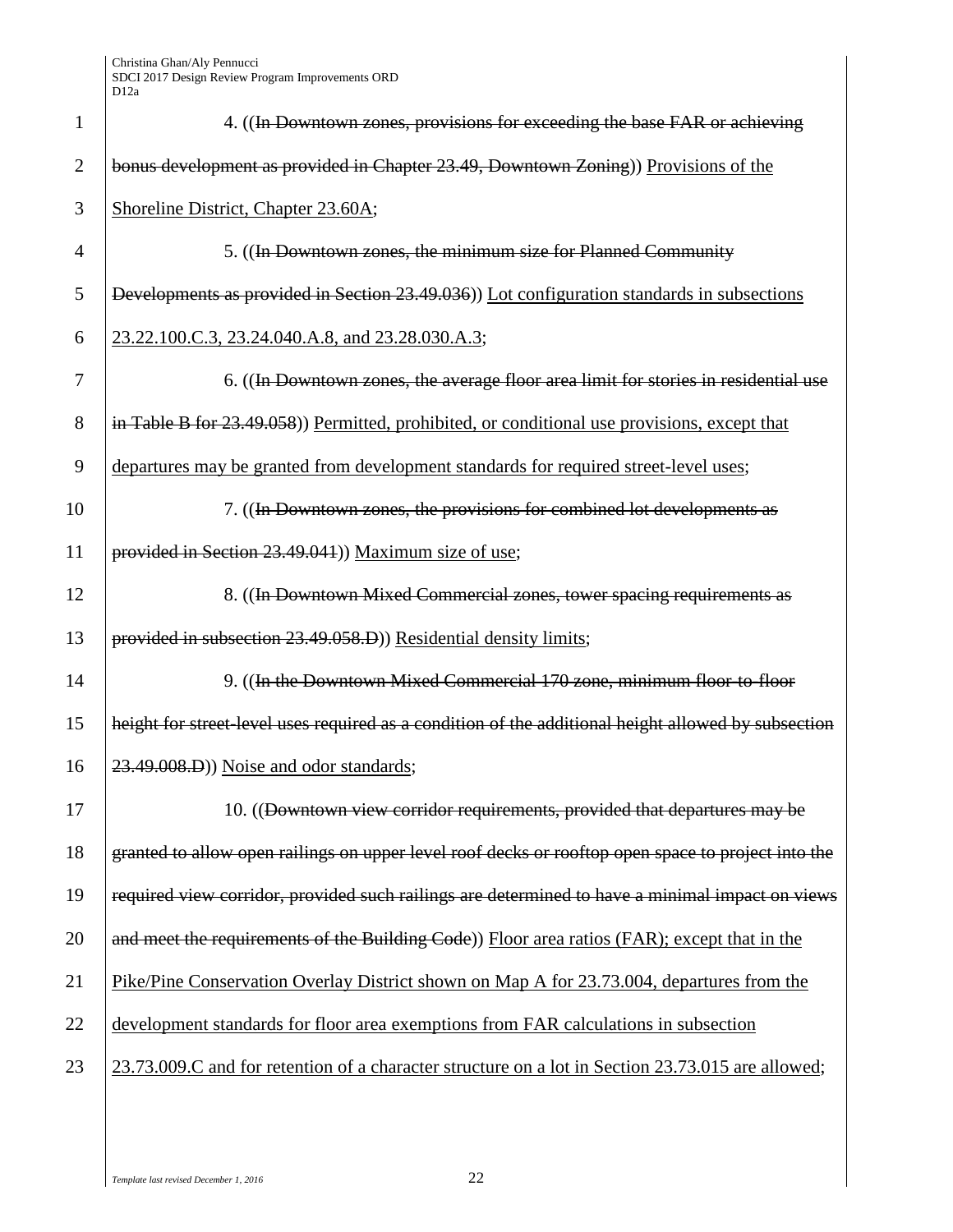| $\mathbf{1}$   | 11. ((In SM-SLU zones, floor area limits for all uses provided in subsections                          |
|----------------|--------------------------------------------------------------------------------------------------------|
| $\overline{2}$ | 23.48.245.A, 23.48,245.B.1, 23.48,245.B.2 and 23.48.245.B.3, except that departures of up to a         |
| 3              | five percent increase in floor area limit for each story may be granted for structures with            |
| 4              | nonresidential uses meeting the requirements of subsections 23.48.245.B.1.d.1 and                      |
| 5              | 23.48.245.B.1.d.2)) Structure height, except that:                                                     |
| 6              | a. Within the Roosevelt Commercial Core building height departures up to                               |
| 7              | an additional 3 feet may be granted for properties zoned NC3-65 (Map A for 23.41.012,                  |
| 8              | Roosevelt Commercial Core);                                                                            |
| 9              | b. Within the Ballard Municipal Center Master Plan area building height                                |
| 10             | departures may be granted for properties zoned NC3-65 (Map B for 23.41.012, Ballard                    |
| 11             | Municipal Center Master Plan Area). The additional height may not exceed 9 feet, and may be            |
| 12             | granted only for townhouses that front a mid-block pedestrian connection or a park identified in       |
| 13             | the Ballard Municipal Center Master Plan;                                                              |
| 14             | c. Within the Uptown Urban Center building height departures up to 3 feet                              |
| 15             | of additional height may be granted if the top floor of the structure is set back at least 6 feet from |
| 16             | all lot lines abutting streets;                                                                        |
| 17             | d. Within the Queen Anne Residential Urban Village and Neighborhood                                    |
| 18             | Commercial zones as shown on Map C for 23.41.012, Upper Queen Anne Commercial Areas,                   |
| 19             | building height departures up to 3 feet of additional height may be granted if the top floor of the    |
| 20             | structure is set back at least 6 feet from all lot lines abutting streets;                             |
| 21             | e. Within the PSM 85-120 zone in the area shown on Map A for                                           |
| 22             | 23.49.180, departures may be granted from development standards that apply as conditions to            |
|                |                                                                                                        |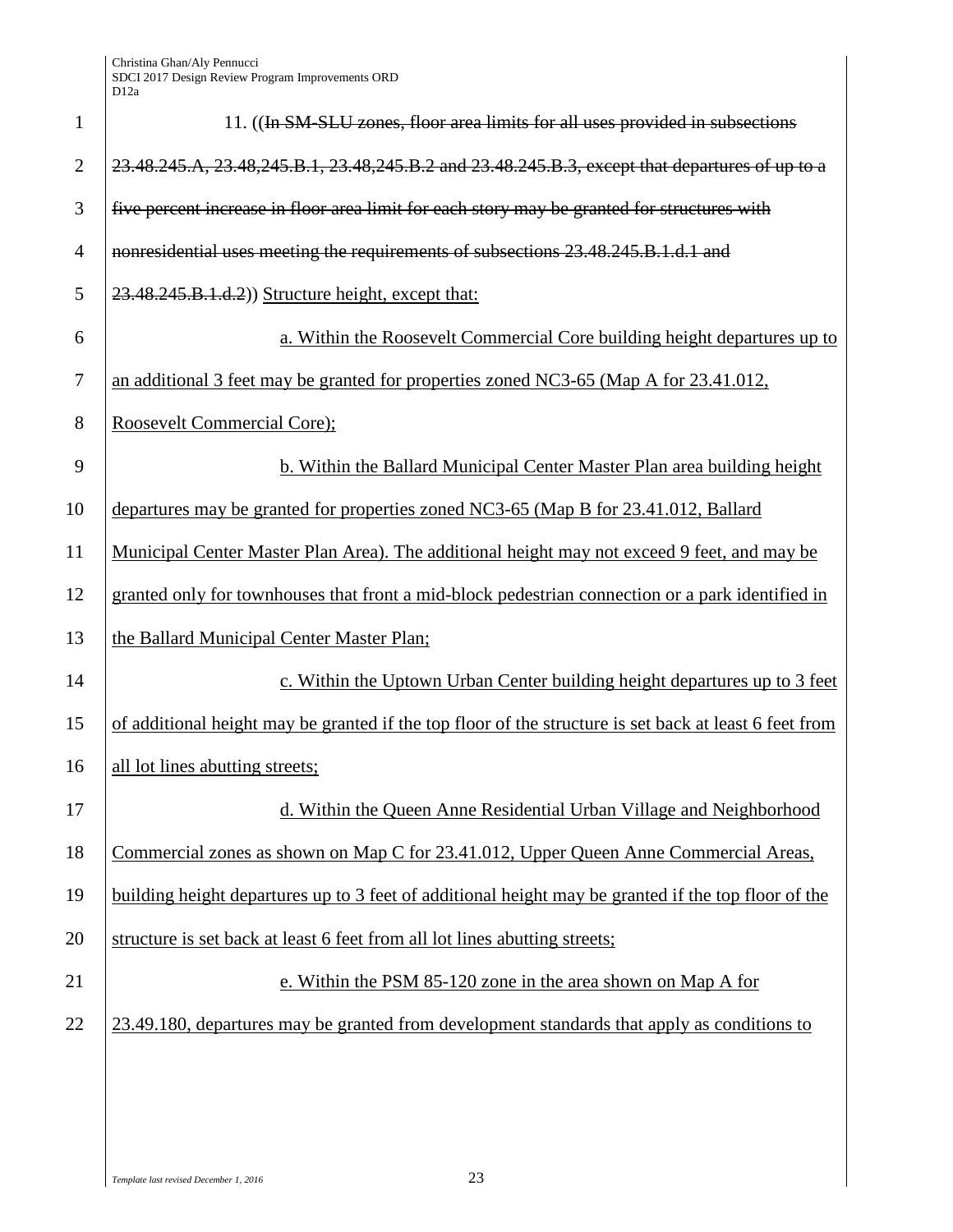# 1 additional height, except for floor area ratios and provisions for adding bonus floor area above 2  $\parallel$  the base FAR; 3 f. Within the Pike/Pine Conservation Overlay District shown on Map A 4 for 23.73.004, departures may be granted from 1) development standards that apply as conditions 5 to additional height in subsections 23.73.014.A and 23.73.014.B, and 2) the provision for 6 receiving sites for transfer of development potential in subsection 23.73.024.B.5; 7 12. ((The provisions of Chapter 23.58A, except that departures may be granted 8 from the requirements of subsections 23.48.021.C.1.b.2, 23.48.021.C.1.b.3a, 23.48.021.C.1.b.4 9 and  $23.48.021$ .C.1.b.5, if the applicant demonstrates that the amenity to be provided according to 10 Section 23.58A.040 better achieves the intent of the Downtown Amenity Standards for that 11 **amenity feature.**) Provisions of Chapter 23.52; 12 13. (In SM-SLU zones, provisions limiting the number of towers permitted per 13 block provided for in Section 23.48.245) Provisions of Chapter 23.53, except that departures 14 may be granted from the access easement standards in Section 23.53.025; 15 15 14. ((In SM-SLU zones, provisions for upper-level setbacks provided for in 16 Section 23.48.245)) Quantity of parking required, minimum and maximum parking limits, and 17 minimum and maximum number of drive-in lanes, except that within the Ballard Municipal 18 Center Master Plan area departures may be granted from the minimum parking requirement up to 19 a 30 percent maximum reduction for ground-level retail uses that abut established mid-block 20 pedestrian connections through private property as identified in the "Ballard Municipal Center 21 | Master Plan Design Guidelines, 2013"; 22 15. ((Floor area ratios (FAR); except that in the Pike/Pine Conservation Overlay 23 **District shown on Map A for 23.73.004, departures from the development standards for allowing**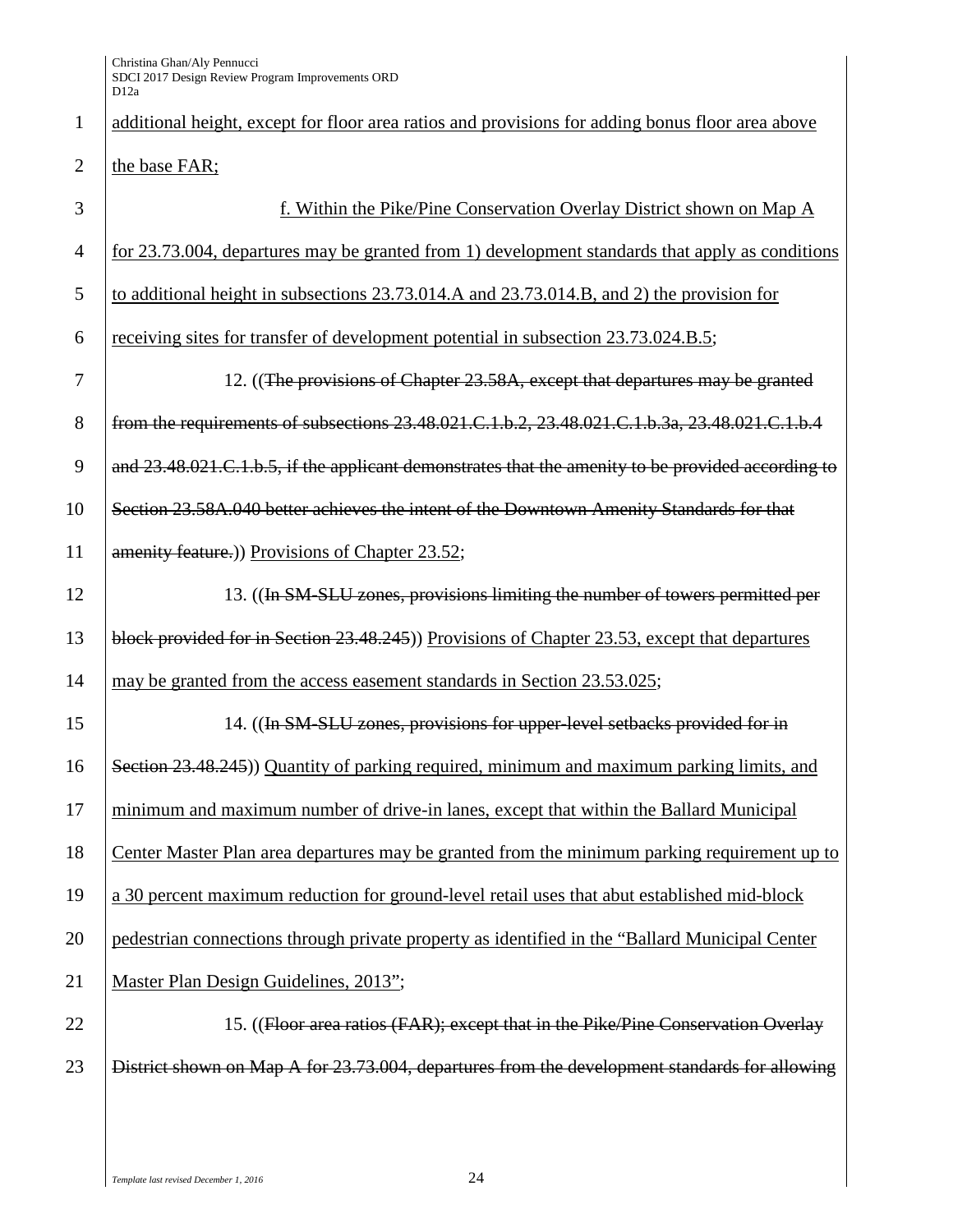| 1              | floor area exemptions from FAR calculations in subsection 23.73.009.C and for retaining a              |
|----------------|--------------------------------------------------------------------------------------------------------|
| $\overline{2}$ | character structure on a lot in Section 23.73.015 are not considered departures from FAR limits))      |
| 3              | Standards for solid-waste and recyclable materials storage and access in Section 23.54.040;            |
| $\overline{4}$ | 16. ((Maximum size of use)) Provisions of Chapter 23.58A, except that departures                       |
| 5              | may be granted from the requirements of subsections 23.48.021.C.1.b.2, 23.48.021.C.1.b.3.a,            |
| 6              | 23.48.021.C.1.b.4, and 23.48.021.C.1.b.5;                                                              |
| 7              | 17. ((Structure height, except that:                                                                   |
| 8              | a. Within the Roosevelt Commercial Core building height departures up to                               |
| 9              | an additional 3 feet may be granted for properties zoned NC3-65 (Map A for 23.41.012,                  |
| 10             | Roosevelt Commercial Core);                                                                            |
| 11             | b. Within the Ballard Municipal Center Master Plan area building height                                |
| 12             | departures may be granted for properties zoned NC3-65 (Map B for 23.41.012, Ballard                    |
| 13             | Municipal Center Master Plan Area). The additional height may not exceed 9 feet, and may be            |
| 14             | granted only for townhouses that front a mid-block pedestrian connection or a park identified in       |
| 15             | the Ballard Municipal Center Master Plan;                                                              |
| 16             | e. In Downtown zones building height departures may be granted for                                     |
| 17             | minor communication utilities as set forth in subsection 23.57.013.B;                                  |
| 18             | d. Within the Uptown Urban Center building height departures up to 3 feet                              |
| 19             | of additional height may be granted if the top floor of the structure is set back at least 6 feet from |
| 20             | all lot lines abutting streets;                                                                        |
| 21             | e. Within the Queen Anne Residential Urban Village and Neighborhood                                    |
| 22             | Commercial zones as shown on Map C for 23.41.012, Upper Queen Anne Commercial Areas,                   |
|                |                                                                                                        |

*Template last revised December 1, 2016* 25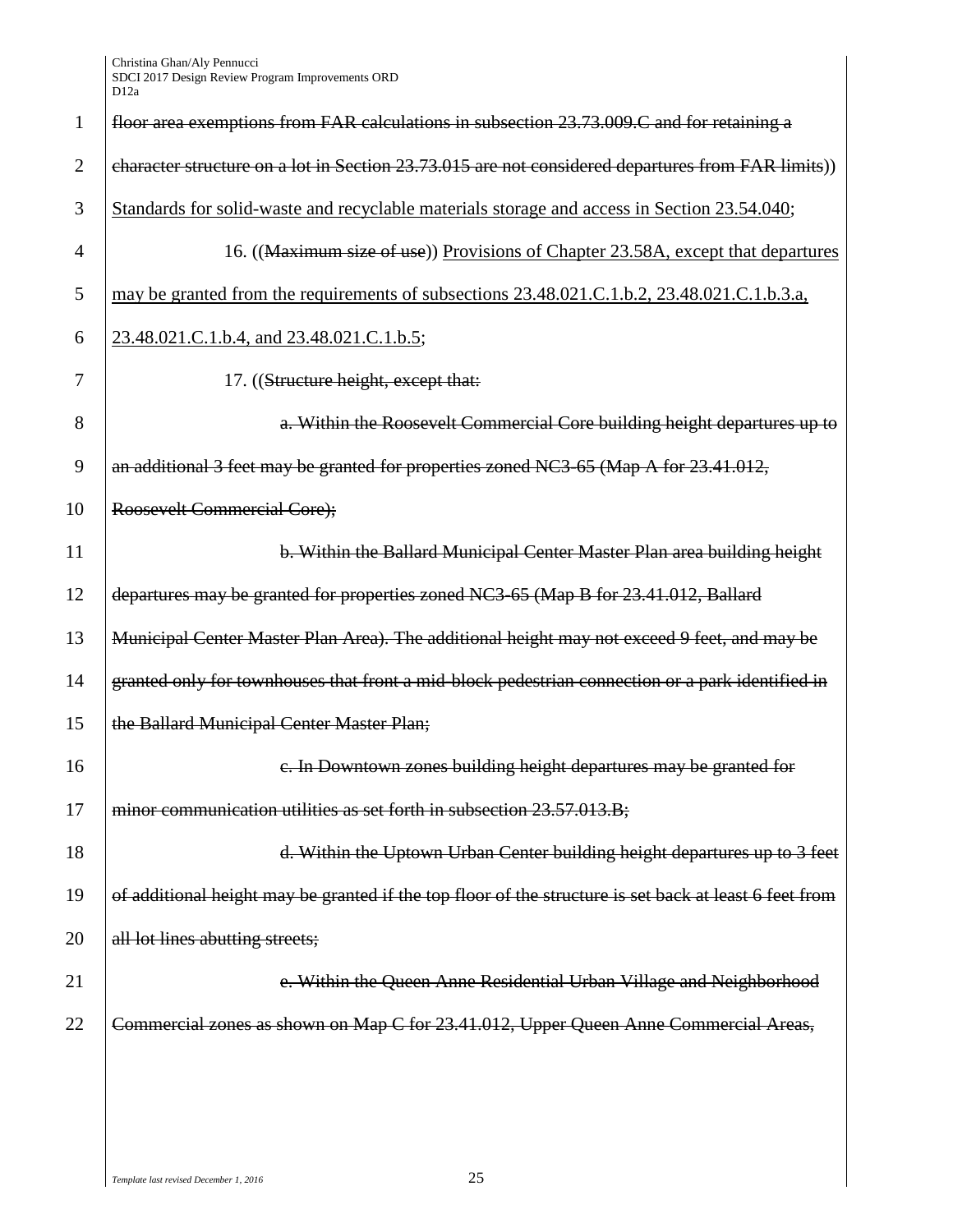| 1              | building height departures up to 3 feet of additional height may be granted if the top floor of the |
|----------------|-----------------------------------------------------------------------------------------------------|
| $\overline{2}$ | structure is set back at least 6 feet from all lot lines abutting streets;                          |
| 3              | f. Within the PSM 85-120 zone in the area shown on Map A for                                        |
| $\overline{4}$ | 23.49.180, departures may be granted from development standards that apply as conditions to         |
| 5              | additional height, except for floor area ratios and provisions for adding bonus floor area above    |
| 6              | the base FAR;                                                                                       |
| 7              | g. Within the Pike/Pine Conservation Overlay District shown on Map A                                |
| 8              | for 23.73.004, departures may be granted from development standards that apply as conditions to     |
| 9              | additional height in subsections 23.73.014.A and 23.73.014.B, and the provision for receiving       |
| 10             | sites for transfer of development potential in subsection 23.73.024.B.5)) Provisions of Chapter     |
| 11             | 23.58B and Chapter 23.58C;                                                                          |
| 12             | 18. ((Quantity of parking required, minimum and maximum parking limits, and                         |
| 13             | minimum and maximum number of drive-in lanes, except that within the Ballard Municipal              |
| 14             | Center Master Plan area departures may be granted from the minimum parking requirement up to        |
| 15             | a 30 percent maximum reduction for ground-level retail uses that abut established mid-block         |
| 16             | pedestrian connections through private property as identified in the "Ballard Municipal Center      |
| 17             | Master Plan Design Guidelines, 2013")) In SM-SLU zones, floor area limits for all uses provided     |
| 18             | in subsections 23.48.245.A, 23.48.245.B.1, 23.48.245.B.2, and 23.48.245.B.3, except that            |
| 19             | departures of up to a five percent increase in floor area limit for each story may be granted for   |
| 20             | structures with non-residential uses meeting the requirements of subsections 23.48.245.B.1.d.1      |
| 21             | and 23.48.245.B.1.d.2;                                                                              |
| 22             | 19. ((Provisions of the Shoreline District, Chapter 23.60A)) In SM-SLU zones,                       |
| 23             | provisions in Section 23.48.245 for upper-level setbacks;                                           |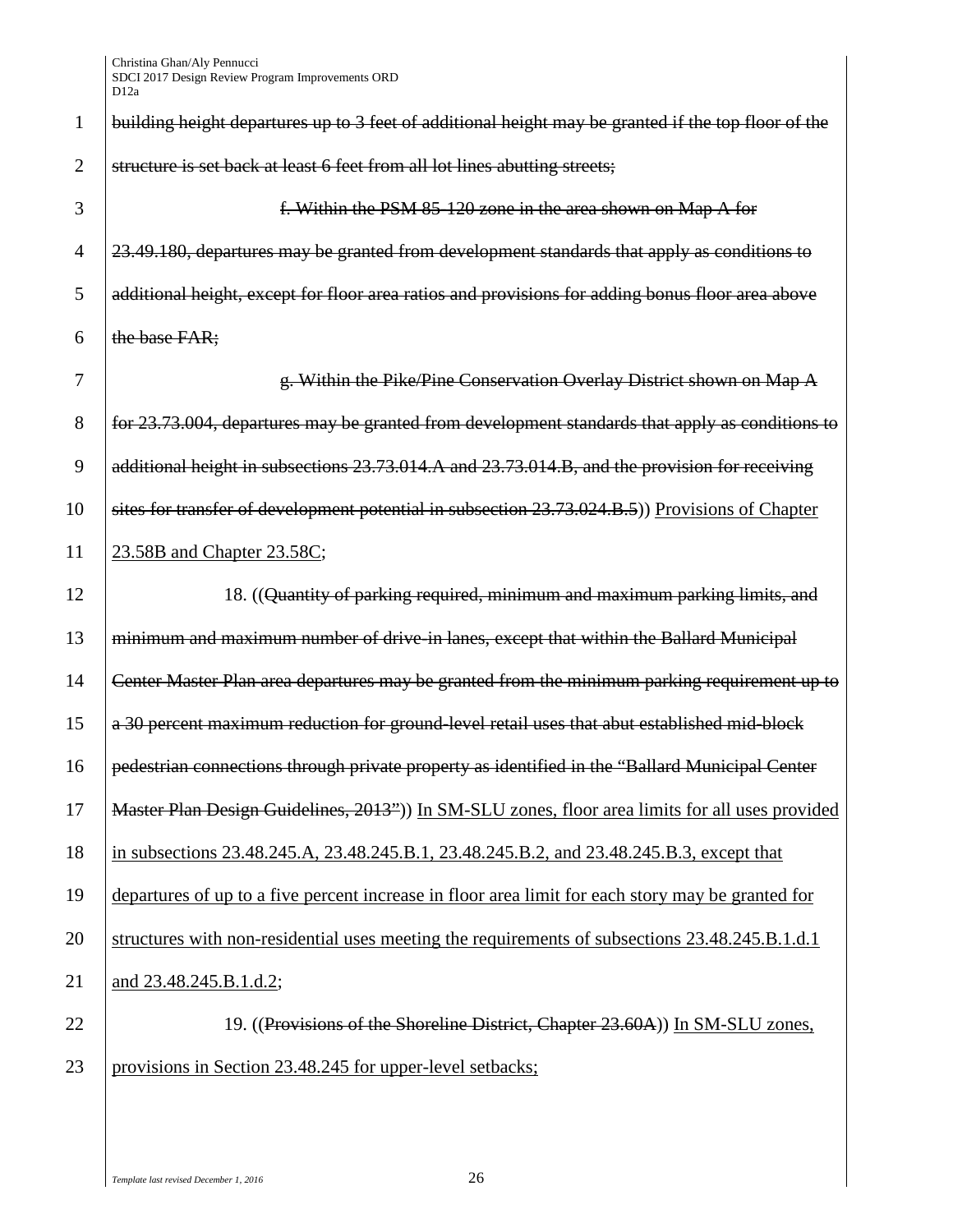| $\mathbf{1}$   | 20. ((Standards for storage of solid-waste containers)) In SM-SLU zones,                         |
|----------------|--------------------------------------------------------------------------------------------------|
| $\overline{2}$ | provisions in Section 23.48.245 limiting the number of towers permitted per block;               |
| 3              | 21. ((The quantity of open space required for major office projects in Downtown                  |
| $\overline{4}$ | zones as provided in subsection 23.49.016.B)) In Downtown zones, provisions in Chapter 23.49     |
| 5              | for exceeding the base FAR or achieving bonus development;                                       |
| 6              | 22. ((Noise and odor standards)) In Downtown zones, provisions in Section                        |
| 7              | 23.49.036 for the minimum size for planned community developments;                               |
| 8              | 23. ((Standards for the location of access to parking in Downtown zones)) In                     |
| 9              | Downtown zones, the average floor area limit for stories in residential use in Table B for       |
| 10             | <u>23.49.058;</u>                                                                                |
| 11             | 24. ((Provisions of Chapter 23.52, Transportation Concurrency and                                |
| 12             | Transportation Impact Mitigation)) In Downtown zones, provisions in Section 23.49.041 for        |
| 13             | combined lot developments;                                                                       |
| 14             | 25. ((Provisions of Chapter 23.53, Requirements for Streets, Alleys, and                         |
| 15             | Easements, except that departures may be granted from the access easement standards in Section   |
| 16             | 23.53.025)) In the Downtown Mixed Commercial 170 zone, minimum floor-to-floor height for         |
| 17             | street-level uses required as a condition of the additional height allowed by subsection         |
| 18             | 23.49.008.E;                                                                                     |
| 19             | 26. ((Affordable housing production conditions within the MPC-YT zone,                           |
| 20             | pursuant to Section 23.75.085)) In Downtown zones, Downtown view corridor requirements,          |
| 21             | except that departures may be granted to allow open railings on upper level roof decks or on     |
| 22             | rooftop open space to project into the required view corridor, if the railings are determined to |
| 23             | have a minimal impact on views;                                                                  |
|                |                                                                                                  |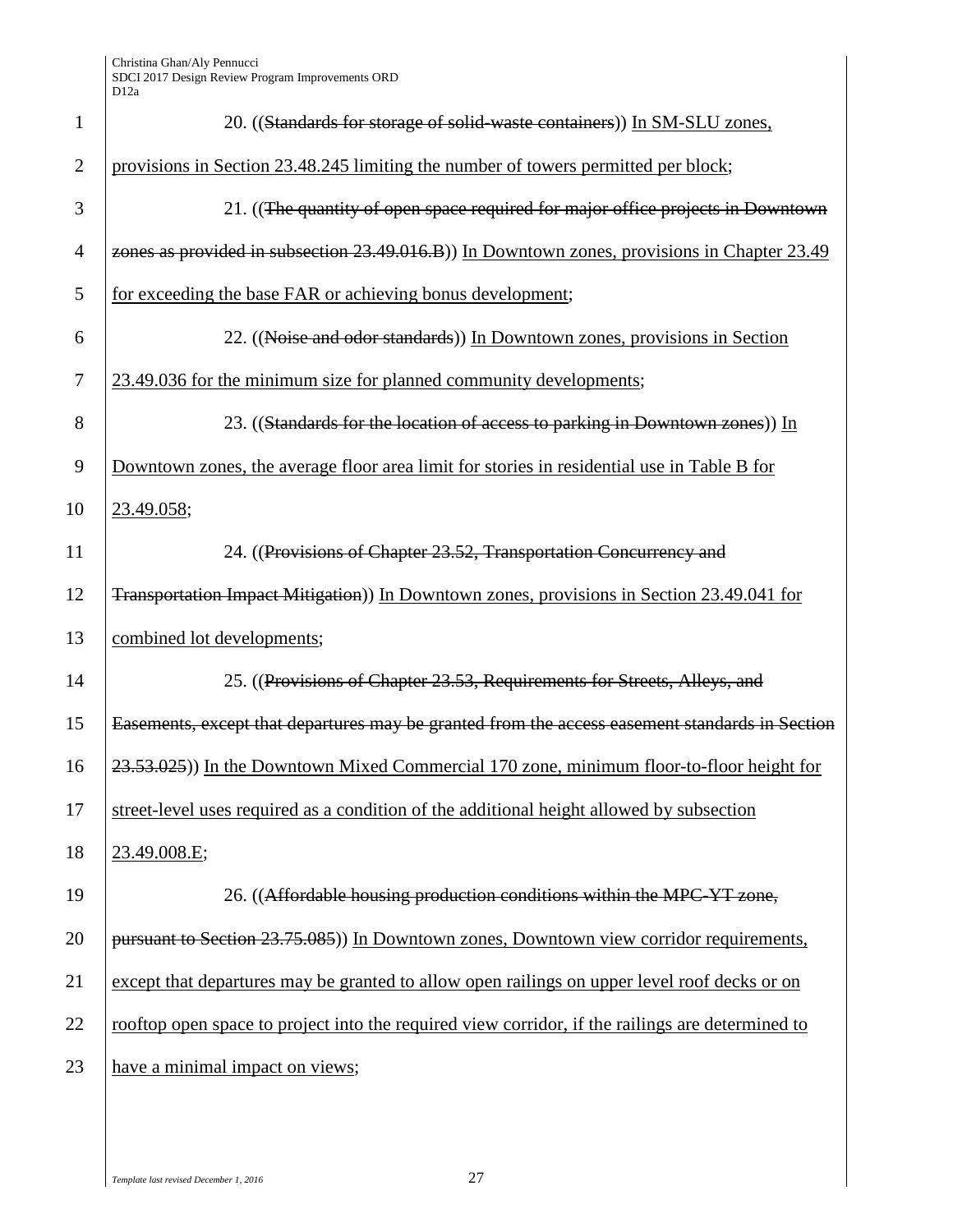| $\mathbf{1}$   | 27. ((Limits on floor area for uses within the MPC-YT zone, as provided in                          |
|----------------|-----------------------------------------------------------------------------------------------------|
| $\overline{2}$ | Sections 23.75.085 and 23.75.090 or as applicable under Section 23.75.040)) In Downtown             |
| 3              | zones, the quantity of open space required for major office projects as provided in subsection      |
| $\overline{4}$ | 23.49.016.B;                                                                                        |
| 5              | 28. ((Limits on number, distribution, and gross floor area per story for highrise                   |
| 6              | structures within the MPC-YT zone, as provided in Section 23.75.120 or as applicable under          |
| 7              | Section 23.75.040)) In Downtown zones, standards for the location of access to parking;             |
| 8              | 29. ((Definitions)) In Downtown Mixed Commercial zones, tower spacing                               |
| 9              | requirements contained in subsection 23.49.058.D;                                                   |
| 10             | 30. ((Measurements)) Within the Pike/Pine Conservation Overlay District shown                       |
| 11             | on Map A for 23.73.004, the requirement that all character structures on a lot be retained in order |
| 12             | to qualify as a TDP receiving site in subsection 23.73.024.B, the exception allowing additional     |
| 13             | FAR for non-residential uses in subsection 23.73.009.B, the FAR exemption for residential uses      |
| 14             | in subsection 23.73.009.C.3, the exception to floor area limits in subsections 23.73.010.B.1 and    |
| 15             | 23.73.010.B.2, the exception for width and depth measurements in subsection 23.73.012.B, or         |
| 16             | the exception for an additional 10 feet in height in subsection 23.73.014.B.                        |
| 17             | a. However, departures from the development standards identified above                              |
| 18             | maybe granted under the following conditions:                                                       |
| 19             | 1) The character structure is neither a designated Seattle Landmark                                 |
| 20             | nor identified in a rule promulgated by the Director according to Section 23.73.005; and            |
| 21             | 2) The proposed development entails the demolition of a wood-                                       |
| 22             | frame character structure originally built as a single-family residence or single-family accessory  |
| 23             | structure; or                                                                                       |
|                |                                                                                                     |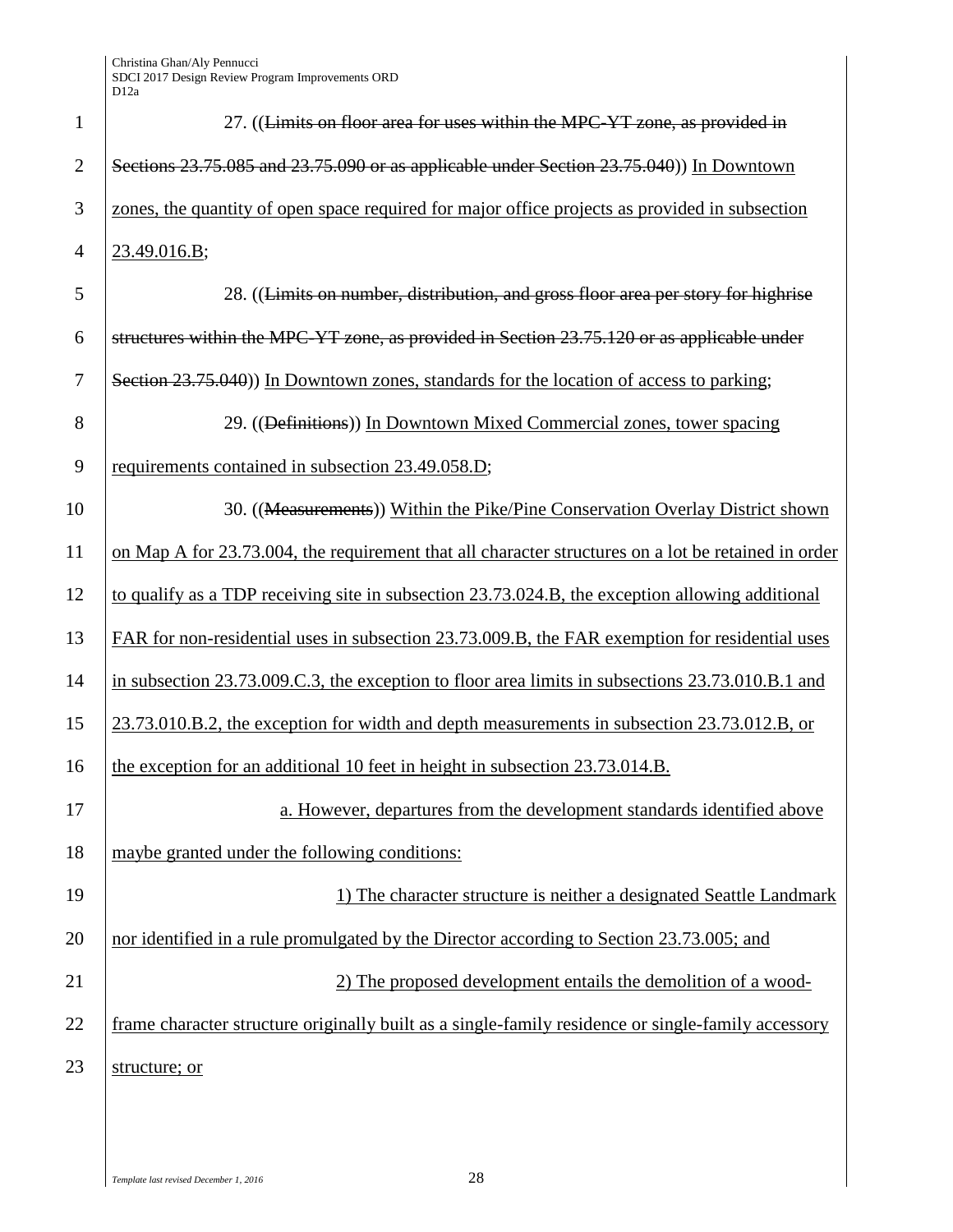| $\mathbf{1}$   | 3) The proposed development entails the demolition of a character                                |
|----------------|--------------------------------------------------------------------------------------------------|
| $\overline{2}$ | structure that is determined to have insufficient value to warrant retention when the following  |
| 3              | applies:                                                                                         |
| $\overline{4}$ | a) The structure lacks a high degree of architectural                                            |
| 5              | integrity as evidenced by extensive irreversible exterior remodeling; or                         |
| 6              | b) The structure does not represent the Pike/Pine                                                |
| $\tau$         | neighborhood's building typology that is characterized by the use of exterior materials and      |
| 8              | design elements such as masonry, brick, and timber; multi-use loft spaces; very high and fully-  |
| 9              | glazed ground-floor storefront windows; and decorative details including cornices, emblems, and  |
| 10             | embossed building names; or                                                                      |
| 11             | c) Demolishing the character structure would allow for                                           |
| 12             | more substantial retention of other, more significant character structures on the lot, such as a |
| 13             | structure listed in a rule promulgated by the Director according to Section 23.73.005; or would  |
| 14             | allow for other key neighborhood development objectives to be achieved, such as improving        |
| 15             | pedestrian circulation by providing through-block connections, developing arts and cultural      |
| 16             | facilities, or siting publicly-accessible open space at key neighborhood locations.              |
| 17             | b. In addition to the provisions of subsection 23.41.012.B.30.a, the                             |
| 18             | following provisions apply:                                                                      |
| 19             | 1) At least one character structure shall be retained on the lot if any                          |
| 20             | of the following are to be used by the development proposal:                                     |
| 21             | a) Subsection 23.73.009.C.3 regarding the FAR exemption                                          |
| 22             | for residential uses;                                                                            |
|                |                                                                                                  |
|                |                                                                                                  |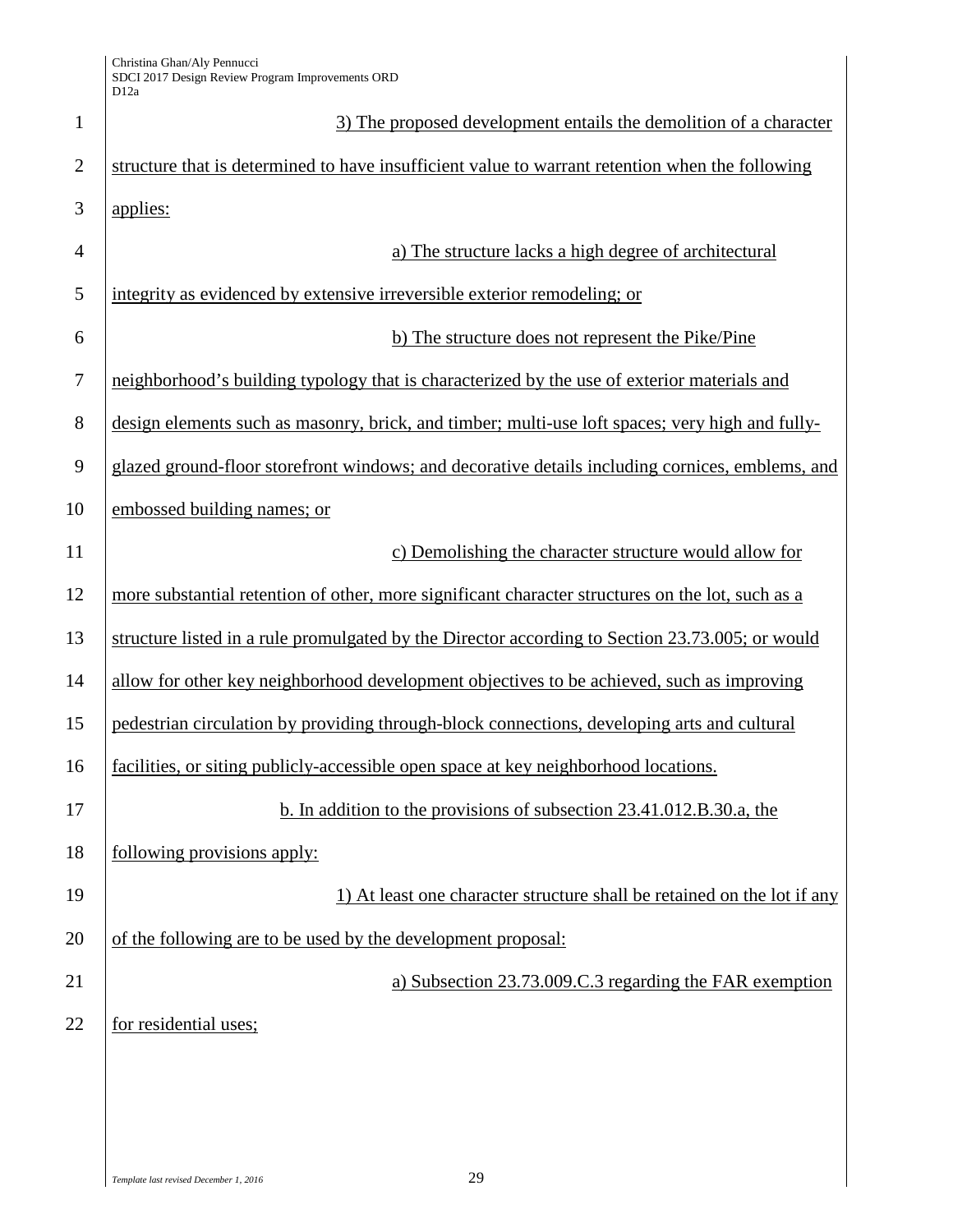| Christina Ghan/Aly Pennucci                      |
|--------------------------------------------------|
| SDCI 2017 Design Review Program Improvements ORD |
| D <sub>12a</sub>                                 |

|                | D <sub>12a</sub>                                                                                     |
|----------------|------------------------------------------------------------------------------------------------------|
| $\mathbf{1}$   | b) Subsection 23.73.010.B.2 regarding increases in the                                               |
| $\overline{2}$ | floor area limits;                                                                                   |
| 3              | c) Subsection 23.73.012.B regarding the exception from                                               |
| $\overline{4}$ | width and depth measurements; or                                                                     |
| 5              | d) Subsection 23.73.014.B regarding the exception                                                    |
| 6              | allowing for an additional 10 feet in height.                                                        |
| 7              | 2) A departure may allow removal of character structures if the                                      |
| 8              | requirement for retaining structures is limited to the following:                                    |
| 9              | a) Subsection 23.73.009.B regarding the exception to allow                                           |
| 10             | additional FAR for non-residential uses;                                                             |
| 11             | b) Subsection $23.73.010.B.1$ regarding increases in the                                             |
| 12             | floor area limits; or                                                                                |
| 13             | c) Section 23.73.024 for the use of TDP on a lot that is an                                          |
| 14             | eligible TDP receiving site under the provisions of subsection 23.73.024.B;                          |
| 15             | 31. ((Lot configuration standards in subsections 23.22.100.C.3, 23.24.040.A.8,                       |
| 16             | and 23.28.030.A.3, which may be modified as authorized in those provisions)) In the MPC-YT           |
| 17             | zone, affordable housing production requirements in Section 23.75.085;                               |
| 18             | 32. ((Standards for structural building overhangs in Section 23.53.035 and                           |
| 19             | structural encroachments permitted in setbacks provided in lieu of dedication of right-of-way        |
| 20             | under subsection 23.53.015.D.1.b)) In the MPC-YT zone, limits on floor area for uses in              |
| 21             | Sections 23.75.040, 23.75.085, or 23.75.090;                                                         |
| 22             | 33. ((Within the Pike/Pine Conservation Overlay District shown on Map A for                          |
| 23             | 23.73.004, the requirement that all character structures on a lot be retained in order to qualify as |
|                |                                                                                                      |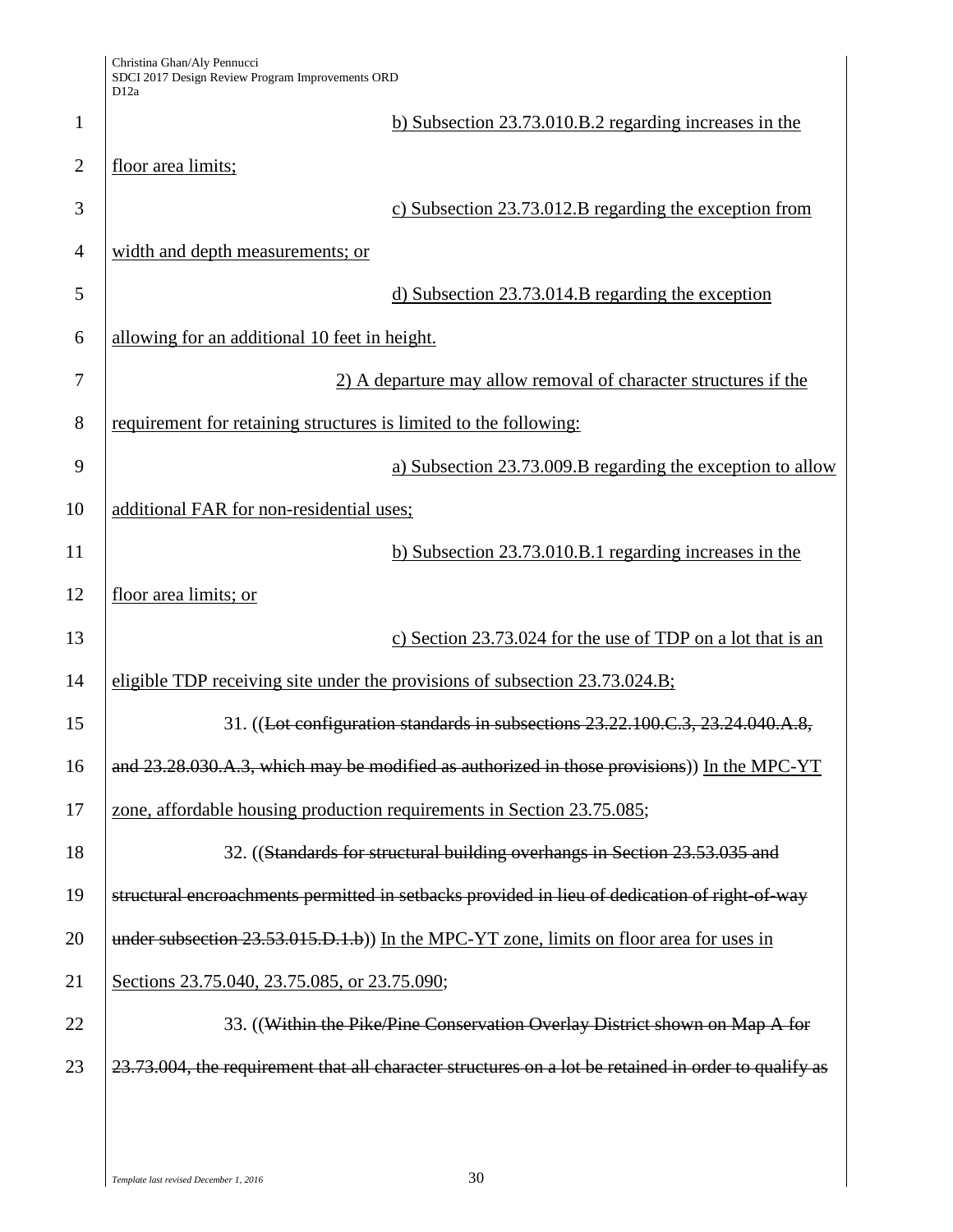| $\mathbf{1}$   | a TDP receiving site in subsection 23.73.024.B, the exception allowing additional FAR for non-    |
|----------------|---------------------------------------------------------------------------------------------------|
| $\overline{2}$ | residential uses in subsection 23.73.009.B, the FAR exemption for residential uses in subsection  |
| 3              | 23.73.009.C.3, the exception to floor area limits in subsections 23.73.010.B.1 and 23.73.010.B.2, |
| $\overline{4}$ | the exception for width and depth measurements in subsection 23.73.012.B, or the exception for    |
| 5              | an additional 10 feet in height as provided for in subsection 23.73.014.B:                        |
| 6              | a. Departures may, however, be granted under the following                                        |
| 7              | circumstances:                                                                                    |
| 8              | 1) The character structure is neither a designated Seattle landmark                               |
| 9              | nor listed in a rule promulgated by the Director according to Section 23.73.005; and              |
| 10             | 2) The departure is for demolishing a wood-frame character                                        |
| 11             | structure originally built as a single-family residence or single-family accessory structure; or  |
| 12             | 3) The departure is for demolishing a character structure that is                                 |
| 13             | determined to have insufficient value to warrant retention when the following applies:            |
| 14             | a) The structure lacks a high degree of architectural                                             |
| 15             | integrity as evidenced by extensive irreversible exterior remodeling; or                          |
| 16             | b) The structure does not represent the Pike/Pine                                                 |
| 17             | neighborhood's building typology that is characterized by the use of exterior materials and       |
| 18             | design elements such as masonry, brick, and timber; multi-use loft spaces; very high and fully-   |
| 19             | glazed-ground-floor storefront windows; and decorative details including cornices, emblems, and   |
| 20             | embossed building names; or                                                                       |
| 21             | e) Demolishing the character structure would allow for                                            |
| 22             | more substantial retention of other, more significant character structures on the lot, such as a  |
| 23             | structure listed in a rule promulgated by the Director according to Section 23.73.005; or would   |
|                |                                                                                                   |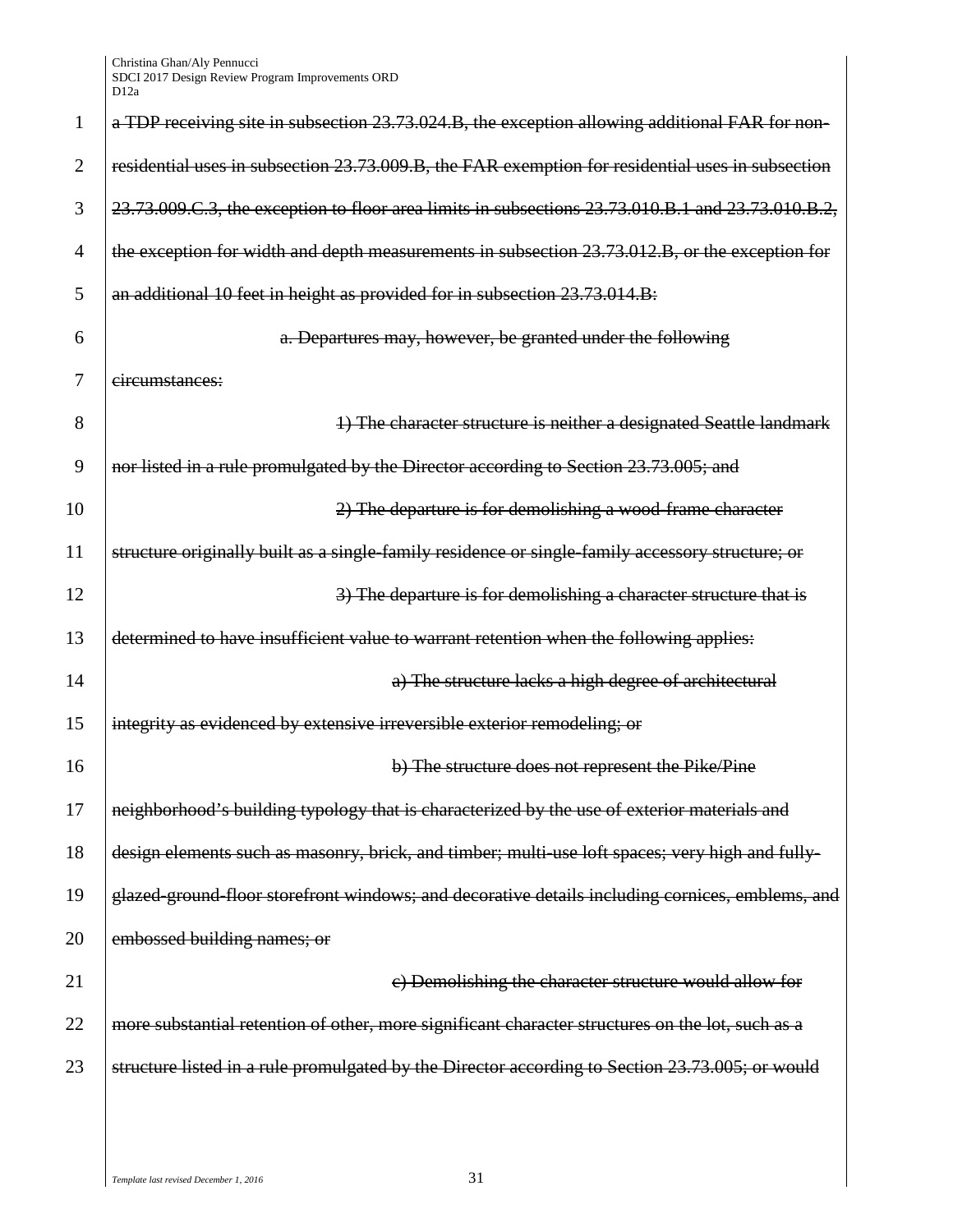| 1              | allow for other key neighborhood development objectives to be achieved, such as improving   |
|----------------|---------------------------------------------------------------------------------------------|
| $\overline{2}$ | pedestrian circulation by providing through-block connections, developing arts and cultural |
| 3              | facilities, or siting publicly-accessible open space at key neighborhood locations.         |
| $\overline{4}$ | b. In addition to the provisions of subsection 23.41.012.B.33.a, the                        |
| 5              | following provisions apply:                                                                 |
| 6              | 1) At least one character structure shall be retained on the lot if any                     |
| 7              | of the following are to be used by the development proposal:                                |
| 8              | a) Subsection 23.73.009.C.3 regarding the FAR exemption                                     |
| 9              | for residential uses;                                                                       |
| 10             | b) Subsection 23.73.010.B.2 regarding increases in the                                      |
| 11             | floor area limits;                                                                          |
| 12             | e) Subsection 23.73.012.B regarding the exception from                                      |
| 13             | width and depth measurements; or                                                            |
| 14             | d) Subsection 23.73.014.B regarding the exception                                           |
| 15             | allowing for an additional 10 feet in height.                                               |
| 16             | 2) A departure may allow removal of character structures if the                             |
| 17             | requirement for retaining character structures is limited to the following:                 |
| 18             | a) Subsection 23.73.009.B regarding the exception to allow                                  |
| 19             | additional FAR for non-residential uses;                                                    |
| 20             | b) Subsection 23.73.010.B.1 regarding increases in the                                      |
| 21             | floor area limits; or                                                                       |
| 22             | e) Section 23.73.024 for the use of TDP on a lot that is an                                 |
| 23             | eligible TDP receiving site under the provisions of subsection 23.73.024.B)) In the MPC-YT  |
|                |                                                                                             |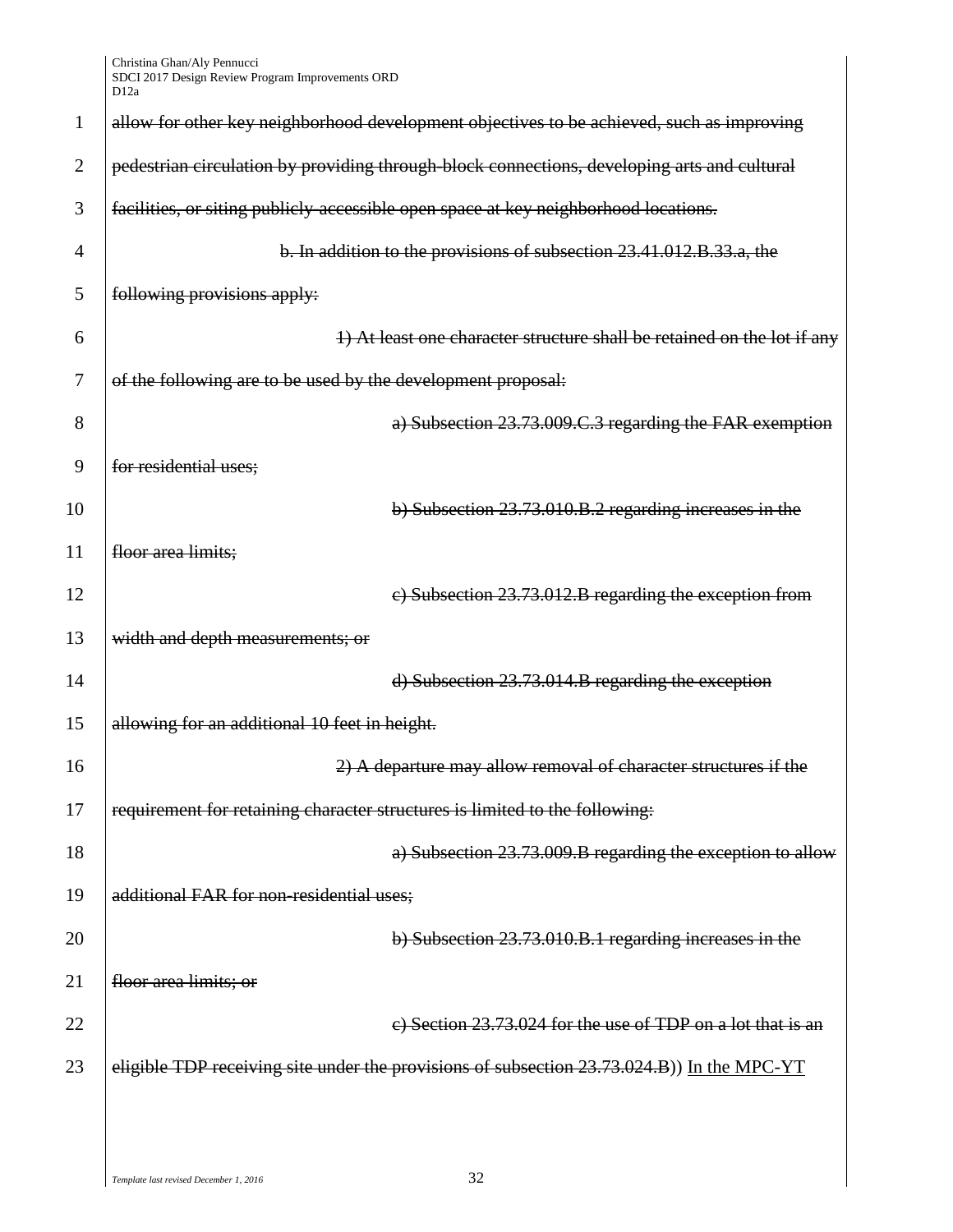| $\mathbf{1}$   | zone, limits on the number of highrise structures, distribution of highrise structures, and gross    |
|----------------|------------------------------------------------------------------------------------------------------|
| $\overline{2}$ | floor area per story for highrise structures in Section 23.75.040 or Section 23.75.120;              |
| 3              | 34. In pedestrian-designated zones, provisions for residential uses at street level,                 |
| $\overline{4}$ | as provided in subsection 23.47A.005.C.1, except that a departure may be granted to allow            |
| 5              | residential uses at street level to occupy, in the aggregate, no more than 50 percent of the street- |
| 6              | level, street-facing facade;                                                                         |
| 7              | 35. In pedestrian-designated zones, provisions for transparency requirements, as                     |
| 8              | provided in subsection 23.47A.008.B, except that departures may be granted to reduce the             |
| 9              | required transparency from 60 percent to no less than 40 percent of the street-facing facade;        |
| 10             | 36. In pedestrian-designated zones, provisions for height requirements for floor-                    |
| 11             | to-floor height, as provided in subsection 23.47A.008.B, except that departures to allow a           |
| 12             | mezzanine with less than the minimum floor-to-floor height may be granted provided that the          |
| 13             | outer edge of the mezzanine floor is at least 15 feet from the exterior wall facing a principal      |
| 14             | pedestrian street;                                                                                   |
| 15             | ((37. The provisions of Chapter 23.58B and Chapter 23.58C.))                                         |
| 16             | $((38))$ 37. Area-specific development standards for Lake City, identified in                        |
| 17             | subsection 23.47A.009.E, except departures may be requested if the development provides at           |
| 18             | least one of the following features:                                                                 |
| 19             | a. A usable open space that:                                                                         |
| 20             | 1) abuts the street $((,))$ ;                                                                        |
| 21             | 2) is no more than 4 feet above or 4 feet below the adjacent                                         |
| 22             | sidewalk grade $((,))$ ;                                                                             |
|                |                                                                                                      |
|                |                                                                                                      |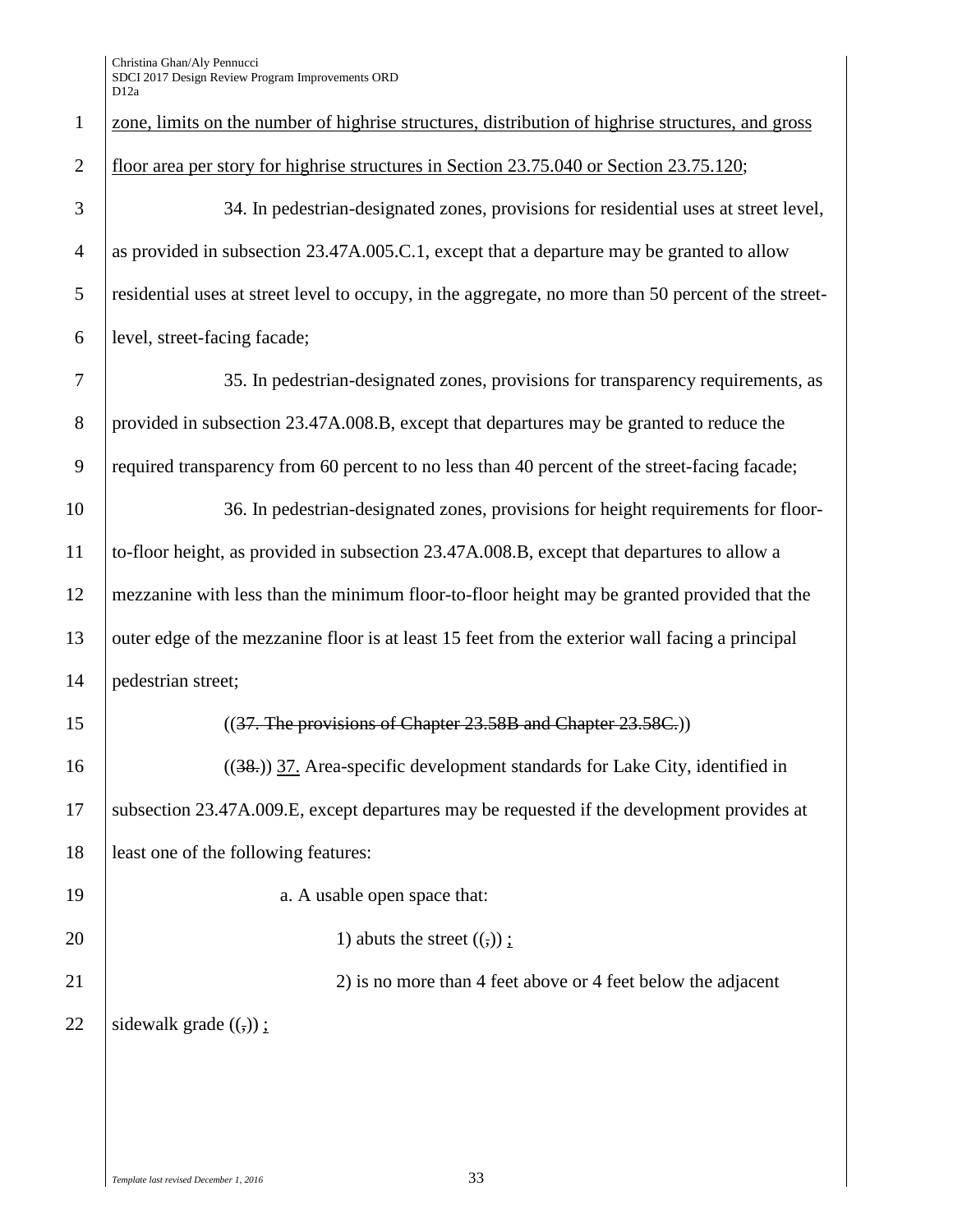| $\mathbf{1}$   | 3) has a minimum width equal to 30 percent of the width of the                                 |
|----------------|------------------------------------------------------------------------------------------------|
| $\overline{2}$ | street-facing facade or 20 feet, whichever is greater $((,))$ ; and                            |
| 3              | 4) has a minimum depth of 20 feet measured from the abutting                                   |
| $\overline{4}$ | street lot line.                                                                               |
| 5              | b. An east-west through-block pedestrian passageway that:                                      |
| 6              | 1) has a minimum width of 20 feet and provides direct and                                      |
| $\tau$         | continuous passage between the north/south rights-of-way abutting the lot; and                 |
| 8              | 2) is designed to provide safe pedestrian use, including signage                               |
| 9              | identifying the passageway; and                                                                |
| 10             | $((39))$ 38. For lots 40,000 square feet or greater in size, area-specific development         |
| 11             | standards for Ballard identified in subsections 23.47A.009.F.2, 23.47A.009.F.3, and            |
| 12             | 23.47A.009.F.4.b, except that departures may be requested if the development provides at least |
| 13             | one of the following features:                                                                 |
| 14             | a. A usable open space that:                                                                   |
| 15             | 1) abuts the street $((,))$ :                                                                  |
| 16             | 2) is no more than 4 feet above or 4 feet below the adjacent                                   |
| 17             | sidewalk grade $((,))$ ;                                                                       |
| 18             | 3) has a minimum width equal to 30 percent of the width of the                                 |
| 19             | street-facing facade or 20 feet, whichever is greater $((,))$ : and                            |
| 20             | 4) has a minimum depth of 20 feet measured from all street lot                                 |
| 21             | lines.                                                                                         |
| 22             | b. A separation between structures that:                                                       |
| 23             | 1) has a minimum east-west dimension width of 20 feet $((,))$ :                                |
|                |                                                                                                |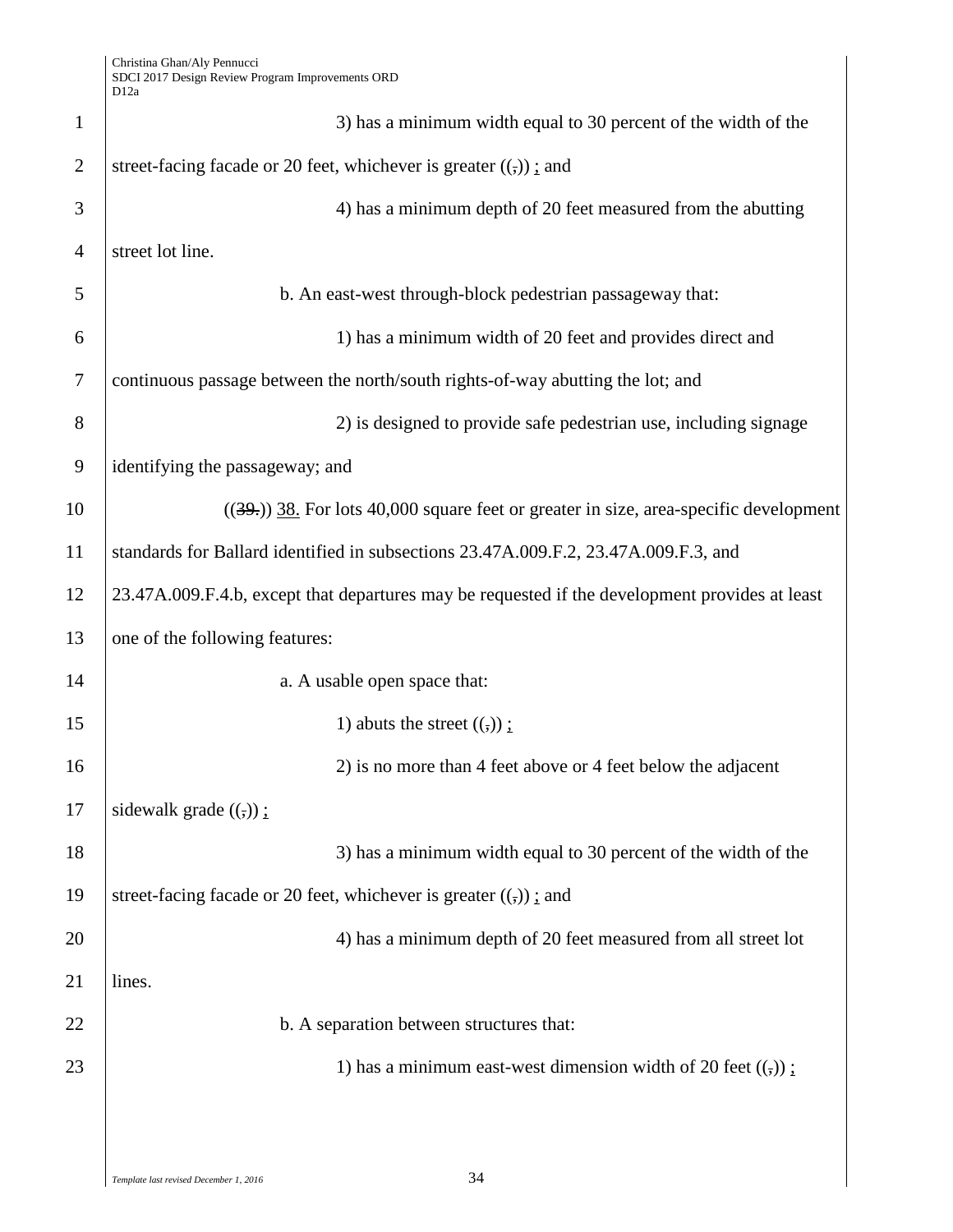|                | D1∠a                                                                                                  |
|----------------|-------------------------------------------------------------------------------------------------------|
| 1              | 2) is no more than 4 feet above or below the adjacent sidewalk                                        |
| $\overline{2}$ | grades $((,))$ ; and                                                                                  |
| 3              | 3) is either developed as:                                                                            |
| 4              | a) a north-south through block pedestrian passageway;                                                 |
| 5              | b) a woonerf;                                                                                         |
| 6              | c) an amenity area that is available for public use and not                                           |
| 7              | counting towards the minimum requirement of 23.47A.024; or                                            |
| 8              | d) a combination thereof.                                                                             |
| 9              | C. ((Limitations upon departures through the design review process established in                     |
| 10             | subsections 23.41.012.B and 23.41.012.D) Departures authorized by this Section 23.41.012 do           |
| 11             | not limit ((departures)) the approval of waivers or modifications of development standards            |
| 12             | ((expressly)) permitted by other provisions of this Title 23 or other titles of the Seattle Municipal |
| 13             | Code.                                                                                                 |
| 14             | * * *                                                                                                 |
| 15             | Section 9. Section 23.41.014 of the Seattle Municipal Code, last amended by Ordinance                 |
| 16             | 125272, is amended as follows:                                                                        |
| 17             | 23.41.014 ((Design)) Full design review process                                                       |
| 18             | A. A preapplication conference is required for all projects subject to or for which an                |
| 19             | applicant has elected full design review. ((, unless waived by the Director, as described at          |
| 20             | Section 23.76.008.)                                                                                   |
| 21             | <b>B.</b> Community outreach                                                                          |
|                |                                                                                                       |
|                |                                                                                                       |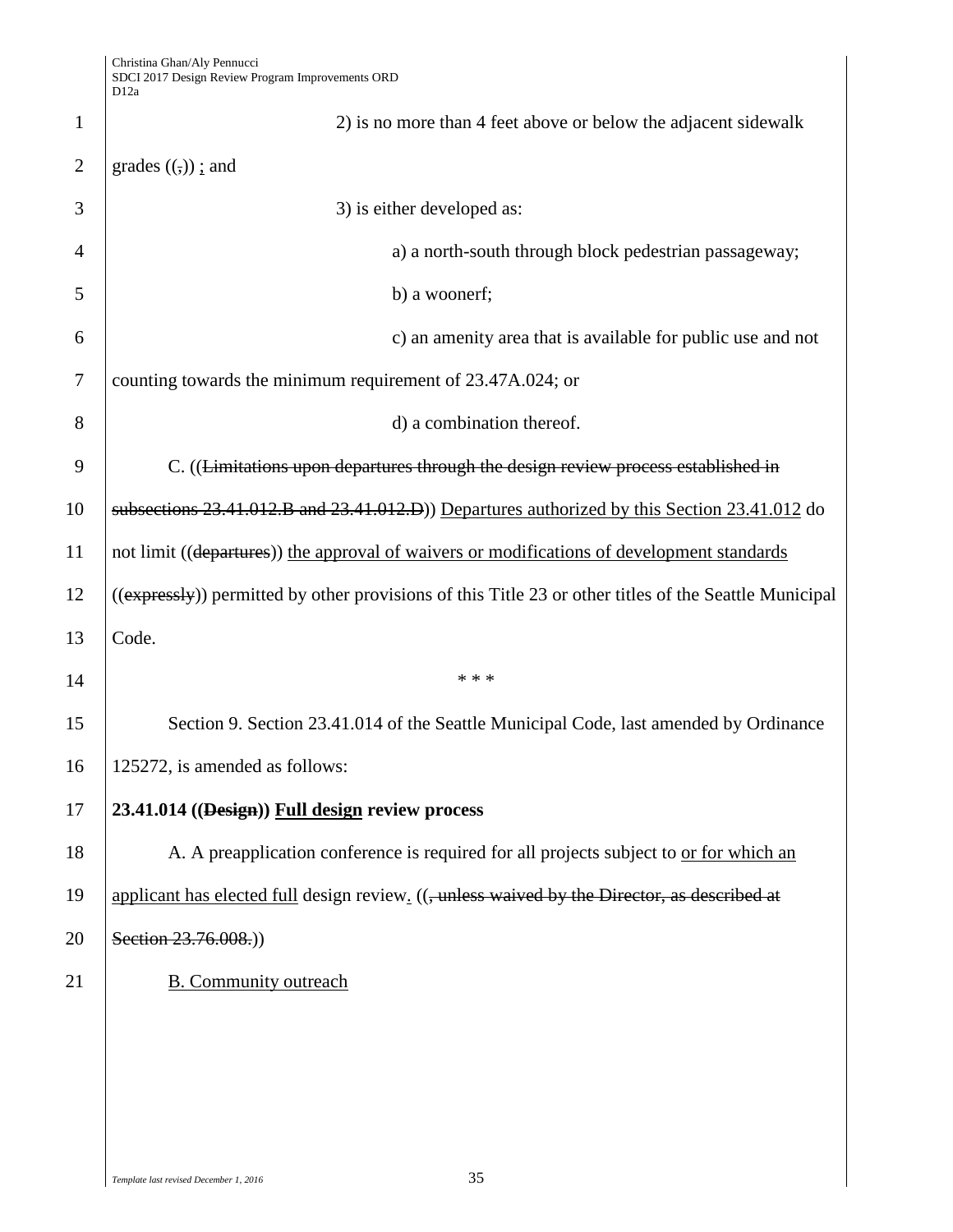| $\mathbf{1}$   | 1. Applicants shall prepare a community outreach plan and document compliance                            |
|----------------|----------------------------------------------------------------------------------------------------------|
| $\overline{2}$ | with the community outreach plan to the Director prior to the scheduling of the early design             |
| 3              | guidance meeting.                                                                                        |
| $\overline{4}$ | 2. The purpose of the community outreach plan is to identify the outreach                                |
| 5              | methods an applicant will use to establish a dialogue with nearby communities early in the               |
| 6              | development process in order to share information about the project, better understand the local         |
| $\tau$         | context, and hear community interests and concerns related to the project.                               |
| 8              | 3. The Director may establish, by rule, what constitutes the community outreach                          |
| 9              | plan, and how compliance with the community outreach plan must be documented.                            |
| 10             | $((B))$ C. Early $((D))$ design $((G))$ guidance $((P))$ public $((M))$ meeting $((.)$                   |
| 11             | 1. Following a preapplication conference, ((and site visits by Design Review                             |
| 12             | Board members assigned to review a proposed project, an)) an applicant may apply to begin the            |
| 13             | early design guidance process and a public meeting with the Design Review Board shall be held.           |
| 14             | 2. ((Notice of application shall be provided pursuant to Chapter 23.76.))                                |
| 15             | $((3))$ . The purpose of the early design guidance public meeting $((\text{shall be}))$ is to            |
| 16             | identify concerns about the site and the proposed project, receive comments from the public,             |
| 17             | review the design guidelines applicable to the site, ((determine neighborhood priorities among           |
| 18             | the design guidelines)) identify guideline priorities, and explore conceptual design ((concepts          |
| 19             | and/or options)) or siting alternatives.                                                                 |
| 20             | 3. The Director may establish, by rule, the information that the applicant shall                         |
| 21             | present $((At))$ at the early design guidance public meeting. $((, the$ project proponents shall present |
| 22             | the following information:                                                                               |
|                |                                                                                                          |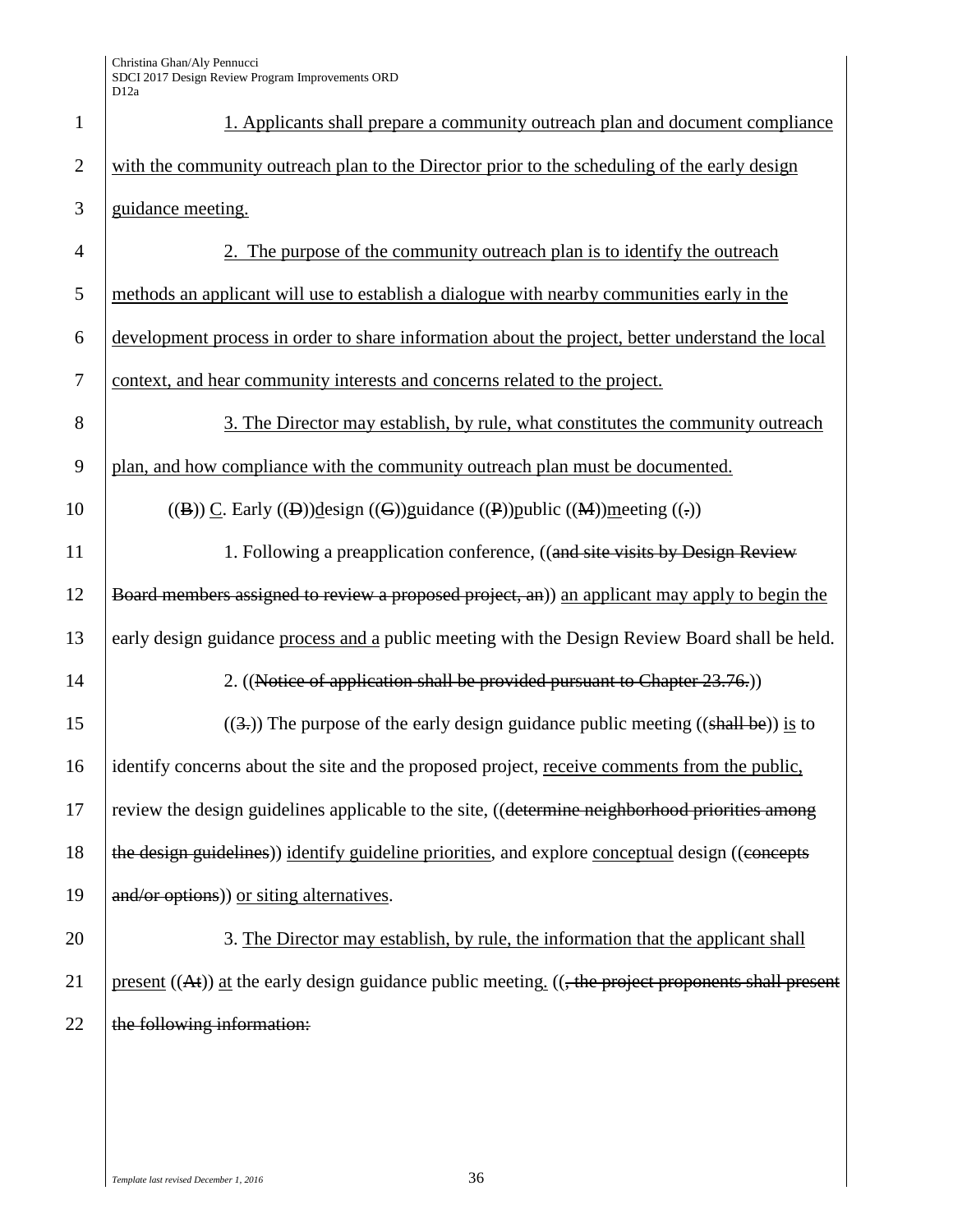| 1              | a. An initial site analysis addressing site opportunities and constraints, the                      |
|----------------|-----------------------------------------------------------------------------------------------------|
| $\overline{2}$ | use of all adjacent buildings, and the zoning of the site and adjacent properties; and              |
| 3              | b. A drawing of existing site conditions, indicating topography of the site                         |
| $\overline{4}$ | and the location of structures and prominent landscape elements on or abutting the site (including  |
| 5              | but not limited to all trees 6 inches or greater in diameter measured 4.5 feet above the ground,    |
| 6              | with species indicated); and                                                                        |
| 7              | c. Photos showing the facades of adjacent development, trees on the site,                           |
| 8              | general streetscape character and territorial or other views from the site, if any; and             |
| 9              | d. A zoning envelope study that includes a perspective drawing; and                                 |
| 10             | e. A description of the proponent's objectives with regard to site                                  |
| 11             | development.                                                                                        |
| 12             | f. In the Pike/Pine Conservation Overlay District established in Section                            |
| 13             | 23.73.004, if a character structure is located on the same lot as a proposed project, the applicant |
| 14             | shall:                                                                                              |
| 15             | 1) Analyze the features that define the developed context of the                                    |
| 16             | structures located on the block front where the project is proposed, and on all block fronts facing |
| 17             | the project;                                                                                        |
| 18             | 2) Evaluate the relationship of the character structure's key                                       |
| 19             | architectural and structural elements to the developed context, and how the new project will        |
| 20             | respond to this relationship; and                                                                   |
| 21             | 3) Evaluate the character structure's key architectural and                                         |
| 22             | structural elements and how the new project will maintain those elements by retaining the           |
| 23             | character structure or reflecting those elements in the new structure, or both.                     |
|                |                                                                                                     |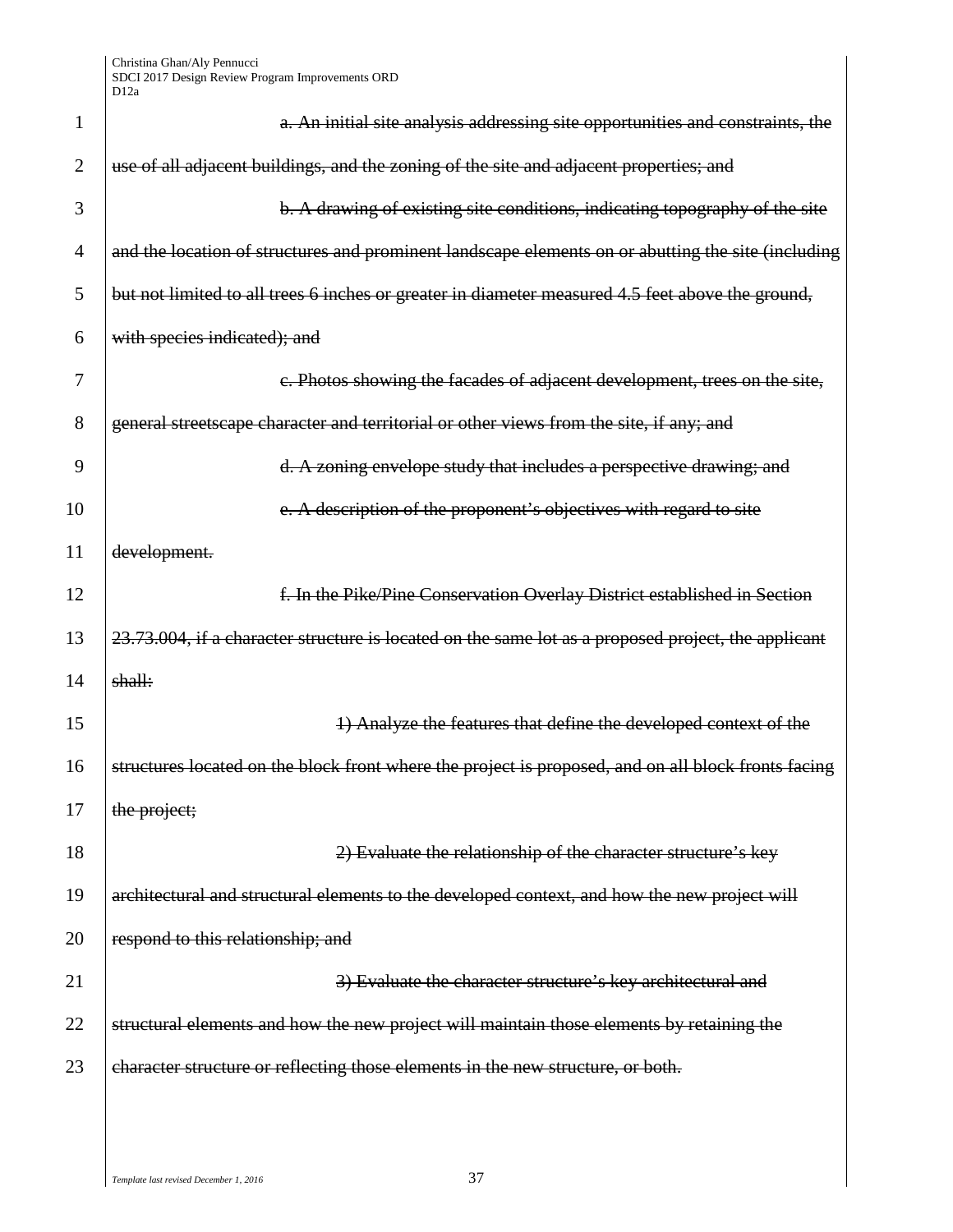| 1              | 4. Except as provided in this subsection 23.41.014.B.4, the proponent is                              |
|----------------|-------------------------------------------------------------------------------------------------------|
| $\overline{2}$ | encouraged, but not required, to bring one or more development concepts or alternatives to            |
| 3              | indicate possible design options for the site. In the Pike/Pine Conservation Overlay District         |
| $\overline{4}$ | established in Section 23.73.004, if a character structure is located on the same lot as a proposed   |
| 5              | project, the applicant shall provide at least one alternative development concept that maintains      |
| 6              | the character structure's key architectural and structural elements and the integrity of the          |
| $\overline{7}$ | character structure.))                                                                                |
| 8              | $((\infty)$ ) D. Guideline((s)) priorities                                                            |
| 9              | 1. Based on the concerns expressed at the early design guidance public meeting or                     |
| 10             | in writing to the Design Review Board, the Board shall identify the applicable guidelines of          |
| 11             | highest priority to the ((neighborhood)) Board, referred to as the "guideline priorities," ((shall be |
| 12             | identified)). The Board shall ((incorporate)) summarize and consider any community consensus          |
| 13             | regarding design expressed at the meeting ((into its guideline priorities, to the extent the          |
| 14             | consensus is consistent with the design guidelines and reasonable in light of the facts of the        |
| 15             | proposed development)).                                                                               |
| 16             | 2. The Director shall ((distribute a copy of)) make the guideline priorities                          |
| 17             | ((applicable to the development)) available to all those who attended the early design guidance       |
| 18             | public meeting, to those who sent in comments or otherwise requested notification, and to the         |
| 19             | ((project proponent)) applicant.                                                                      |
| 20             | 3. The ((project proponent)) applicant is encouraged to meet with the Board and                       |
| 21             | the public for early resolution of design issues, and may hold additional optional meetings with      |

22  $\int$  the public or the Board. The Director may require the ((project proponent)) applicant to meet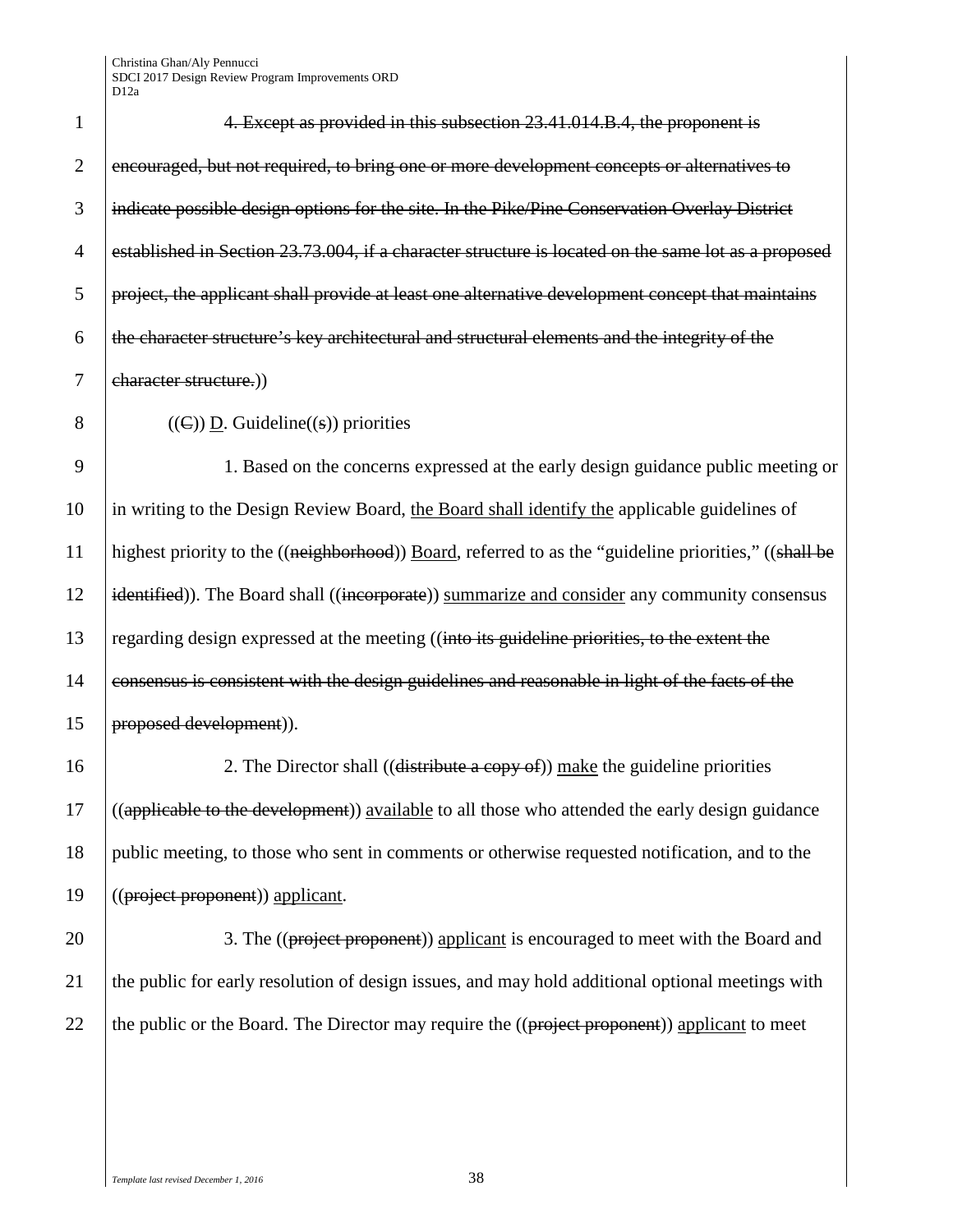1 with the Board, in accordance with subsection 23.41.008.E.4, if the Director believes that such a 2 meeting may help to resolve design issues.

| 3              | $((D))$ E. Application for Master Use Permit $((.)$                                                                           |
|----------------|-------------------------------------------------------------------------------------------------------------------------------|
| $\overline{4}$ | 1. ((Following the early design guidance public meeting, distribution of the                                                  |
| 5              | guideline priorities, and any additional optional meetings that the project proponent chooses to                              |
| 6              | hold with the public and the Design Review Board,)) Once the guideline priorities are made                                    |
| 7              | available by the Director, the ((project proponent)) applicant may apply for a Master Use Permit                              |
| 8              | $(MUP)$ .                                                                                                                     |
| 9              | 2. ((The Master Use Permit (MUP) application submittal shall include a                                                        |
| 10             | supporting site analysis and an explanation of how the proposal addresses the applicable design                               |
| 11             | guidelines, in)) In addition to submitting information required in a standard MUP application, as                             |
| 12             | prescribed ((standard MUP submittal requirements as provided)) in Chapter 23.76, ((Procedures                                 |
| 13             | for Master Use Permits and Council Land Use Decisions) the applicant shall include in the                                     |
| 14             | MUP application such additional information related to design review as the Director may                                      |
| 15             | require.                                                                                                                      |
| 16             | ((3. Notice of application for a development subject to design review shall be                                                |
| 17             | provided according to Chapter 23.76, Procedures for Master Use Permits and Council Land Use                                   |
| 18             | Decisions)).                                                                                                                  |
| 19             | $((E))$ F. Design Review Board ((Recommendation.)) recommendation                                                             |
| 20             | 1. During a regularly scheduled evening meeting of the Design Review Board,                                                   |
| 21             | ((other than the early design guidance public meetings,)) the Board shall review the ((record))                               |
| 22             | summary of public comments on the project's design, the project's ((conformance to))                                          |
| 23             | consistency with the guideline priorities ( $\alpha$ ) (applicable to the proposed project)), and the ( $\alpha$ ) (staff's)) |
|                |                                                                                                                               |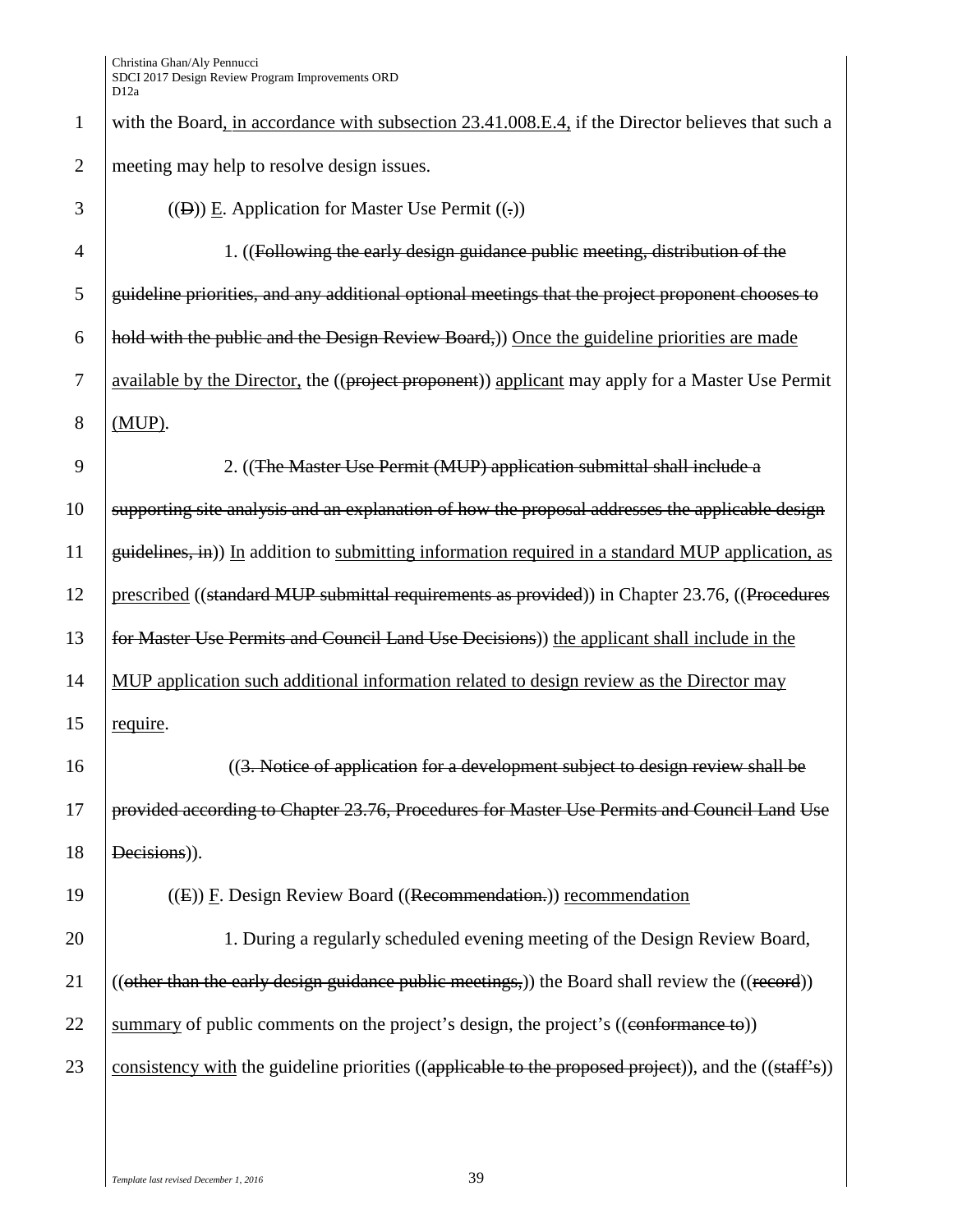| $\mathbf{1}$   | Director's review of the project's design and ((its application of)) consistency with the ((design |
|----------------|----------------------------------------------------------------------------------------------------|
| $\mathbf{2}$   | guidelines)) guideline priorities, and make a recommendation pursuant to subsection                |
| 3              | 23.41.008.F.1.                                                                                     |
| $\overline{4}$ | $((2. At the meeting of the Design Review Board, a determination shall be made by)$                |
| 5              | the Design Review Board that the proposed design submitted by the project proponent does or        |
| 6              | does not comply with applicable design guidelines. The Design Review Board shall recommend         |
| $\tau$         | to the Director whether to approve or conditionally approve the proposed project based on the      |
| 8              | design guidelines, and whether to approve, condition or deny any requested departures from         |
| 9              | development standards.))                                                                           |
| 10             | 2. The Director shall make the recommendation available to all those who                           |
| 11             | attended Design Review Board public meetings, to those who sent in comments or otherwise           |
| 12             | requested notification, and to the applicant.                                                      |
| 13             | $((F))$ G. Director's decision                                                                     |
| 14             | 1. A decision on an application for a permit subject to design review shall be                     |
| 15             | made by the Director. The Director may condition a proposed project to achieve compliance with     |
| 16             | design guidelines and to achieve the purpose and intent of this Chapter 23.41. For applications    |
| 17             | accepted into the Living Building Pilot Program established under Section 23.40.060, the           |
| 18             | Director may also condition a proposed project to achieve the purpose and intent of the Living     |
| 19             | Building Pilot Program.                                                                            |
| 20             | 2. The Director's design review decision shall be made as part of the overall                      |
| 21             | ((Master Use Permit)) MUP decision for the project. The Director's decision shall consider the     |
| 22             | recommendation of the Design Review Board, pursuant to subsection 23.41.008.F. ((Except for        |
| 23             | projects accepted in the Living Building Pilot Program established in Section 23.40.060, if four   |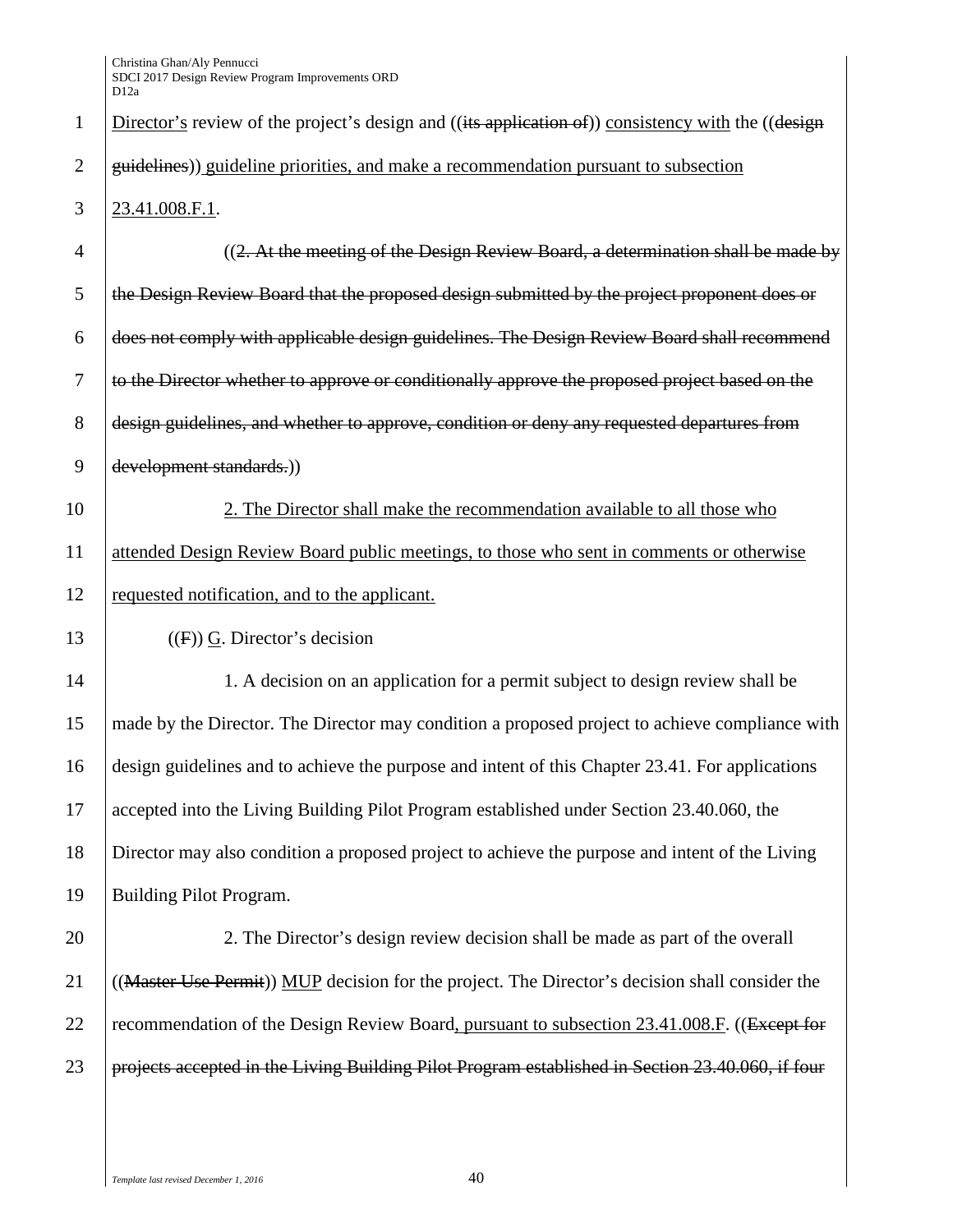| $\mathbf{1}$   | or more members of the Design Review Board are in agreement in their recommendation to the        |
|----------------|---------------------------------------------------------------------------------------------------|
| $\overline{2}$ | Director, the Director shall issue a decision that makes compliance with the recommendation of    |
| 3              | the Design Review Board a condition of permit approval, unless the Director concludes that the    |
| $\overline{4}$ | recommendation of the Design Review Board:                                                        |
| 5              | a. Reflects inconsistent application of the design review guidelines; or                          |
| 6              | b. Exceeds the authority of the Design Review Board; or                                           |
| 7              | e. Conflicts with SEPA conditions or other regulatory requirements                                |
| 8              | applicable to the site; or                                                                        |
| 9              | d. Conflicts with the requirements of state or federal law.                                       |
| 10             | G) H. Notice of Decision. Notice of the Director's decision shall be as provided in               |
| 11             | Chapter 23.76(( <del>, Procedures for Master Use Permits and Council Land Use Decisions</del> )). |
| 12             | $((H))$ I. Appeals. Appeal procedures for design review decisions are as described in             |
| 13             | Chapter 23.76(( <del>, Procedures for Master Use Permits and Council Land Use Decisions</del> )). |
| 14             | Section 10. A new Section 23.41.015 is hereby added to the Seattle Municipal Code, as             |
| 15             | follows:                                                                                          |
| 16             | 23.41.015 Hybrid design review process                                                            |
| 17             | A. A preapplication conference is required for all projects subject to or for which an            |
| 18             | applicant has elected hybrid design review.                                                       |
| 19             | B. Community outreach                                                                             |
| 20             | 1. Applicants shall prepare a community outreach plan and document compliance                     |
| 21             | with the community outreach plan prior to the scheduling of the early design guidance meeting.    |
| 22             | 2. The purpose of the community outreach plan is to identify the outreach                         |
| 23             | methods an applicant will use to establish a dialogue with nearby communities early in the        |
|                |                                                                                                   |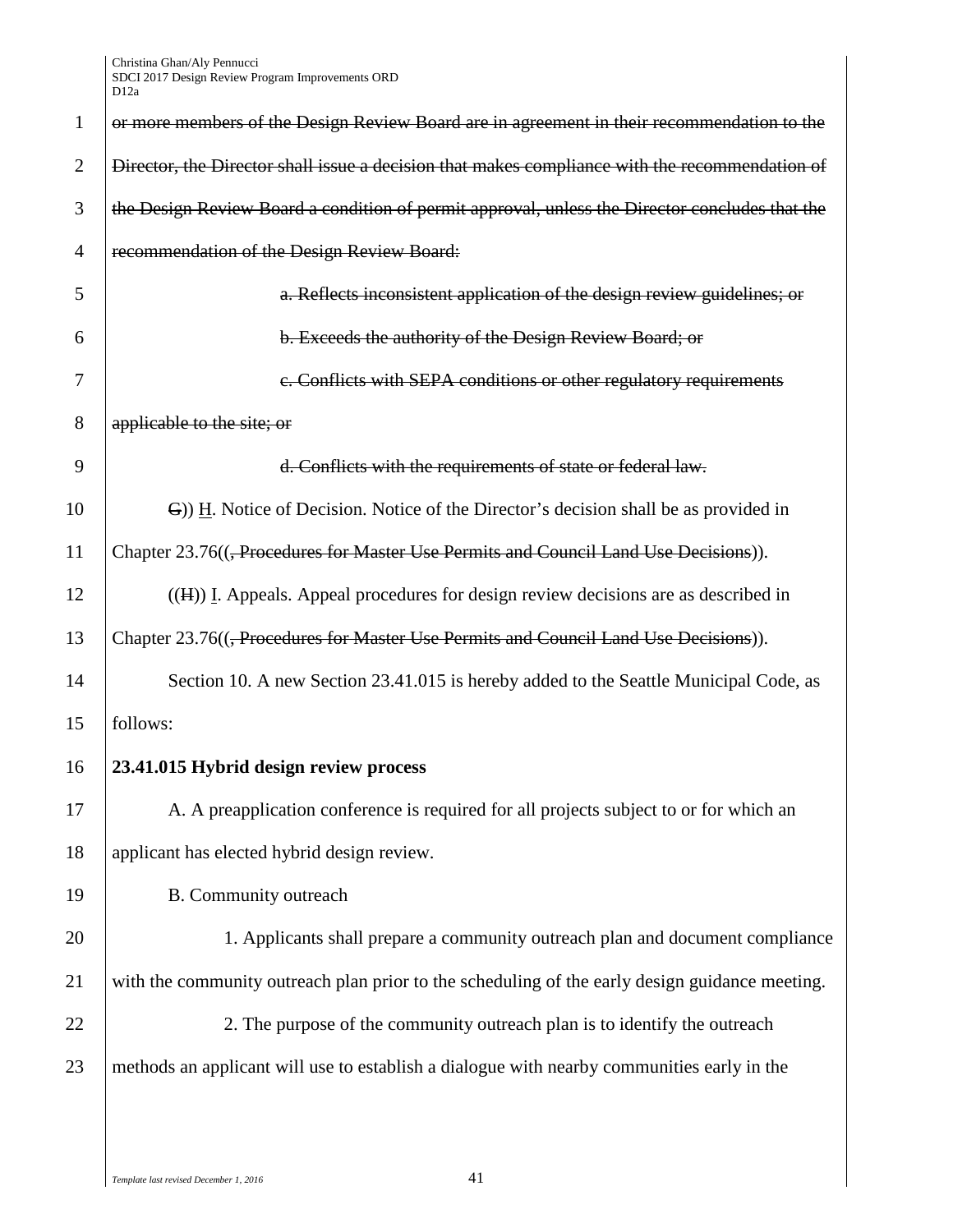| $\mathbf{1}$   | development process in order to share information about the project, better understand the local      |
|----------------|-------------------------------------------------------------------------------------------------------|
| $\overline{2}$ | context, and hear community interests and concerns related to the project.                            |
| 3              | 3. The Director may establish, by rule, what constitutes the community outreach                       |
| $\overline{4}$ | plan, and how compliance with the community outreach plan must be documented.                         |
| 5              | C. Early design guidance process. The applicant must follow the early design guidance                 |
| 6              | process set forth in subsection 23.41.016.C, except that projects that are participating in the Pilot |
| $\overline{7}$ | Program for Hybrid Design Review authorized by Section 23.41.022 must follow the early                |
| 8              | design guidance process set forth in subsection 23.41.014.C.                                          |
| 9              | D. Guideline priorities. The guideline priorities shall be identified and made available as           |
| 10             | set forth in 23.41.016.D except that, for projects participating in the Pilot Program for Hybrid      |
| 11             | Design Review authorized by Section 23.41.022, the guideline priorities shall be identified and       |
| 12             | made available as set forth in subsection 23.41.014.D.                                                |
| 13             | E. Application for Master Use Permit                                                                  |
| 14             | 1. Once the guideline priorities are made available by the Director, the applicant                    |
| 15             | may apply for a Master Use Permit (MUP).                                                              |
| 16             | 2. In addition to submitting information required in a standard MUP application,                      |
| 17             | as prescribed in Chapter 23.76, the applicant shall include in the MUP application such               |
| 18             | additional information related to design review as the Director may require.                          |
| 19             | F. Design review recommendation. The design review recommendation shall occur as set                  |
| 20             | forth in subsection 23.41.014.F, except that for projects that are participating in the Pilot         |
| 21             | Program for Hybrid Design Review authorized by Section 23.41.022, design review                       |
| 22             | recommendation shall occur as set forth in subsection 23.41.016.F.                                    |
| 23             | G. Director's decision                                                                                |
|                |                                                                                                       |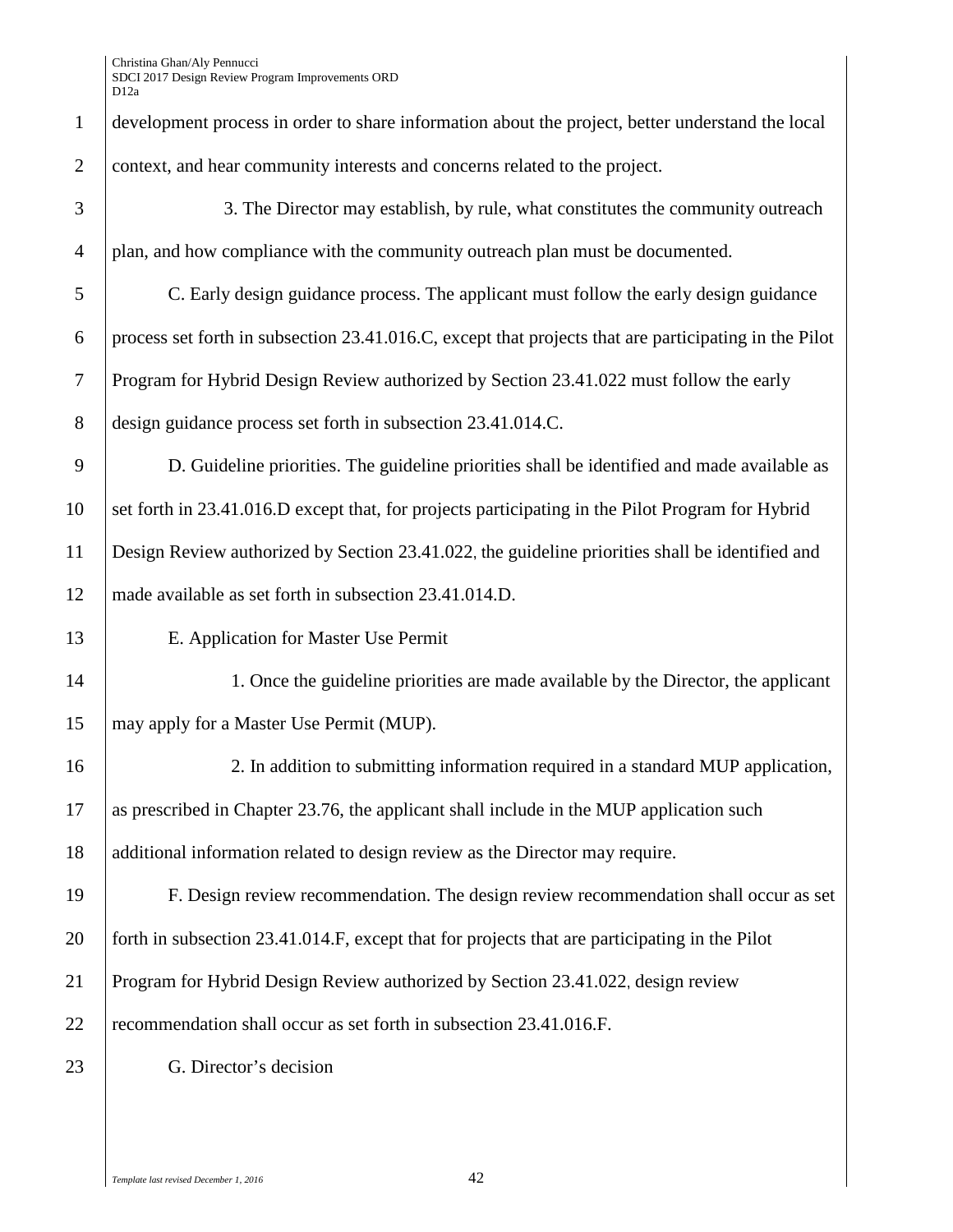| $\mathbf{1}$   | 1. A decision on an application for a permit subject to hybrid design review shall                 |
|----------------|----------------------------------------------------------------------------------------------------|
| $\mathfrak{2}$ | be made by the Director. The Director may approve or deny the permit, or condition approval of     |
| 3              | the permit, based on the ability of a proposed project to achieve compliance with the guideline    |
| $\overline{4}$ | priorities and to achieve the purpose and intent of this Chapter 23.41.                            |
| 5              | 2. The Director's design review decision shall be made as part of the overall MUP                  |
| 6              | decision for the project. The Director's decision shall consider the recommendations of the        |
| 7              | Design Review Board, pursuant to subsection 23.41.008.F.                                           |
| 8              | H. Notice of decision. Notice of the Director's decision shall be as provided in Chapter           |
| 9              | 23.76.                                                                                             |
| 10             | I. Appeals. Appeal procedures for design review decisions are as described in Chapter              |
| 11             | 23.76.                                                                                             |
| 12             | Section 11. Section 23.41.016 of the Seattle Municipal Code, last amended by Ordinance             |
| 13             | 120410, is amended as follows:                                                                     |
| 14             | 23.41.016 Administrative design review process $((.)$                                              |
| 15             | A. A preapplication conference is required for all projects ((electing)) subject to or for         |
| 16             | which an applicant has elected administrative design review. ((, unless waived by the Director, as |
| 17             | described at Section 23.76.008.                                                                    |
| 18             | <b>B. Early Design Guidance Process.</b>                                                           |
| 19             | 1. Following a preapplication conference, a proponent may apply to begin the                       |
| 20             | early design guidance process. Application for the early design guidance process shall include     |
| 21             | the following:                                                                                     |
| 22             | a. An initial site analysis addressing site opportunities and constraints, the                     |
| 23             | use of all adjacent buildings, and the zoning of the site and adjacent properties; and             |
|                |                                                                                                    |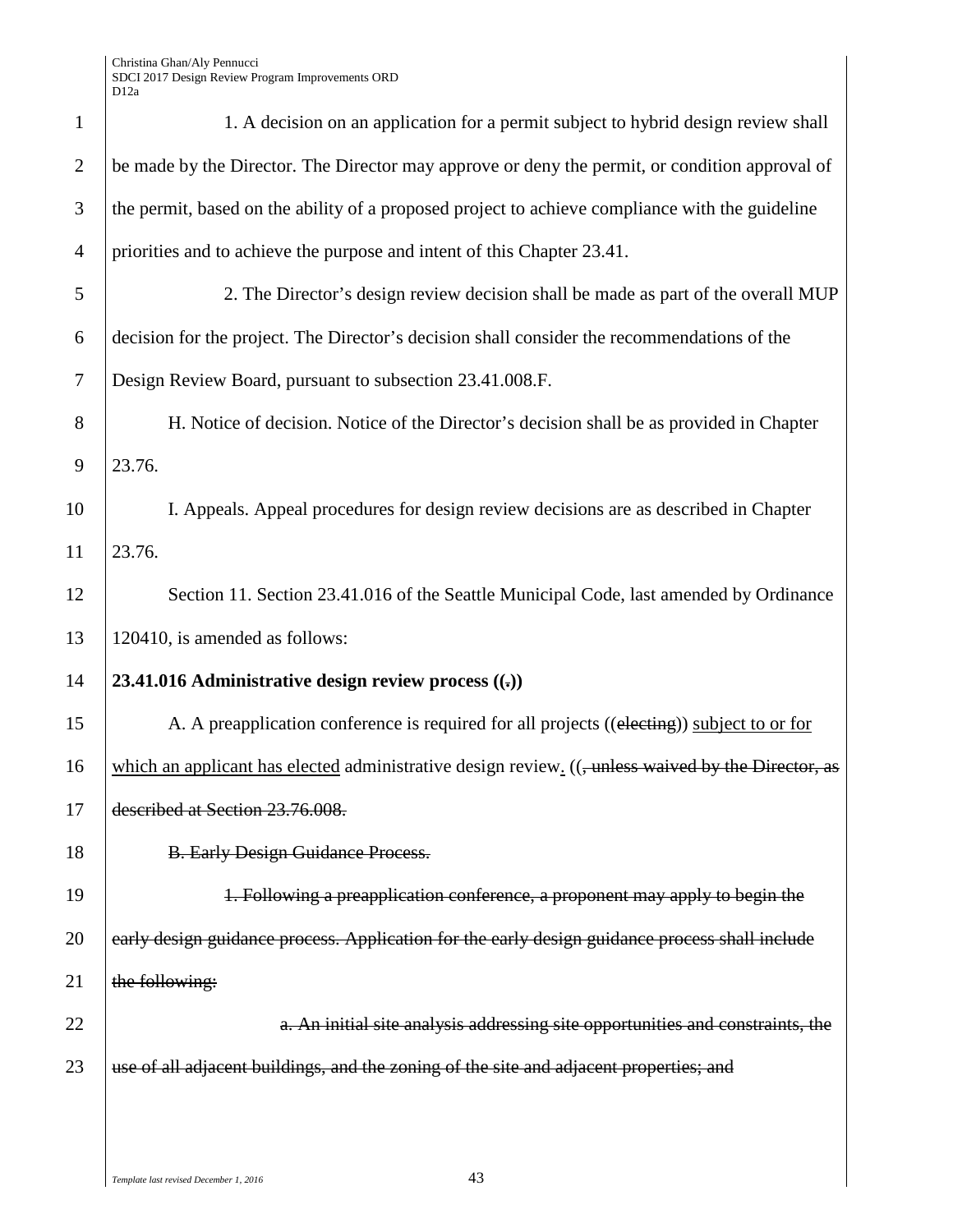| 1  | b. A drawing of existing site conditions, indicating topography of the site                          |
|----|------------------------------------------------------------------------------------------------------|
| 2  | and the location of structures and prominent landscape elements on or abutting the site (including   |
| 3  | but not limited to all trees six (6) inches or greater in diameter measured four and one-half (41/2) |
| 4  | feet above the ground, with species indicated) if any; and                                           |
| 5  | c. Photos showing the facades of adjacent development, general                                       |
| 6  | streetscape character and territorial or other views from the site, if any; and                      |
| 7  | d. A zoning envelope study which includes a perspective drawing; and                                 |
| 8  | e. A description of the proponent's objectives with regard to site                                   |
| 9  | development, including any preliminary design concepts or options.                                   |
| 10 | 2. Notice of application shall be provided pursuant to Chapter 23.76, Procedures                     |
| 11 | for Master Use Permits and Council Land Use Decisions.                                               |
| 12 | 3. The purpose of the early design guidance process shall be to identify concerns                    |
| 13 | about the site and development program, receive comments from the public, identify those             |
| 14 | citywide design guidelines of highest priority to the site, and/or explore conceptual design or      |
| 15 | siting alternatives. As a result of this process, the Director shall identify and prepare a written  |
| 16 | summary of any guidelines which may not be applicable to the project and site and identify those     |
| 17 | guidelines of highest priority to the neighborhood. The Director shall incorporate any community     |
| 18 | consensus regarding the design, as expressed in written comments received, into the guideline        |
| 19 | priorities, to the extent the consensus is consistent with the design guidelines and reasonable in   |
| 20 | light of the facts of the proposed development.                                                      |
| 21 | 4. The Director shall distribute a copy of the priority-guidelines summary to all                    |
| 22 | who sent in comments or otherwise requested notification and to the project proponent.))             |
| 23 | <b>B.</b> Community outreach                                                                         |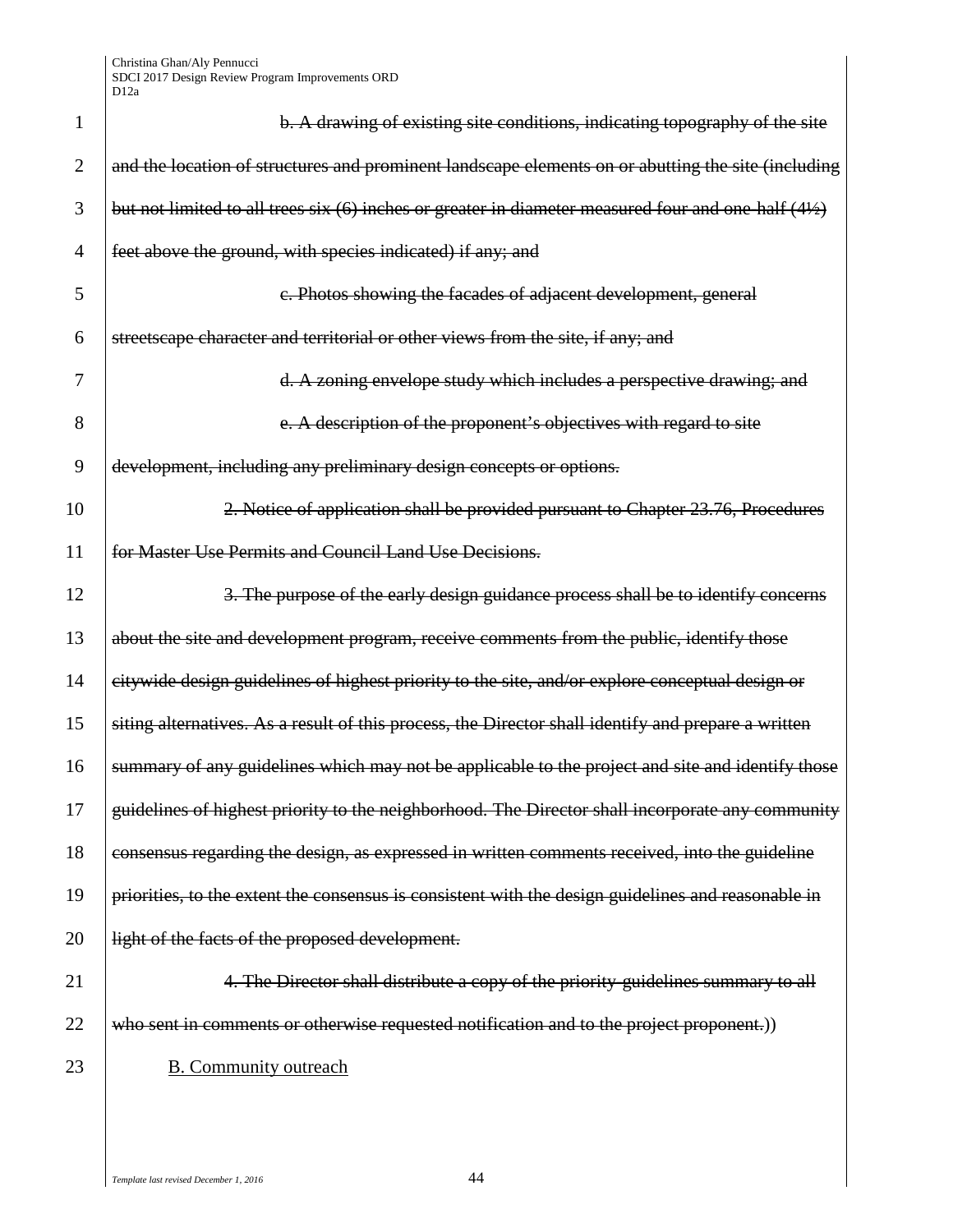| $\mathbf{1}$   | 1. Applicants shall prepare a community outreach plan and document compliance                          |
|----------------|--------------------------------------------------------------------------------------------------------|
| $\overline{2}$ | with the community outreach plan to the Director prior to the scheduling of the early design           |
| 3              | guidance meeting.                                                                                      |
| $\overline{4}$ | 2. The purpose of the community outreach plan is to identify the outreach                              |
| 5              | methods an applicant will use to establish a dialogue with nearby communities early in the             |
| 6              | development process in order to share information about the project, better understand the local       |
| $\overline{7}$ | context, and hear community interests and concerns related to the project.                             |
| 8              | 3. The Director may establish, by rule, what constitutes the community outreach                        |
| 9              | plan, and how compliance with the community outreach plan must be documented.                          |
| 10             | C. Early design guidance process                                                                       |
| 11             | 1. Following a preapplication conference, an applicant may apply to begin the                          |
| 12             | early design guidance process.                                                                         |
| 13             | 2. The purpose of the early design guidance process is to identify concerns about                      |
| 14             | the site and proposed development, receive written comments from the public, review the design         |
| 15             | guidelines applicable to the site, identify guideline priorities, and explore conceptual design or     |
| 16             | siting alternatives.                                                                                   |
| 17             | 3. The Director may establish, by rule, the information that the applicant shall                       |
| 18             | present at the early design guidance meeting.                                                          |
| 19             | D. Guideline priorities                                                                                |
| 20             | 1. Based on the concerns expressed during community outreach or in writing, the                        |
| 21             | Director shall identify the guidelines of highest priority, referred to as the "guideline priorities". |
| 22             | The Director shall summarize and consider any community consensus regarding design, as                 |
| 23             | expressed in written comments received.                                                                |
|                |                                                                                                        |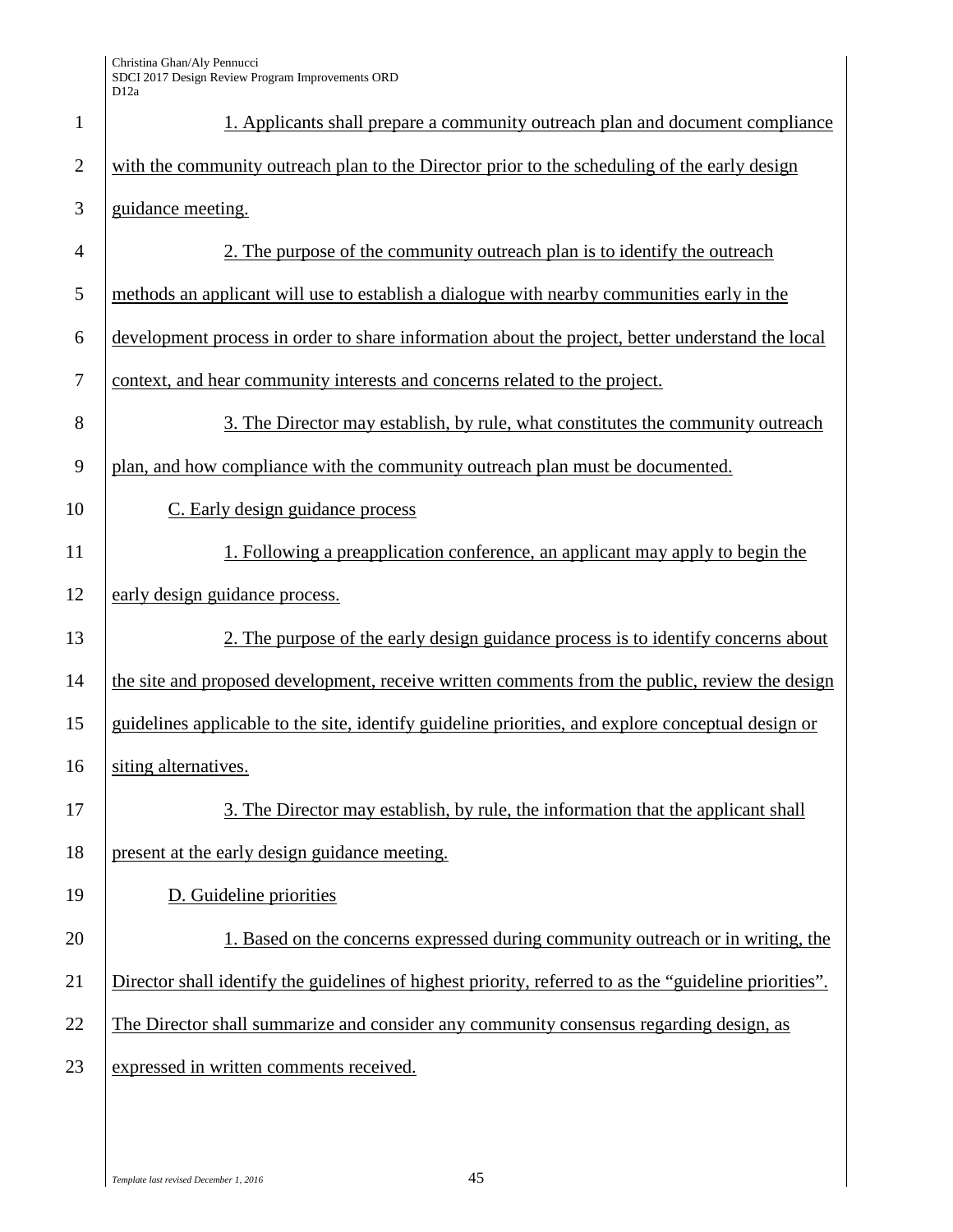| $\mathbf{1}$   | 2. The Director shall make the guideline priorities available to those who sent in                |
|----------------|---------------------------------------------------------------------------------------------------|
| $\overline{2}$ | comments or otherwise requested notification, and to the applicant.                               |
| 3              | $((\subseteq))$ E. Application for Master Use Permit $((\cdot))$                                  |
| 4              | 1. ((Upon completion of the early design guidance process)) Once the guideline                    |
| 5              | priorities are made available by the Director, the ((proponent)) applicant may apply for a Master |
| 6              | Use Permit (MUP).                                                                                 |
| 7              | 2. ((The MUP application shall include a supporting site analysis and an                          |
| 8              | explanation of how the proposal addresses the applicable design guidelines, in)) In addition to   |
| 9              | ((standard MUP submittal requirements as provided)) submitting information required in a          |
| 10             | standard MUP application, as prescribed in Chapter 23.76, ((Procedures for Master Use Permits     |
| 11             | and Council Land Use Decisions) the applicant shall include in the MUP application such           |
| 12             | additional information related to design review as the Director may require.                      |
| 13             | ((3. Notice of application for a development subject to design review shall be                    |
| 14             | provided according to Chapter 23.76, Procedures for Master Use Permits and Council Land Use       |
| 15             | Decisions)).                                                                                      |
| 16             | F. Design review recommendation phase                                                             |
| 17             | 1. The Director shall review the summary of public comments on the project's                      |
| 18             | design, the project's consistency with the guideline priorities, and make a recommendation        |
| 19             | pursuant to subsection 23.41.008.F.1.                                                             |
| 20             | 2. The Director shall make the recommendation available to those who sent in                      |
| 21             | comments or otherwise requested notification, and to the applicant.                               |
| 22             | $((D))$ G. Director's $((D))$ decision $((.))$                                                    |
|                |                                                                                                   |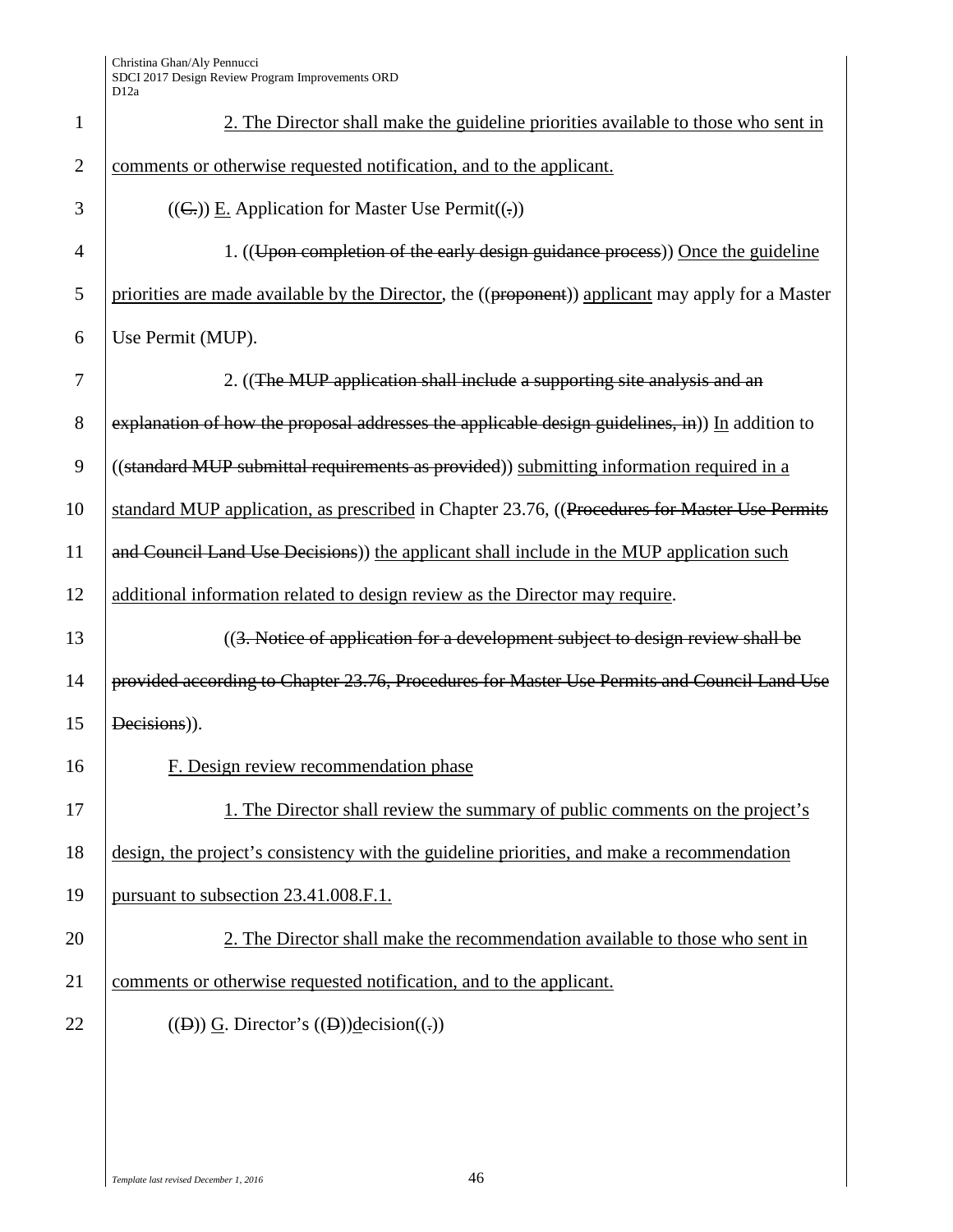| $\mathbf{1}$   | 1. A decision on an application for a permit subject to administrative design                           |
|----------------|---------------------------------------------------------------------------------------------------------|
| $\overline{2}$ | review shall be made by the Director ((as part of the overall Master Use Permit decision for the        |
| 3              | project)).                                                                                              |
| $\overline{4}$ | 2. The Director's design review decision shall be made as part of the overall                           |
| 5              | Master Use Permit decision for the project. The Director's decision shall be based on the extent        |
| 6              | to which the proposed project meets ((applicable design guidelines)) the guideline priorities and       |
| 7              | in consideration of public comments on the proposed project.                                            |
| 8              | ((3. Projects subject to administrative design review must meet all codes and                           |
| 9              | regulatory requirements applicable to the subject site, except as provided for in Section               |
| 10             | $23.41.012.$ )                                                                                          |
| 11             | $(1)$ (E)) H. Notice of $(1)$ Decision (Decision Election Notice of the Director's decision shall be as |
| 12             | provided in Chapter 23.76, Procedures for Master Use Permits and Council Land Use Decisions.            |
| 13             | $(4)$ I. Appeals. Appeal procedures for design review decisions are described in Chapter                |
| 14             | 23.76, Procedures for Master Use Permits and Council Land Use Decisions.                                |
| 15             | Section 12. Section 23.41.018 of the Seattle Municipal Code, last amended by Ordinance                  |
| 16             | 124952, is repealed:                                                                                    |
| 17             | ((23.41.018 Streamlined administrative design review (SDR) process                                      |
| 18             | A. A presubmittal conference is required for all projects subject to this Section 23.41.018             |
| 19             | unless waived by the Director, pursuant to Section 23.76.008.                                           |
| 20             | B. Following a presubmittal conference, a proponent may apply to begin the SDR                          |
| 21             | guidance process.                                                                                       |
| 22             | 1. The application for SDR guidance shall include the following:                                        |
|                |                                                                                                         |
|                |                                                                                                         |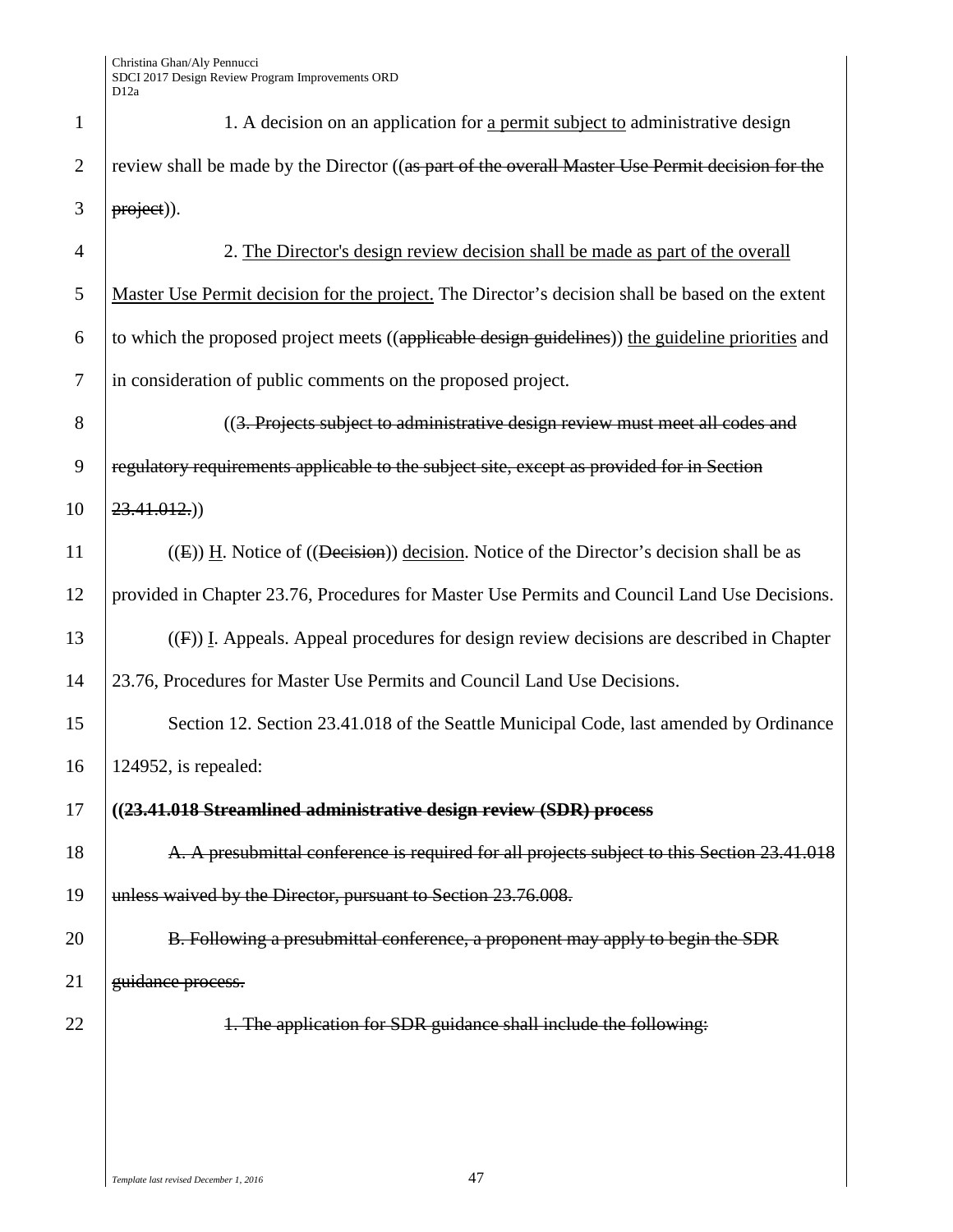| 1  | a. An initial site analysis addressing site opportunities and constraints,                            |
|----|-------------------------------------------------------------------------------------------------------|
| 2  | adjacent buildings, and the zoning of the site and adjacent properties;                               |
| 3  | b. A drawing of existing site conditions, indicating topography of the site                           |
| 4  | and location of structures and prominent landscape elements on the site (including but not            |
| 5  | limited to all trees 6 inches or greater in diameter measured 4.5 feet above the ground, with         |
| 6  | species indicated) if any;                                                                            |
| 7  | c. A preliminary site plan including structures, open spaces, vehicular and                           |
| 8  | pedestrian access, and landscaping;                                                                   |
| 9  | d. A brief description of how the proposal meets the intent of the                                    |
| 10 | applicable citywide and neighborhood design review guidelines; and                                    |
| 11 | e. One or more color renderings adequate to depict the overall massing of                             |
| 12 | structures and the design concept.                                                                    |
| 13 | 2. Notice of application for SDR Guidance shall be provided pursuant to Chapter                       |
| 14 | 23.76.                                                                                                |
| 15 | 3. The purpose of SDR Guidance is to receive comments from the public, identify                       |
| 16 | concerns about the site and design concept, identify applicable citywide and neighborhood             |
| 17 | design guidelines of highest priority to the site, explore conceptual design and siting alternatives, |
| 18 | and identify and document proposed development standard adjustments, which may be approved            |
| 19 | as a Type I decision pursuant to Section 23.41.018.D, or departures, which may be approved as a       |
| 20 | Type II decision pursuant to Section 23.41.016. The intent of SDR Guidance is not to reduce the       |
| 21 | general development capacity of the lot.                                                              |
| 22 | 4. As a result of the SDR Guidance process, the Director shall prepare a report                       |
| 23 | that identifies those guidelines of highest priority and applicability, documents any design          |
|    |                                                                                                       |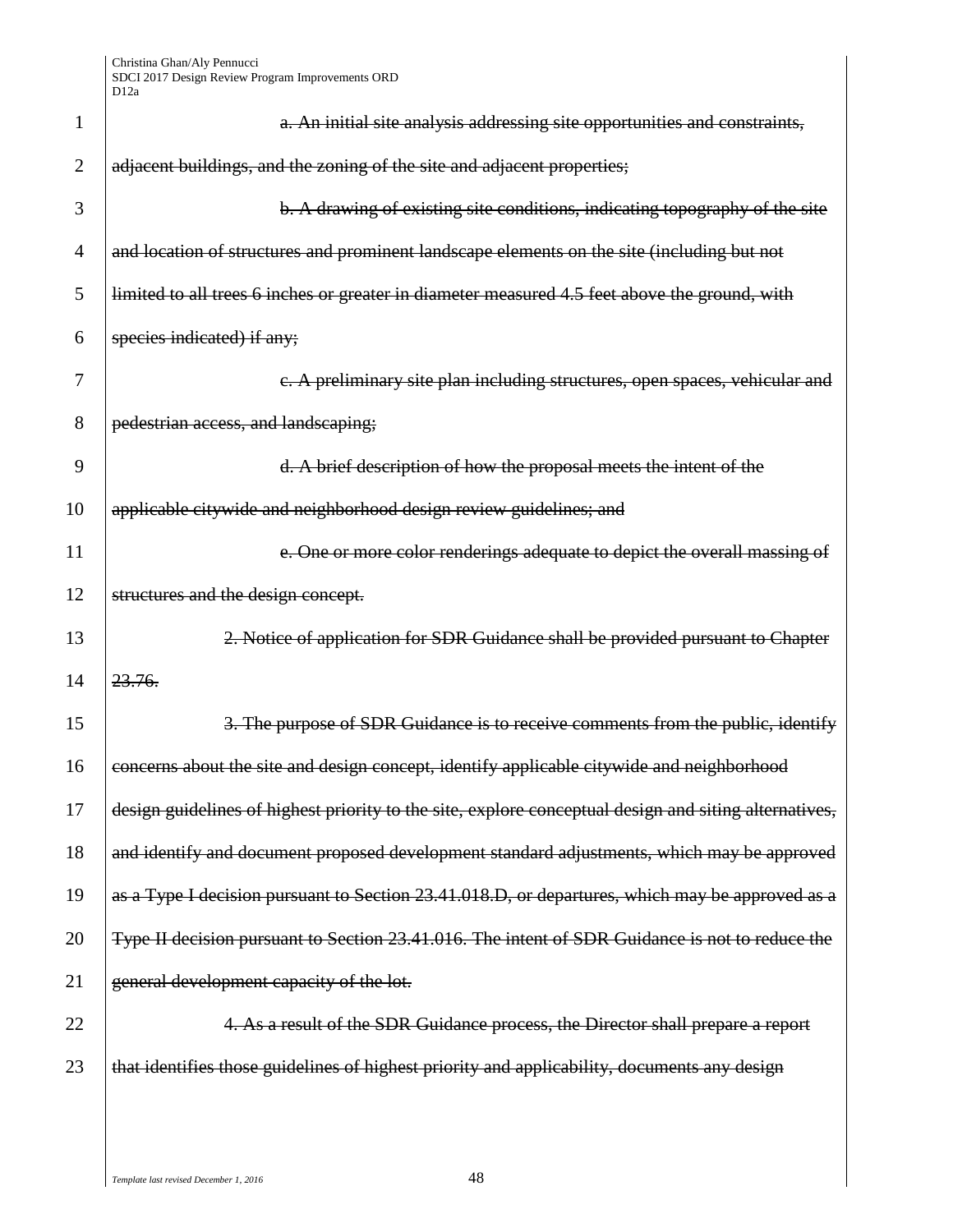| 1              | changes needed to achieve consistency with the design guidelines, and identifies any desired      |
|----------------|---------------------------------------------------------------------------------------------------|
| $\overline{2}$ | development standard adjustments and/or departures.                                               |
| 3              | 5. The Director shall distribute a copy of the report to the applicant, place it on               |
| 4              | file in the Department, and provide access to the report on the Department website.               |
| 5              | C. Application for Type I or Type II Master Use Permit.                                           |
| 6              | 1. After issuance of the SDR Guidance report, the proponent may apply for a                       |
| 7              | Type I or Type II Master Use Permit.                                                              |
| 8              | 2. The Master Use Permit application shall include a brief explanation of how the                 |
| 9              | proposal addresses the SDR guidance report, in addition to standard Master Use Permit submittal   |
| 10             | information required by Section 23.76.010. Adjustments to certain development standards           |
| 11             | pursuant to subsection 23.41.018.D may be approved as a Type I decision. If the need for          |
| 12             | development standard departures, authorized under Section 23.41.012 and beyond the                |
| 13             | adjustments allowed under subsection 23.41.018.D, is identified, the applicant may either revise  |
| 14             | the application to eliminate the need for the further departures, and proceed under this Section  |
| 15             | 23.41.018, or else apply for a Type II Master Use Permit for administrative design review         |
| 16             | pursuant to Section 23.41.016.                                                                    |
| 17             | 3. Notice of application for a permit for a project subject to SDR shall be provided              |
| 18             | according to Chapter 23.76.                                                                       |
| 19             | D. SDR decision.                                                                                  |
| 20             | 1. The Director shall consider public comments on the proposed project, and the                   |
| 21             | Director's decision shall be based on the extent to which the application meets applicable design |
| 22             | guidelines and responds to the SDR guidance report.                                               |
|                |                                                                                                   |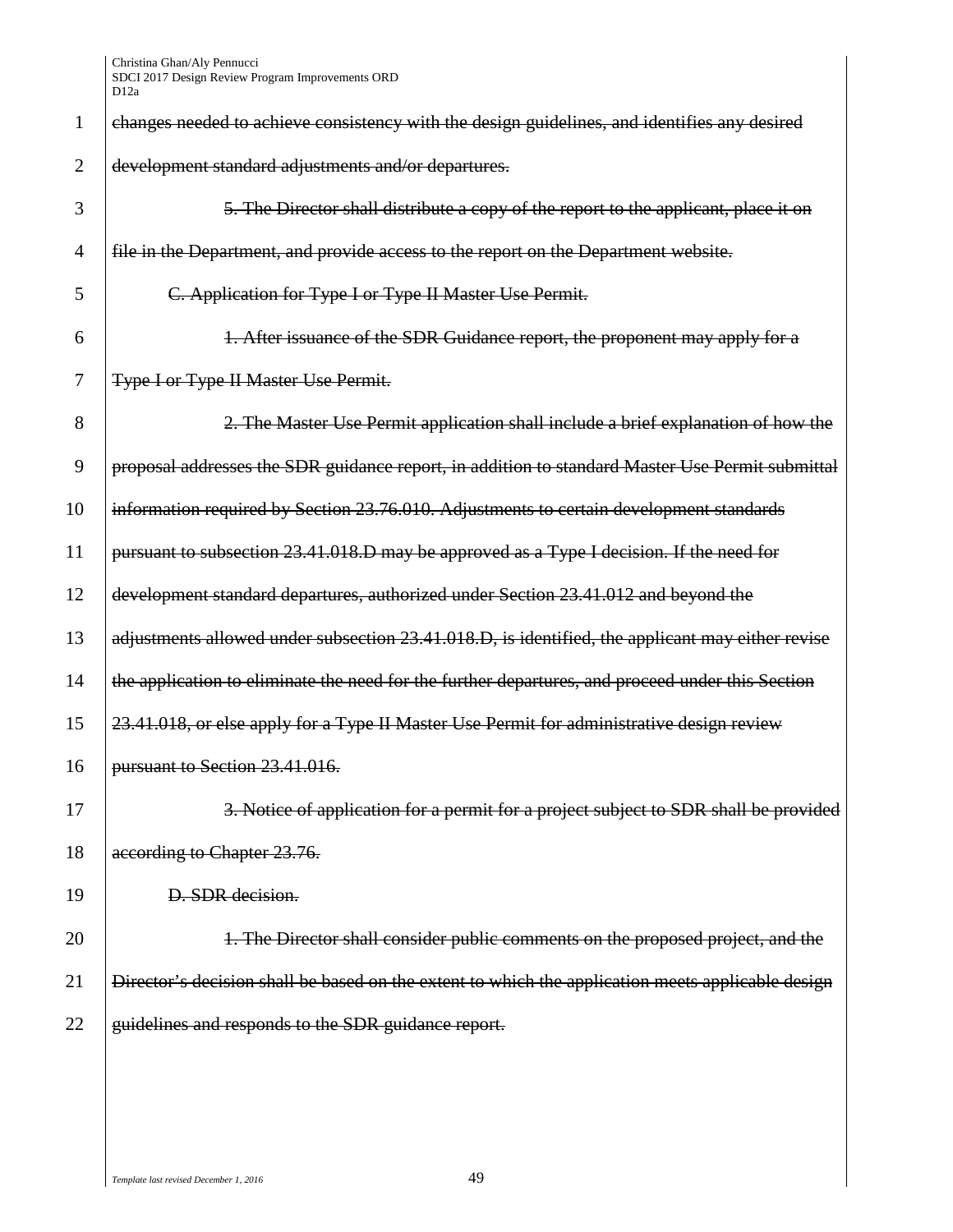| 1              | 2. The Director's decision pursuant to the SDR process shall not reduce the                         |
|----------------|-----------------------------------------------------------------------------------------------------|
| $\overline{2}$ | number of units allowed per square foot of lot area when such a density limit is set in Table A for |
| 3              | Section 23.45.512.                                                                                  |
| $\overline{4}$ | 3. The Director may allow the adjustments listed in subsection 23.41.018.D.4, if                    |
| 5              | the adjustments are consistent with the SDR design guidance report and the adjustments would        |
| 6              | result in a development that:                                                                       |
| 7              | a. Better meets the intent of the adopted design guidelines and/or                                  |
| 8              | b. Provides a better response to environmental and/or site conditions,                              |
| 9              | including but not limited to topography, the location of trees, or adjacent uses and structures.    |
| 10             | 4. If the criteria listed in subsection 23.41.018.D.3 are met, the Director may                     |
| 11             | allow adjustments to the following development standards to the extent listed for each standard:    |
| 12             | a. Setbacks and separation requirements may be reduced by a maximum of                              |
| 13             | 50 percent;                                                                                         |
| 14             | b. Amenity areas may be reduced by a maximum of 10 percent;                                         |
| 15             | e. Landscaping and screening may be reduced by a maximum of 25                                      |
| 16             | percent;                                                                                            |
| 17             | d. Structure width, structure depth, and façade length may be increased by                          |
| 18             | a maximum of 10 percent; and                                                                        |
| 19             | e. Screening of parking may be reduced by a maximum of 25 percent.                                  |
| 20             | 5. Limitations on adjustments through the SDR process established in this                           |
| 21             | subsection 23.41.018.D do not limit adjustments expressly permitted by other provisions of this     |
| 22             | Title 23 or other titles of the Seattle Municipal Code.))                                           |
|                |                                                                                                     |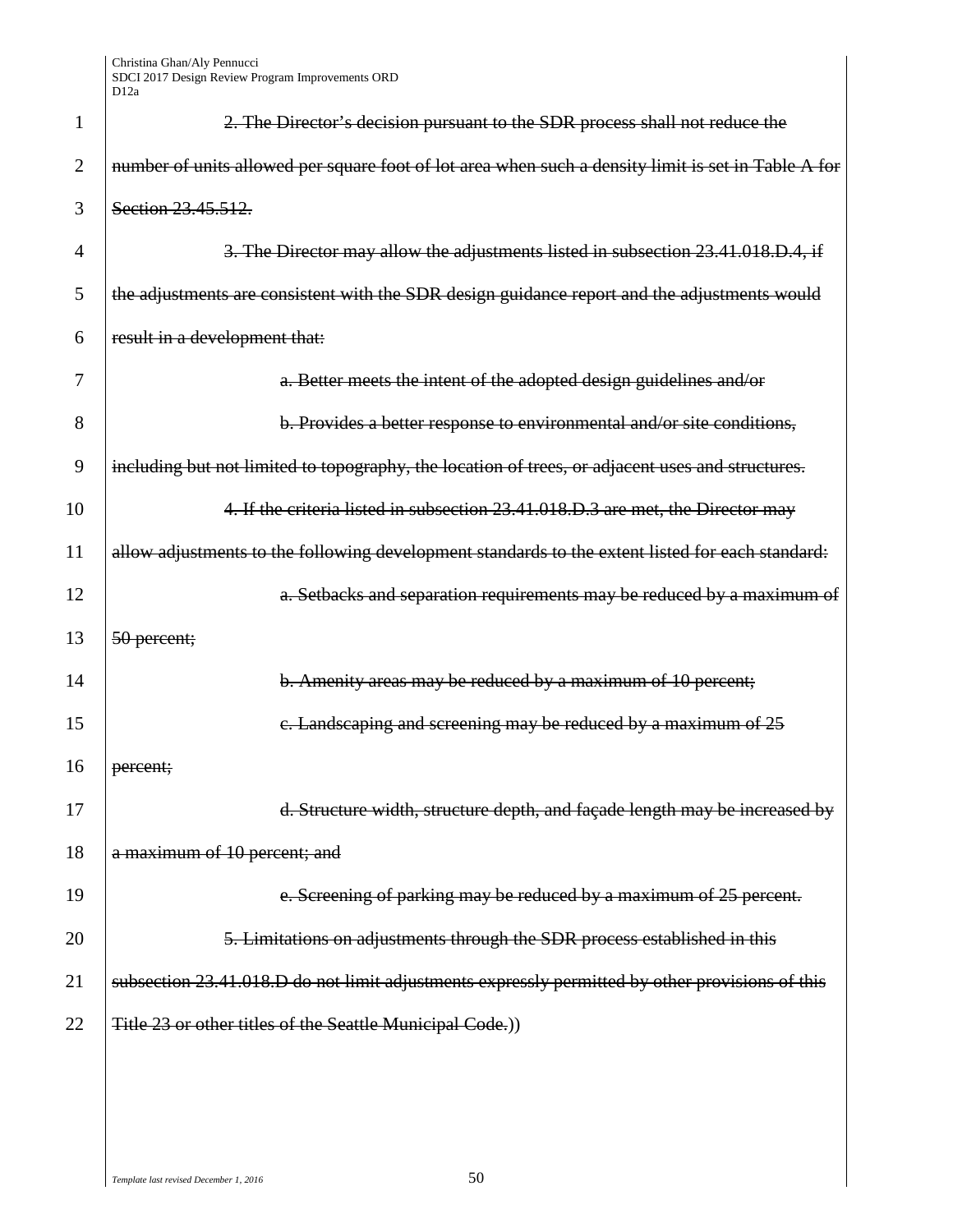| $\mathbf{1}$     | Section 13. Section 23.41.020 of the Seattle Municipal Code, enacted by Ordinance             |
|------------------|-----------------------------------------------------------------------------------------------|
| $\overline{2}$   | 123963, is amended as follows:                                                                |
| 3                | 23.41.020 Master Planned Community design review process                                      |
| $\overline{4}$   | A. Scope. This Section 23.41.020 applies only to development proposals in Master              |
| 5                | Planned Community zones that do not include a request for departures. If an application in a  |
| $\boldsymbol{6}$ | Master Planned Community zone includes a request for departures, then the applicable design   |
| $\boldsymbol{7}$ | review procedures are in Section 23.41.014. For purposes of this Section 23.41.020, "highrise |
| 8                | structure" and "non-highrise structure" are as defined in Section 23.75.020.                  |
| 9                | B. A preapplication conference is required for any application subject to this Section        |
| 10               | 23.41.020 ((unless waived by the Director, pursuant to Section 23.76.008)).                   |
| 11               | C. Early design guidance $((.)$                                                               |
| 12               | 1. An early design guidance process is required only if a proposal includes a                 |
| 13               | highrise structure.                                                                           |
| 14               | 2. Following a pre-application conference( $($ , if required,)) and site visits by            |
| 15               | Design Review Board members assigned to review a proposed project, an early design guidance   |
| 16               | public meeting with the Design Review Board shall be held for each proposal that includes a   |
| 17               | highrise structure.                                                                           |
| 18               | 3. The purpose of the early design guidance public meeting is to identify concerns            |
| 19               | about the site and the proposed project, receive comments from the public, review the design  |
| 20               | guidelines applicable to the site, ((determine neighborhood priorities among the design       |
| 21               | guidelines)) identify guideline priorities, and explore conceptual design ((concepts and/or   |
| 22               | options)) or siting alternatives.                                                             |
|                  |                                                                                               |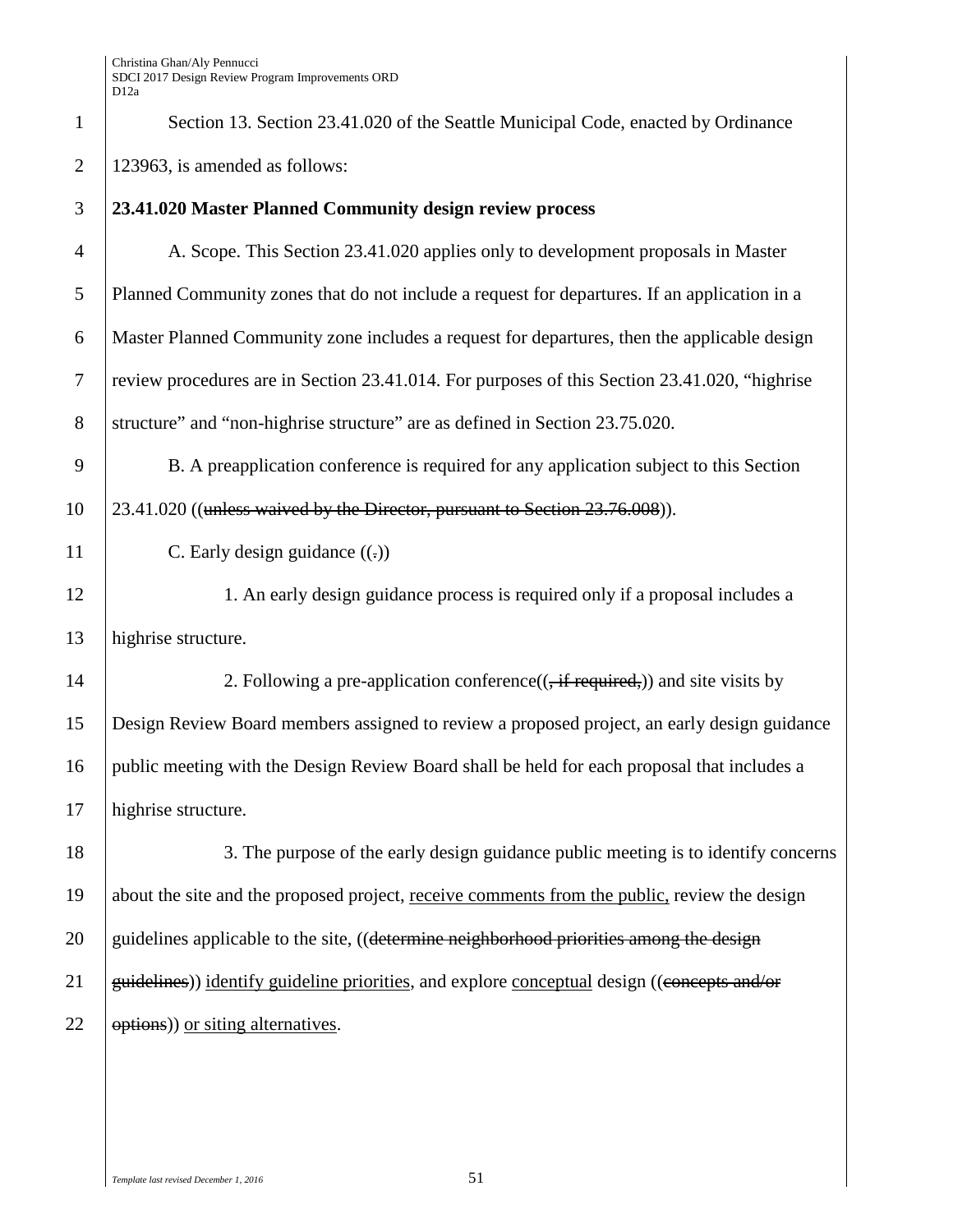| 1              | 4. ((At)) The Director may establish, by rule, the information that the applicant                    |
|----------------|------------------------------------------------------------------------------------------------------|
| 2              | shall present at the early design guidance public meeting. ((, the project proponents shall present  |
| 3              | the following information:                                                                           |
| $\overline{4}$ | a. An initial site analysis addressing site opportunities and constraints, the                       |
| 5              | uses of all adjacent buildings, and the zoning of the site and adjacent properties;                  |
| 6              | b. A drawing of existing site conditions, indicating topography of the site                          |
| 7              | and the location of structures and prominent landscape elements on or abutting the site (including   |
| 8              | but not limited to all trees 6 inches or greater in diameter measured 41/2 feet above the ground,    |
| 9              | with species indicated);                                                                             |
| 10             | c. Photos showing the facades of adjacent development, trees on the site,                            |
| 11             | general streetscape character and territorial or other views from the site, if any;                  |
| 12             | d. A zoning envelope study that includes a perspective drawing;                                      |
| 13             | e. A description of the proponent's objectives with regard to site                                   |
| 14             | development; and                                                                                     |
| 15             | f. A development proposal, which may include possible design options if                              |
| 16             | so elected by the applicant.))                                                                       |
| 17             | 5. Guideline priorities. Based on the concerns expressed at the early design                         |
| 18             | guidance public meeting or in writing to the Design Review Board, the Board shall identify ((any     |
| 19             | guidelines that may not be applicable to the site and identify) those guidelines of highest priority |
| 20             | to the ((neighborhood)) Board, referred to as "guideline priorities". The Board shall make           |
| 21             | preliminary design recommendations, ((incorporating)) summarizing and considering any                |
| 22             | community consensus regarding design expressed at the meeting ((, to the extent the consensus is     |
|                |                                                                                                      |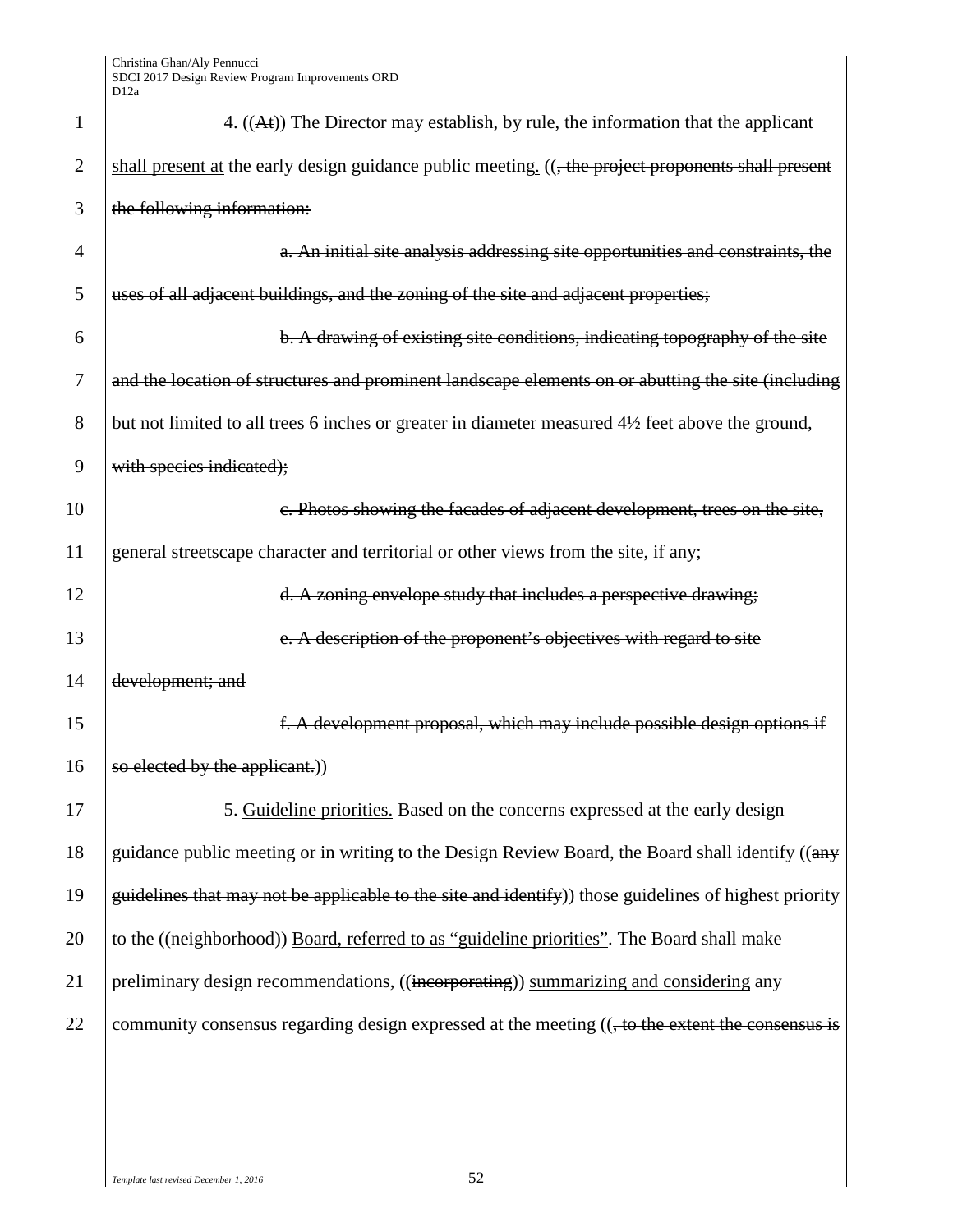| $\mathbf{1}$   | consistent with the design guidelines and reasonable in light of the facts of the proposed          |
|----------------|-----------------------------------------------------------------------------------------------------|
| $\overline{2}$ | development)).                                                                                      |
| 3              | 6. The Director shall ((distribute)) make available a summary of the public                         |
| $\overline{4}$ | comments and the Board's preliminary design recommendations from the early design guidance          |
| 5              | meeting to the applicant and to all persons who provided an address for notice at the meeting,      |
| 6              | submitted written comments, or made a written request for notice.                                   |
| 7              | D. Application for Master Use Permit ((-))                                                          |
| 8              | 1. Timing $((.)$                                                                                    |
| 9              | a. If a proposal does not include a highrise structure, then following the                          |
| 10             | pre-application conference ((or the Director's waiver of a pre-application conference pursuant to   |
| 11             | Section 23.76.008), the applicant may apply for a Master Use Permit.                                |
| 12             | b. If a proposal includes a highrise structure, then following the early                            |
| 13             | design guidance public meeting, distribution of the meeting summary, and any additional             |
| 14             | optional meetings that the applicant chooses to hold with the public and the Design Review          |
| 15             | Board, the applicant may apply for a Master Use Permit.                                             |
| 16             | 2. ((The Master Use Permit application shall include a supporting site analysis                     |
| 17             | and an explanation of how the proposal addresses the applicable design guidelines, in)) In          |
| 18             | addition to ((standard MUP submittal requirements as provided)) submitting information              |
| 19             | required in a standard MUP application, as prescribed in Chapter 23.76, ((and in the case of a      |
| 20             | highrise structure, the application shall also include a response to the Board's preliminary design |
| 21             | recommendations from the early design guidance meeting)) the applicant shall include in the         |
| 22             | MUP application such additional information related to design review as the Director may            |
| 23             | require.                                                                                            |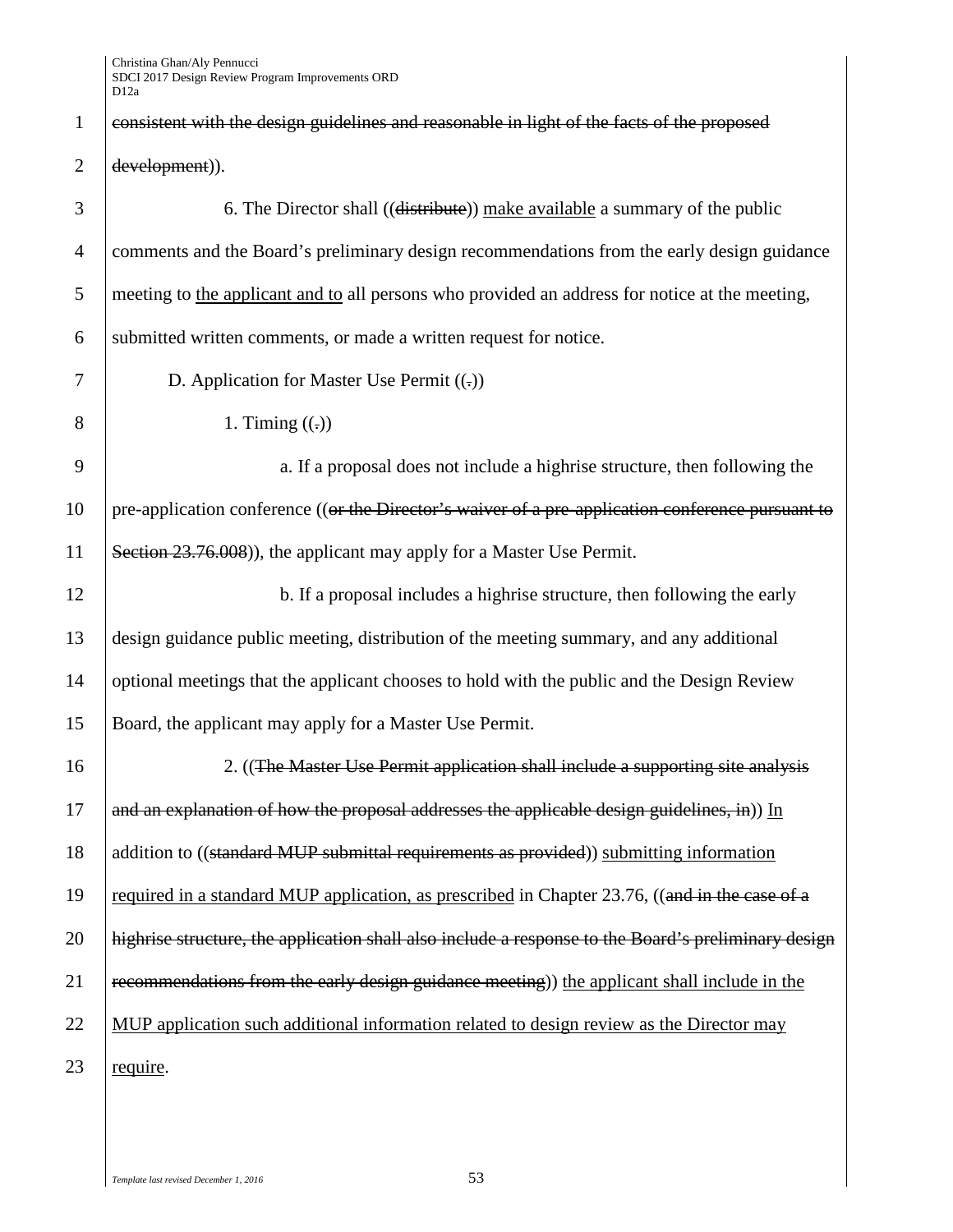1 E. Design review process and decision  $((.)$ 2 1. Director's decision for non-highrise proposals. For a development proposal that 3 does not include a highrise structure, the Director shall make a Type I design review decision. 4 The Director's decision shall be based on the extent to which the proposed project meets 5 applicable design guidelines, with consideration of public comments on the proposed project. 6 The Director may condition a proposed project to achieve greater consistency with design 7 guidelines and to achieve the purpose and intent of this Chapter 23.41. 8 2. Design Review Board recommendation for highrise development 9 | proposals  $((.)$ 10 a. If the proposal includes a highrise structure, then during a high-11 recommendation meeting, the Board shall review the ((record)) summary of public comments on 12 the project's design, the project's ((conformance to)) consistency with the guideline priorities, 13  $((\text{appliedble to the proposed project.})\)$  and the  $((\text{staff'}\text{s}))$  Director's review of the project's design 14 and its ((application of)) consistency with the ((design guidelines)) guideline priorities. 15 b. At a recommendation meeting for a development proposal that includes 16 a highrise structure, the Design Review Board shall determine whether the proposed design  $17$  submitted by the applicant is consistent with ((applicable design guidelines)) the guideline 18 priorities. The ((<del>Design Review</del>)) Board may recommend to the Director whether to approve or 19 conditionally approve the proposed project based on the  $((\text{design guidelines}) )$  guideline 20 priorities. The Design Review Board shall hold no more than two recommendation meetings on 21 the proposed project, following the required early design guidance meeting and any optional 22 meetings that the  $((\text{project proportion})$  applicant may hold with the public or the Design Review 23 Board. If the Design Review Board does not issue a recommendation that a proposed project be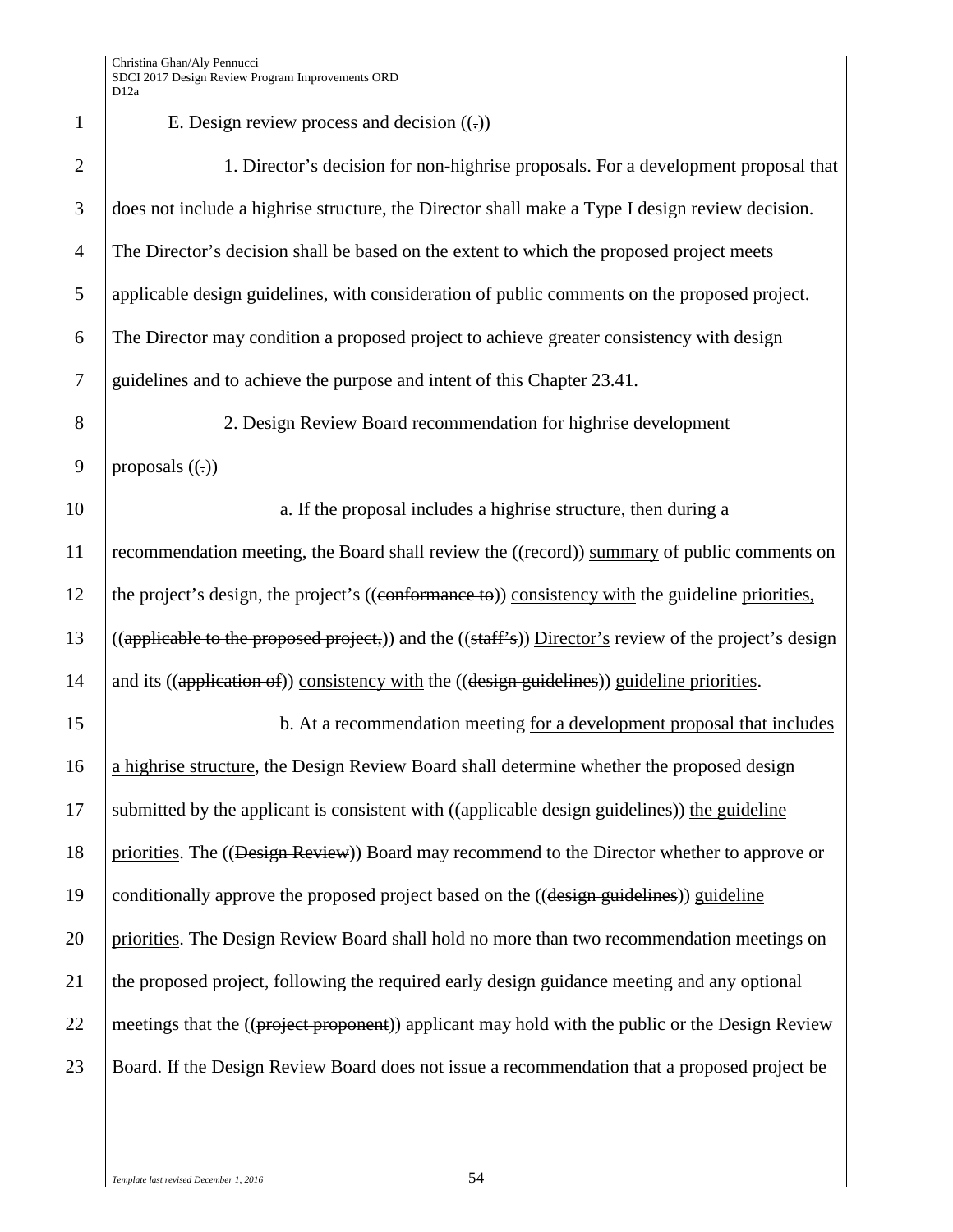| $\mathbf{1}$   | approved, conditionally approved, or denied by the end of the second recommendation meeting,   |
|----------------|------------------------------------------------------------------------------------------------|
| $\overline{2}$ | the remaining design review process shall proceed through design review pursuant to subsection |
| 3              | 23.41.020.E.1.                                                                                 |
| 4              | ((3. Director's decision for development proposals including a highrise structure.             |
| 5              | $\alpha$ ) c. For a development proposal including a highrise structure, the                   |
| 6              | Director shall make a Type I design review decision. The Director may condition approval of a  |
| 7              | development proposal to achieve greater consistency with design guidelines and to achieve the  |
| 8              | purpose and intent of this Chapter 23.41.                                                      |
| 9              | $(1)$ d. The Director shall consider public comments on the proposed                           |
| 10             | project and the recommendations of the Design Review Board, pursuant to subsection             |
| 11             | 23.41.008.F. ((If four or more members of the Design Review Board agree in their               |
| 12             | recommendation to the Director, the Director shall issue a decision consistent with the        |
| 13             | recommendation of the Design Review Board, unless the Director concludes that the              |
| 14             | recommendation of the Design Review Board:                                                     |
| 15             | 1) Reflects inconsistent application of the design review                                      |
| 16             | guidelines; or                                                                                 |
| 17             | 2) Exceeds the authority of the Design Review Board; or                                        |
| 18             | 3) Conflicts with SEPA conditions or other regulatory                                          |
| 19             | requirements applicable to the site; or                                                        |
| 20             | 4) Conflicts with the requirements of state or federal law.)                                   |
| 21             | Section 14. A new Section 23.41.022 is hereby added to the Seattle Municipal Code, as          |
| 22             | follows:                                                                                       |
|                |                                                                                                |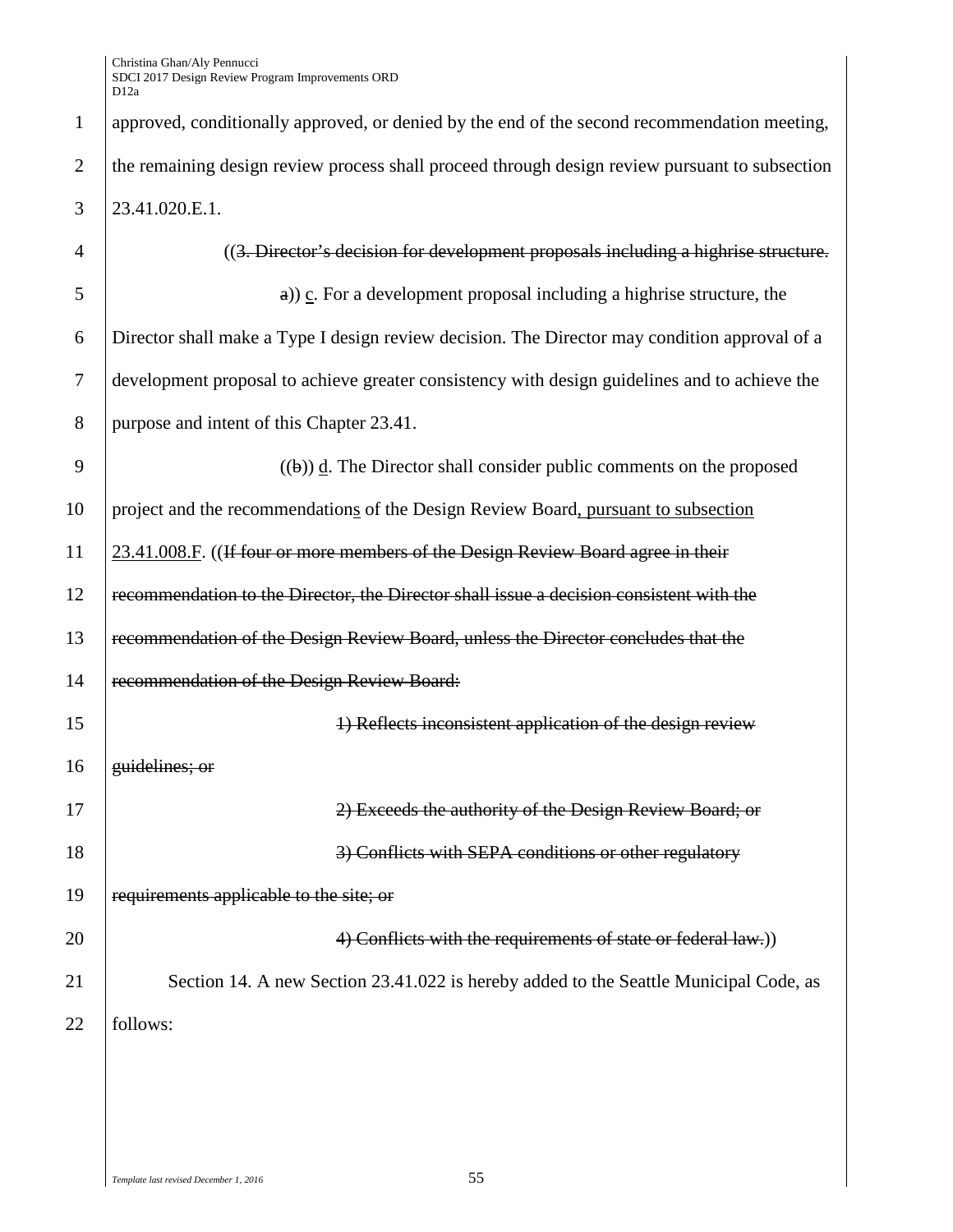## **23.41.022 Pilot Program for Hybrid Design Review**

2 A. Applications

 1. Enrollment period. The enrollment period for the Pilot Program for Hybrid Design Review expires on the earlier of July 1, 2019, or when applications for the first 25 projects have been submitted after the effective date of the ordinance introduced as Council Bill  $\overline{\text{XXXXX} \times \text{MAX}}$  that meet the requirements of subsection 23.41.022.A.2.

 2. Application requirements. In order to qualify for the Hybrid Design Review Pilot Program, an applicant shall submit a complete application for the early design guidance process to the Director that clearly indicates interest in participation in the Pilot Program for Hybrid Design Review. Applications shall be accepted according to the date that the complete application is submitted.

12 B. Minimum standards. A project shall qualify for the Pilot Program for Hybrid Design Review if the project meets the applicability standards for hybrid design review in Section 23.41.004.

 C. Hybrid design review process. Projects participating in the Pilot Program for Hybrid Design Review shall meet all requirements for the hybrid design review process in Section 23.41.015.

 D. Completion of program. Projects that have enrolled in the Pilot Program for Hybrid Design Review are required to remain in the program through the completion of the hybrid design review process in Section 23.41.015, except that any projects subject to hybrid design review may choose to be reviewed through full design review pursuant to Section 23.41.014. 22 Section 15. Section 23.57.013 of the Seattle Municipal Code, last amended by Ordinance

123668, is amended as follows:

*Template last revised December 1, 2016* 56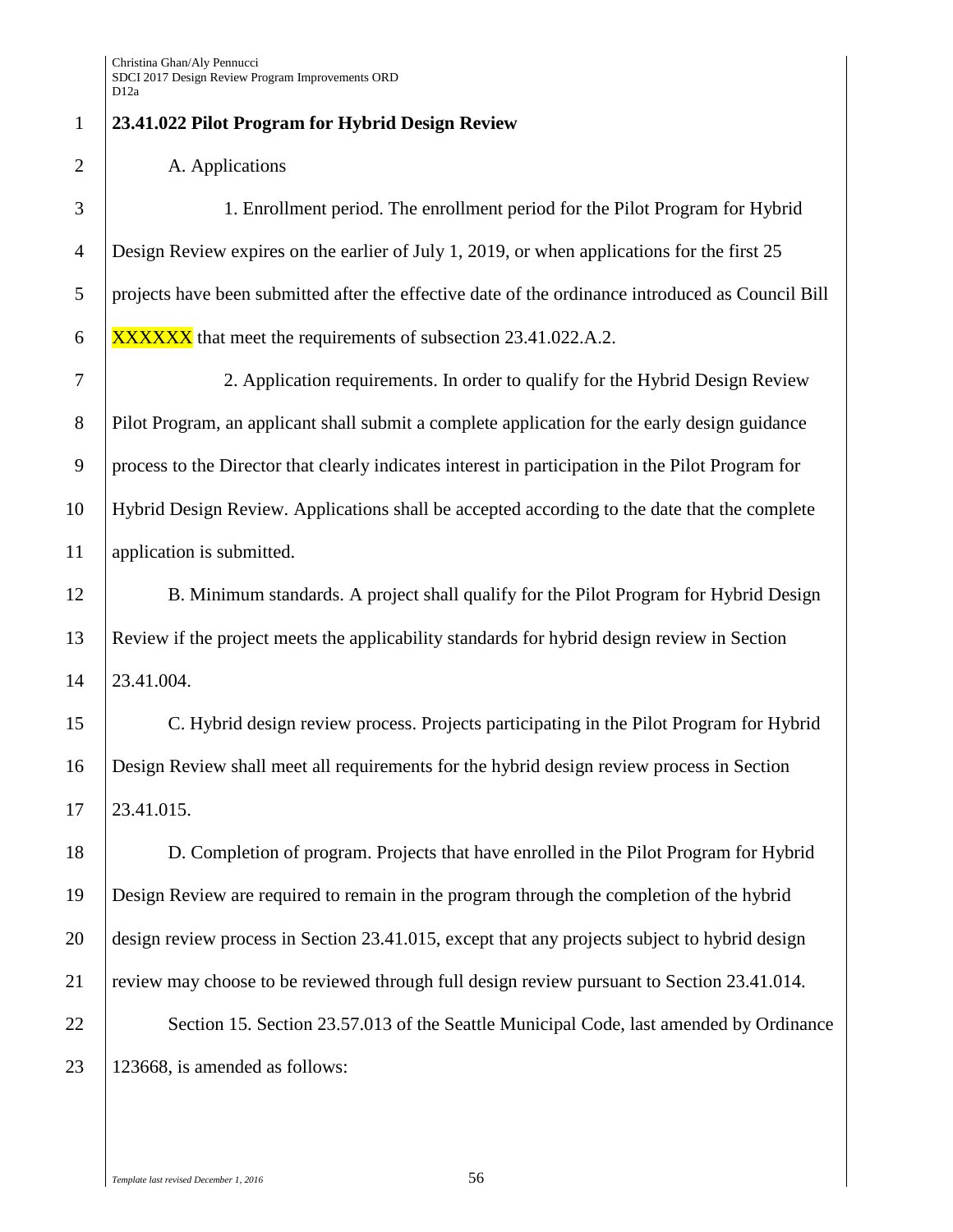## 1 **23.57.013 Downtown zones** 2  $\vert$  A. Permitted ((Uses)) uses. Minor communication utilities and accessory 3 communication devices are permitted outright when meeting development standards of the 4 zone in which the site is located, except for height limits, and subsection 23.57.013.B. 5 B. Development ((Standards.)) standards 6 1. Access to transmitting minor communication utilities and accessory 7 communication devices shall be restricted to authorized personnel when located on rooftops or 8 other common areas. Warning signs at every point of access to the rooftop or common area 9 shall be posted with information on the existence of radiofrequency radiation. 10 2. Height  $((.)$ 11 a. Except for special review, historic, and landmark districts (see 12 Section 23.57.014), minor communication utilities and accessory communication devices may 13 be located on rooftops of buildings, including sides of parapets and equipment penthouses 14 above the roofline, as follows: 15 15 15 15 10 1) Those utilities and devices located on a rooftop of a building 16 nonconforming as to height may extend up to 15 feet above the height of the building existing 17 as of November 1, 2002; 18 2) Those utilities and devices located on a rooftop may extend 19 up to 15 feet above the applicable height limit or above the highest portion of the building, 20 whichever is less. 21 The additional height permitted in  $((23.57.013.B.2.a.(1) and (2)))$ 22 Subsections 23.57.013.B.2.a.1 and 23.57.013.B.2.a.2 is permitted if the combined total of 23 communication utilities and accessory communication devices in addition to the roof area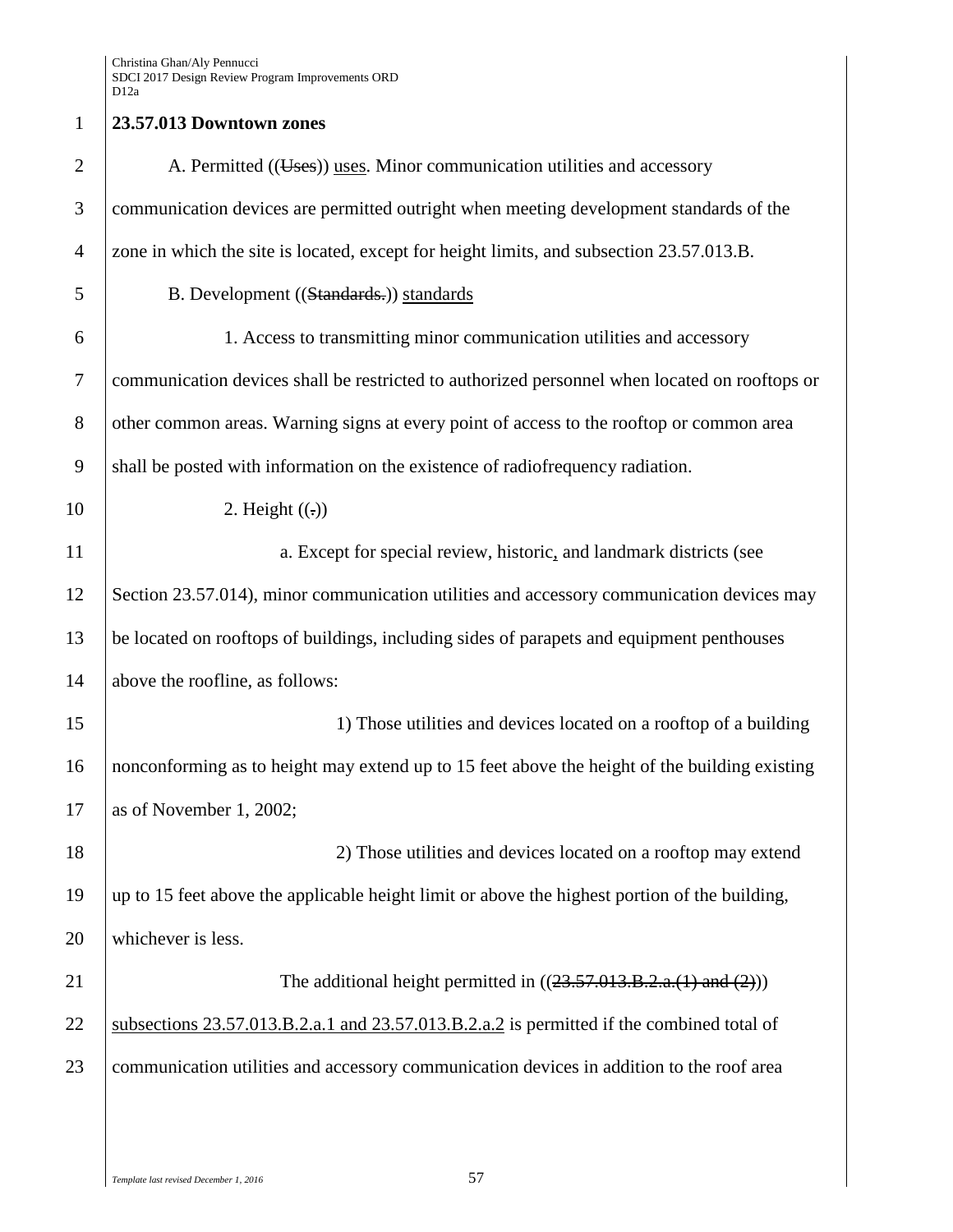1 occupied by rooftop features listed in ((Section)) subsection 23.49.008.D.2, does not exceed 35 2 percent of the total rooftop area. 3 b. The height of minor communications utilities and accompanying 4 screening may be further increased ((through the design review process)) as a Type I decision,  $5$  not to exceed 10 percent of the applicable height limit for the structure. ((For new buildings this  $6$  increase in height may be granted through the design review process provided for in Section 7 23.41.014. For minor communication utilities on existing buildings this increase in height may 8 be granted through administrative design review provided for in Section 23.41.016.) 9  $\vert$  \*\*\* 10 Section 16. Subsections 23.73.009.B and 23.73.009.C of the Seattle Municipal Code, 11 which section was last amended by Ordinance 125272, are amended as follows: 12 **23.73.009 Floor Area Ratio**  $13$  \*\*\* 14 B. Non-residential uses are limited to a maximum of 2 FAR, except that for development 15 on a lot that meets one of the following conditions, the FAR limits for non-residential uses in 16 Section 23.47A.013 for the underlying zone applies: 17 1. A character structure has not existed on the lot since January 18, 2012; or 18 2. For lots that include a character structure, all character structures on the lot are 19 retained according to Section 23.73.015, unless a departure is approved through the design 20 review process to allow the removal of a character structure based on the provisions of 21 Subsection  $((23.41.012.B.33))$  23.41.012.B. If the lot includes a character structure that has been 22 occupied by residential uses since January 18, 2012, the same amount of floor area in residential 23 uses shall be retained in that structure, unless a departure is approved through the design review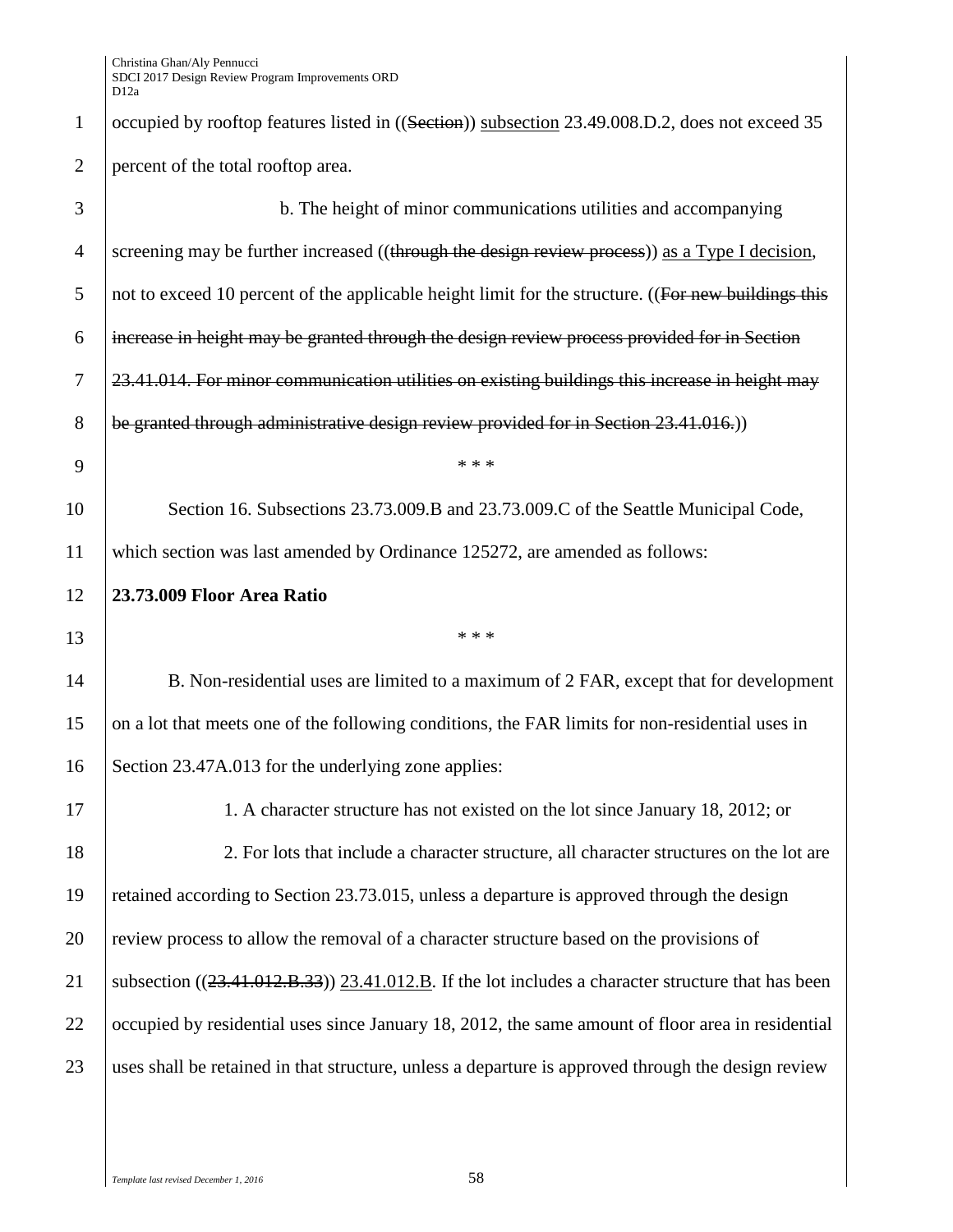| $\mathbf{1}$   | process to allow the removal of the character structure based on the provisions of subsection        |
|----------------|------------------------------------------------------------------------------------------------------|
| $\overline{2}$ | $((23.41.012.B.33))$ $(23.41.012.B.$ The owner of the lot shall execute and record in the King       |
| 3              | County real property records an agreement to provide for the maintenance of the required             |
| $\overline{4}$ | residential uses for the life of the project.                                                        |
| 5              | C. In addition to the floor area exempt under the provisions of the underlying zone, the             |
| 6              | following floor area is exempt from the calculation of gross floor area subject to an FAR limit:     |
| $\tau$         | 1. The following street-level uses complying with the standards of Section                           |
| 8              | 23.47A.008 and subsection 23.73.008.B:                                                               |
| 9              | a. General sales and services;                                                                       |
| 10             | b. Major durables retail sales;                                                                      |
| 11             | c. Eating and drinking establishments;                                                               |
| 12             | d. Museums;                                                                                          |
| 13             | e. Religious facilities;                                                                             |
| 14             | f. Libraries; and                                                                                    |
| 15             | g. Automotive retail sales and service uses located within an existing                               |
| 16             | structure or within a structure that retains a character structure as provided in Section 23.73.015. |
| 17             | 2. Floor area used for theaters or arts facilities, which for the purposes of this                   |
| 18             | Section 23.73.009 only, may be operated either by for-profit or not-for-profit organizations.        |
| 19             | 3. All floor area in residential use in a development that retains all character                     |
| 20             | structures on the lot as provided in Section 23.73.015, or that uses the transfer of development     |
| 21             | potential (TDP) on a lot that is a TDP receiving site according to Section 23.73.024, unless a       |
| 22             | departure is approved through the design review process to allow the removal of a character          |
| 23             | structure based on the provisions of subsection $((23.41.012.B.33))$ $(23.41.012.B.$                 |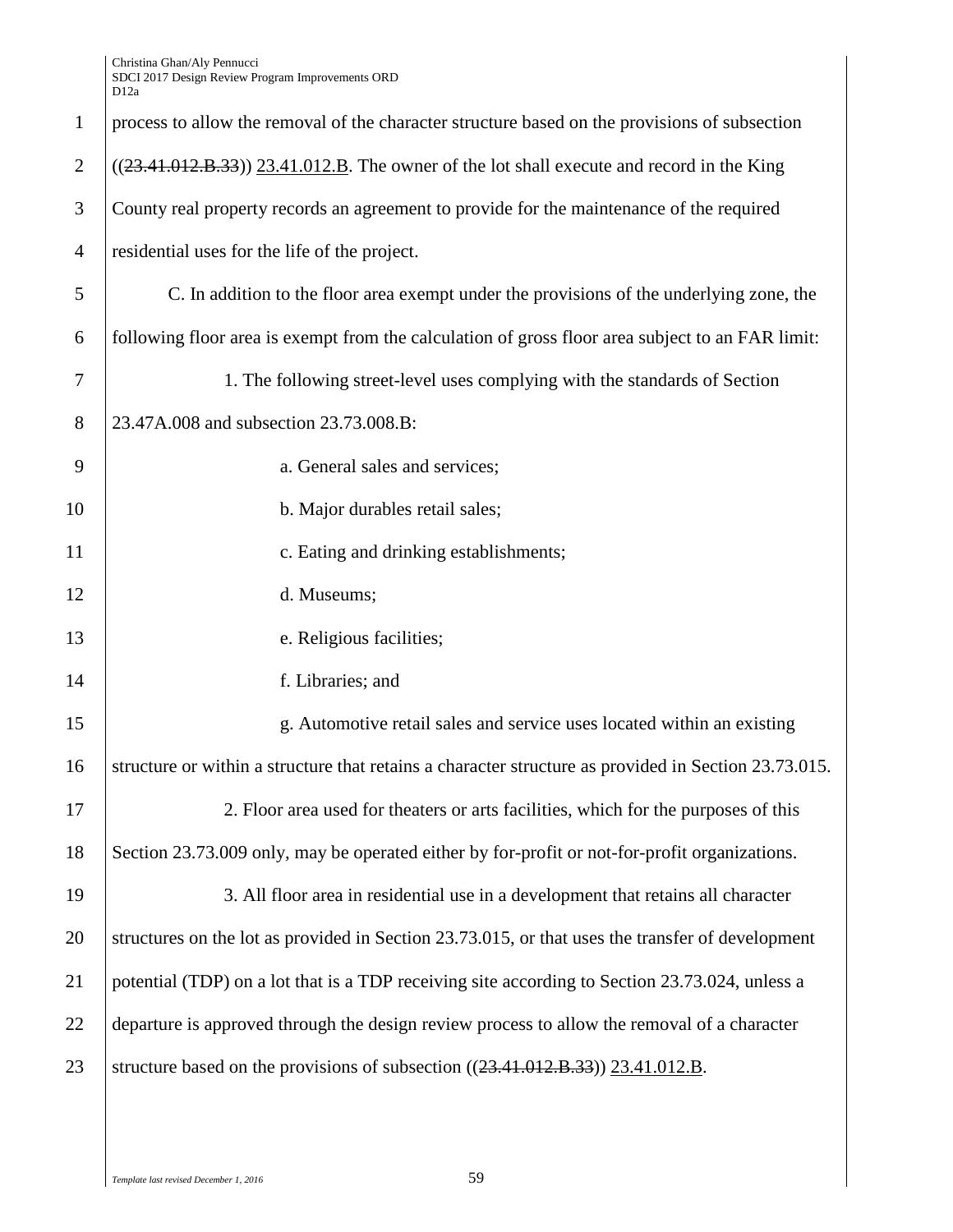| $\mathbf{1}$   | 4. In areas where the underlying zoning is NC3P-65, all floor area in any use if                      |
|----------------|-------------------------------------------------------------------------------------------------------|
| $\overline{2}$ | the lot that is to be developed is 8,000 square feet or less in area and has been either vacant or in |
| 3              | parking use since February 27, 1995.                                                                  |
| $\overline{4}$ | 5. Floor area in non-residential use within a character structure that meets the                      |
| 5              | minimum requirements for retaining a character structure in 23.73.024.C.4, provided that the          |
| 6              | non-residential use does not displace a residential use existing in the structure since January 18,   |
| 7              | 2012.                                                                                                 |
| 8              | Section 17. Subsection 23.73.010.B of the Seattle Municipal Code, which section was                   |
| 9              | last amended by Ordinance 124503, is amended as follows:                                              |
| 10             | 23.73.010 Floor area limits outside the Conservation Core                                             |
| 11             | * * *                                                                                                 |
| 12             | B. Exceptions to floor area limit                                                                     |
| 13             | 1. A 15 percent increase in the floor area limit is permitted for projects that meet                  |
| 14             | the following conditions:                                                                             |
| 15             | a. The project retains all the character structures existing on the lot, unless                       |
| 16             | a departure is approved through the design review process to allow the removal of a character         |
| 17             | structure based on the provisions of subsection ((23.41.012.B.32)) 23.41.012.B; and                   |
| 18             | b. The project includes uses that contribute to the area's recognized                                 |
| 19             | character as an arts district, including performing arts space or artist-studio dwellings that        |
| 20             | typically have design requirements such as nonstandard floor-to-ceiling heights that reduce the       |
| 21             | total amount of usable floor area in a structure; or                                                  |
| 22             | c. A minimum of 50 percent of the total gross floor area of the project is                            |
| 23             | housing that is affordable to and occupied by "income-eligible households," as defined in Section     |
|                |                                                                                                       |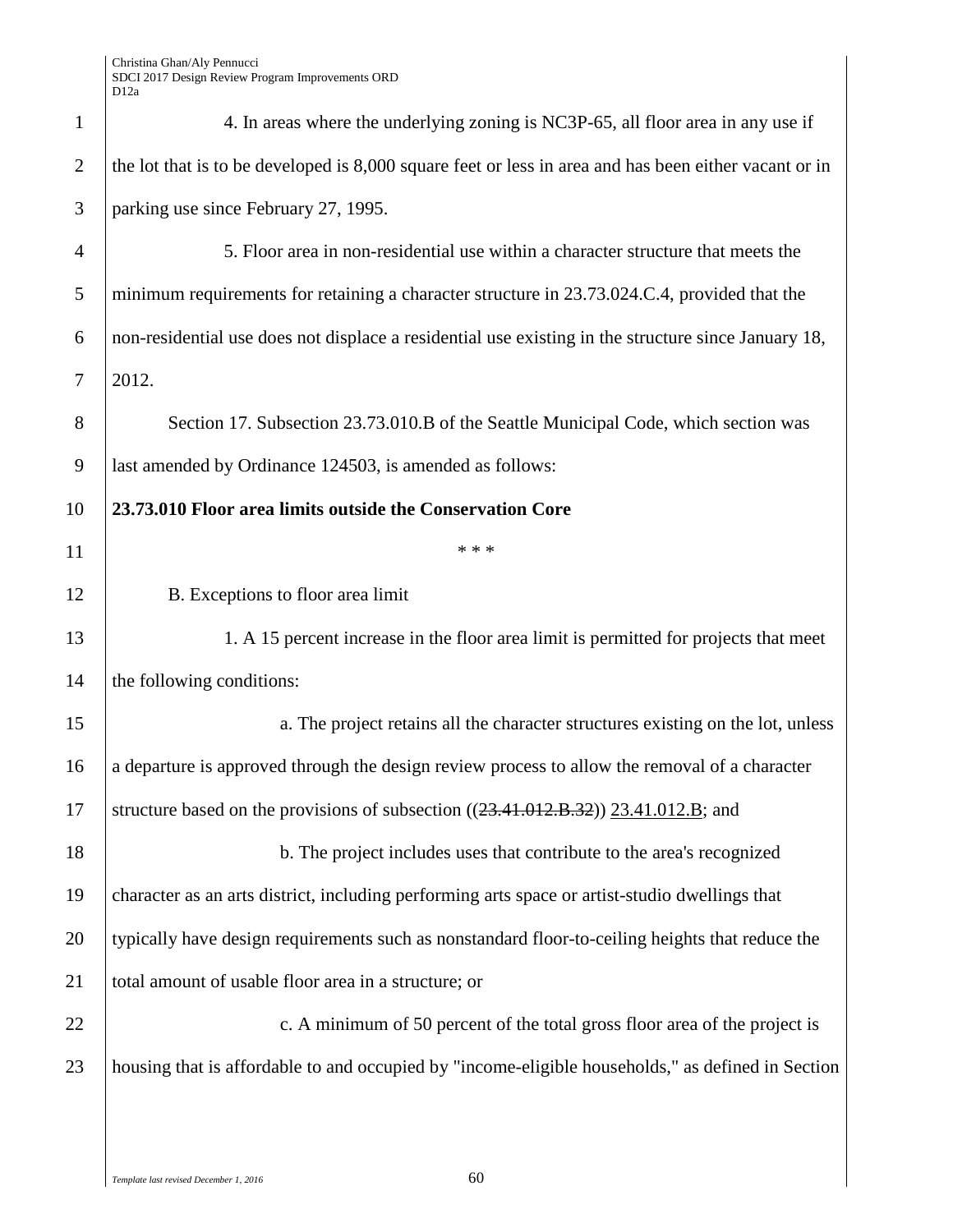| $\mathbf{1}$   | 23.58A.004, and is subject to recorded covenants approved by the Director that ensure that the        |
|----------------|-------------------------------------------------------------------------------------------------------|
| $\overline{2}$ | housing remains available to these households for a minimum of 50 years; or                           |
| 3              | d. Through the design review process a determination is made that                                     |
| $\overline{4}$ | including one or more of the following features offsets the increase in the bulk of the project and   |
| 5              | allows for a design treatment that achieves the intent of the neighborhood design guidelines          |
| 6              | better than adhering to the floor area limit that would apply without the exception:                  |
| $\overline{7}$ | 1) A landscaped courtyard that is visible from the sidewalk and                                       |
| 8              | located primarily at street level on a street that is not a principal pedestrian street;              |
| 9              | 2) A through-block pedestrian corridor that connects parallel                                         |
| 10             | streets bounding the project, consistent with the neighborhood design guidelines; or                  |
| 11             | 3) Open space at locations that support the gateway and open space                                    |
| 12             | concepts promoted in the neighborhood design guidelines.                                              |
| 13             | 2. Retaining character structures on a lot. A 25 percent increase in the floor area                   |
| 14             | limit established in subsection 23.73.010.A is permitted for a project that retains all the character |
| 15             | structures on the same lot according to the provisions in Section 23.73.015, unless a departure is    |
| 16             | approved through the design review process to allow the removal of a character structure based        |
| 17             | on the provisions of subsection ((23.41.012.B.32)) 23.41.012.B. Any increase in floor area            |
| 18             | permitted according to this subsection 23.73.010.B.2 shall not be combined with any other             |
| 19             | increase in floor area permitted according to subsection 23.73.010.B.1 or 23.73.010.B.3.              |
| 20             | 3. A 25 percent increase in the floor area limit is permitted on a lot that qualifies                 |
| 21             | as a receiving site for a project that adds floor area through the use of TDP as permitted by         |
| 22             | Section 23.73.024, provided that the amount of floor area added through the use of TDP is             |
| 23             | equivalent to at least 0.25 FAR, as calculated for the receiving site. Any increase in floor area     |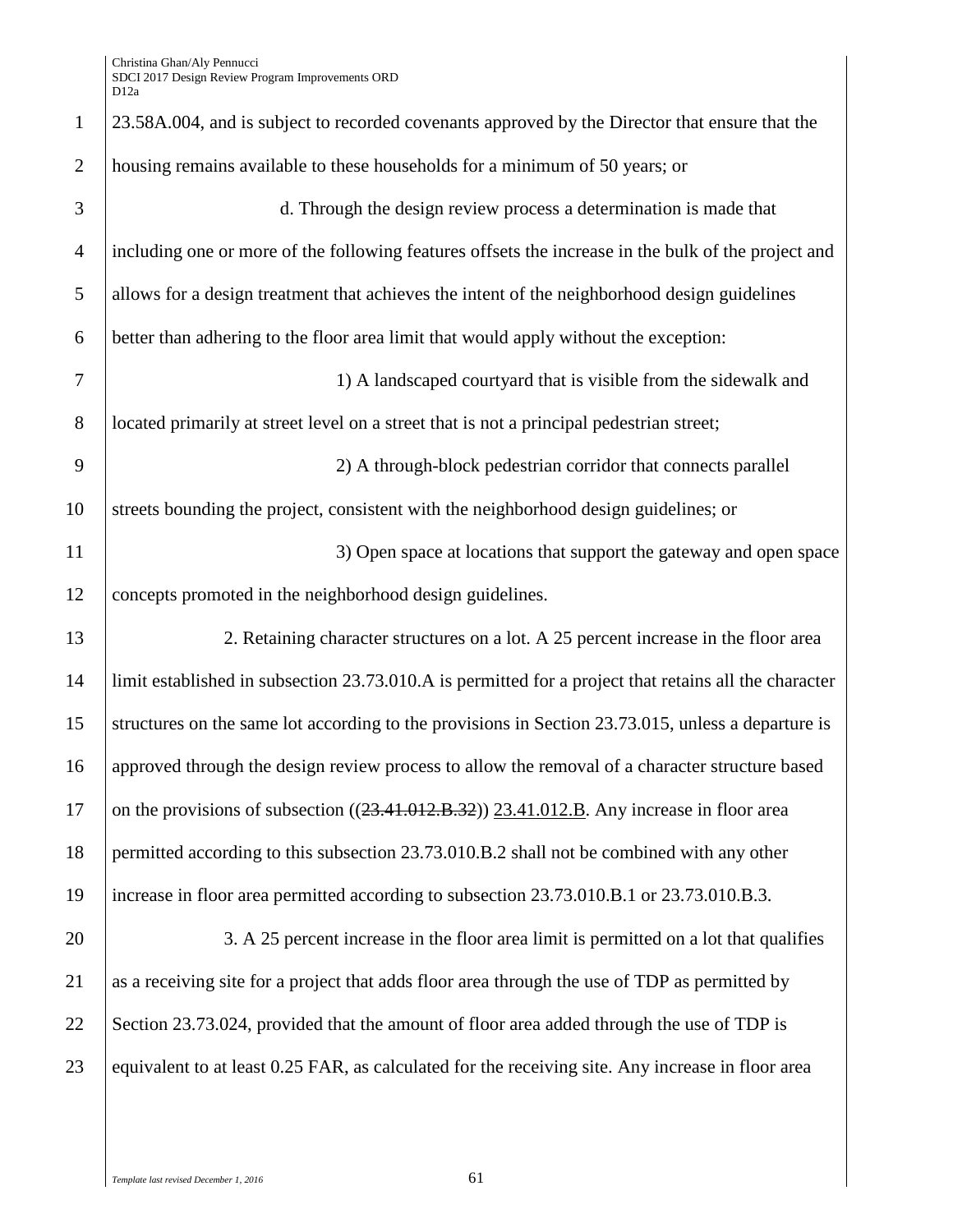permitted according to this subsection 23.73.010.B.3 shall not be combined with any other increase in floor area permitted according to subsection 23.73.010.B.1 or 23.73.010.B.2.  $3 \mid$  \*\*\* Section 18. Subsection 23.73.012.B of the Seattle Municipal Code, which section was last amended by Ordinance 124503, is amended as follows: **23.73.012 Structure width and depth limits** \* \* \* 8 B. Structure width and depth limits inside the Conservation Core. The structure width and depth limits in this subsection 23.73.012.B apply to lots that are located inside the Conservation Core identified on Map A for 23.73.010, except that there are no limits on width and depth for lots that did not contain a character structure on January 18, 2012. 12 1. 128 feet shall be the width and the depth limit for portions of new structures on lots that contained a character structure on January 18, 2012. The width limit is measured as the combined width of all portions of new structures located on the lot and the depth limit is measured as the combined depth of all portions of new structures located on the lot, except as provided in subsection 23.73.012.B.2 and subsection 23.73.012.B.3. 2. Portions of a new structure that are separated from the street lot line by a 18 character structure that is retained according to Section 23.73.015 are excluded from structure width and depth measurements, provided that: **a.** All character structures on the lot are retained according to the provisions of Section 23.73.015, unless a departure is approved through the design review process to allow the removal of a character structure based on the provisions of subsection  $((23.41.012.B.32))$   $(23.41.012.B;$  and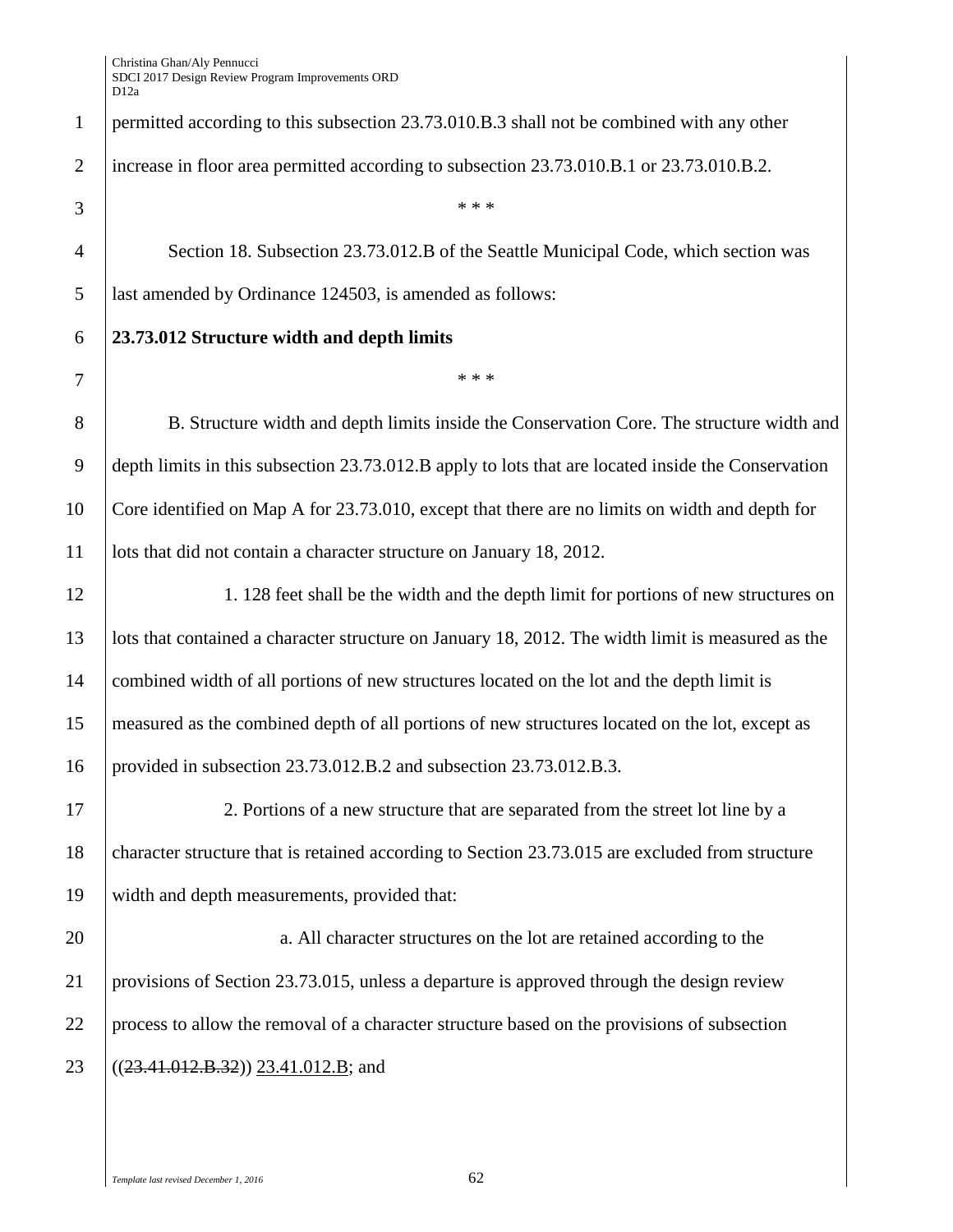| $\mathbf{1}$   | b. This exclusion from width and depth measurement in subsection                                   |
|----------------|----------------------------------------------------------------------------------------------------|
| $\overline{2}$ | 23.73.012.B.2 is only allowed for one retained character structure on the lot.                     |
| 3              | 3. For the narrow block bounded by Broadway, East Union Street, Broadway                           |
| $\overline{4}$ | Court, and East Madison Street, the depth limit does not apply to structures on through lots       |
| 5              | extending from Broadway to Broadway Court, and the width limit only applies to frontages on        |
| 6              | Broadway and Broadway Court.                                                                       |
| 7              | Section 19. Subsection 23.73.014.B of the Seattle Municipal Code, which section was                |
| 8              | last amended by Ordinance 125272, is amended as follows:                                           |
| 9              | 23.73.014 Height exceptions                                                                        |
| 10             | * * *                                                                                              |
| 11             | B. Height exception for lots that include a character structure. In zones with a 65-foot           |
| 12             | mapped height limit, or with a 40-foot mapped height limit with provisions allowing for            |
| 13             | additional height up to 65 feet according to subsection 23.47A.012.A, 10 feet of additional height |
| 14             | is allowed above the 65-foot height limit if the following requirements are met:                   |
| 15             | 1. The lot includes a character structure and all character structures on the lot are              |
| 16             | retained according to the provisions of Section 23.73.015, unless a departure is approved through  |
| 17             | the design review process to allow removal of a character structure based on the provisions of     |
| 18             | subsection $((23.41.012.B.32))$ $23.41.012.B$ $((.))$ ;                                            |
| 19             | 2. The additional floor area above the 65-foot height limit is occupied solely by                  |
| 20             | residential use, except as otherwise permitted by subsection 23.73.014.B.3;                        |
| 21             | 3. A project that is permitted the FAR of the underlying zone for non-residential                  |
| 22             | uses under subsection 23.73.009.B may be allowed to occupy the floor area permitted above the      |
| 23             | 65-foot height limit under this subsection 23.73.014.B if a departure is approved through the      |
|                |                                                                                                    |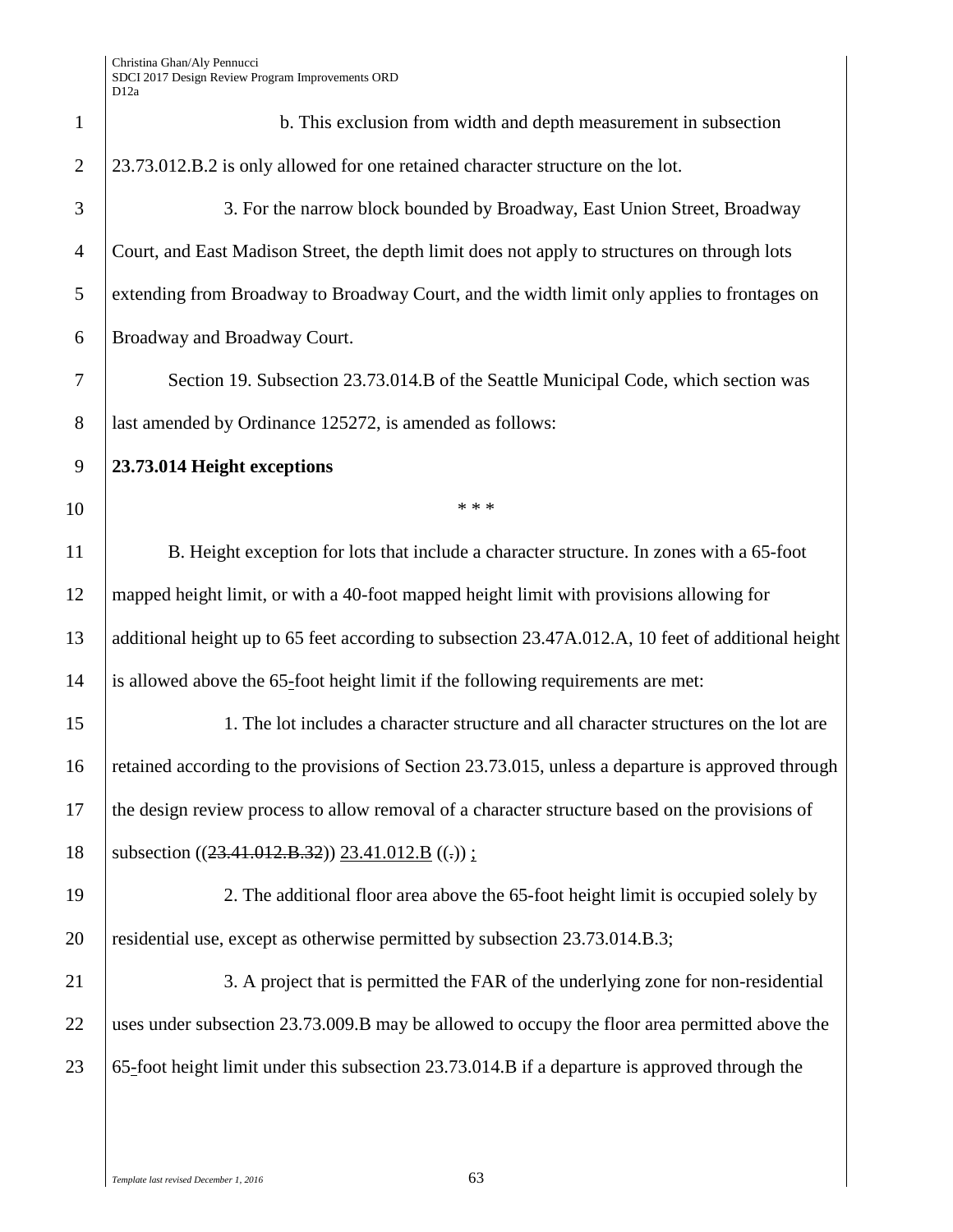| $\mathbf{1}$   | design review process, provided that there is no additional increase in the FAR for non-              |
|----------------|-------------------------------------------------------------------------------------------------------|
| $\overline{2}$ | residential uses beyond what is otherwise allowed by Section 23.73.009. The decision to allow a       |
| 3              | departure shall be based on a determination that the additional height will result in a better design |
| $\overline{4}$ | treatment and accommodate features that promote the development objectives of the Pike/Pine           |
| 5              | <b>Conservation Overlay District by:</b>                                                              |
| 6              | a. Maintaining greater portions of existing character structures on the lot                           |
| 7              | through design treatments that exceed the minimum standards of subsection 23.73.015.A,                |
| 8              | retaining an entire character structure, or retaining a large number of character structures if the   |
| 9              | number and siting of the structures pose severe limitations on the amount of floor area that can      |
| 10             | be achieved in the new project within the applicable height limit; or                                 |
| 11             | b. Providing space for features that enhance pedestrian circulation and                               |
| 12             | walkability in the area, such as though-block pedestrian corridors, or open spaces at locations       |
| 13             | that support the gateway and open space concepts promoted in the neighborhood design                  |
| 14             | guidelines; or                                                                                        |
| 15             | c. Accommodating uses, such as theater space or arts facilities that support                          |
| 16             | the area's arts and culture function but that may have special spatial needs that require additional  |
| 17             | design flexibility to incorporate them into the project, provided the uses are maintained for the     |
| 18             | life of the project as provided for in a recorded covenant approved by the Director.                  |
| 19             | * * *                                                                                                 |
| 20             | Section 20. Subsection 23.73.015.G of the Seattle Municipal Code, which section was                   |
| 21             | last amended by Ordinance 125272, is amended as follows:                                              |
| 22             | 23.73.015 Retention and demolition of character structures                                            |
| 23             | * * *                                                                                                 |
|                |                                                                                                       |
|                |                                                                                                       |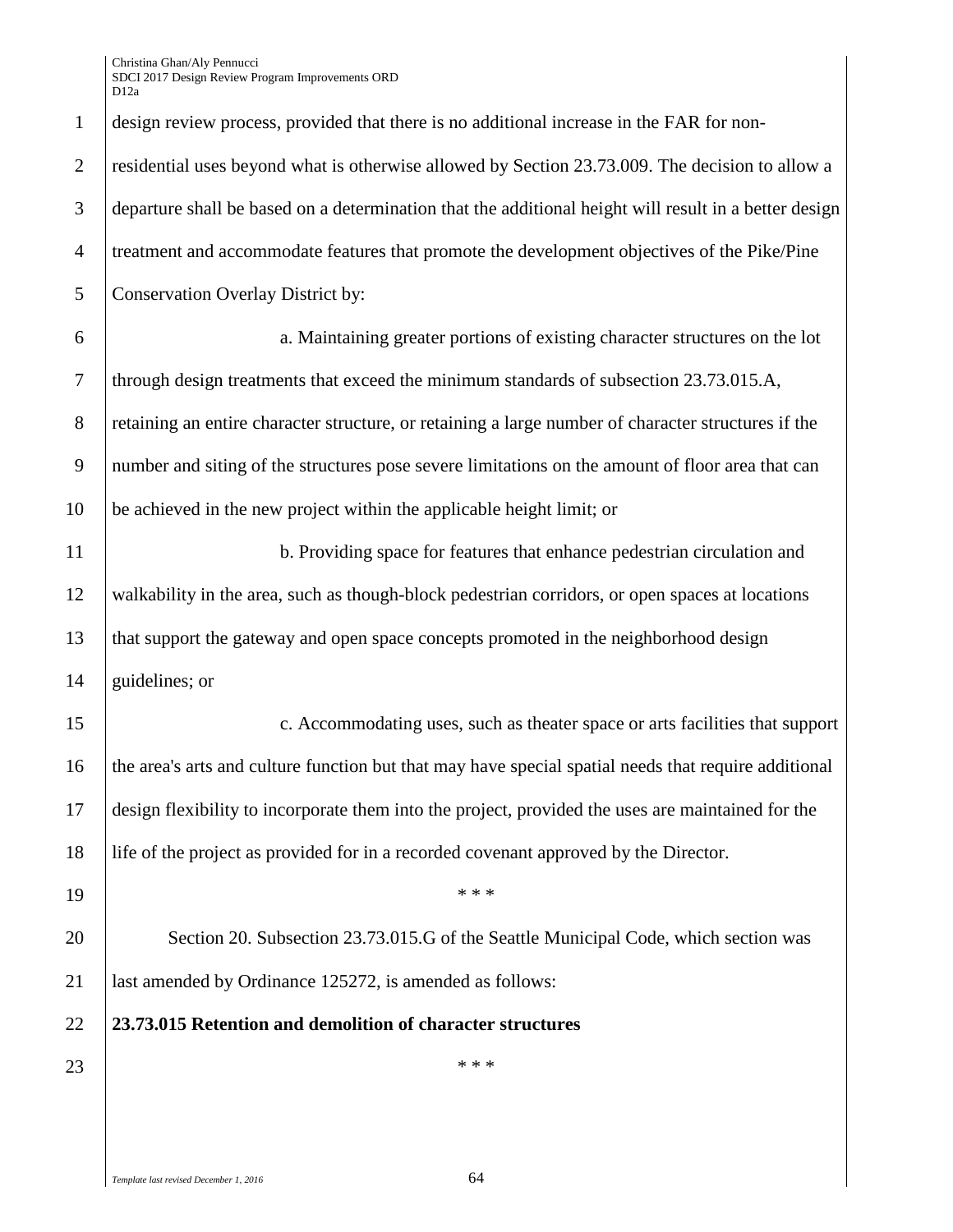| $\mathbf{1}$   | G. Demolition of character structures. If a project is required to retain all the character         |
|----------------|-----------------------------------------------------------------------------------------------------|
| $\overline{2}$ | structures on a lot under the provisions of this Chapter 23.73, a character structure may           |
| $\mathfrak{Z}$ | nevertheless be demolished through a departure approved by the design review process                |
| $\overline{4}$ | according to the provisions of subsection $((23.41.012.B.32))$ $(23.41.012.B.32)$                   |
| 5              | Section 21. Subsection 23.73.024.B of the Seattle Municipal Code, which section was                 |
| 6              | last amended by Ordinance 124503, is amended as follows:                                            |
| $\tau$         | 23.73.024 Transfer of development potential                                                         |
| 8              | * * *                                                                                               |
| 9              | B. Standards for character structure TDP receiving sites. A lot must meet the following             |
| 10             | conditions in order to be eligible to achieve extra residential floor area through TDP:             |
| 11             | 1. TDP receiving sites shall be located in an NC3P-65 zone within the Pike/Pine                     |
| 12             | Conservation Overlay District, provided that:                                                       |
| 13             | a. Development of the receiving site shall not result in the demolition of a                        |
| 14             | structure designated as a landmark according to Chapter 25.12 or its alteration in a manner that is |
| 15             | inconsistent with Chapter 25.12 or an ordinance imposing controls on the landmark structure.        |
| 16             | b. Development on the lot that is the receiving site shall not result in the                        |
| 17             | demolition or significant alteration of a character structure that is not a designated landmark and |
| 18             | that has existed on the site since January 18, 2012, unless a departure is approved through the     |
| 19             | design review process to allow the removal of a character structure based on the provisions of      |
| 20             | subsection ((23.41.012.B.32)) 23.41.012.B. For the purposes of this subsection 23.73.024.B.1.b,     |
| 21             | significant alterations to a character structure would result in conditions that would preclude     |
| 22             | compliance with the minimum requirements of subsection 23.73.024.C.4.                               |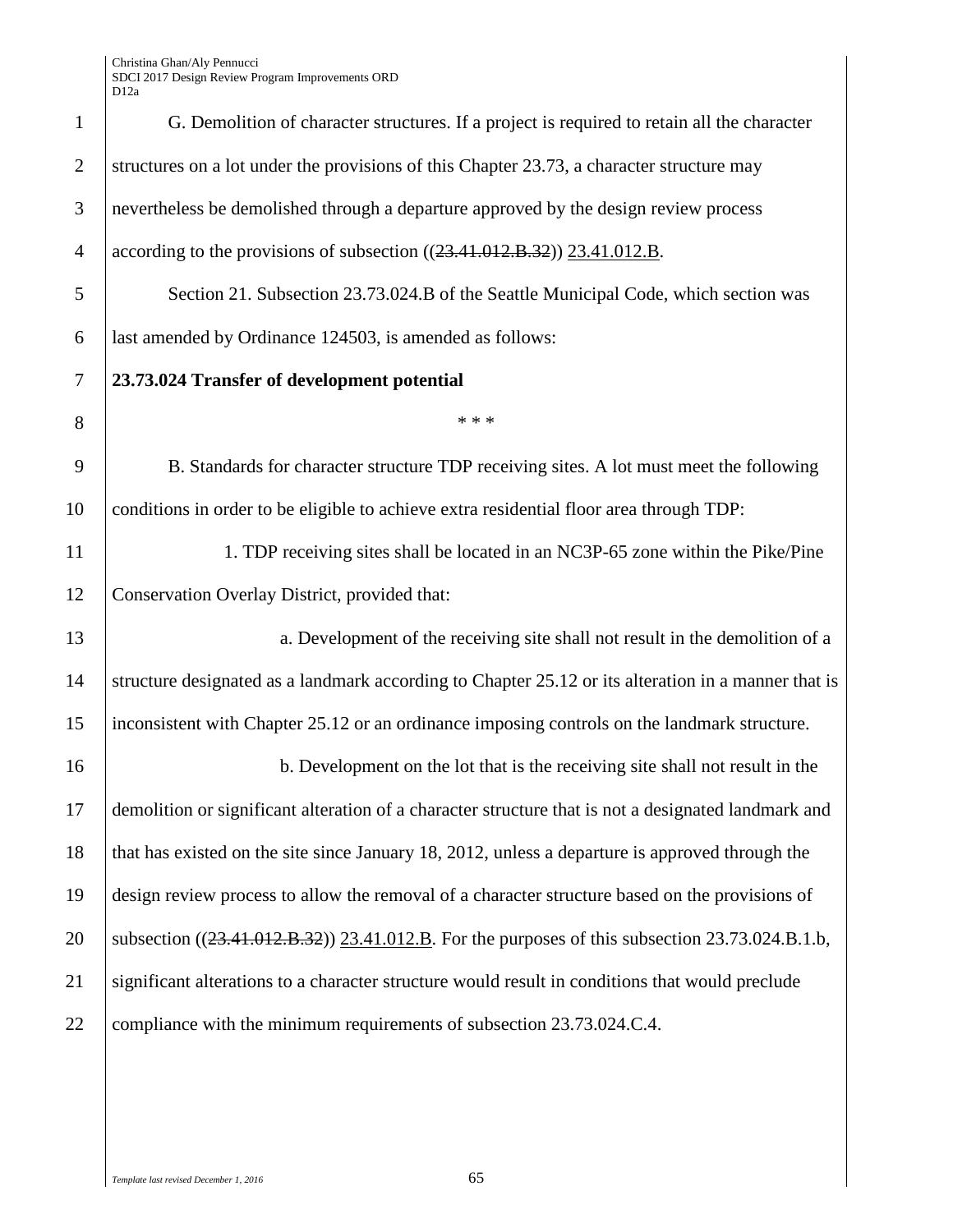| $\mathbf{1}$     | 2. An additional 10 feet in height above the height limit of the zone is permitted                                         |
|------------------|----------------------------------------------------------------------------------------------------------------------------|
| $\overline{2}$   | on a lot that is an eligible TDP receiving site.                                                                           |
| 3                | 3. Any residential and live-work floor area that is exempt from the FAR limit as                                           |
| $\overline{4}$   | allowed by subsection 23.73.009.C.3, or any floor area that exceeds the maximum floor area                                 |
| 5                | limit as allowed under subsection 23.73.010.B.3, or that is located above 65 feet in height shall                          |
| 6                | be achieved through the use of TDP.                                                                                        |
| $\boldsymbol{7}$ | 4. Floor area gained through the use of TDP shall be for residential and live-work                                         |
| 8                | unit use only.                                                                                                             |
| 9                | 5. For a structure that achieves an increase in height through the use of TDP, the                                         |
| 10               | minimum street level floor-to-ceiling height is 13 feet.                                                                   |
| 11               | 6. TDP required before construction. No permit after the first building permit, and                                        |
| 12               | in any event no permit for construction activity other than excavating or shoring, and no permit                           |
| 13               | for occupying existing floor area by any use based on TDP; will be issued for development that                             |
| 14               | includes TDP until the applicant has demonstrated possession of TDP to the Director's                                      |
| 15               | satisfaction.                                                                                                              |
| 16               | * * *                                                                                                                      |
| 17               | Section 22. Section 23.76.004 of the Seattle Municipal Code, last amended by Ordinance                                     |
| 18               | 125291, is amended as follows:                                                                                             |
| 19               | 23.76.004 Land use decision framework                                                                                      |
| 20               | * * *                                                                                                                      |
|                  | <b>Table A for 23.76.004</b><br><b>LAND USE DECISION FRAMEWORK1</b>                                                        |
|                  | Director's and Hearing Examiner's Decisions Requiring Master Use Permits<br><b>TYPE I</b>                                  |
|                  | <b>Director's Decision</b><br>(Administrative review through land use interpretation as allowed by Section $23.88.020^2$ ) |
|                  |                                                                                                                            |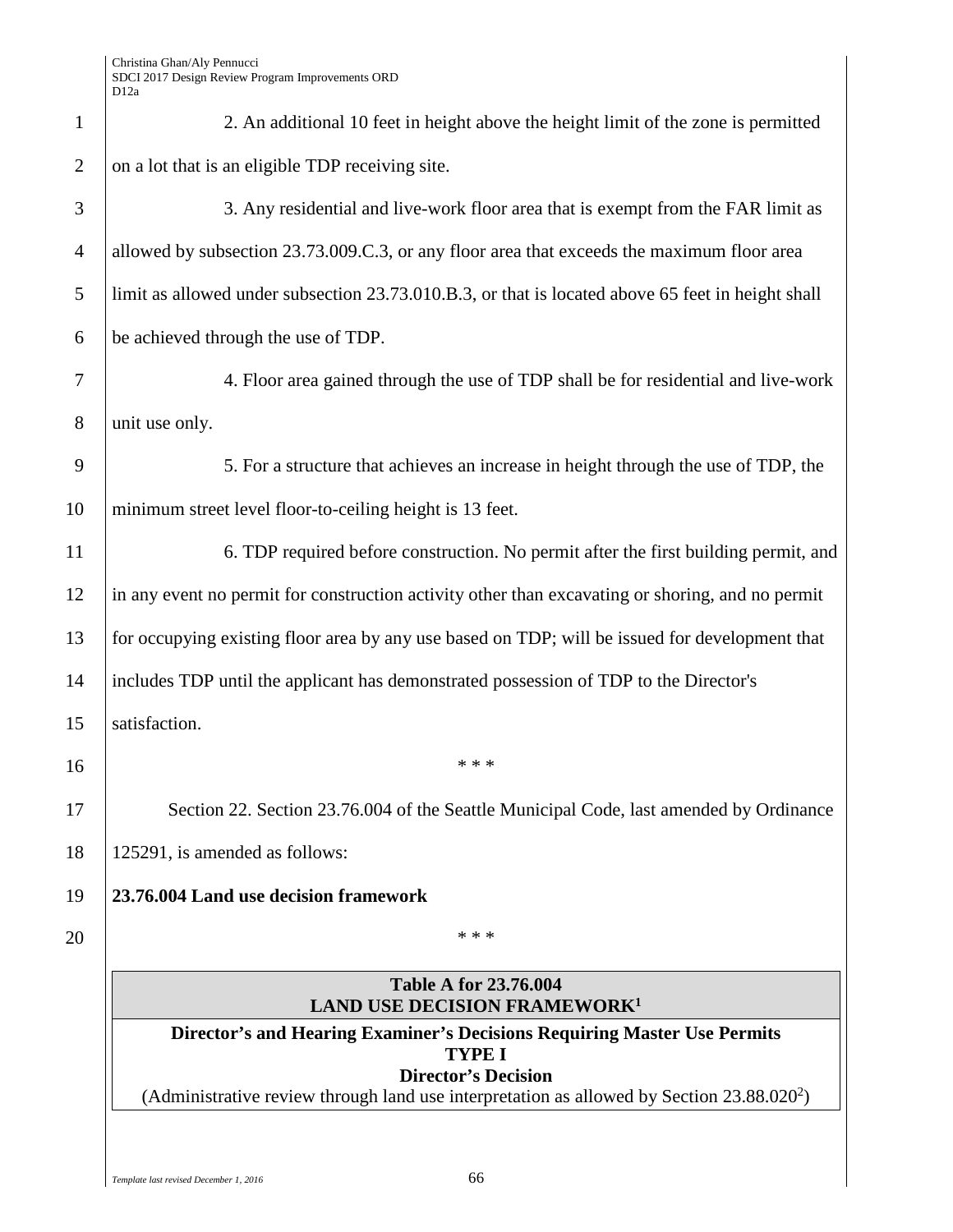| <b>Table A for 23.76.004</b><br><b>LAND USE DECISION FRAMEWORK<sup>1</sup></b> |                                                                                                                                                                                                                                                                       |
|--------------------------------------------------------------------------------|-----------------------------------------------------------------------------------------------------------------------------------------------------------------------------------------------------------------------------------------------------------------------|
| $\ast$                                                                         | Application of development standards for decisions not otherwise designated Type II, III,<br>IV, or V                                                                                                                                                                 |
| $\ast$                                                                         | Uses permitted outright                                                                                                                                                                                                                                               |
| ∗                                                                              | Temporary uses, four weeks or less                                                                                                                                                                                                                                    |
| $\ast$                                                                         | Renewals of temporary uses, except for temporary uses and facilities for light rail transit<br>facility construction and transitional encampments                                                                                                                     |
| $\ast$                                                                         | Intermittent uses                                                                                                                                                                                                                                                     |
| $\ast$                                                                         | Interim use parking authorized under subsection 23.42.040.G                                                                                                                                                                                                           |
| *                                                                              | Uses on vacant or underused lots pursuant to Section 23.42.038                                                                                                                                                                                                        |
| *                                                                              | Transitional encampment interim use                                                                                                                                                                                                                                   |
| $\ast$                                                                         | Certain street uses                                                                                                                                                                                                                                                   |
| $\ast$                                                                         | Lot boundary adjustments                                                                                                                                                                                                                                              |
| $\ast$                                                                         | Modifications of features bonused under Title 24                                                                                                                                                                                                                      |
| $\ast$                                                                         | Determinations of significance (EIS required) except for determinations of significance<br>based solely on historic and cultural preservation                                                                                                                         |
| *                                                                              | Temporary uses for relocation of police and fire stations                                                                                                                                                                                                             |
| $\ast$                                                                         | Exemptions from right-of-way improvement requirements                                                                                                                                                                                                                 |
| *                                                                              | Special accommodation                                                                                                                                                                                                                                                 |
| $\ast$                                                                         | Reasonable accommodation                                                                                                                                                                                                                                              |
| ∗                                                                              | Minor amendment to a Major Phased Development permit                                                                                                                                                                                                                  |
| $\ast$                                                                         | Determination of whether an amendment to a property use and development agreement is<br>major or minor                                                                                                                                                                |
| ∗                                                                              | ((Streamlined design review decisions pursuant to Section 23.41.018; if no development<br>standard departures are requested, and design)) Design review decisions in an MPC zone<br>pursuant to Section 23.41.020 if no development standard departures are requested |
| $\ast$                                                                         | Shoreline special use approvals that are not part of a shoreline substantial development<br>permit                                                                                                                                                                    |
| $\ast$                                                                         | Adjustments to major institution boundaries pursuant to subsection 23.69.023.B                                                                                                                                                                                        |
| *                                                                              | Determination that a project is consistent with a planned action ordinance                                                                                                                                                                                            |
| ∗                                                                              | Decision to approve, condition, or deny, based on SEPA policies, a permit for a project<br>determined to be consistent with a planned action ordinance                                                                                                                |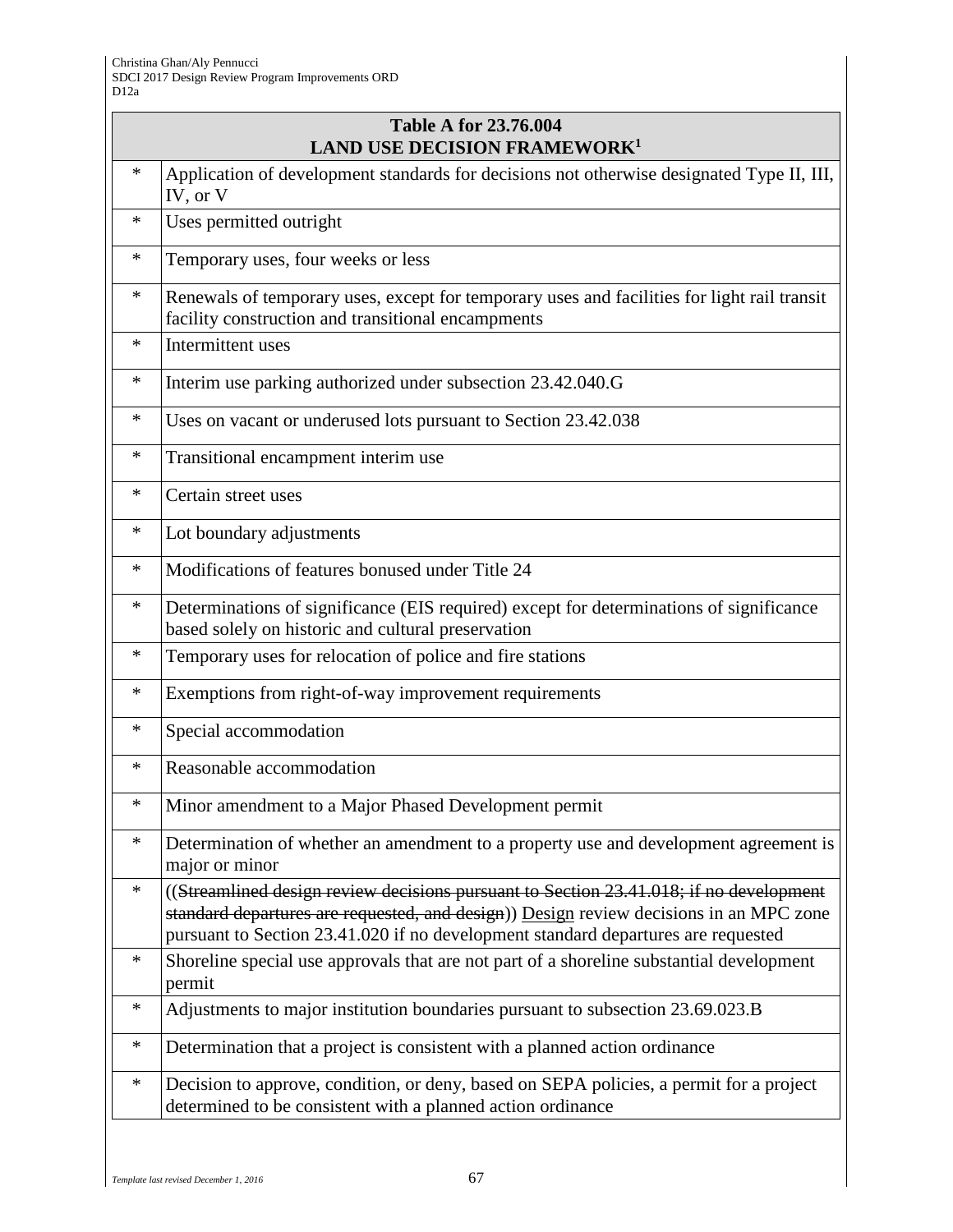| <b>Table A for 23.76.004</b><br><b>LAND USE DECISION FRAMEWORK<sup>1</sup></b>                                             |                                                                                                                                                                                                                                                                                                                                                                                                                                                                          |
|----------------------------------------------------------------------------------------------------------------------------|--------------------------------------------------------------------------------------------------------------------------------------------------------------------------------------------------------------------------------------------------------------------------------------------------------------------------------------------------------------------------------------------------------------------------------------------------------------------------|
| ∗                                                                                                                          | Minor revisions to an approved MUP that was subject to design review                                                                                                                                                                                                                                                                                                                                                                                                     |
| *                                                                                                                          | Building height increase for minor communication utilities in downtown zones                                                                                                                                                                                                                                                                                                                                                                                             |
| *                                                                                                                          | Other Type I decisions that are identified as such in the Land Use Code                                                                                                                                                                                                                                                                                                                                                                                                  |
| <b>TYPE II</b><br><b>Director's Decision</b><br>(Appealable to Hearing Examiner or Shorelines Hearing Board <sup>3</sup> ) |                                                                                                                                                                                                                                                                                                                                                                                                                                                                          |
| *                                                                                                                          | Temporary uses, more than four weeks, except for temporary relocation of police and fire<br>stations                                                                                                                                                                                                                                                                                                                                                                     |
| *                                                                                                                          | Variances                                                                                                                                                                                                                                                                                                                                                                                                                                                                |
| *                                                                                                                          | Administrative conditional uses                                                                                                                                                                                                                                                                                                                                                                                                                                          |
| *                                                                                                                          | Shoreline decisions, except shoreline special use approvals that are not part of a shoreline<br>substantial development permit <sup>3</sup>                                                                                                                                                                                                                                                                                                                              |
| *                                                                                                                          | Short subdivisions                                                                                                                                                                                                                                                                                                                                                                                                                                                       |
| *                                                                                                                          | Special exceptions                                                                                                                                                                                                                                                                                                                                                                                                                                                       |
| *                                                                                                                          | Design review decisions, except for ((streamlined design review pursuant to Section<br>23.41.018 if no development standard departures are requested, and)) minor revisions to<br>an approved MUP that was subject to design review, building height increases for minor<br>communication utilities in downtown zones, and ((except for)) design review decisions<br>in an MPC zone pursuant to Section 23.41.020 if no development standard departures are<br>requested |
| *                                                                                                                          | Light rail transit facilities                                                                                                                                                                                                                                                                                                                                                                                                                                            |
| *                                                                                                                          | The following environmental determinations:<br>1. Determination of non-significance (EIS not required)<br>2. Determination of final EIS adequacy<br>3. Determinations of significance based solely on historic and cultural preservation<br>4. A decision to condition or deny a permit for a project based on SEPA policies, except<br>for a project determined to be consistent with a planned action ordinance                                                        |
| *                                                                                                                          | <b>Major Phased Developments</b>                                                                                                                                                                                                                                                                                                                                                                                                                                         |
| *                                                                                                                          | <b>Downtown Planned Community Developments</b>                                                                                                                                                                                                                                                                                                                                                                                                                           |
| *                                                                                                                          | Determination of public benefit for combined lot development                                                                                                                                                                                                                                                                                                                                                                                                             |
| ∗                                                                                                                          | <u>Major revisions to an approved MUP that was subject to design review</u>                                                                                                                                                                                                                                                                                                                                                                                              |
| *                                                                                                                          | Other Type II decisions that are identified as such in the Land Use Code                                                                                                                                                                                                                                                                                                                                                                                                 |
|                                                                                                                            | * * *                                                                                                                                                                                                                                                                                                                                                                                                                                                                    |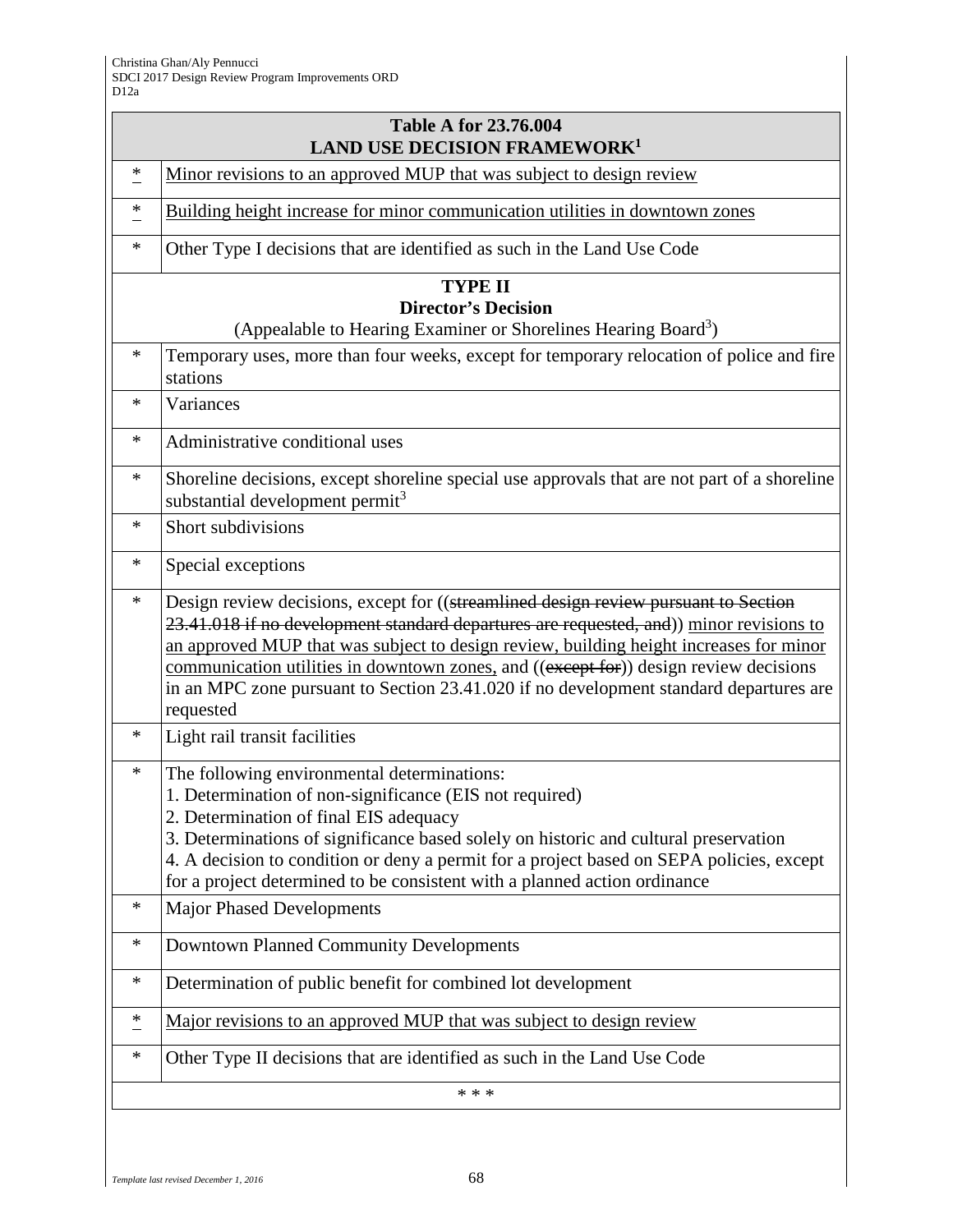| $\mathbf{1}$   | Section 23. Section 23.76.006 of the Seattle Municipal Code, last amended by the              |
|----------------|-----------------------------------------------------------------------------------------------|
| $\mathfrak{2}$ | ordinance introduced as Council Bill 118963, is amended as follows:                           |
| 3              | 23.76.006 Master Use Permits required                                                         |
| $\overline{4}$ | ***                                                                                           |
| 5              | B. The following decisions are Type I:                                                        |
| 6              | 1. Determination that a proposal complies with development standards;                         |
| 7              | 2. Establishment or change of use for uses permitted outright, interim use                    |
| 8              | parking under subsection 23.42.040.G, uses allowed under Section 23.42.038, temporary         |
| 9              | relocation of police and fire stations for 24 months or less, transitional encampment interim |
| 10             | use, temporary uses for four weeks or less not otherwise permitted in the zone, and renewals  |
| 11             | of temporary uses for up to six months, except temporary uses and facilities for light rail   |
| 12             | transit facility construction and transitional encampments;                                   |
| 13             | 3. The following street use approvals:                                                        |
| 14             | a. Curb cut for access to parking whether associated with a development                       |
| 15             | proposal or not;                                                                              |
| 16             | b. Concept approval of street improvements associated with a                                  |
| 17             | development proposal, such as additional on-street parking, street landscaping, curbs and     |
| 18             | gutters, street drainage, sidewalks, and paving;                                              |
| 19             | c. Structural building overhangs associated with a development                                |
| 20             | proposal;                                                                                     |
| 21             | d. Areaways associated with a development proposal;                                           |
| 22             | 4. Lot boundary adjustments;                                                                  |
| 23             | 5. Modification of the following features bonused under Title 24:                             |
|                |                                                                                               |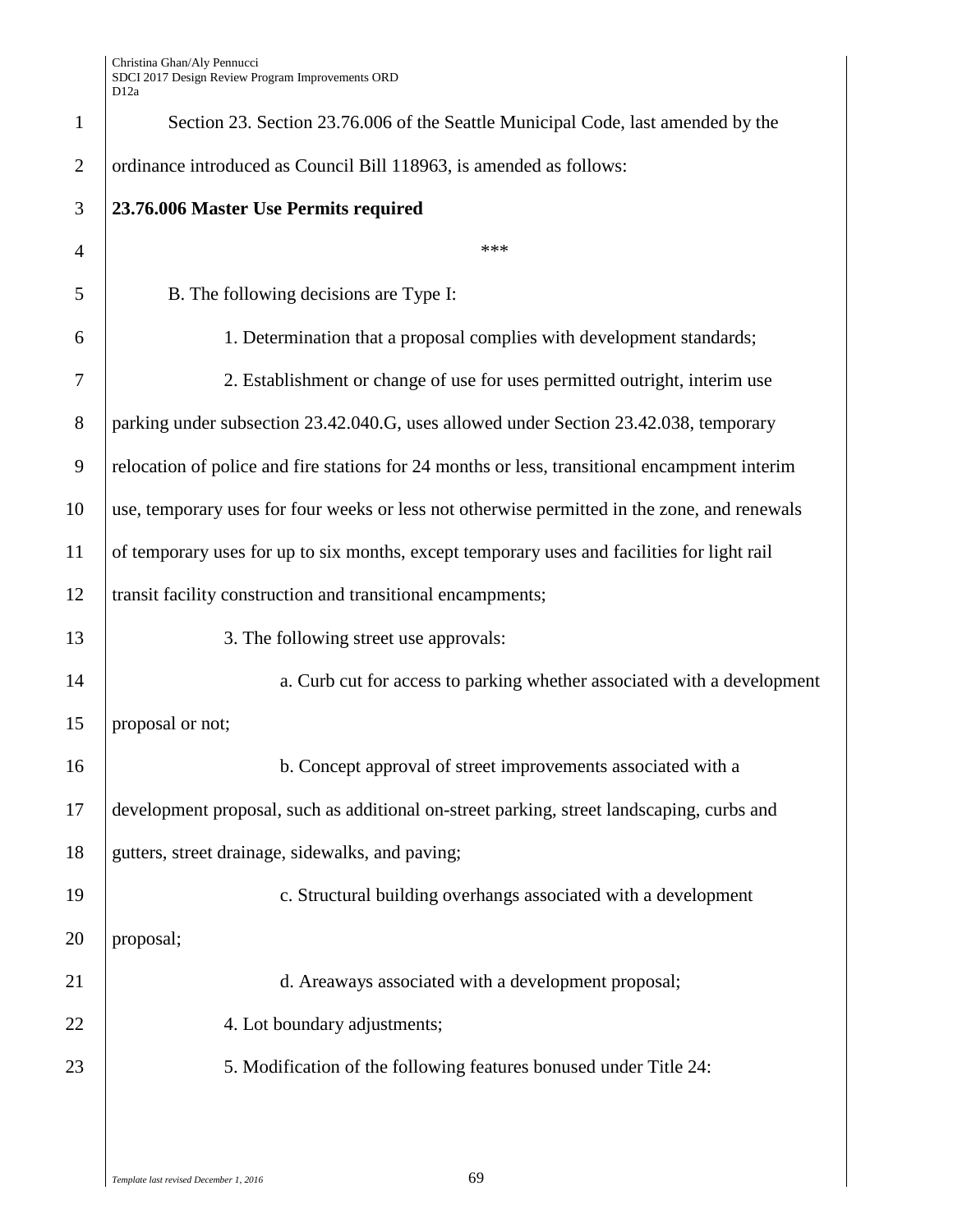|                | D <sub>12</sub> a                                                                              |
|----------------|------------------------------------------------------------------------------------------------|
| $\mathbf{1}$   | a. Plazas;                                                                                     |
| $\overline{2}$ | b. Shopping plazas;                                                                            |
| 3              | c. Arcades;                                                                                    |
| $\overline{4}$ | d. Shopping arcades;                                                                           |
| 5              | e. Voluntary building setbacks;                                                                |
| 6              | 6. Determinations of Significance (determination that an environmental impact                  |
| $\tau$         | statement is required) for Master Use Permits and for building, demolition, grading, and other |
| 8              | construction permits (supplemental procedures for environmental review are established in      |
| 9              | Chapter 25.05, Environmental Policies and Procedures), except for Determinations of            |
| 10             | Significance based solely on historic and cultural preservation;                               |
| 11             | 7. Discretionary exceptions for certain business signs authorized by subsection                |
| 12             | 23.55.042.D;                                                                                   |
| 13             | 8. Waiver or modification of required right-of-way improvements;                               |
| 14             | 9. Special accommodation pursuant to Section 23.44.015;                                        |
| 15             | 10. Reasonable accommodation;                                                                  |
| 16             | 11. Minor amendment to Major Phased Development Permit;                                        |
| 17             | 12. ((Streamlined design review decisions pursuant to Section 23.41.018 if no                  |
| 18             | development standard departures are requested pursuant to Section 23.41.012, and design))      |
| 19             | Design review decisions in an MPC zone if no development standard departures are requested     |
| 20             | pursuant to Section 23.41.012;                                                                 |
| 21             | 13. Shoreline special use approvals that are not part of a shoreline substantial               |
| 22             | development permit;                                                                            |
|                |                                                                                                |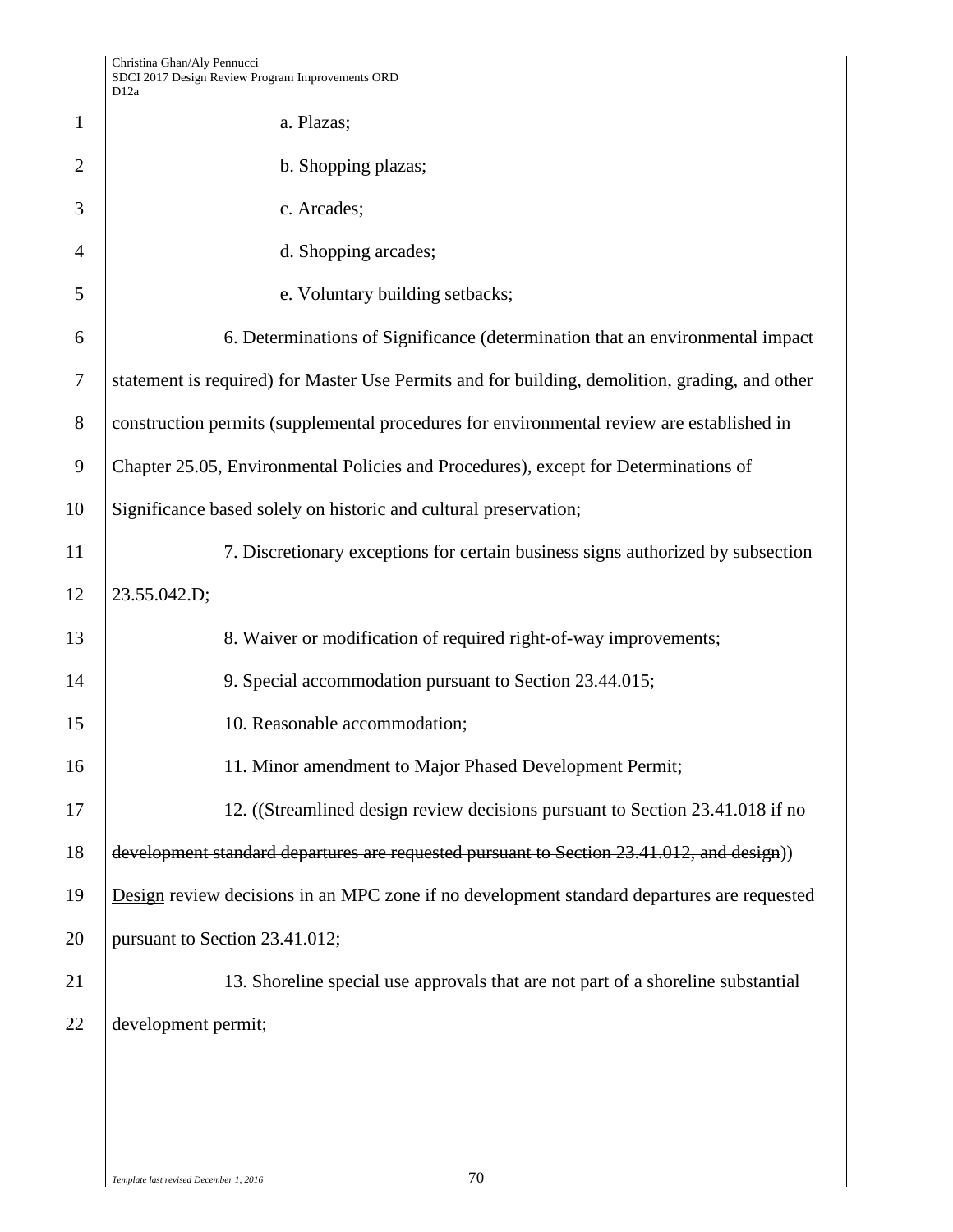| $\mathbf{1}$   | 14. Determination that a project is consistent with a planned action ordinance,                |
|----------------|------------------------------------------------------------------------------------------------|
| $\overline{2}$ | except as provided in subsection 23.76.006.C;                                                  |
| 3              | 15. Decision to approve, condition, or deny, based on SEPA policies, a permit                  |
| $\overline{4}$ | for a project determined to be consistent with a planned action ordinance;                     |
| 5              | 16. Determination of requirements according to subsections 23.58B.025.A.3.a,                   |
| 6              | 23.58B.025.A.3.b, 23.58B.025.A.3.c, 23.58C.030.A.2.a and 23.58C.030.A.2.b; ((and))             |
| 7              | 17. Minor revisions to an approved MUP that was subject to design review,                      |
| 8              | pursuant to subsection 23.41.008.G;                                                            |
| 9              | 18. Building height departures for minor communication facilities in downtown                  |
| 10             | zones, pursuant to Section 23.57.013; and                                                      |
| 11             | $((17))$ 19. Other Type I decisions.                                                           |
| 12             | C. The following are Type II decisions:                                                        |
| 13             | 1. The following procedural environmental decisions for Master Use Permits and                 |
| 14             | for building, demolition, grading, and other construction permits are subject to appeal to the |
| 15             | Hearing Examiner and are not subject to further appeal to the City Council (supplemental       |
| 16             | procedures for environmental review are established in Chapter 25.05, Environmental Policies   |
| 17             | and Procedures):                                                                               |
| 18             | a. Determination of Non-significance (DNS), including mitigated DNS;                           |
| 19             | b. Determination that a final Environmental Impact Statement (EIS) is                          |
| 20             | adequate; and                                                                                  |
| 21             | c. Determination of Significance based solely on historic and cultural                         |
| 22             | preservation.                                                                                  |
|                |                                                                                                |
|                |                                                                                                |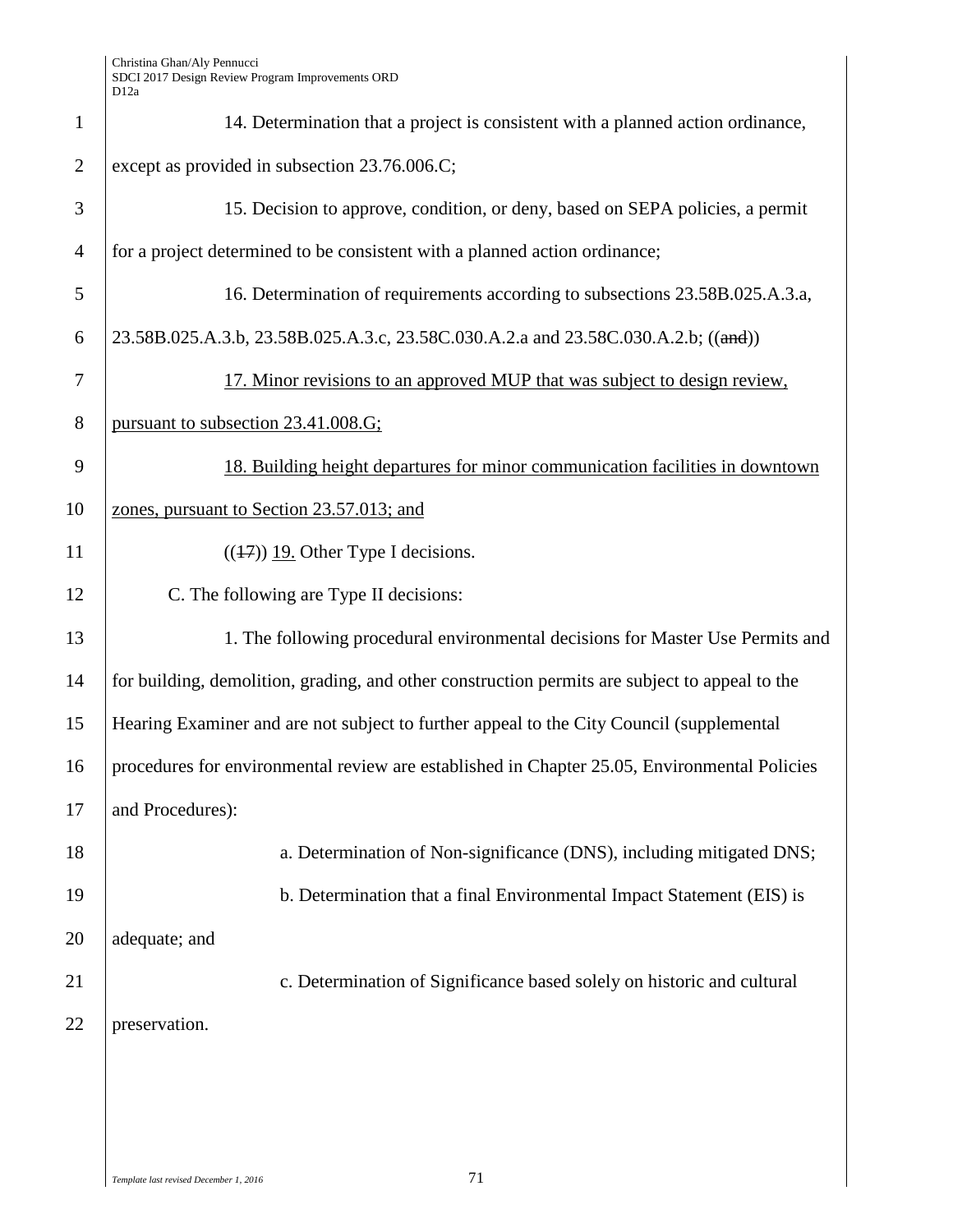| $\mathbf{1}$   | 2. The following decisions are subject to appeal to the Hearing Examiner (except                    |
|----------------|-----------------------------------------------------------------------------------------------------|
| $\overline{2}$ | shoreline decisions and related environmental determinations that are appealable to the             |
| 3              | Shorelines Hearings Board):                                                                         |
| $\overline{4}$ | a. Establishment or change of use for temporary uses more than four                                 |
| 5              | weeks not otherwise permitted in the zone or not meeting development standards, including the       |
| 6              | establishment of temporary uses and facilities to construct a light rail transit system for so long |
| $\tau$         | as is necessary to construct the system as provided in subsection 23.42.040.F, but excepting        |
| 8              | temporary relocation of police and fire stations for 24 months or less;                             |
| 9              | b. Short subdivisions;                                                                              |
| 10             | c. Variances, provided that the decision on variances sought as part of a                           |
| 11             | Council land use decision shall be made by the Council pursuant to Section 23.76.036;               |
| 12             | d. Special exceptions; provided that the decision on special exceptions                             |
| 13             | sought as part of a Council land use decision shall be made by the Council pursuant to Section      |
| 14             | 23.76.036;                                                                                          |
| 15             | e. Design review decisions, except for ((streamlined design review                                  |
| 16             | decisions pursuant to Section 23.41.018 if no development standard departures are requested         |
| 17             | pursuant to Section 23.41.012, and)) minor revisions to an approved MUP that was subject to         |
| 18             | design review, building height increases for minor communication utilities in downtown zones,       |
| 19             | and ((except for)) design review decisions in an MPC zone pursuant to Section 23.41.020 if no       |
| 20             | development standard departures are requested pursuant to Section 23.41.012;                        |
| 21             | f. Administrative conditional uses, provided that the decision on                                   |
| 22             | administrative conditional uses sought as part of a Council land use decision shall be made by      |
| 23             | the Council pursuant to Section 23.76.036;                                                          |
|                |                                                                                                     |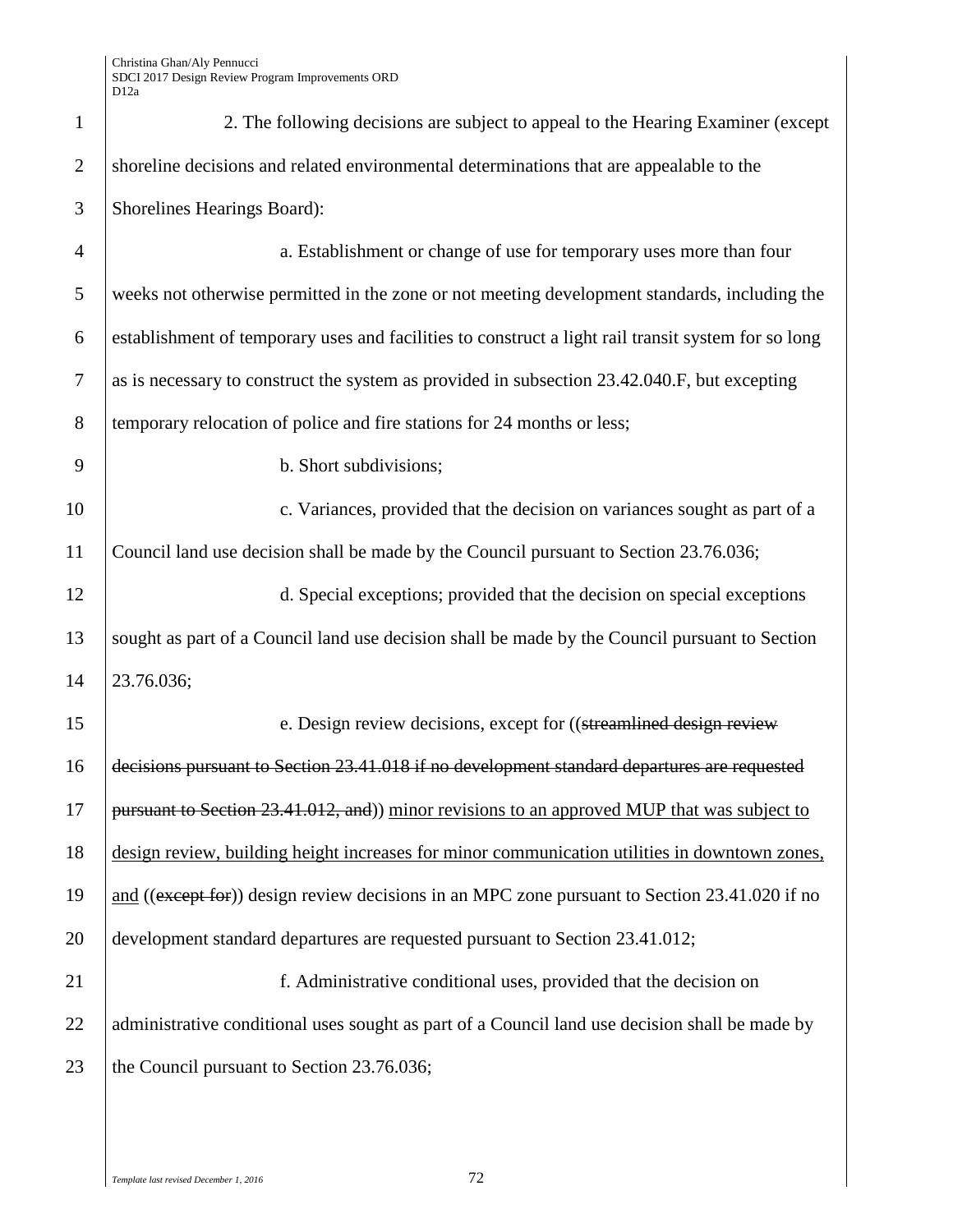| $\mathbf{1}$   | g. The following shoreline decisions; provided that these decisions shall                                |  |
|----------------|----------------------------------------------------------------------------------------------------------|--|
| $\overline{2}$ | be made by the Council pursuant to Section 23.76.036 when they are sought as part of a Council           |  |
| 3              | land use decision (supplemental procedures for shoreline decisions are established in Chapter            |  |
| $\overline{4}$ | 23.60A):                                                                                                 |  |
| 5              | 1) Shoreline substantial development permits;                                                            |  |
| 6              | 2) Shoreline variances; and                                                                              |  |
| 7              | 3) Shoreline conditional uses;                                                                           |  |
| 8              | h. Major Phased Developments;                                                                            |  |
| 9              | i. Determination of project consistency with a planned action ordinance,                                 |  |
| 10             | only if the project requires another Type II decision;                                                   |  |
| 11             | j. Establishment of light rail transit facilities necessary to operate and                               |  |
| 12             | maintain a light rail transit system, in accordance with the provisions of Section 23.80.004;            |  |
| 13             | k. Downtown planned community developments;                                                              |  |
| 14             | 1. Establishment of temporary uses for transitional encampments, except                                  |  |
| 15             | transitional encampment interim uses provided for in subsection 23.76.006.B.2;                           |  |
| 16             | m. Decision to waive or modify development standards relating to                                         |  |
| 17             | structure width or setbacks for a youth service center pursuant to subsection 23.51A.004.B.6;            |  |
| 18             | n. Determination of requirements according to subsections                                                |  |
| 19             | 23.58B.025.A.4 and 23.58C.030.A.3; ((and))                                                               |  |
| 20             | o. Except for projects determined to be consistent with a planned action                                 |  |
| 21             | ordinance, decisions to approve, condition, or deny based on SEPA policies if such decisions are         |  |
| 22             | integrated with the decisions listed in subsections $23.76.006$ .C.2.a ((-)) through $23.76.006$ .C.2.m; |  |
| 23             | provided that, for decisions listed in subsections 23.76.006.C.2.c, 23.76.006.C.2.d,                     |  |
|                |                                                                                                          |  |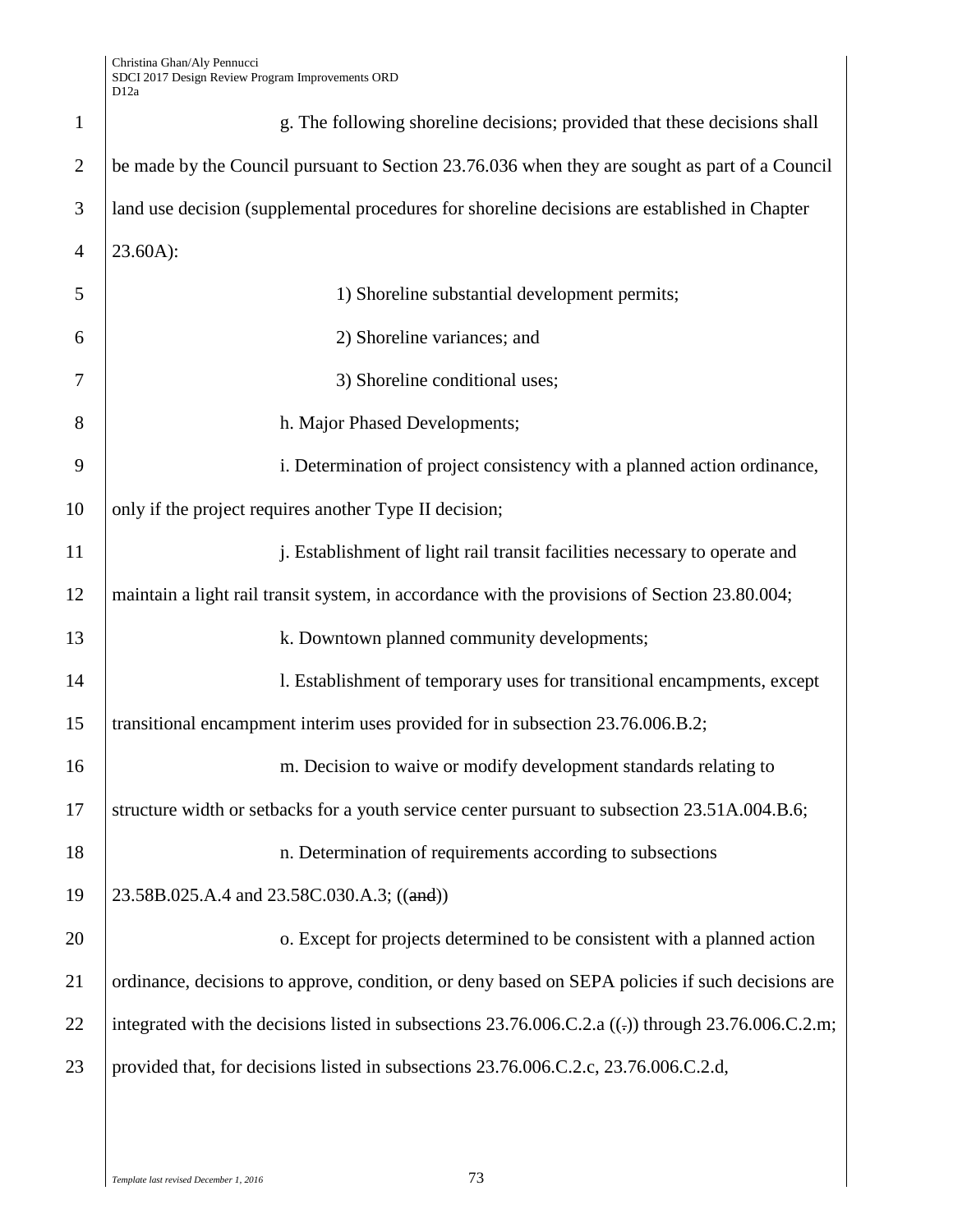23.76.006.C.2.f, and 23.76.006.C.2.g that are made by the Council, integrated decisions to approve, condition, or deny based on SEPA policies are made by the Council pursuant to Section 3 |  $23.76.036$ ; ((and)) **p. Determination of public benefit for combined lot development; and ((-))**  q. Major revisions to an approved MUP that was subject to design review, pursuant to subsection 23.41.008.G. 7 \* \* \* 8 Section 24. Section 23.76.008 of the Seattle Municipal Code, last amended by Ordinance 123913, is amended as follows: **23.76.008 Preapplication conferences for Type II and Type III decisions** 11 A. Prior to official filing with the Director of an application for a Master Use Permit

 requiring a Type II or III decision, the applicant may request or the Director may require a preapplication conference. The conference shall be held in a timely manner between a Department representative(s) and the applicant to determine the appropriate procedures and review criteria for the proposed project. Preapplication conferences may be subject to fees as 16 established in Subtitle IX of Title 22.

17 B. Design Review. A preapplication conference between Department representative(s) 18 and an applicant for a structure subject to design review, as provided in Chapter 23.41, ((shall 19  $\vert$  be)) is required. ((The Director may waive this preapplication conference requirement if an 20 **applicant demonstrates, to the Director's satisfaction, experience with Seattle's design review** 21  $\vert$  process which would render a preapplication conference unnecessary.)

22 Section 25. Section 23.76.011 of the Seattle Municipal Code, last amended by Ordinance 23 123495, is amended as follows: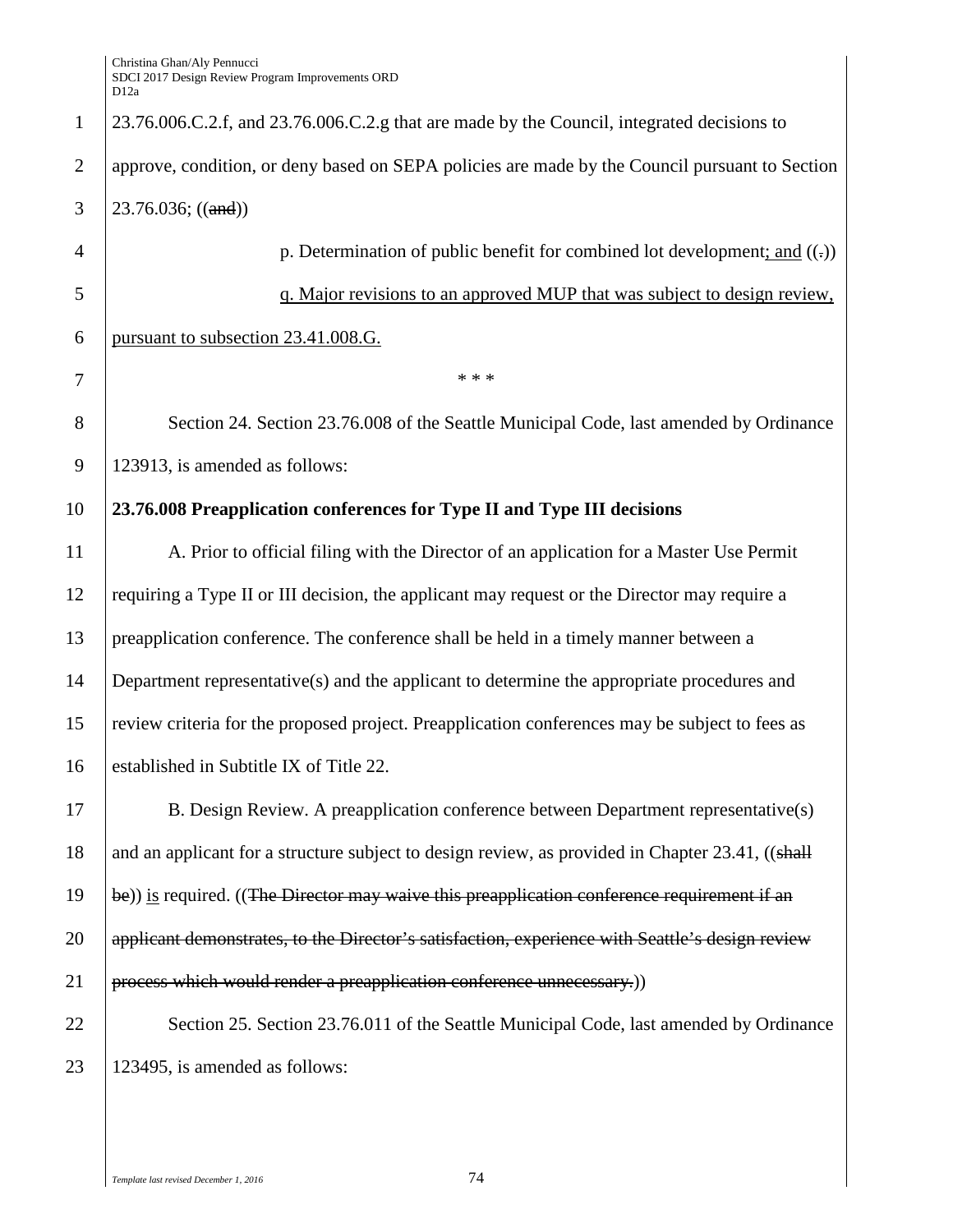| $\mathbf{1}$   | 23.76.011 Notice of design guidance and planned community development process                          |  |
|----------------|--------------------------------------------------------------------------------------------------------|--|
| $\overline{2}$ | A. The Director shall provide the following notice for the required early design guidance              |  |
| 3              | process ((or streamlined administrative design review (SDR) guidance process)) for design              |  |
| $\overline{4}$ | review projects subject to $((any of))$ Sections 23.41.014, 23.41.015, or 23.41.016, $((and$           |  |
| 5              | 23.41.018,) and for the preparation of priorities for planned community developments:                  |  |
| 6              | 1. Publication of notice in the Land Use Information Bulletin; and                                     |  |
| 7              | 2. Mailed notice; and                                                                                  |  |
| $8\,$          | B. The applicant shall post one land use sign visible to the public at each street frontage            |  |
| 9              | abutting the site, except that if there is no street frontage or the site abuts an unimproved street,  |  |
| 10             | the Director shall require either more than one sign and/or an alternative posting location so that    |  |
| 11             | notice is clearly visible to the public.                                                               |  |
| 12             | C. For the required meeting for the preparation of priorities for a planned community                  |  |
| 13             | development, and for a public meeting required for early design guidance, the time, date,              |  |
| 14             | location, and purpose of the meeting shall be included with the mailed notice.                         |  |
| 15             | D. The land use sign may be removed by the applicant the day after the public meeting.                 |  |
| 16             | Section 26. Subsection 23.76.012.B of the Seattle Municipal Code, which section was                    |  |
| 17             | last amended by Ordinance 124843, is amended as follows:                                               |  |
| 18             | 23.76.012 Notice of application                                                                        |  |
| 19             | * * *                                                                                                  |  |
| 20             | B. Types of notice required                                                                            |  |
| 21             | 1. For projects subject to a Type II environmental determination pursuant to                           |  |
| 22             | Section 23.76.006 or design review pursuant to Section 23.41.004, the Department shall direct          |  |
| 23             | the installation of a large notice sign on the site, unless an exemption or alternative posting as set |  |
|                |                                                                                                        |  |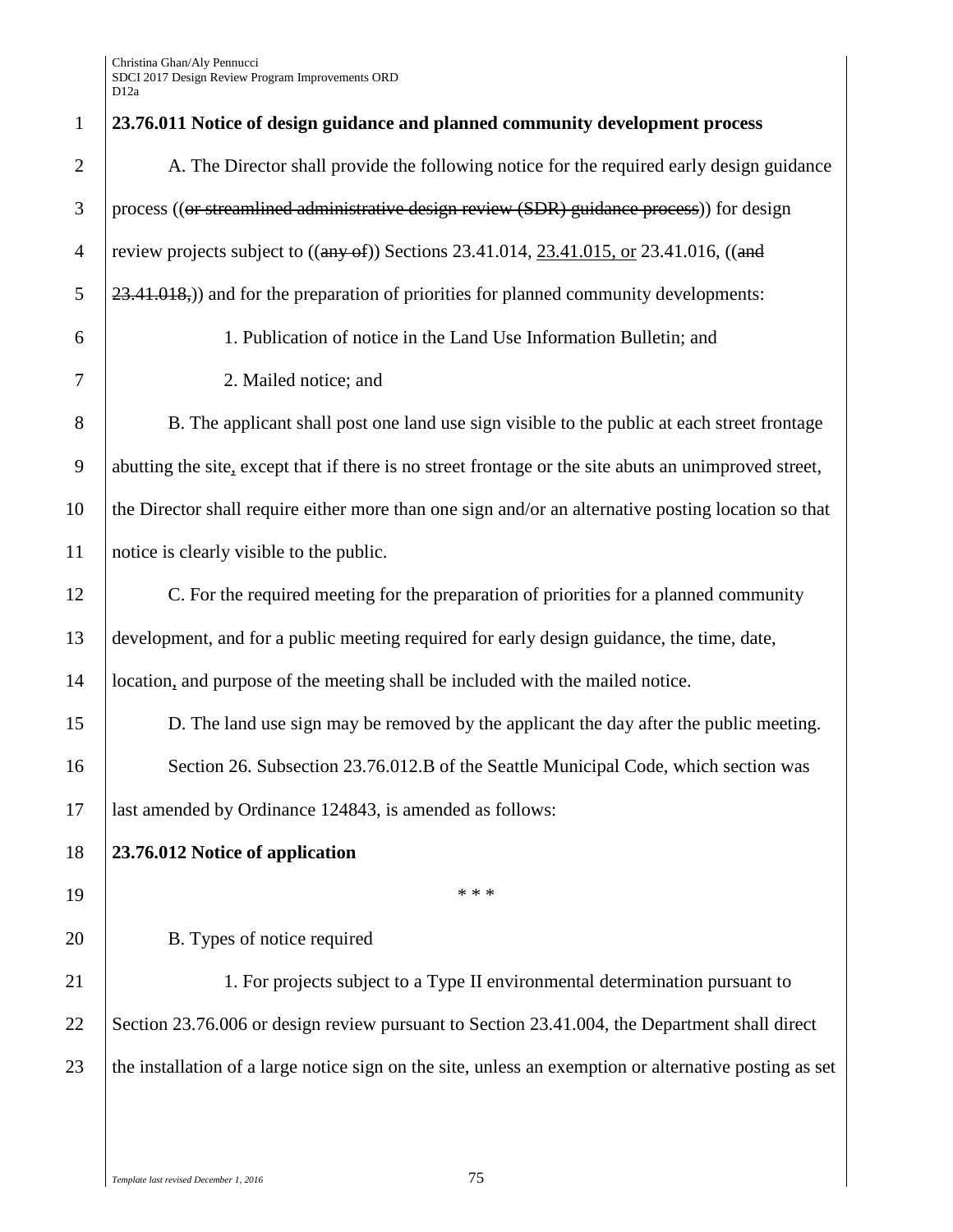Christina Ghan/Aly Pennucci SDCI 2017 Design Review Program Improvements ORD

|                | D <sub>12a</sub>                                                                                      |
|----------------|-------------------------------------------------------------------------------------------------------|
| $\mathbf{1}$   | forth in this subsection 23.76.012.B is applicable. The large notice sign shall be located so as to   |
| $\overline{2}$ | be clearly visible from the adjacent street or sidewalk, and shall be removed by the applicant at     |
| 3              | the direction of the Department after final City action on the application is completed.              |
| $\overline{4}$ | a. In the case of submerged land, the large notice sign shall be posted on                            |
| 5              | adjacent dry land, if any, owned or controlled by the applicant. If there is no adjacent dry land     |
| 6              | owned or controlled by the applicant, notice shall be provided according to subsection                |
| $\tau$         | 23.76.012.B.1.c.                                                                                      |
| 8              | b. Projects limited to interior remodeling, or that are subject to a Type II                          |
| 9              | environmental determination pursuant to Section 23.76.006 only because of location over water         |
| 10             | or location in an environmentally critical area, are exempt from the large notice sign                |
| 11             | requirement.                                                                                          |
| 12             | c. If use of a large notice sign is neither feasible nor practicable to assure                        |
| 13             | that notice is clearly visible to the public, the Department shall post ten placards within 300 feet  |
| 14             | of the site.                                                                                          |
| 15             | d. The Director may require both a large notice sign and the alternative                              |
| 16             | posting measures described in subsection 23.76.012.B.1.c, or may require that more than one           |
| 17             | large notice sign be posted, if necessary to assure that notice is clearly visible to the public.     |
| 18             | 2. For projects that are categorically exempt from environmental review, the                          |
| 19             | Director shall post one land use sign visible to the public at each street frontage abutting the site |
| 20             | except that if there is no street frontage or the site abuts an unimproved street, the Director shall |
| 21             | post more than one sign and/or use an alternative posting location so that notice is clearly visible  |
| 22             | to the public. The land use sign shall be removed by the applicant after final action on the          |
| 23             | application is completed.                                                                             |
|                |                                                                                                       |

*Template last revised December 1, 2016* 76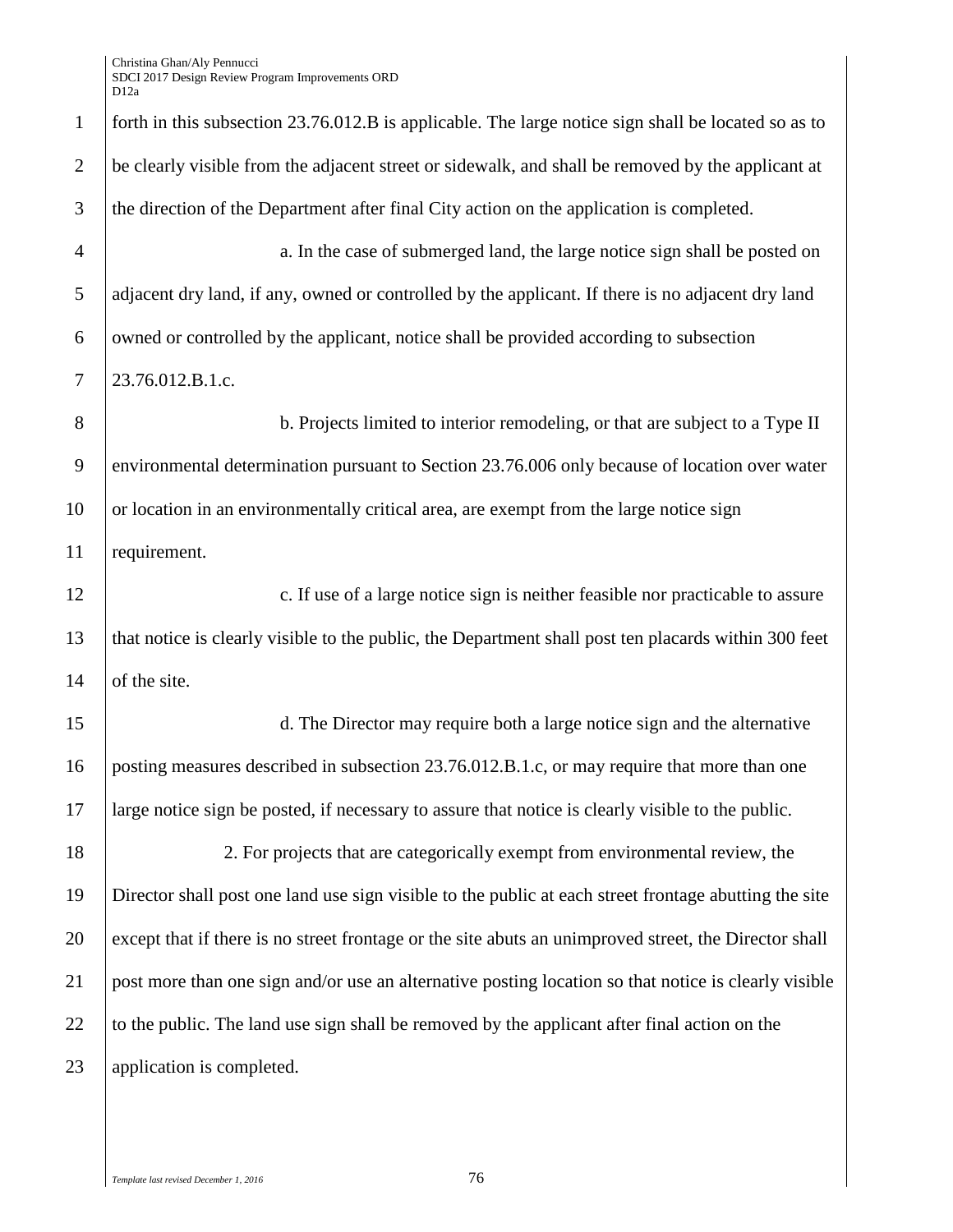Christina Ghan/Aly Pennucci SDCI 2017 Design Review Program Improvements ORD D12a

| $\mathbf{1}$     | 3. For all projects requiring notice of application, the Director shall provide notice              |
|------------------|-----------------------------------------------------------------------------------------------------|
| $\mathbf{2}$     | in the Land Use Information Bulletin. For projects requiring installation of a large notice sign or |
| 3                | subject to design review pursuant to Section 23.41.014 or 23.41.015, notice in the Land Use         |
| $\overline{4}$   | Information Bulletin shall be published after installation of the large notice sign required in     |
| 5                | subsection 23.76.012.B.1.                                                                           |
| 6                | 4. The Director shall provide mailed notice of:                                                     |
| $\boldsymbol{7}$ | a. ((applications)) Applications for variances, administrative conditional                          |
| 8                | uses, special exceptions, temporary uses for more than four weeks, shoreline variances, shoreline   |
| 9                | conditional uses, short plats, early design guidance process for administrative design review and   |
| 10               | ((streamlined administrative)) hybrid design review, subdivisions, Type IV Council land use         |
| 11               | decisions, amendments to property use and development agreements, Major Institution                 |
| 12               | designations and revocation of Major Institution designations, concept approvals for the location   |
| 13               | or expansion of City facilities requiring Council land use approval, and waivers or modification    |
| 14               | of development standards for City facilities; and                                                   |
| 15               | b. $((the))$ The first early design guidance meeting for a project subject to                       |
| 16               | design review pursuant to Section 23.76.014.                                                        |
| 17               | 5. For a project subject to design review, ((except streamlined design review                       |
| 18               | pursuant to Section 23.41.018 for which no development standard departure pursuant to Section       |
| 19               | 23.41.012 is requested,)) notice of application shall be provided to all persons who provided an    |
| 20               | address for notice and either attended an early design guidance public meeting for the project or   |
| 21               | wrote to the Department about the proposed project before the date that the notice of application   |
| 22               | is distributed in the Land Use Information Bulletin.                                                |
|                  |                                                                                                     |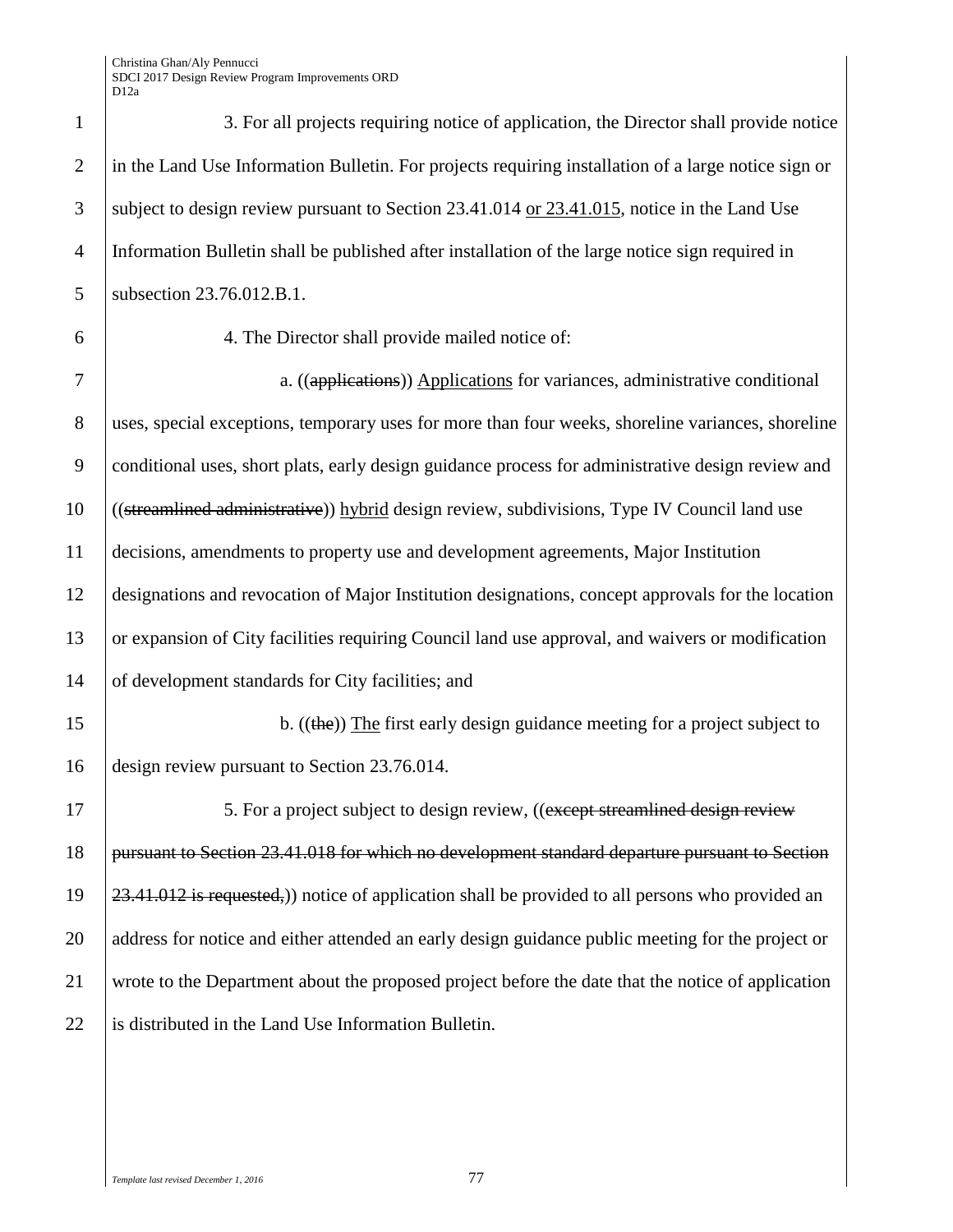| $\mathbf{1}$   | 6. For a project that is subject to both Type I decisions and Master Planned                            |  |
|----------------|---------------------------------------------------------------------------------------------------------|--|
| $\overline{2}$ | Community design review under Section 23.41.020, notice shall be provided as follows:                   |  |
| 3              | a. The Director shall provide notice of application in the Land Use                                     |  |
| $\overline{4}$ | Information Bulletin.                                                                                   |  |
| 5              | b. The Director shall post one land use sign visible to the public at each                              |  |
| 6              | street frontage abutting the site, except that if there is no street frontage or the site abuts an      |  |
| $\tau$         | unimproved street, the Director shall post more than one sign and/or use an alternative posting         |  |
| $8\phantom{1}$ | location so that notice is clearly visible to the public. The land use sign(s) shall be posted prior to |  |
| 9              | publication of notice of application in the Land Use Information Bulletin, and shall be removed         |  |
| 10             | by the applicant after final action on the Master Use Permit application is completed.                  |  |
| 11             | c. For a project that includes a highrise structure as defined in Section                               |  |
| 12             | 23.75.020, the Director shall also post ten placards within the right-of-way within 300 feet of the     |  |
| 13             | site. The land use placards shall be posted prior to publication of notice of application in the        |  |
| 14             | Land Use Information Bulletin, and shall be removed by the applicant after final action on the          |  |
| 15             | Master Use Permit application is completed.                                                             |  |
| 16             | d. Mailed notice shall be provided consistent with subsection                                           |  |
| 17             | 23.76.012.B.5.                                                                                          |  |
| 18             | 7. No notice is required of a Type I determination whether a project is consistent                      |  |
| 19             | with a planned action ordinance, except that if that determination has been made when notice of         |  |
| 20             | application is otherwise required for the project, then the notice shall include notice of the          |  |
| 21             | planned action consistency determination.                                                               |  |
| 22             | * * *                                                                                                   |  |
|                |                                                                                                         |  |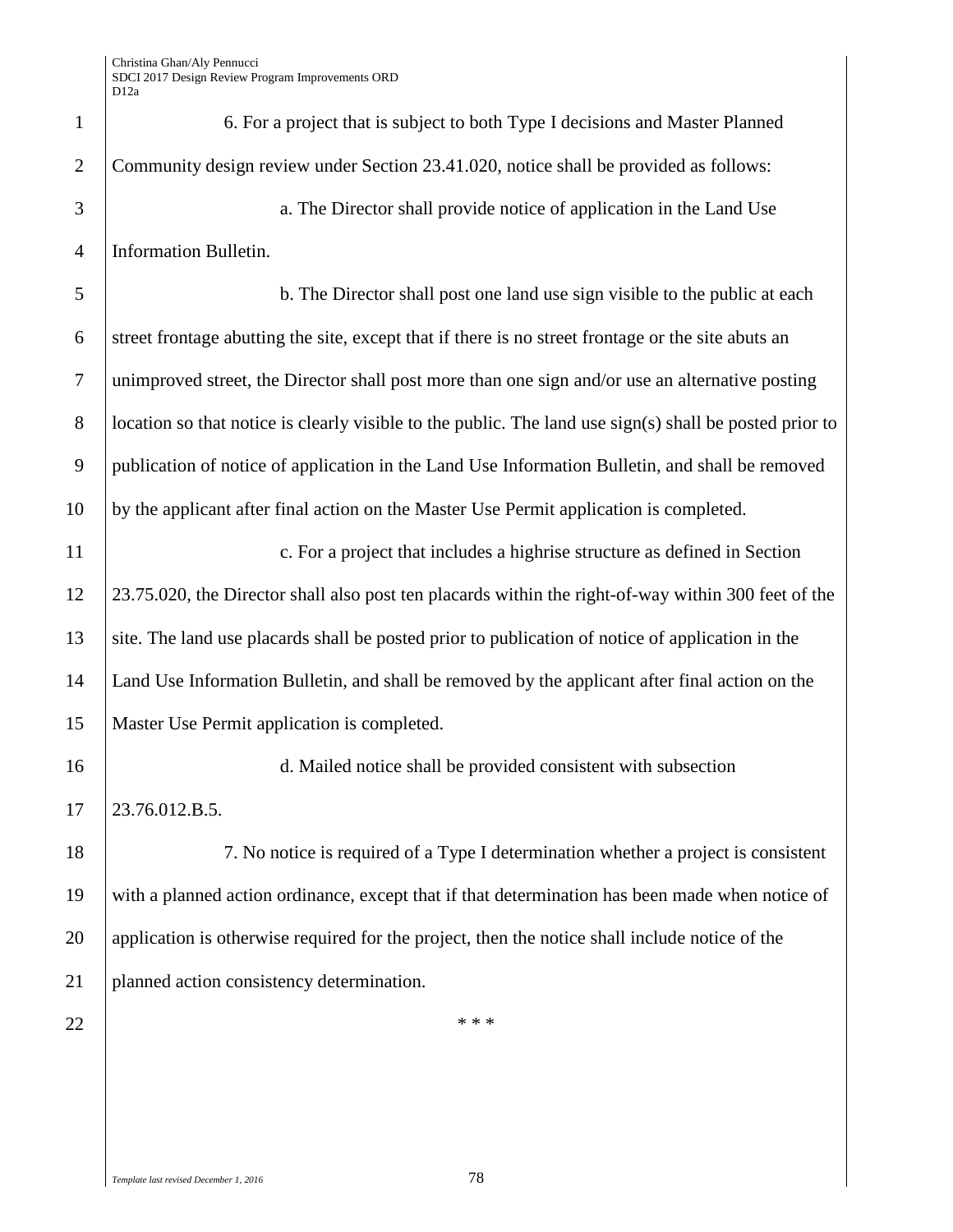| $\mathbf{1}$     | Section 27. Section 23.76.026 of the Seattle Municipal Code, last amended by Ordinance            |  |
|------------------|---------------------------------------------------------------------------------------------------|--|
| $\mathbf{2}$     | 124843, is amended as follows:                                                                    |  |
| 3                | 23.76.026 Vesting                                                                                 |  |
| $\overline{4}$   | A. Master Use Permit components other than subdivisions and short subdivisions. Except            |  |
| 5                | as otherwise provided in this Section 23.76.026 or otherwise required by law, applications for    |  |
| 6                | Master Use Permit components other than subdivisions and short subdivisions shall be              |  |
| $\boldsymbol{7}$ | considered vested under the Land Use Code and other land use control ordinances in effect on      |  |
| $8\,$            | the date:                                                                                         |  |
| 9                | 1. That notice of the Director's decision on the application is published, if the                 |  |
| 10               | decision is appealable to the Hearing Examiner;                                                   |  |
| 11               | 2. Of the Director's decision, if the decision is not appealable to the Hearing                   |  |
| 12               | Examiner; or                                                                                      |  |
| 13               | 3. A valid and fully complete building permit application is filed, as determined                 |  |
| 14               | under Section 106 of the Seattle Building Code or Section R105 of the Seattle Residential Code,   |  |
| 15               | if it is filed prior to the date established in subsections $23.76.026$ .A.1 or $23.76.026$ .A.2. |  |
| 16               | * * *                                                                                             |  |
| 17               | C. Design review component of Master Use Permits                                                  |  |
| 18               | 1. If a complete application for a Master Use Permit is filed prior to the date                   |  |
| 19               | design review becomes required for that type of project, design review is not required.           |  |
| 20               | 2. A complete application for a Master Use Permit that includes a design review                   |  |
| 21               | component other than an application described in subsection 23.76.026.C.3 shall be considered     |  |
| 22               | under the Land Use Code and other land use control ordinances in effect on the date a complete    |  |
| 23               | application for the early design guidance process ((or streamlined design review guidance         |  |
|                  |                                                                                                   |  |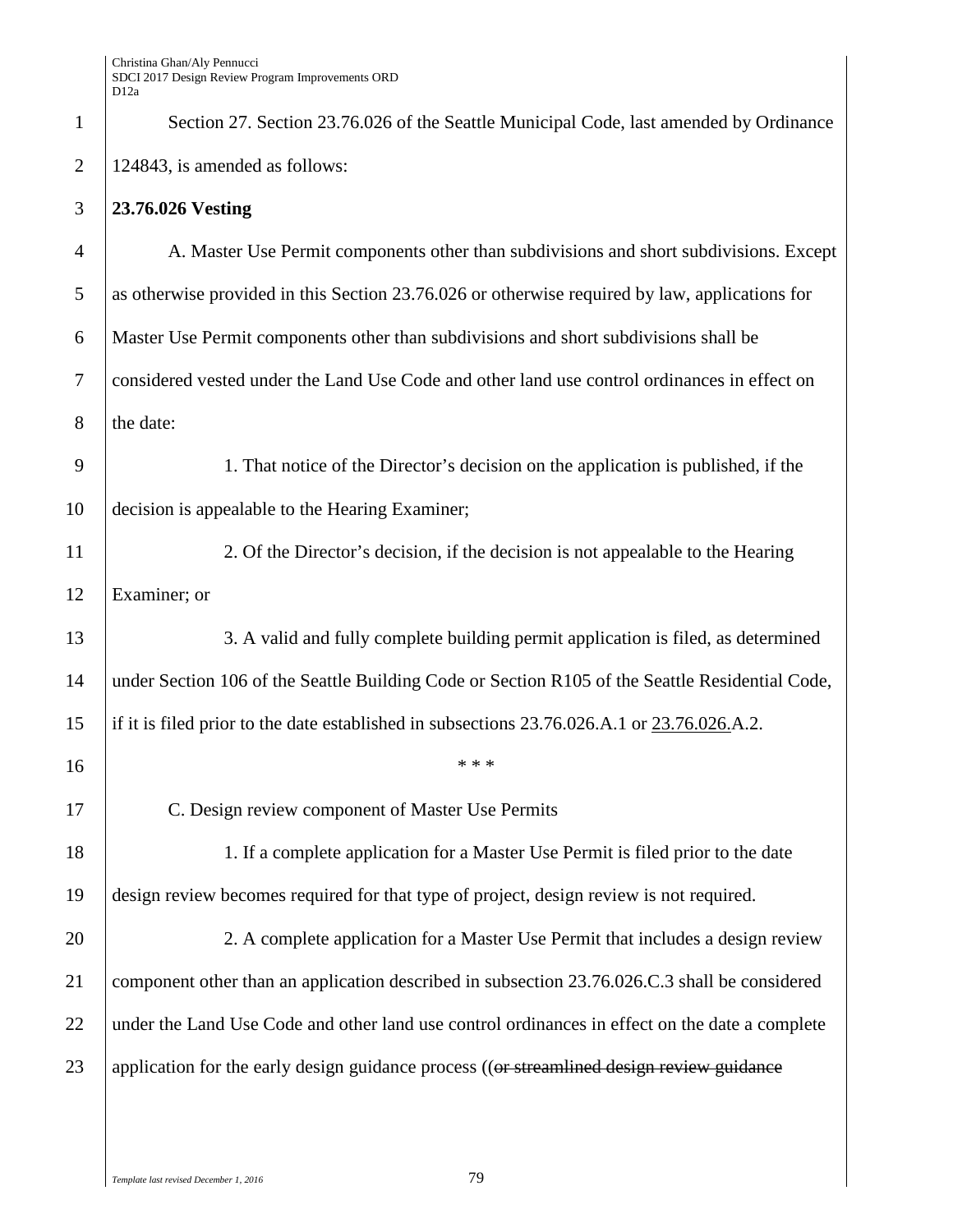Christina Ghan/Aly Pennucci SDCI 2017 Design Review Program Improvements ORD D12a

 process)) is submitted to the Director, provided that such Master Use Permit application is filed within 90 days of the date of the early design guidance public meeting if an early design 3 guidance public meeting is required, or within 90 days of the date the Director provided guidance if no early design guidance public meeting is required. If more than one early design guidance public meeting is held, then a complete application for a Master Use Permit that includes a design review component shall be considered under the Land Use Code and other land use control ordinances in effect on the date a complete application for the early design guidance process is submitted to the Director, provided that such Master Use Permit application is filed within 150 days of the first meeting. If a complete application for a Master Use Permit that includes a design review component is filed more than 150 days after the first early design guidance public meeting, then such Master Use Permit application shall be considered under the Land Use Code and other land use control ordinances in effect at the time of the early design guidance public meeting that occurred most recently before the date on which a complete Master Use Permit application was filed, provided that such Master Use Permit application is filed within 90 days of the most recent meeting.

 3. A complete application for a Master Use Permit that includes a Master Planned Community design review component, but that pursuant to subsection 23.41.020.C does not include an early design guidance process, shall be considered under the Land Use Code and other land use control ordinances in effect on the date the complete application is submitted.

20  $*$  \*\*\*

21 G. Notwithstanding any other provision of this ((section)) Section 23.76.026 or this 22  $\left($  ((chapter)) Chapter 23.76, an applicant may elect, at such time and in such manner as the Director may permit, that specific Land Use Code provisions that became effective after the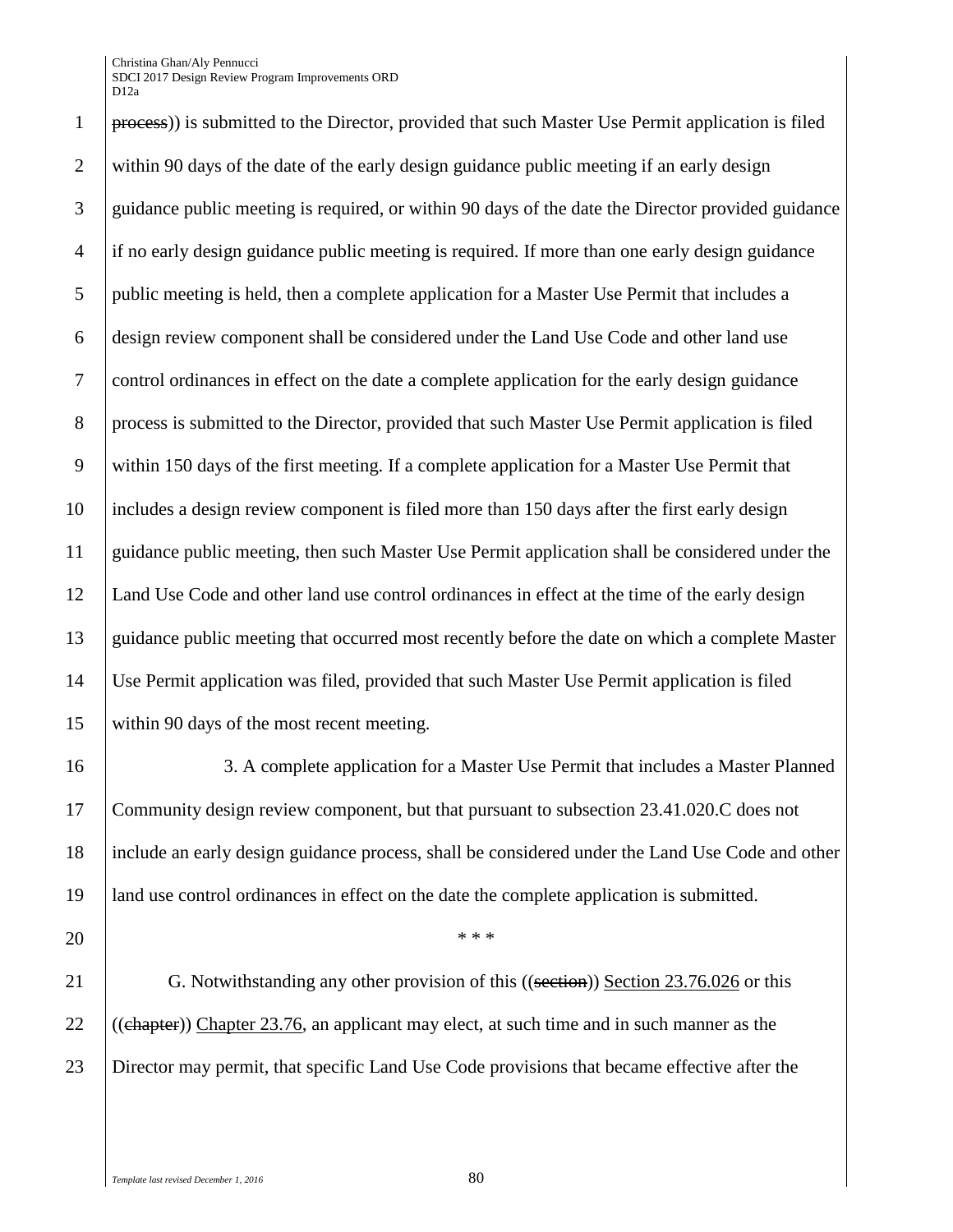| $\mathbf{1}$   | applicant's application vested $((,))$ may nonetheless be applied to the application, pursuant to    |  |  |
|----------------|------------------------------------------------------------------------------------------------------|--|--|
| $\overline{2}$ | authorization for such election set forth elsewhere in this Title 23.                                |  |  |
| 3              | Section 28. Section 23.76.040 of the Seattle Municipal Code, last amended by Ordinance               |  |  |
| $\overline{4}$ | 123913, is amended as follows:                                                                       |  |  |
| 5              | 23.76.040 Applications and requests for Council land use decisions                                   |  |  |
| 6              | * * *                                                                                                |  |  |
| 7              | G. Notice to the City Clerk $((.)$                                                                   |  |  |
| 8              | 1. For Type IV Council land use decisions that do not include a design review                        |  |  |
| 9              | component and are not notices of intent to prepare Major Institution master plans, and for           |  |  |
| 10             | applications for quasi-judicial Council land use decisions that are not Type IV decisions, the       |  |  |
| 11             | Director shall provide notice of the application to the City Clerk promptly after the application is |  |  |
| 12             | submitted.                                                                                           |  |  |
| 13             | 2. For Type IV Council land use decisions that include a design review                               |  |  |
| 14             | component, the Director shall provide notice of the application to the City Clerk promptly after     |  |  |
| 15             | the applicant submits a complete application to begin the early design guidance ((or the             |  |  |
| 16             | streamlined design review design guidance)) process.                                                 |  |  |
| 17             | 3. For notices of intent to prepare Major Institution master plans, the Director                     |  |  |
| 18             | shall provide the notice of intent to prepare a master plan to the City Clerk promptly after the     |  |  |
| 19             | notice of intent is received.                                                                        |  |  |
| 20             | 4. For Type V Council land use decisions, the Director shall provide notice of the                   |  |  |
| 21             | application or request to the City Clerk promptly after the application or request is submitted.     |  |  |
| 22             | * * *                                                                                                |  |  |
|                |                                                                                                      |  |  |
|                |                                                                                                      |  |  |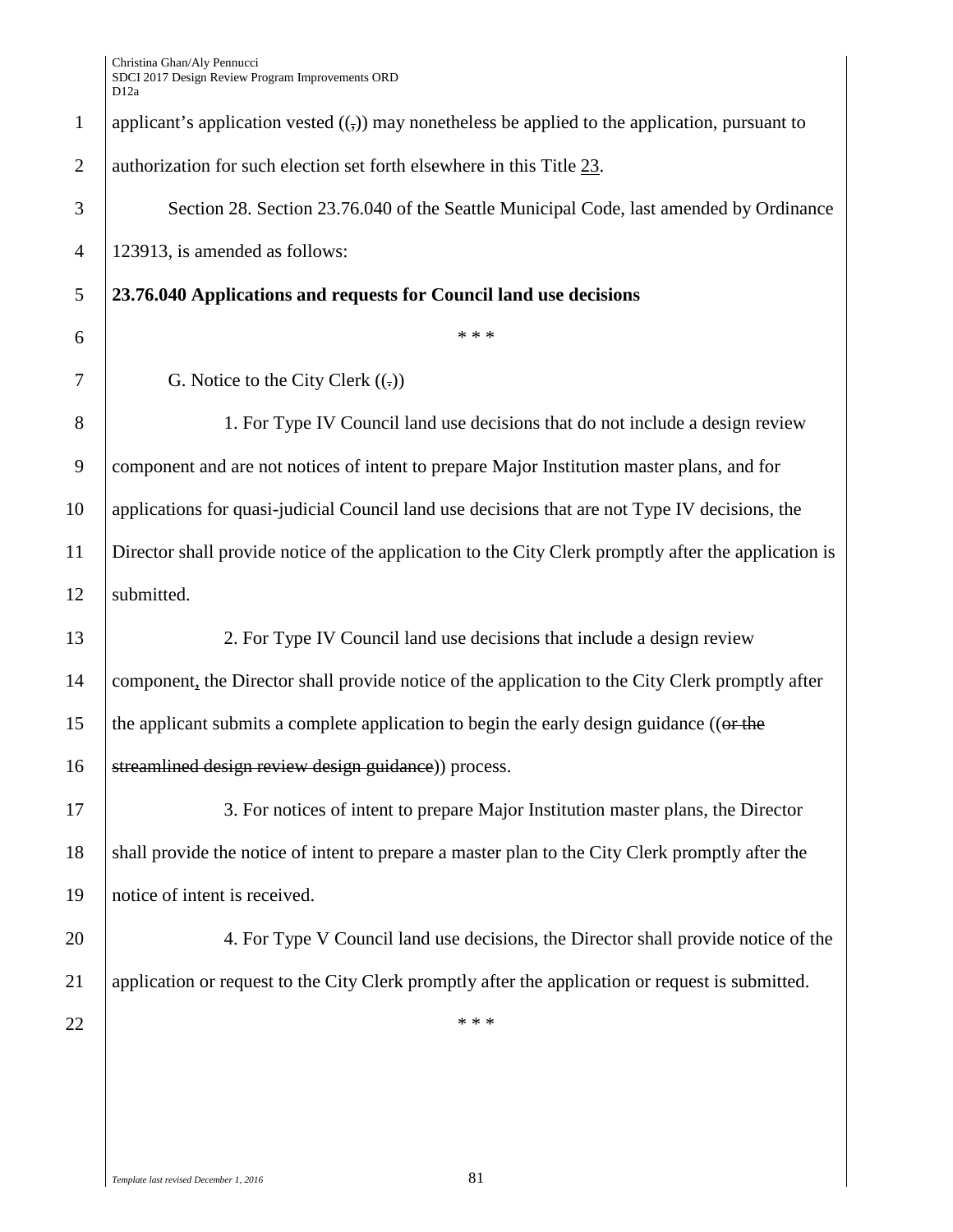| $\mathbf{1}$   | Section 29. Section 25.11.070 of the Seattle Municipal Code, last amended by Ordinance           |  |
|----------------|--------------------------------------------------------------------------------------------------|--|
| $\overline{2}$ | 125272, is amended as follows:                                                                   |  |
| 3              | 25.11.070 Tree protection on sites undergoing development in Lowrise zones                       |  |
| $\overline{4}$ | The provisions in this Section 25.11.070 apply in Lowrise zones.                                 |  |
| 5              | A. Exceptional trees                                                                             |  |
| 6              | 1. If the Director determines that $((there is))$ an exceptional tree is located on the          |  |
| $\tau$         | lot of a proposed development and the tree is not proposed to be preserved, the ((development    |  |
| $8\,$          | shall go through streamlined design review as provided in Section 23.41.018 if the project falls |  |
| 9              | below the thresholds for design review established in Section 23.41.004.                         |  |
| 10             | 2. The)) Director may permit the exceptional tree to be removed only if the total                |  |
| 11             | floor area that could be achieved within the maximum permitted FAR and height limits of the      |  |
| 12             | applicable Lowrise zone according to Title 23 cannot be achieved while avoiding the tree         |  |
| 13             | protection area through the following:                                                           |  |
| 14             | a. Development standard ((adjustments permitted in Section 23.41.018 or                          |  |
| 15             | the)) departures permitted in Section 23.41.012.                                                 |  |
| 16             | b. An increase in the permitted height or reduction in required parking as                       |  |
| 17             | follows under subsection ((25.11.070.A.3)) 25.11.070.A.2.                                        |  |
| 18             | $((3))$ 2. In order to preserve an exceptional tree, the following code modifications            |  |
| 19             | ((exceptions)) are allowed:                                                                      |  |
| 20             | a. Permitted height. For a principal structure with a base height limit of 40                    |  |
| 21             | feet that is subject to the pitched roof provisions of subsection 23.45.514.D, the Director may  |  |
| 22             | permit the ridge of a pitched roof with a minimum slope of 6:12 to extend up to a height of 50   |  |
| 23             | feet if the increase is needed to accommodate, on an additional story, the amount of floor area  |  |
|                |                                                                                                  |  |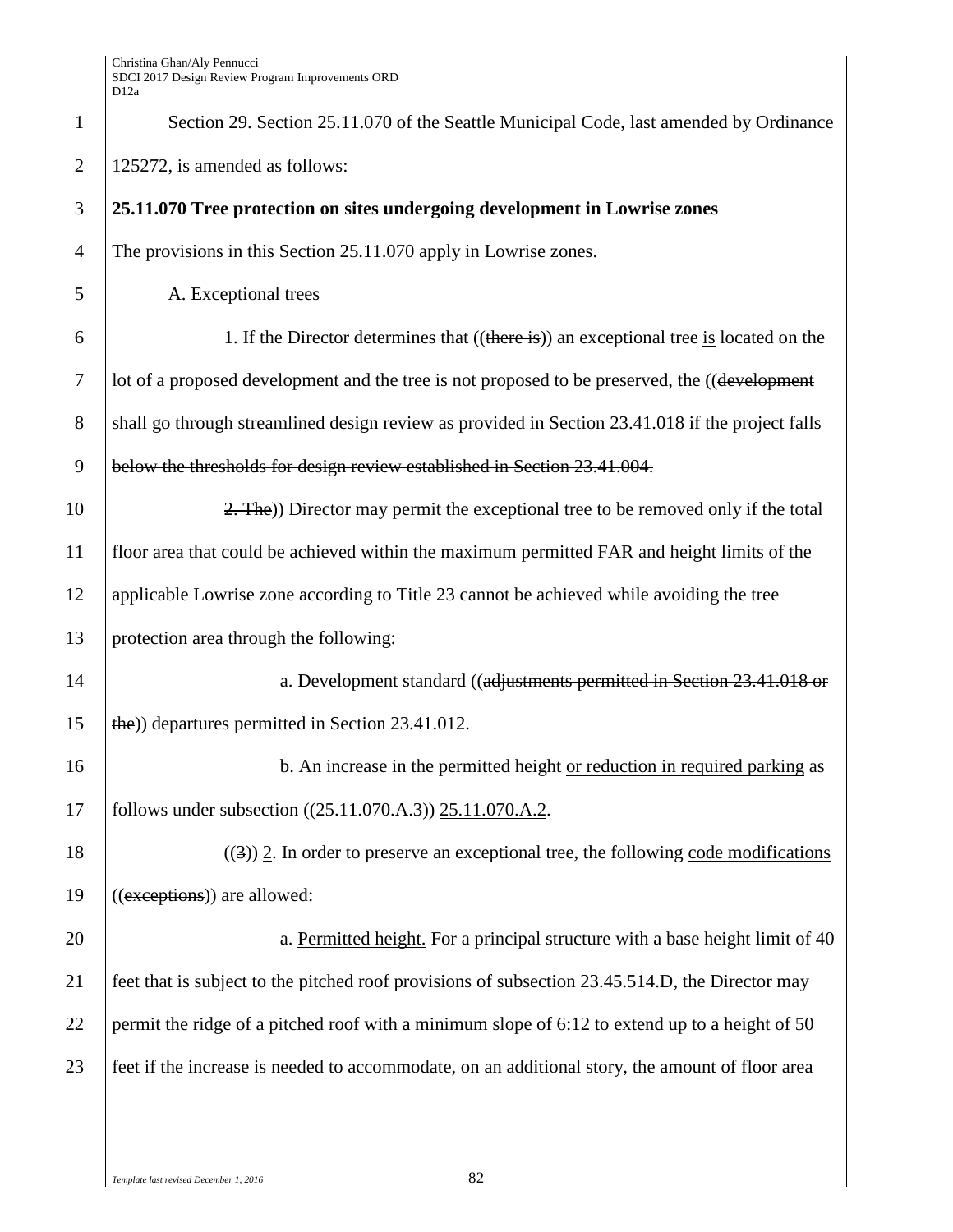| $\mathbf{1}$   | lost by avoiding development within the tree protection area and the amount of floor area on the |  |  |
|----------------|--------------------------------------------------------------------------------------------------|--|--|
| $\overline{2}$ | additional story is limited to the amount of floor area lost by avoiding development within the  |  |  |
| 3              | tree protection area.                                                                            |  |  |
| $\overline{4}$ | b. Parking reduction. A reduction in the parking quantity required by                            |  |  |
| 5              | Section 23.54.015 and the standards of Section 23.54.030 may be permitted in order to protect an |  |  |
| 6              | exceptional tree if the reduction would result in a project that would avoid the tree protection |  |  |
| $\tau$         | area.                                                                                            |  |  |
| 8              | B. Trees over 2 feet in diameter $((.)$                                                          |  |  |
| 9              | 1. Trees over 2 feet in diameter, measured 4.5 feet above the ground, shall be                   |  |  |
| 10             | identified on site plans.                                                                        |  |  |
| 11             | 2. In order to protect trees over 2 feet in diameter, an applicant may request and               |  |  |
| 12             | the Director may allow modification of development standards in the same manner and to the       |  |  |
| 13             | same extent as provided for exceptional trees in subsection 25.11.070.A.                         |  |  |
| 14             | Section 30. Section 25.11.080 of the Seattle Municipal Code, last amended by Ordinance           |  |  |
| 15             | 123495, is amended as follows:                                                                   |  |  |
| 16             | 25.11.080 Tree protection on sites undergoing development in Midrise and Commercial              |  |  |
| 17             | <b>Zones</b>                                                                                     |  |  |
| 18             | The ((standards)) provisions in this Section 25.11.080 apply in Midrise and Commercial zones.    |  |  |
| 19             | A. Exceptional trees $((.)$                                                                      |  |  |
| 20             | 1. If the Director determines that ((there is)) an exceptional tree is located on the            |  |  |
| 21             | lot of a proposed ((project)) development and the tree is not proposed to be preserved, the      |  |  |
| 22             | ((project shall go through streamlined design review as provided in Section $23.41.018$ if the   |  |  |
| 23             | project falls below the thresholds for design review established in Section 23.41.004.           |  |  |
|                |                                                                                                  |  |  |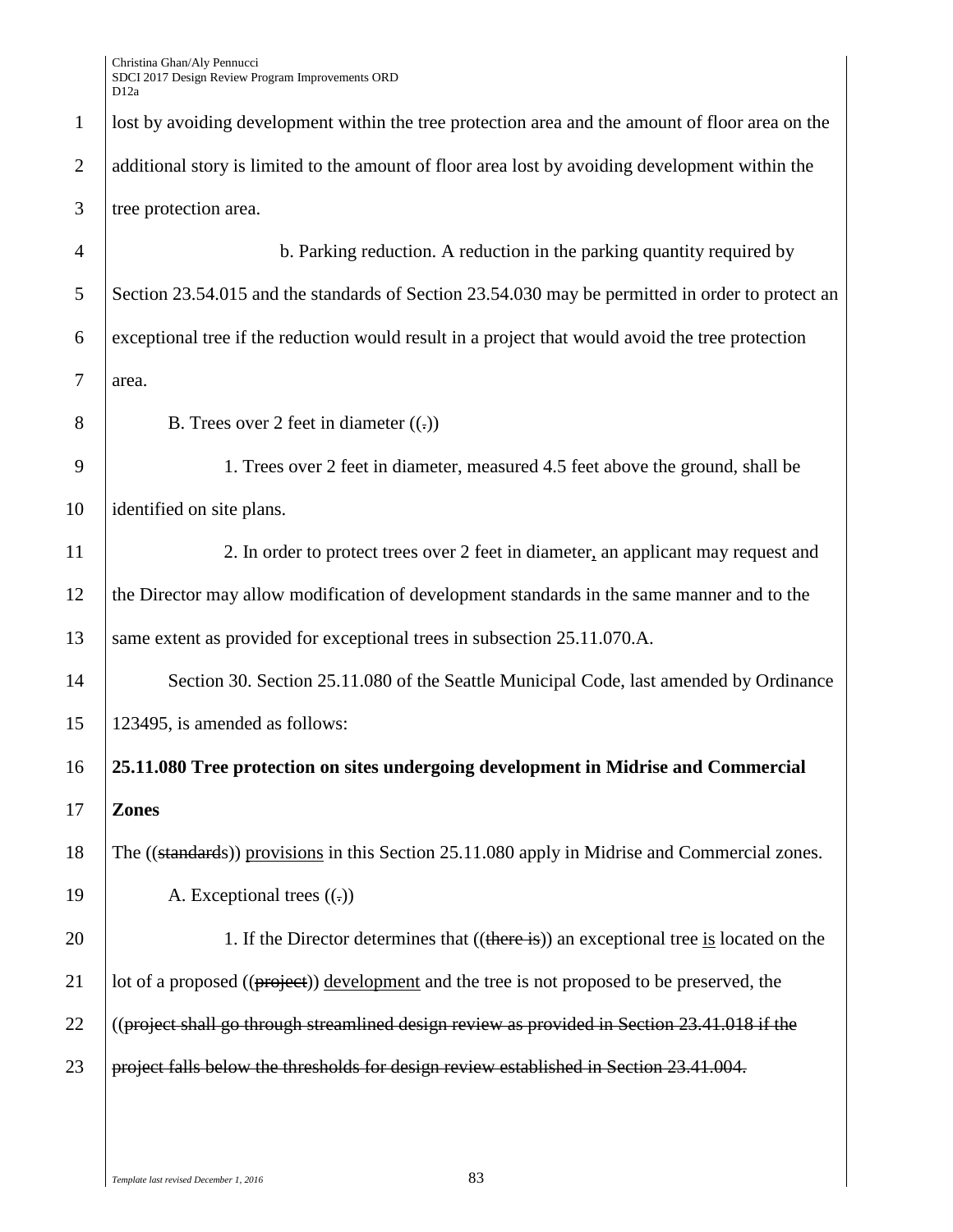| $\mathbf{1}$   | 2. The)) Director may permit an exceptional tree to be removed only if the                                     |
|----------------|----------------------------------------------------------------------------------------------------------------|
| $\overline{2}$ | applicant demonstrates that protecting the tree by avoiding development in the tree protection                 |
| 3              | area could not be achieved through the ((development standard adjustments permitted in Section                 |
| $\overline{4}$ | 23.41.018 or the)) departures permitted in Section 23.41.012, the modifications allowed by this                |
| 5              | Section 25.11.080, a reduction in the parking requirements of Section 23.54.015, $((\text{and/or}))$ or a      |
| 6              | reduction in the standards of Section 23.54.030.                                                               |
| $\overline{7}$ | B. Trees over 2 feet in diameter measured $((.)$                                                               |
| 8              | 1. Trees over 2 feet in diameter, measured 4.5 feet above the ground, shall be                                 |
| 9              | identified on site plans.                                                                                      |
| 10             | 2. In order to protect trees over 2 feet in diameter, an applicant may request and                             |
| 11             | the Director may ((permit)) allow modification of development standards in the same manner                     |
| 12             | and to the same extent as provided for exceptional trees in subsection $25.11.080.A$ (( $\rightarrow$ above)). |
| 13             | Section 31. The City Council requests that the Seattle Department of Construction and                          |
| 14             | Inspections (SDCI) review the outcomes of the Pilot Program for Hybrid Design Review after                     |
| 15             | the pilot expires, and make recommendations to the Chair of the Planning Land Use and Zoning                   |
| 16             | Committee by December 31, 2019.                                                                                |
| 17             | Section 32. Sections 3 through 31 of this ordinance shall take effect and be in force 60                       |
| 18             | days after the effective date of this ordinance, to ensure there is adequate time for rule-making              |
| 19             | and any adjustments in business practices.                                                                     |
| 20             |                                                                                                                |